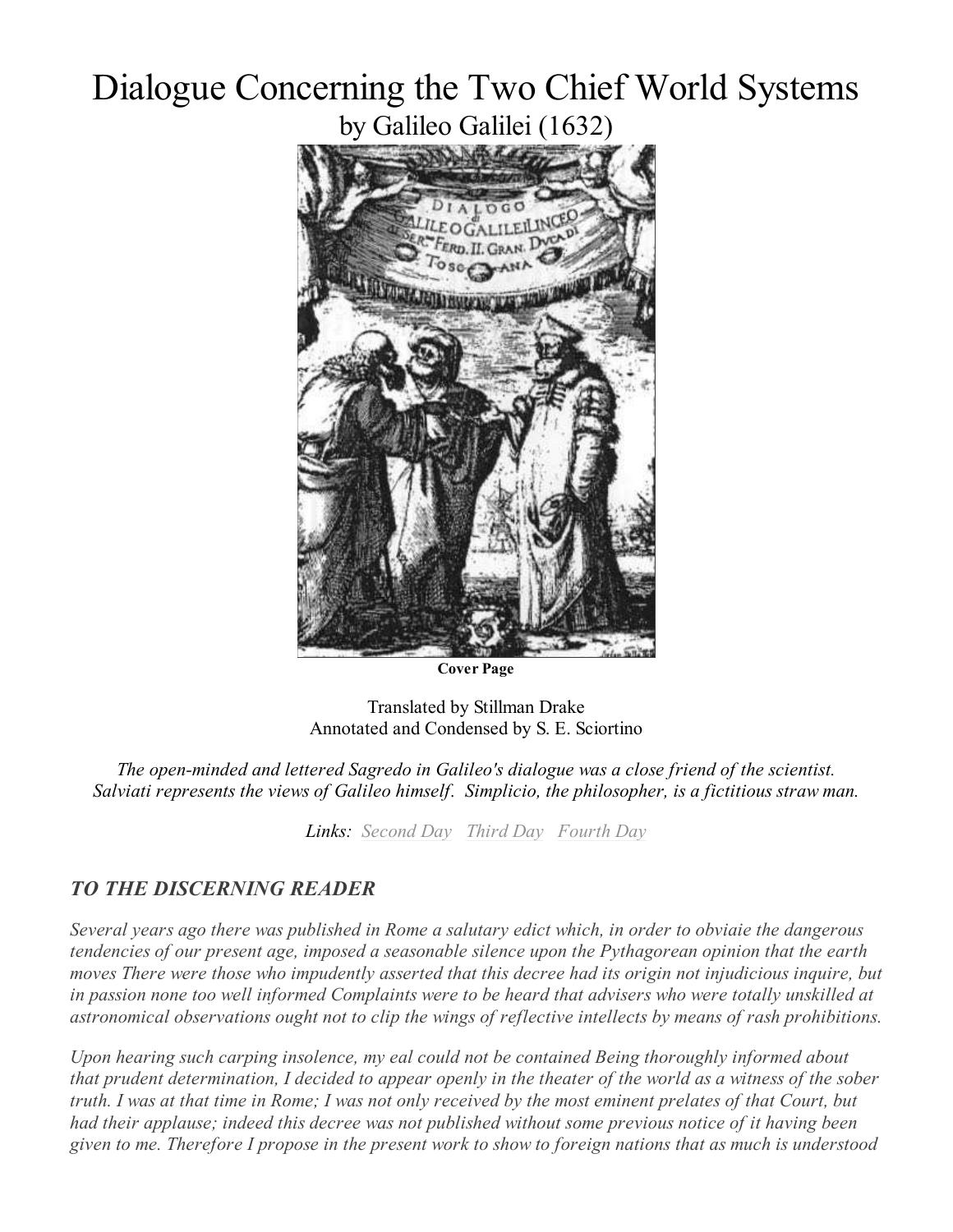of this matter in Italy, and pariicularly in Rome, as transalpine diligence can ever have imagined Collecting all the reflections thai properly concern the Copernican system, I shall make it known that everything was brought before the attention of the Roman censorship, and that there proceed from this clime not only dogmas for the welfare of the soul, but ingenious discoveries for the delight of the mind as well.

To this end I have taken the Copernican side in the disco urse, proceeding as with a pure mathematical hypothesis and striving by every artipee to represent it as superior to supposing the earth motionless–not, indeed absolutely, but as against the arguments of some professed Peripatetics. These men indeed deserve not even that name, for they do not walk about; they are content to adore the shadows, philosophizing not with due circumspection but merely from having memorized a fow ill-understood principles.

Three principal headings are treated First, I shall try to show that all experiments practicable upon the earth are inszyfficient measures for proving its mobility, since they are indiferently adaptable to an earth in motion or at rest. I hope in so doing to reveal many observations unknown to the ancients. Secondly, the celestial phenomena will be examined strengthening the Copernican hypothesis until it might seem that this must triumph absolutely. Here new reflections are adjoined which might be used in order to simplfy astronomy, though not because of any necess ire importeded by nature. In the third place, I shall propose an ingenious speculation. It happens that long ago I said that the unsolved problem of the ocean tides might receive some light from assuming the motion of the earth. This assertion of mine, passing by word of mouth, found loving fathers who adopted it as a child of their own ingenuity. Now, so that no stranger may ever a who, arming himself with our weapons, shall charge us with want of attention to such an important matter, I have thought it good to reveal those probabilities which might render this plausible, given that the earth moves.

I hope that from these considerations the world will come to know that if other nations have navigated more, we have not theorized less. It is not from failing to take count of what others have thought that we have yielded to asserting that the earth is motionless, and holding the contrary to be a mere mathematical caprice, but (if for nothing else) for those reasons that are supplied by piety, religion, the knowledge of Divine Omnipotence, and a consciousness of the limitations of the human mind I have thought it most appropriate to explain these concepts in the form of dialogues, which, no! being restricted to the rigorous observance of mathematical laws, make room also for digressions which are sometimes no less interesting than the principal argument.

Many years ago I was often to be found in the marvelous city of Venice, in discussions with Signore Giovanni Francesco Sagredo, a man of noble extraction and trenchant wit. Prom Florence came Signore Filippo Salviati, the least of whose glories were the eminence of his blood and the magnfficence of his fortune. His was a sublime intellect which fed no more hungrily upon any pleasure than it did upon fine meditations. I often talked with these two of such matters in the presence of a certain Peripatetic philosopher whose greatest obstacle in apprehending the truth seemed to be the reputation he had acquired by his interpretations of Aristotle.

Now, since bitter death has deprived Venice and Florence of those two great luminaries in the very meridian of their years, I have resolved to make their fame live on in these pages, so far as my poor abilities will permit, by introducing them as interlocutors in the present argument. (Nor shall the good Peripatetic lack a place; because of his excessive affection toward the Commentaries of Simplicius,I have thought fit to leave him under the name of the author he so much revered, without mentioning his own) May it please those two great souls, ever venerable to my heart, to accept this public monument of my undying love. And may the memory of their eloquence assist me in delivering to posterity the promised reflections.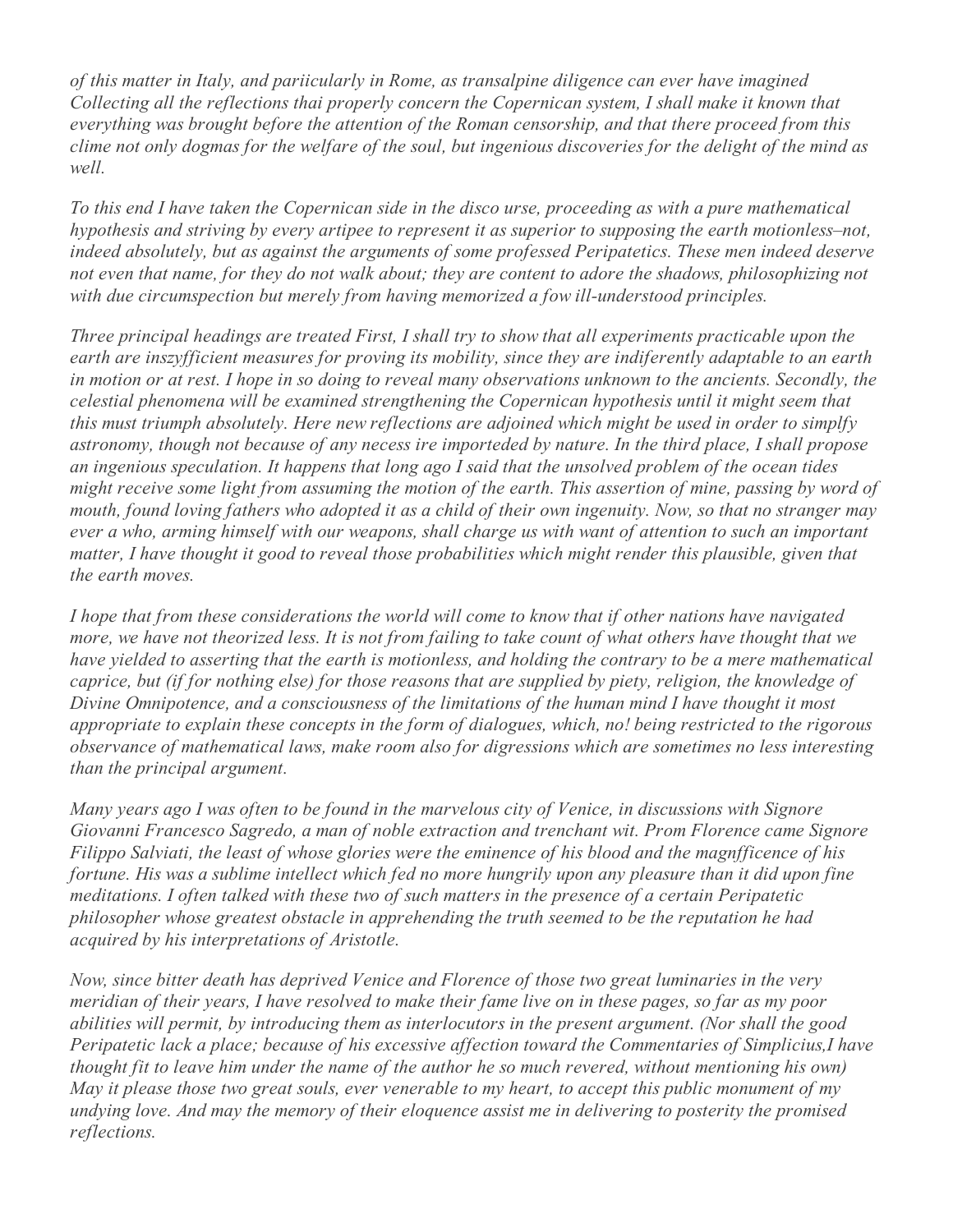It happened that several discussions had taken place casually at various times among these gentlemen, and had rather whetted than satisfied their thirst for learning. Hence very wisely they resolved to meet together on certain days during which, setting aside all other business, they might apply themselves more methodically to the contemplation ofthe wonders of God in the heavens and upon the earth. They met in the palace of the illustrious Sagredo; and, after the customary but brief exchange of compliments, Saiviati commenced as follows.

# THE FIRST DAY

## INTERLOCUTORS

## SALVIATI, SAGRFDO, AND SIIMPLICIO

SALVIATI. Yesterday we resolved to meet today and discuss as clearly and in as much detail as possible the character and the efficacy of those laws of nature which up to the present have been put forth by the partisans of the Aristotelian and Ptolemaic position on the one hand, and by the followers of the Copemican system on the other. Since Copernicus places the earth among the movable heavenly bodies, making it a globe like a planet, we may well begin our discussion by examining the Peripatetic steps in arguing the impossibility of that hypothesis; what they are, and how great is their force and effect. For this it is necessary to introduce into nature two substances which differ essentially. These are the celestial and the elemental, the former being invariant and eternalo the latter, temporary and destructible. This argument Aristotle treats in his book De Caelo, introducing it with some discourses dependent upon certain general assumptions, and afterwards confirming it by experiments and specific demonstrations. Following the same method, I shall first propound, and then freely speak my opinion, submitting myself to your criticisms - particularly those of Simplicio, that stout champion and defender of Aristotelian doctrines.

The first step in the Peripatetic arguments is Aristotle's proof of the completeness and perfection of the world. For, he tells us, it is not a mere line, nor a bare surface, but a body having length, breadth, and depth. Since there are only these three dimensions, the world, having these, has them all, and, having the Whole, is perfect. To be sure, I much wish that Aristotle had proved to me by rigorous deductions that simple length constitutes the dimension which we call a line, which by the addition of breadth becomes a surface; that by further adding altitude or depth to this there results a body, and that after these three dimensions there is no passing farther‹so that by these three alone, completeness, or, so to speak, wholeness is concluded. Especially since he might have done so very plainly and speedily.

SIMP. What about the elegant demonstrations in the second, third, and fourth texts, after the definition of "continuous"? Is it not there first proved that there are no more than three dimensions, since Three is everything, and everywhere? And is this not confirmed by the doctrine and authority of the Pythagoreans, who say that all things are determined by three -- beginning, middle, and end -- which is the number of the Whole? Also, why leave out another of his reasons; namely, that this number is used, as if by a law of nature, in sacrifices to the gods? Furthermore, is it not dictated by nature that we attribute the title of "all" to those things that are three, and not less? For two are called "both," and one does not say "all" unless there are three.

You have all this doctrine in the second text. Afterwards, in the third we read, for greater knowledgethat All, and Whole, and Perfect are formally one and the same; and that therefore among figures only the solid is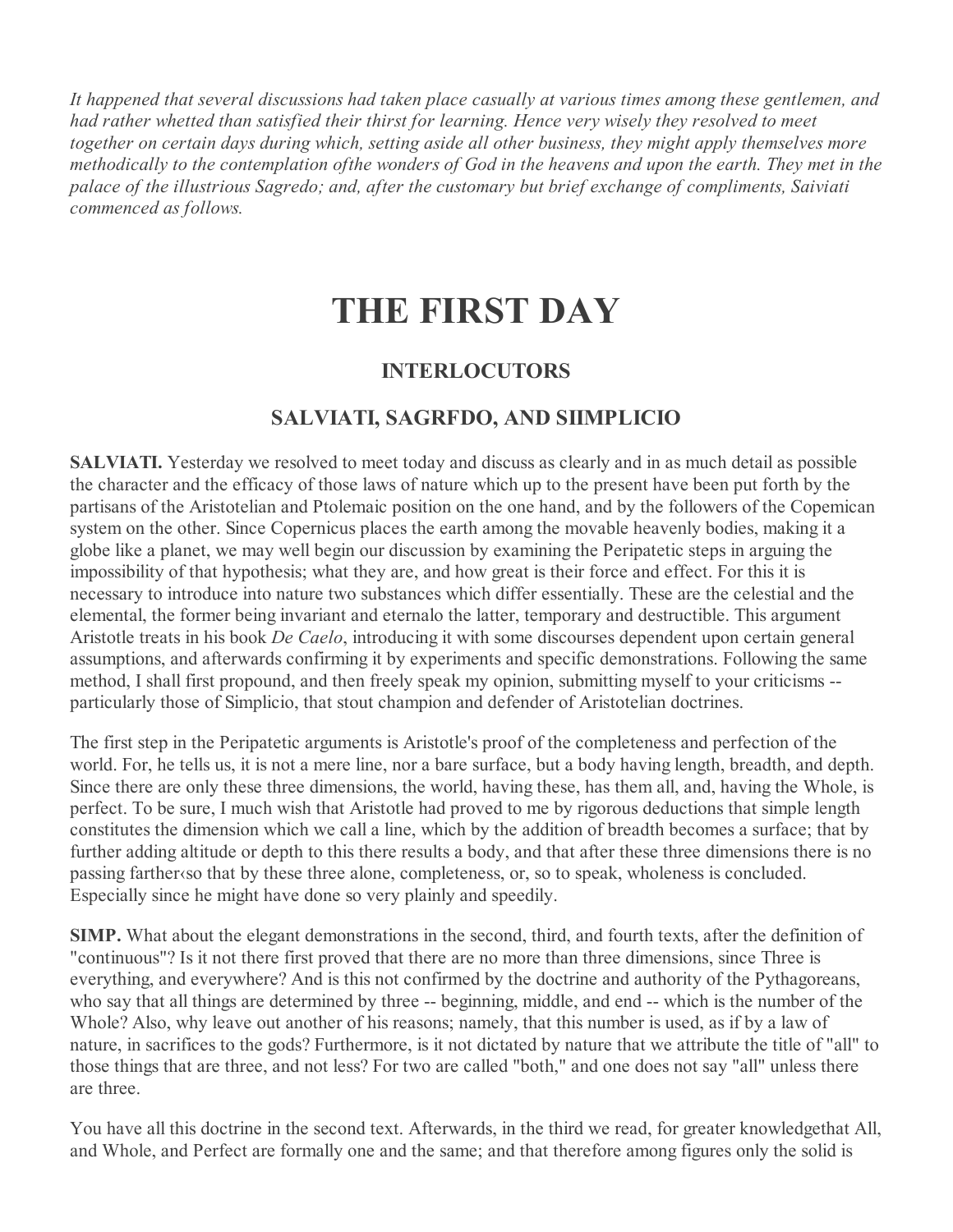complete. For it alone is determined by three, which is All; and, being divisible in three ways, it is divisible in every possible way. Of the other figures, one is divisible in one way, and the other in two, because they have their divisibility and their continuity according to the number of dimensions allotted to them. Thus one figure is continuous in one way, the other in two; but the third, namely the solid, is so in every way.

Moreover, in the fourth text, after some other doctrines, does he not clinch the matter with another proof? To wit: a transition is made only according to some defect; thus there is a transition in passing from the line to the surface, because the line is lacking in breadth. But it is impossible for the perfect to lack anything, being complete in every way; therefore there is no transition beyond the solid or body to any other figure.

Do you not think that in all these places he has sufficiently proved that there is no passing beyond the three dimensions, length, breadth, and thickness; and that therefore the body, or solid, which has them all, is perfect?

SALV. To tell you the truth, I do not feel impelled by all these reasons to grant any more than this: that whatever has a beginning, middle, and end may and ought to be called perfect. I feel no compulsion to grant that the number three is a perfect number, nor that it has a faculty of conferring perfection upon its possessors. I do not even understand, let alone believe, that with respect to legs, for example, the number three is more perfect than four or two; neither do I conceive the number four to be any imperfection in the elements, nor that they would be more perfect if they were three. Therefore it would have been better for him to leave these subtleties to the rhetoricians, and to prove his point by rigorous demonstrations such as are suitable to make in the demonstrative sciences.

SIMP. It seems that you ridicule these reasons, and yet all of them are doctrines to the Pythagoreans, who attribute so much to numbers. You, who are a mathematician, and who believe many Pythagorean philosophical opinions, now seem to scorn their mysteries.

SALV. That the Pythagoreans held the science of the human understanding and believed it to partake of divinity simply because it understood the nature of numbers, I know very well; nor am I far from being of the same opinion. But that these mysteries which caused Pythagoras and his sect to have such veneration for the science of numbers are the follies that abound in the sayings and Writings of the vulgar, I do not believe at all. Rather I know that, in order to prevent the things they admired from being exposed to the slander and scorn of the common people, the Pythagoreans condemned as sacrilegious the publication of the most hidden properties of numbers or of the incommensurable and irrational quantities which they investigated. They taught that anyone who had revealed them was tormented in the other world. Therefore I believe that some one of them, just to satisfy the common sort and free himself from their inquisitiveness, gave it out that the mysteries of numbers were those trifles which later spread among the vulgar. Such astuteness and prudence remind one of the wise young man who, in order to stop the importunity of his mother or his inquisitive wife -- I forget which -- who pressed him to impart the secrets of the Senate, made up some story which afterwards caused her and many other women to be the laughing-stock of that same Senate.

SIMP. I do not want to join the number of those who are too curious about the Pythagorean mysteries. But as to the point in hand, I reply that the reasons produced by Aristotle to prove that there are not and cannot be more than three dimensions seem to me conclusive; and I believe that if a more cogent demonstration had existed, Aristotle would not have omitted it.

SAGR. You might at least add, "if he had known it or if it had occurred to him." Salviati, you would be doing me a great favor by giving me some effective arguments. if there are any clear enough to be comprehended by me.

SALV. Not only by you, but by Simplicio too; and not merely comprehended, but already known -- though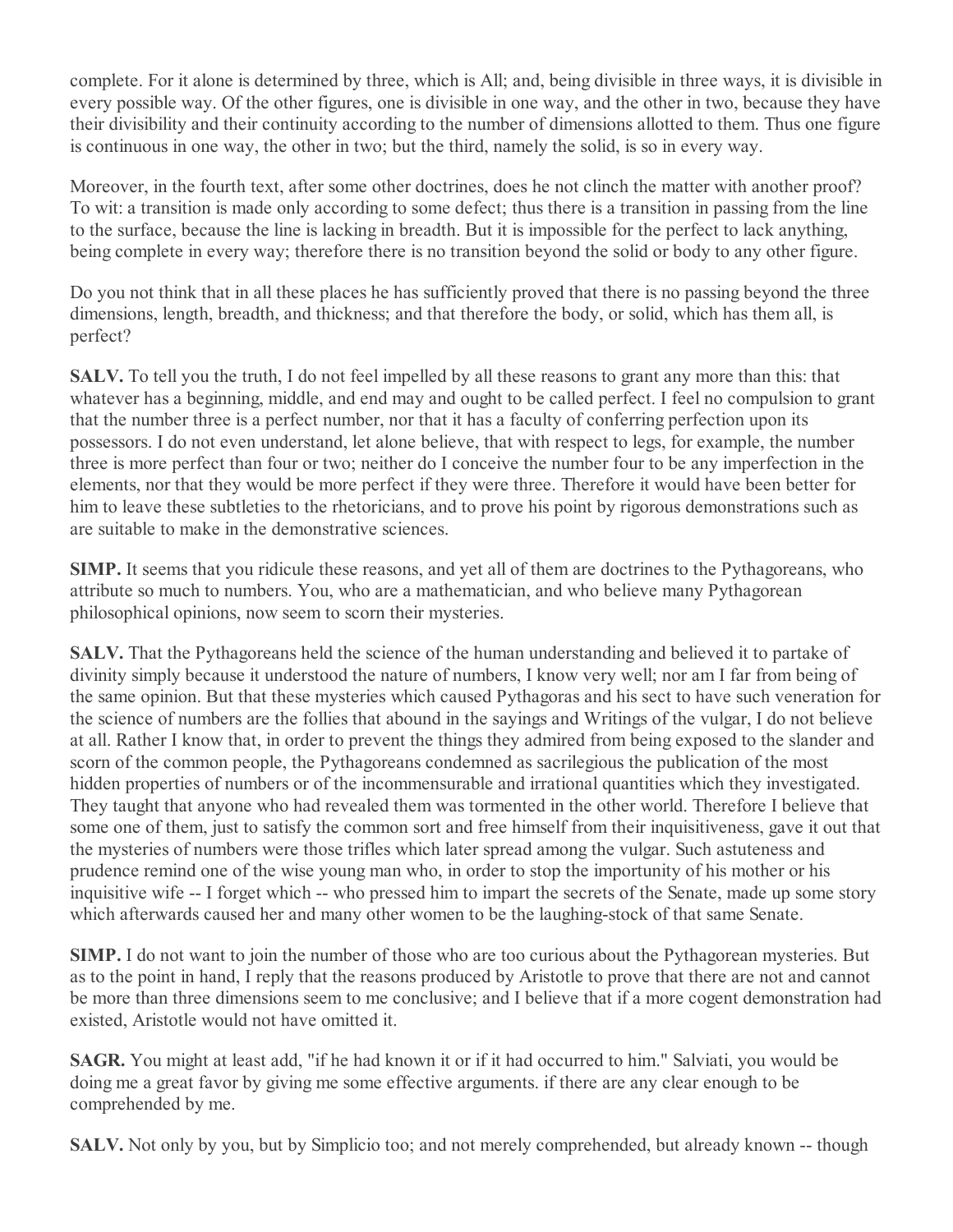perhaps without your realizing it. And to make them easier to understand, let us take this paper and pen which I see already prepared for such occasions, and draw a few figures.

First we shall mark these two points, A and B, and draw from one to the other the curved lines ACB and ADE, and the straight line P3. (Fig. 1) I ask which of them is to your mind the one that determines the distance between the ends A and B, and why?



Figure 2

Figure 1

SAGR. I should say the straight line, and not the curves, because the straight one is shorter and because it is unique, distinct, and determinate; the infinite others are indefinite, unequal, and longer. It seems to me that the choice ought to depend upon that which is unique and definite.

SALV. We have the straight line, then, as determining the distance between the two points. We now add another straight

line parallel to AB -- let it be CD -- so that between them there lies a surface of which I want you to show the breadth. (Fig. 2) Therefore starting from point A, tell me how and which way you will go, stopping on the line CD, so as to show me the breadth included between those lines. Would you determine it according to the measure of the curve AF, or the straight line AF, or. . . ?

SIMP. According to the straight line AF, and not according to the curve, such being already excluded for such a use.

SAGR. But I should take neither of them, seeing that the straight line AF runs obliquely. I should draw a line perpendicular to CD, for this would seem to me to be the shortest, as well as being unique among the infinite number of longer and unequal ones which may be drawn from the point A to every other point of the opposite line CD.

SALV. Your choice and the reason you adduce for it seem to me most excellent. So now we have it that the first dimension is determined by a straight line; the second (namely, breadth) by another straight line, and not only straight, but at right angles to that which determines the length. Thus we have defined the two dimensions of a surface; that is, length and breadth.

But suppose you had to determine a height -- for example, how high this platform is from the pavement down below there. Seeing that from any point in the platform we may draw infinite lines, curved or straight, and all of different lengths, to the infinite points of the pavement below, which of all these lines would you make use of?

SAGR. I would fasten a string to the platform and, by hanging a plummet from it, would let it freely stretch till it reached very near to the pavement; the length of such a string being the straightest and shortest of all the lines that could possibly be drawn from the same point to the pavement, I should say that it was the true height inthis case.

SALV. Very good. And if, from the point on the pavement indicated by this hanging string (taking the pavement to be level and not inclined), you should produce two other straight lines, one for the length and the other for the breadth of the surface of the pavement, what angles would they make with the thread?

SAGR. They would surely meet at right angles, since the string faIls perpendicularly and the pavement is quite flat and level.

SALV Therefore if you assign any point for the point of origin of your measurements, and from that produce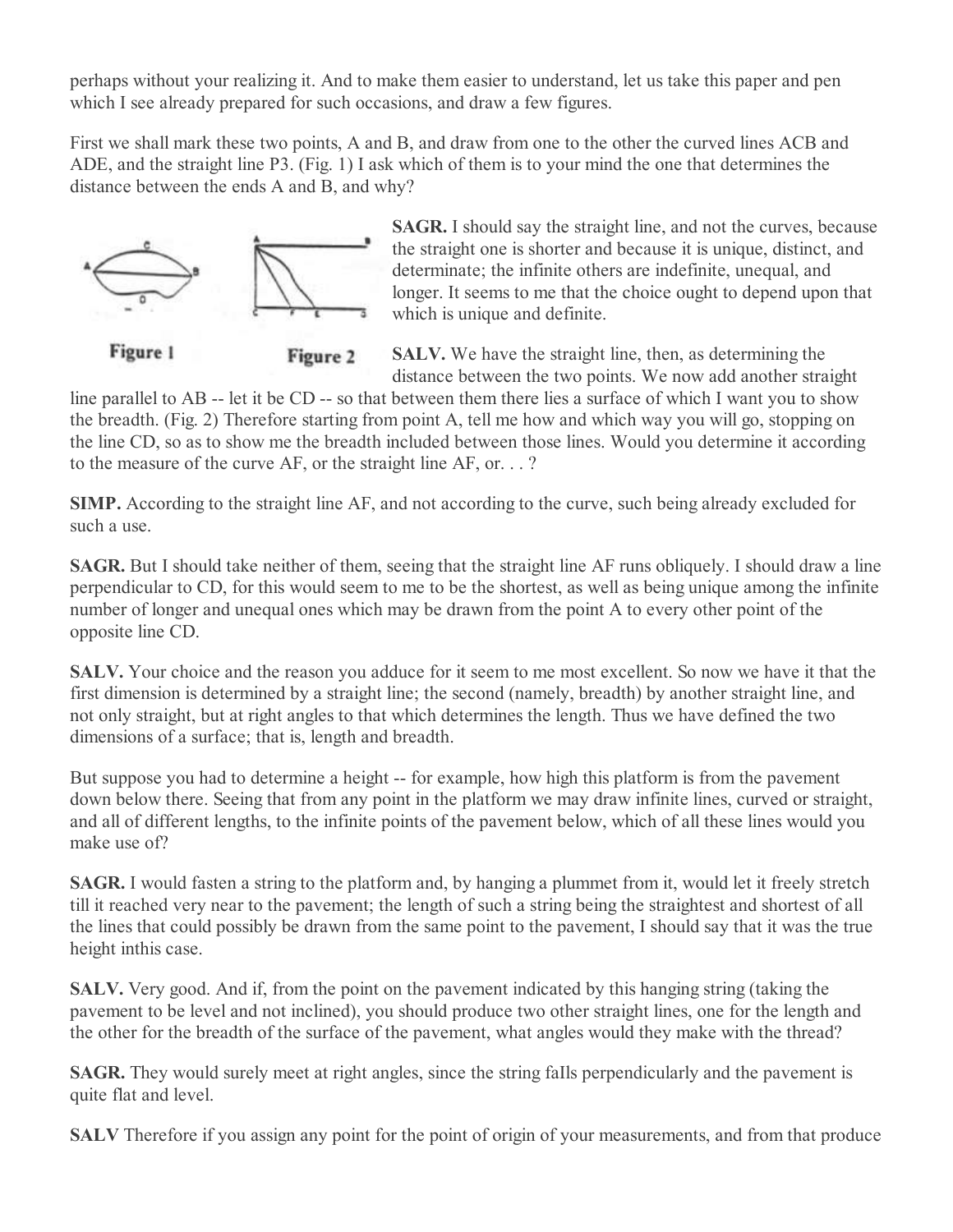a straight line as the determinant of the first measurement (that is, of the length) it will necessarily follow that the one which is to define the breadth leaves the first at a right angle. That which is to denote the altitude, which is the third dimen sion, going out from the same point, also forms right angles and not oblique angles with the other two. And thus by three perpendiculars you will have determined the three dimensions AB length, AC

breadth, and AD height, by three unique, definite, and shortest lines. (Fig. 3) And since clearly no more lines can meet in the said point to make right angles with them, and the dimensions must be determined by the only straight lines which make right angles with each other, then the dimensions are no more than three; and whatever has the three has all of them, and that which has all of them is divisible in every way, and that which is so, is perfect, etc.

SIMP. Who says that I cannot draw other lines? Why may I not bring another line from beneath to the point A, which will be perpendicular to the rest?

SALV. Surely you cannot make more than three straight lines meet in the same point and form right angles with each other!

SAGR. Yes, because it seems to me that what Simphcio means would be the same DA prolonged downward. In that way there might also be drawn two others; but they would be the same as the first three, differing only in that whereas now they merely touch, they would then intersect. But this would not produce any new dimensions.

SIMP. I shall not say that this argument of yours cannot be conclusive. But I still say, with Aristotle, that in physical matters one need not always require a mathematical demonstration.

SAGR. Granted, where none is to be had; but when there is one at hand, why do you not wish to use it? But it would be good to spend no more words on this point, for I think that Salviati will have conceded both to Aristotle and to you, without further demonstration, that the world is a body, and perfect; yea, most perfect, being the chief work of God.

SALV. Exactly so. Therefore leaving the general contemplation of the whole, let us get to the consideration of the pans. Aristotle in his first division separates the whole into two differing and, in a way, contrary parts: namely, the celestial and the elemental, the former being ingenerable, incorruptible, inalterable, impenetra ble, etc.; the latter being exposed to continual alteration, mutation, etc. He takes this difference from the diversity of local motions as his original principle. With this step he proceeds.

Leaving, so to speak, the sensible world and retiring into the ideal world, he begins architec tonically to consider that, nature being the principle of motion, it is appropriate that natural bodies should be endowed with local motion. He then declares local motions to be of three kinds: namely, circular, straight, and mixed straight-and-circular. The first two he calls simple, because of all lines only the circular and the straight are simple. Hereupon, restricting himself somewhat, he newly defines among the simple motions one, the circular, to be that which is made around the center; and the other, the straight, to be upward and downward -- upward, that which goes from the center; and downward, whatever goes toward the center. And from this he infers it to be necessary and proper that all simple motions are confined to these three kinds; namely, toward the center, away from the center, and around the center. This answers, he says, with a certain beautiful harmony to what has been said previously about the body; it is perfect in three things, and its motion is likewise.

These motions being established, he goes on to say that some natural bodies being simple, and others composites of those (and he calls those bodies simple which have a natural principle of motion, such as fire and earth), it is proper that simple motions should be those of simple bodies, and that mixed motions should belong to compound bodies; in such a way, moreover, that compounds take the motion of that part which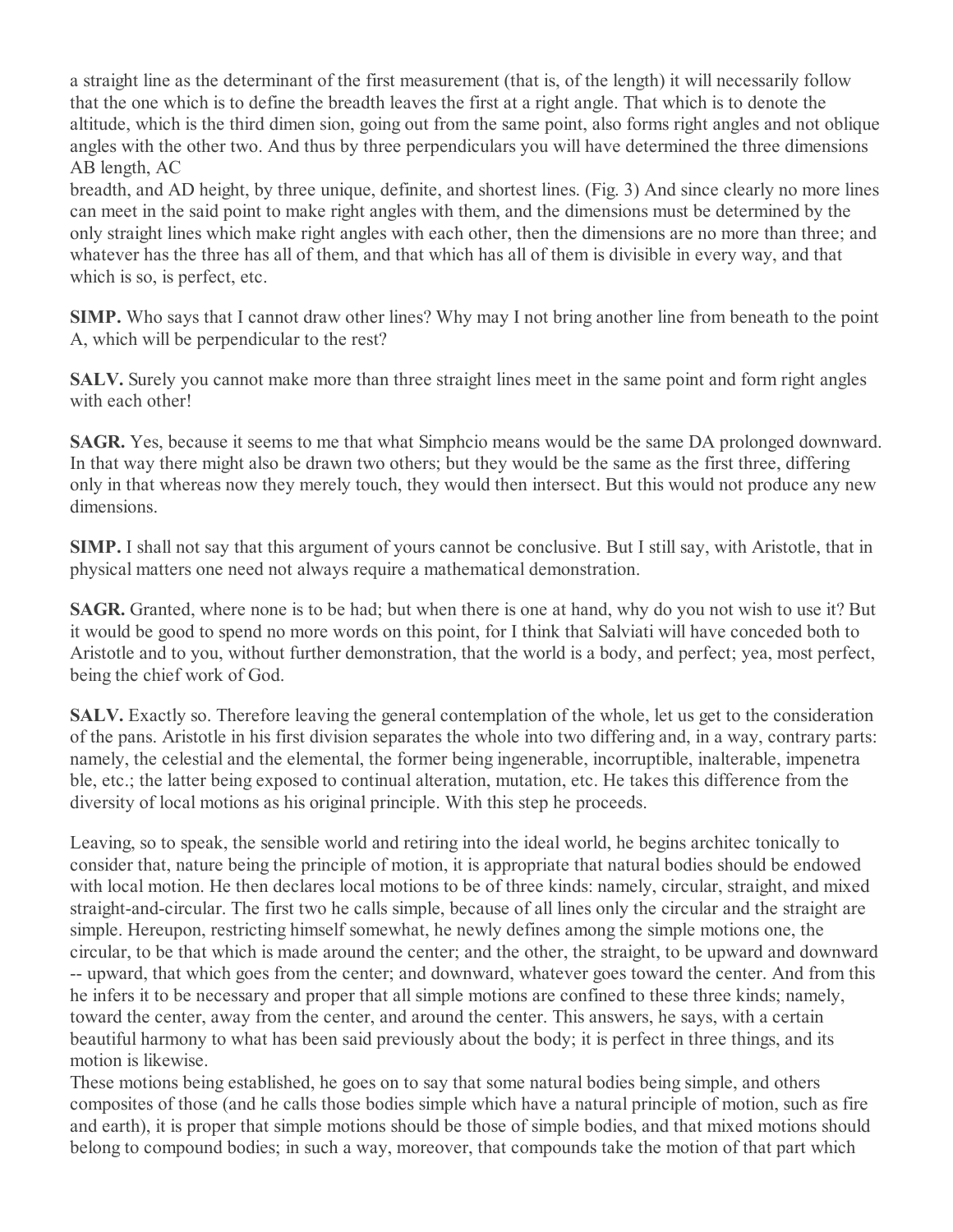predominates in their composition.

SAGR. Wait awhile, Salviati, for in this argument I find so many doubts assailing me on all sides that I shall either have to tell them to you if I want to pay attention to what you are going to say, or withhold my attention in order to remember my doubts.

SALV. I shall willingly pause, for I run the same risk too, and am on the verge of getting shipwrecked. At present I sail between rocks and boisterous waves that are making me lose my bearings, as they say. Therefore, before I multiply your difficulties, propound them.

#### [Discussion of earth's place in the solar system:]

SALV. I see we are once more going to engulf ourselves in a boundless sea from which there is no getting out, ever. This is navigating without compass, stars, oars, or rudder, in which we must needs either pass from bank to bank or run aground, or sail forever lost. If, as you suggested, we are to get on with our main subject, it is necessary for the present to put aside the general question whether straight motion is necessary in nature and is proper to some bodies, and proceed to demonstrations, observations, and particular experiments. First we must propound all those that have been put forward to prove the earth's stability by Aristotle, Ptolemy, and others, trying next to resolve them. Finally we must produce those by which a person may become persuaded that the earth, no less than the moon or any other planet, is to be numbered among the natural bodies that move circularly.

SAGR. I submit to the latter more willingly, as I am better satisfied with your architectonic and general discourse than with that of Aristotle. For yours satisfies me without the least misgiving, while the other blocks me in some way at every turn. Nor do I know why Simplicio should not be quickly satisfied with the argument you put forward to prove that motion in a straight line can have no place in nature, so long as we suppose the parts of the universe to be disposed in the best arrangement and perfectly ordered.

SALV. Stop there, Sagredo. for now a way occurs to me in which Simplicio may be given satisfaction, provided only that he does not wish to stay so closely tied to every phrase of Aristotle's as to hold it sacrilege to depart from a single one of them.

There is no doubt that to maintain the optimum placement and perfect order of the parts of the universe as to local situation, nothing will do but circular motion or rest. As to motion by a straight line, I do not see how it can be of use for anything except to restore to their natural location such integral bodies as have been accidentally removed and separated from their whole, as we have just said.

Let us now consider the whole terrestrial globe, and let us see what can happen to make it and the other world bodies keep themselves in the natural and best disposition. One must either say that it is at rest and remains perpetually immovable in its place, or else that it stays always in its place but revolves itself, or finally that it goes about a center, moving along the circumference of a circle. Of these events, Aristotle and Ptolemy and all their followers say that it is the first which has always been observed and which will be forever maintained; that is, perpetual rest in the same place. Now why, then, should they not have said from the start that its natural property is to remain motionless, rather than making its natural motion downward, a motion with which it never did and never will move? And as to motion by a straight line, let it be granted to us that nature makes use of this to restore particles of earth, water, air, fire, and every other integral mundane body to their whole, when any of them find themselves separated and transported into some improper place unless this restoration can also be made by finding some more appropriate circular motion. It seems to me that this original position fits all the consequences much better, even by Aristotle's own method, than to attribute straight motion as an intrinsic and natural principle of the elements. This is obvious; for let me ask the Peripatetic if, being of the opinion that celestial bodies are incorruptible and eternal, he believes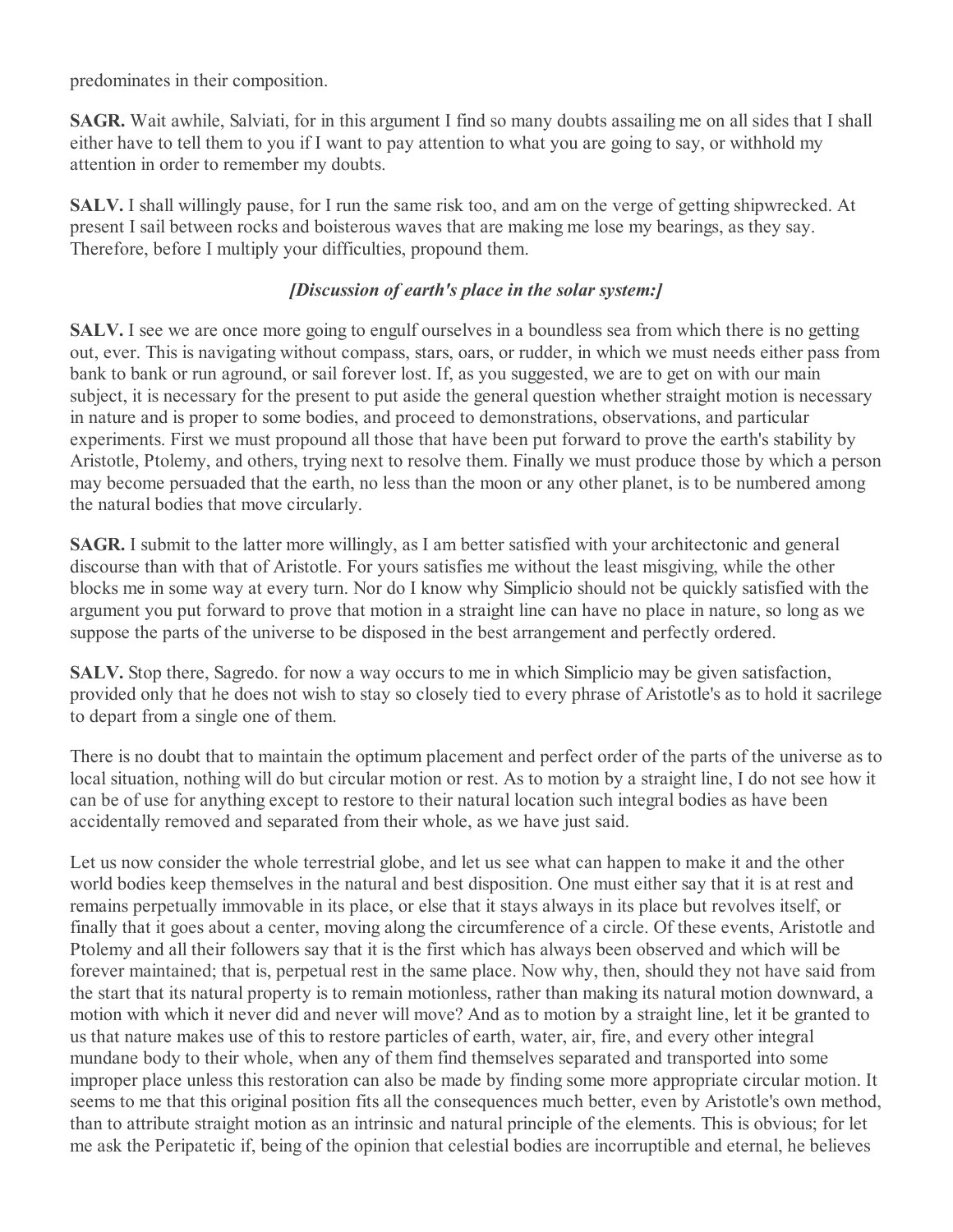that the terrestrial globe is not so, but corruptible and mortal, so that there will come a time when, the sun and moon and other stars continuing their existence and their operations, the earth will not be found in the universe but will be annihilated along with the rest of the elements, and I am certain that he would answer, No. Therefore generation and corruption belong to the parts and not to the whole; indeed, to very small and superficial parts which are insensible in comparison to the whole mass. Now since Aristotle argues generation and corruption from the contrariety of straight motions, let us grant such motions to the parts, which alone change and decay. But to the whole globe and sphere of the elements will be ascribed either circular motion or perpetual continuance in its proper place -- the only tendencies fined for the perpetuation and maintenance of perfect order.

What is thus said of earth may be said as reasonably of fire and of the greater part of the air, to which elements the Peripatetics are forced to assign as an intrinsic and natural motion one with which they were never moved and never will be, and to abolish from nature that motion with which they move, have moved, and are to be moved perpetually. I say this because they assign an upward motion to air and fire, which is a motion that never belongs to the said elements, but only to some of their parti cles -- and even then only to restore them to perfect arrangement when they are out of their natural places. On the other hand, they call circular motion (with which they are incessantly moved) preternatural to them, forgetting what Aristotle has said many times, that nothing violent can last very long.

SIMP. To all these things we have the most suitable answers, which I omit for the present in order that we may come to the particular reasons and sensible experiments which ought to be finally preferred, as Aristotle well says, above anything that can be supplied by human argument.

**SAGR.** Then what has been said up to now will serve to place under consideration which of two general arguments has the more probability. First there is that of Aristotle, who would persuade us that sublunar bodies are by nature generable and corruptible, etc., and are therefore very different in essence from celestial bodies, these being invariant, ingenerable, incorruptible, etc. This argument is deduced from differences of simple motions. Second is that of Salviati, who assumes the integral parts of the world to be disposed in the best order, and as a necessary consequence excludes straight motions for simple natural bodies as being of no use in nature; he takes the earth to be another of the celestial bodies, endowed with all the prerogatives that belong to them. The latter reasoning suits me better up to this point than the other. Therefore let Simplicio be good enough to produce all the specific arguments, experiments, and observations, both physical and astronomical, by which one may be fully persuaded that the earth differs from the celestial bodies, is immovable, and is located in the center of the universe, or anything else that would exclude the earth from being movable like a planet such as Jupiter, or the moon, etc. And you, Salviati, have the kindness to reply step by step.

SIMP. For a beginning, then, here are two powerful demonstrations proving the earth to be very different from celestial bodies. First, bodies that are generable corruptible, alterable, etc., are quite different from those that are ingenerable, incorruptible, inalterable, etc. The earth is generable, corruptible, alterable, etc., while celestial bodies are ingenerable, incorruptible, inalterable, etc. Therefore the earth is very different from the celestial bodies.

SAGR. With your first argument, you bring back to the table what has been standing there all day and has just now been carried away.

SIMIP. Softly, sir; hear the rest, and you will see how different it is from that. Formerly the minor premise was proved *a priori*, and now I wish to prove it *a posteriori*. See for yourself whether this is the same thing. I shall prove the minor, because the major is obvious.

Sensible experience shows that on earth there are continual generations, corruptions, alter-ations, etc., the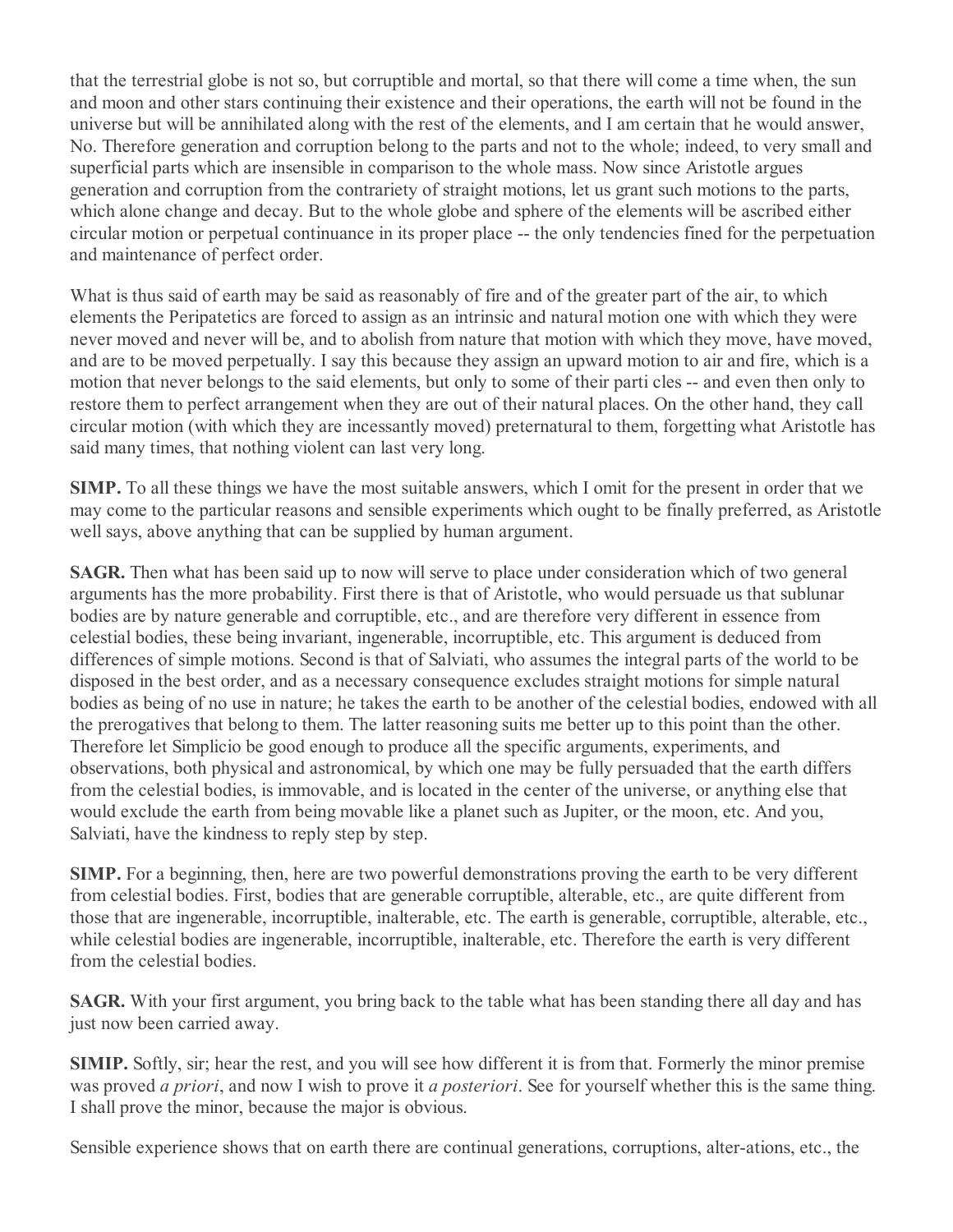like of which neither our senses nor the traditions or memories of our ancestors have ever detected in heaven; hence heaven is inalterable, etc., and the earth alterable, etc., and therefore different from the heavens.

The second argument I take from a principal and essential property, which is this: whatever body is naturally dark and devoid of light is different from luminous and resplendent bodies; the earth is dark and without light, and celestial bodies are splendid and full of light; therefore, etc. Answer these, so that too great a pile does not accumulate, and then I will add others.

SALV. As to the first, for whose force you appeal to experience, I wish you would tell me precisely what these alterations are that you see on the earth and not in the heavens, and on account of which you call the earth alterable and the heavens not.

SIMP. On earth I continually see herbs, plants, animals generating and decaying; winds, rains, tempests, storms arising; in a word, the appearance of the earth undergoing perpetual change. None of these changes are to be discerned in celestial bodies, whose positions and configurations correspond exactly with everything men remember, without the generation of anything new there or the corruption of anything old.

SALV. But if you have to content yourself with these visible, or rather these seen experiences, you must consider China and America celestial bodies, since you surely have never seen in them these alterations which you see in Italy. Therefore, in your sense, they must be inalterable.

SIMP. Even if I have never seen such alterations in those places with my own senses, there are reliable accounts of them; besides which, *cum eadem sit ratio totius et partium*, those counties being a pan of the earth like ours, they must be alterable like this.

SALV. But why have you not observed this, instead of reducing yourself to having to believe the tales of others? Why not see it with your own eyes?

SIMP. Because those countries are far from being exposed to view; they are so distant that our sight could not discover such alterations in them.

SALV. Now see for yourself how you have inadvertently revealed the fallacy of your argument. You say that alterations which may be seen near at hand on earth cannot be seen in America because of the great distance. Well, so much the less could they be seen in the moon, which is many hundreds of times more distant. And if you believe in alterations in Mexico on the basis of news from there, what reports do you have from the moon to convince you that there are no alterations there? From your not seeing alterations in heaven (where if any occurred you would not be able to see them by reason of the distance, and from whence no news is to be had), you cannot deduce that there are none, in the same way as from seeing and recognizing them on earth you correctly deduce that they do exist here.

SIMIP. Among the changes that have taken place on earth I can find some so great that if they had occurred on the moon they could yen well have been observed here below. From the oldest records we have it that formerly, at the Straits of Gibraltar, Abila and Calpe were joined together with some lesser mountains which held the ocean in check; but these mountains being separated by some cause, the opening admitted the sea, which flooded in so as to form the Mediterranean. When we consider the immensity of this, and the difference in appearance which must have been made in the water and land seen from afar, there is no doubt that such a change could easily have been seen by anyone then on the moon. Just so would the inhabitants of earth have discovered any such alteration in the moon; yet there is no history of such a thing being seen. Hence there remains no basis for saying that anything in the heavenly bodies is alterable, etc.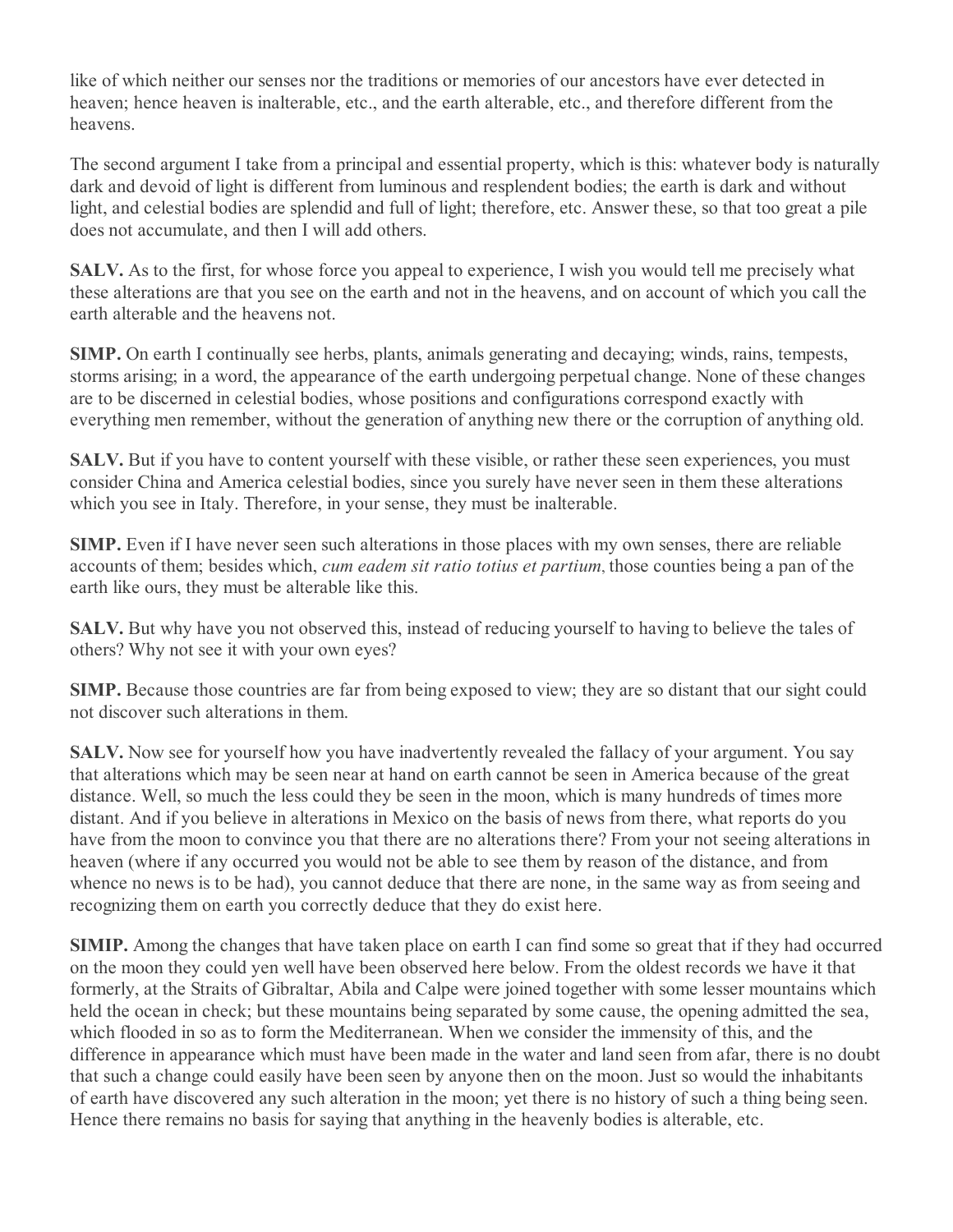SALV. I do not make bold to say that such great changes have taken place in the moon, but neither am I sure that they could not have happened. Such a mutation could be represented to us only by some variation between the lighter and the darker parts of the moon, and I doubt whether we have had observant selenographers on earth who have for any considerable number of years provided us with such exact selenography as would make us reasonably conclude that no such change has come about in the face of the moon. Of the moon's appearance, I find no more exact description than that some say it represents a human face; others, that it is like the muzzle of a lion; still others, that it is Cain with a bundle of thorns on his back. So to say "Heaven is inalterable, because neither in the moon nor in other celestial bodies are such alterations seen as are discovered upon the earth" has no power to prove anything.

SAGR. This first argument of Simplicio's leaves me with another haunting doubt which I should like to have removed. Accordingly I ask him whether the earth was generable and corruptible before the Mediterranean inundation, or whether it began to be so then?

SIMP. It was without doubt generable and corruptible before, as well; but that was so vast a mutation that it might have been observed as far as the moon.

SAGR. Well, now; if the earth was generable and corruptible before that flood, why may not the moon be equally so without any such change? Why is something necessary in the moon which means nothing on the earth?

SALV. A very penetrating remark. But I am afraid that Simplicio is altering the meaning a bit in this text of Aristotle and the other Peripatetics. They say that they hold the heavens to be inalterable because not one star there has ever been seen to be generated or corrupted, such being probably a lesser part of heaven than a city is of the earth; yet innumerable of the latter have been destroyed so that not a trace of them remains.

SAGR. Really, I thought otherwise, believing that Simplicio distorted this exposition of the text so that he might not burden the Master and his disciples with a notion even more fantastic than the other. What folly it is to say, "The heavens are inalterable because stars are not generated or corrupted in them." Is there perhaps someone who has seen one terrestrial globe decay and another regenerated in its place? Is it not accepted by all philosophers that very few stars in the heavens are smaller than the earth, while a great many are much bigger? So the decay of a star in heaven would be no less momentous than for the whole terrestrial globe to be destroyed! Now if, in order to be able to introduce generation and corruption into the universe with certainty, it is necessary that as vast a body as a star must be corrupted and regenerated, then you had better give up the whole matter; for I assure you that you will never see the terrestrial globe or any other integral body in the universe so corrupted that, after having been seen for many ages past, it dissolves without leaving a trace behind.

SALV. But to give Simplicio more than satisfaction, and to reclaim him if possible from his error, I declare that we do have in our age new events and observations such that if Aristotle were now alive, I have no doubt he would change his opinion. This is easily inferred from his own manner of philosophizing, for when he writes of considering the heavens inalterable, etc., because no new thing is seen to be generated there or any old one dissolved, he seems implicitly to let us understand that if he had seen any such event he would have reversed his opinion, and properly preferred the sensible experience to natural reason. Unless he had taken the senses into account, he would not have argued immutability from sensible mutations not being seen.

SIMP. Aristotle first laid the basis of his argument *a priori*, showing the necessity of the inalterability of heaven by means of natural, evident, and clear principles. He afterward supported the same *a posteriori*, by the senses and by the traditions of the ancients.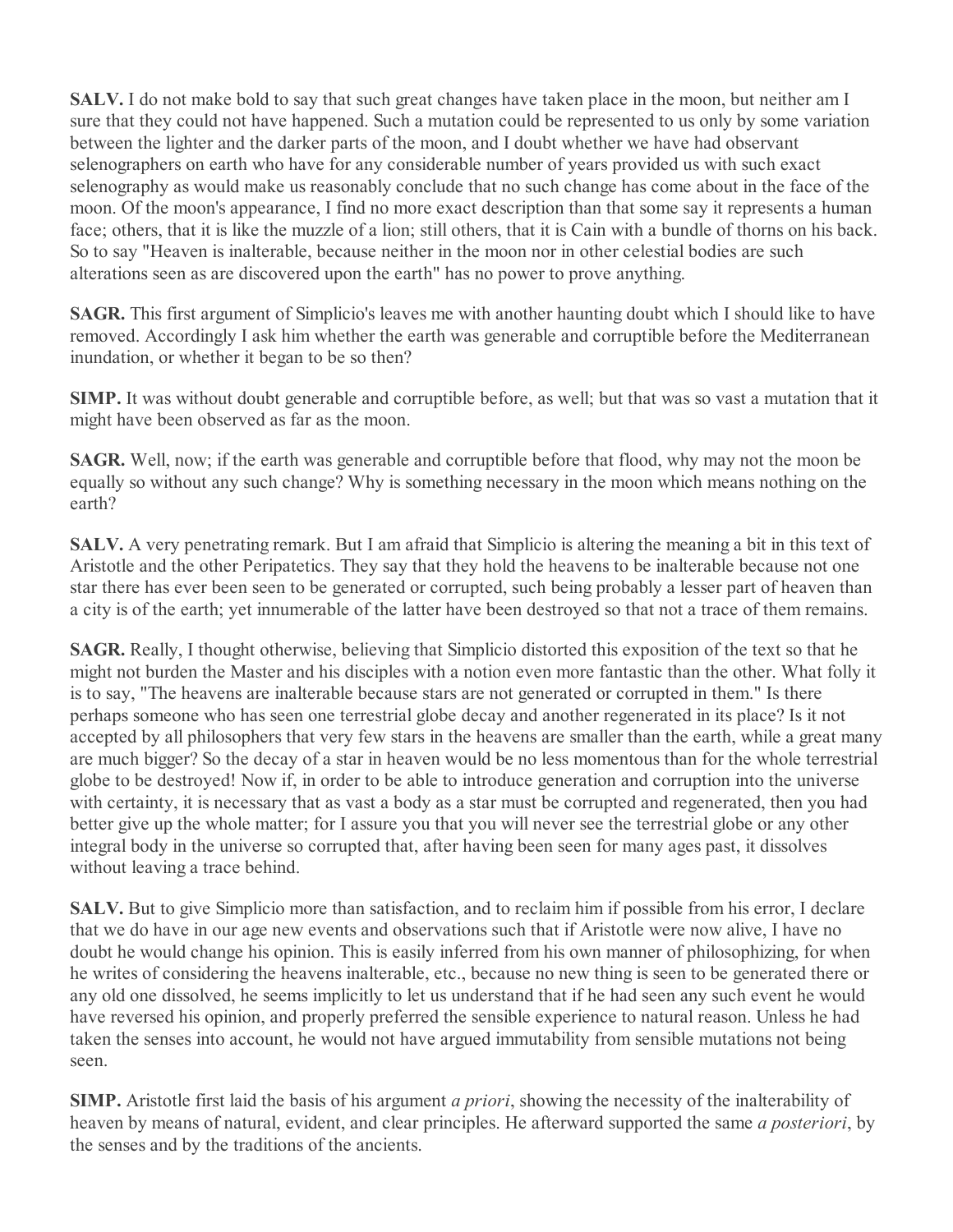SALV. What you refer to is the method he uses in writing his doctrine, but I do not believe it to be that with which he investigated it. Rather, I think it certain that he first obtained it by means of the senses, experiments, and observations, to assure himself as much as possible of his conclusions. Afterward he sought means to make them demonstrable. That is what is done for the most part in the demonstrative sciences; this comes about because when the conclusion is true, one may by making use of analytical methods hit upon some proposition which is already demonstrated, or arrive at some axiomatic principle; but if the conclusion is false, one can go on forever without ever finding any known truth -- if indeed one does not encounter some impossibility or manifest absurdity. And you may be sure that Pythagoras, long before he discovered the proof for which he sacrificed a hecatomb, was sure that the square on the side opposite the right angle in a right triangle was equal to the squares on the other two sides. The certainty of a conclusion assists not a little in the discovery of its proof -- meaning always in the demonstrative sciences. But however Aristotle may have proceeded, whether the reason a priori came before the sense perception *a posteriori* or the other way round, it is enough that Aristotle, as he said many times, preferred sensible experience to any argument. Besides, the strength of the arguments *a priori* has already been examined.

Now, getting back to the subject, I say that things which are being and have been discovered in the heavens in our own time are such that they can give entire satisfaction to all philosophers, because just such events as we have been calling generations and corruptions have been seen and are being seen in particular bodies and in the whole expanse of heaven. Excellent astronomers have observed many comets generated and dissipated in places above the lunar orbit, besides the two new stars of 1572 and 1604, which were indisputably beyond all the planets. And on the face of the sun itself, with the aid of the telescope, they have seen produced and dissolved dense and dark matter, appearing much like the clouds upon the earth: and many of these are so vast as to exceed not only the Mediterranean Sea, but all of Africa, with Asia thrown in. Now, if Aristotle had seen these things, what do you think he would have said and done, Simplicio?

SIMP. I do not know what would have been done or said by Aristotle, who was the master of all science, but I know to some extent what his followers do and say, and what they ought to do and say in order not to remain without a guide, a leader, and a chief in philosophy.

As to the comets, have not these modem astronomers who wanted to make them celestial been vanquished by the *Anti-Tycho*?Vanquished, moreover, by their own weapons; that is, by means of parallaxes and of calculations turned about every which way, and finally concluding in favor of Aristotle that they are all elemental. A thing so fundamental to the innovators having been destroyed, what more remains to keep them on their feet?

SALV. Calm yourself, Simplicio. What does this modem author of yours say about the new stars of 1572 and 1604, and of the solar spots? As far as the comets are concerned I, for my part, care little whether they are generated below or above the moon, nor have I ever set much store by Tycho's verbosity. Neither do I feel any reluctance to believe that their matter is elemental, and that they may rise as they please without encountering any obstacle from the impenetrability of the Peripatetic heavens, which I hold to be far more tenuous, yielding, and subtle than our air. And as to the calculation of parallaxes, in the first place I doubt whether comets are subject to parallax; besides, the inconstancy of the observations upon which they have been computed renders me equally suspicious of both his opinions and his adversary's -- the more so because it seems to me that the Anti-Tycho sometimes trims to its author's taste those observations which do not suit his purposes, or else declares them to be erroneous.

**SIMP.** With regard to the new stars, the *Anti-Tycho* thoroughly disposes of them in a few words, saying that such recent new stars are not positively known to be heavenly bodies, and that if its adversaries wish to prove any alterations and generations in the latter, they must show us mutations made in stars which have already been described for a long time and which are celestial objects beyond doubt. And this can never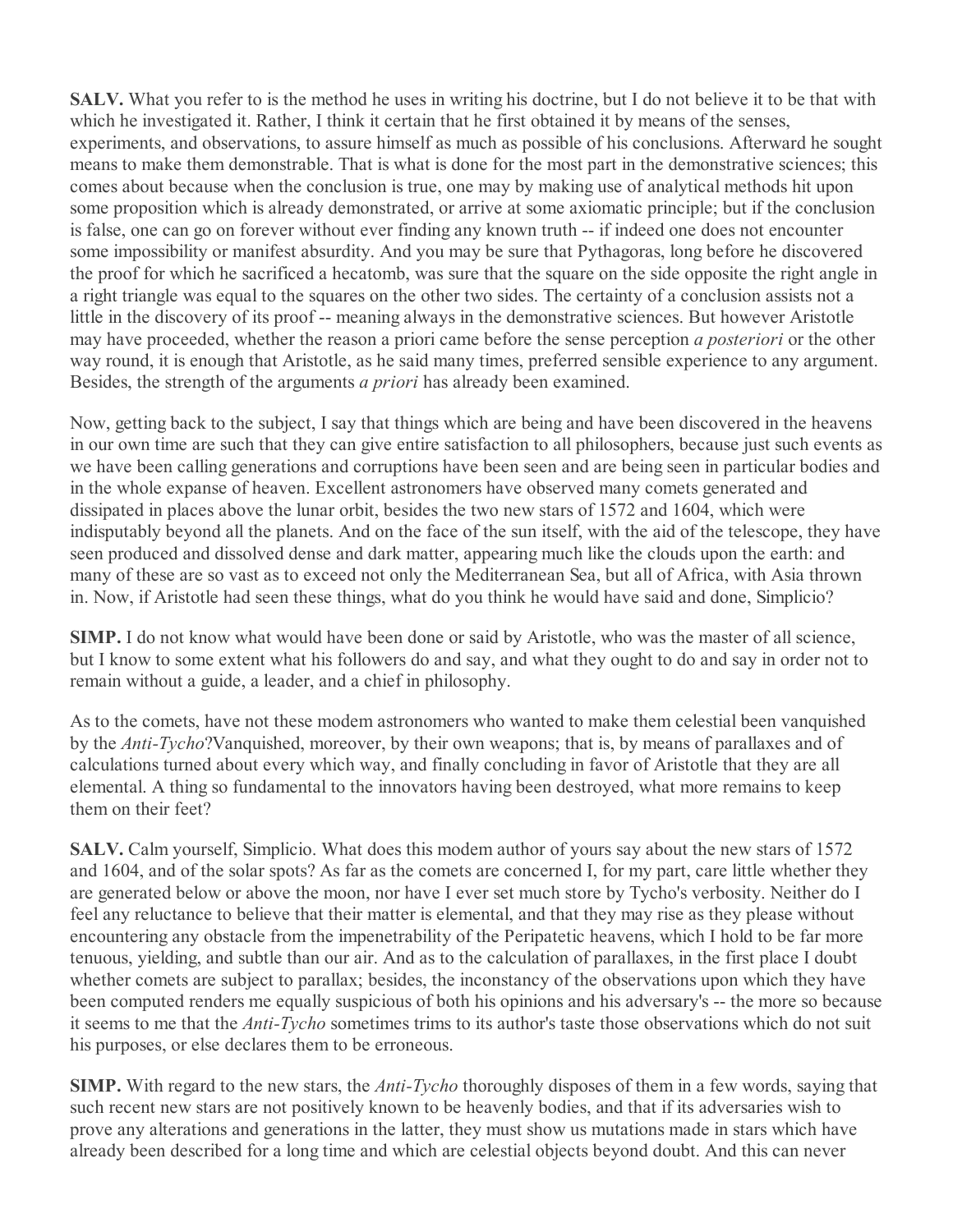possibly be done.

As to that material which some say is generated and dissolved on the face of the sun, no mention is made of it at all, from which I should gather that the author takes it for a fable, or for an illusion of the telescope, (note: The telescope was an object of suspicion in many circles.) or at best for some phenomenon produced by the air; in a word, for anything but celestial matter.

SALV. But you, Simplicio, what have you thought of to reply to the opposition of these importunate spots which have come to disturb the heavens, and worse still, the Peripatetic philosophy? It must be that you, as its intrepid defender, have found a reply and a solution which you should not deprive us of.

SIMP. I have heard different opinions on this matter. Some say, "They are stars which, like Venus and Mercury, go about the sun in their proper orbits, and in passing under it present themselves to us as dark; and because there are many of them, they frequently happen to collect together, and then again to separate." Others believe them to be figments of the air; still others, illusions of the lenses; and still others, other things. But I am most inclined to believe -- yes, I think it certain -- that they are a collection of various different opaque objects, coming together almost accidentally; and therefore we often see that in one spot there can be counted ten or more such tiny bodies of irregular shape that look like snowflakes, or tufts of wool, or flying moths. They change places with each other, now separating and now congregating, but mostly right under the sun, about which, as their center, they move. But it is not therefore necessary to say that they are generated or decay. Rather, they are sometimes hidden behind the body of the sun; at other times, though far from it, they cannot be seen because of their proximity to its immeasurable light. For in the suns eccentric spherethere is established a sort of onion composed of various folds, one within another, each being studded with certain little spots, and moving; and although their movements seem at first to be inconstant and irregular. nonetheless it is said to be ultimately observed that after a certain time the same spots are sure to return. This seems to me to be the most appropriate expedient that has so far been found to account for such phenomena, and at the same time to maintain the incorruptibility and ingenerability of the heavens. And if this is not enough, there are more brilliant intellects who will find better answers.

SALV. If what we are discussing were a point of law or of the humanities, in which neither true nor false exists, one might trust in subtlety of mind and readiness of tongue and in the greater experience of the writers, and expect him who excelled in those things to make his reasoning most plausible, and one might judge it to be the best. But in the natural sciences, whose conclusions are true and necessary and have nothing to do with human will, one must take care not to place oneself in the defense of error; for here a thousand Demostheneses and a thousand Aristotles would be left in the lurch by every mediocre wit who happened to hit upon the truth for himself Therefore, Simplicio, give up this idea and this hope of yours that there may be men so much more leaned, erudite, and well-read than the rest of us as to he able to make that which is false become true in defiance of nature. And since among all opinions that have thus far been produced regarding the essence of sunspots, this one you have just explained appears to you to be the correct one, it follows that all the rest are false. Now to free you also from that one -- which is an utterly delusive chimera -- I shall, disregarding the many improbabilities in it, convey to you but two observed facts against it.

One is that many of these spots are seen to originate in the middle of the solar disc, and likewise many dissolve and vanish far from the edge of the sun, a necessary argument that they must be generated and dissolved. For without generation and corruption, they could appear there only by way of local motion, and they all ought to enter and leave by the very edge.

The other observation, for those not in the rankest ignorance of perspective, is that from the changes of shape observed in the spots, and from their apparent changes in velocity, one must infer that the spots are in contact with the sun's body, and that, touching its surface, they are moved either with it or upon it and in no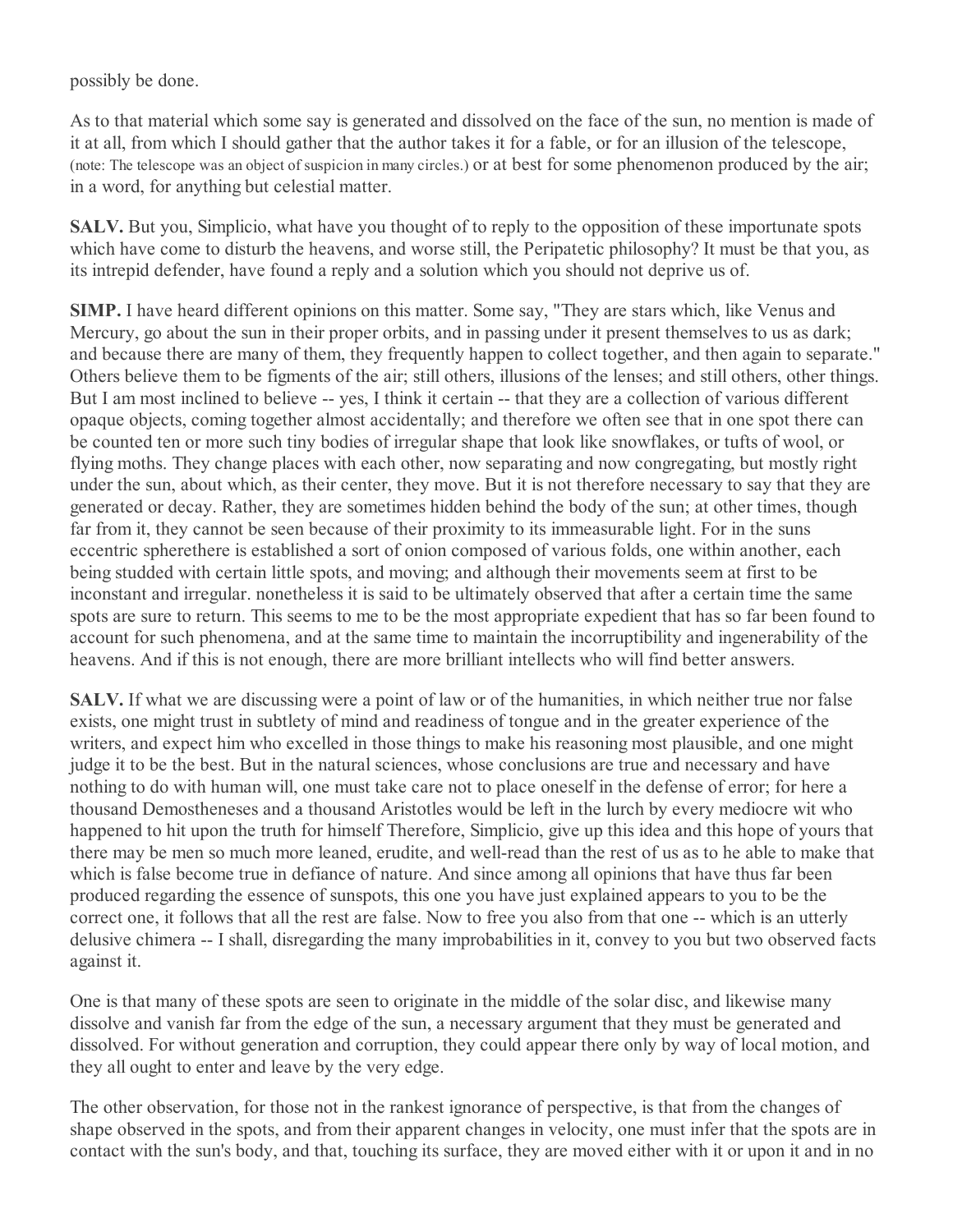sense revolve in circles distant from it. Their motion proves this by appearing to be very slow around the edge of the solar disc, and quite fast toward its center; the shapes of the spots prove the same by appearing very narrow around the sun's edge in comparison with how they look in the vicinity of the center. For around the center they are seen in their majesty and as they really are; but around the edge, because of the curvature of the spherical surface, they show themselves foreshortened. These diminutions of both motion and shape, for anyone who knows how to observe them and calculate diligently, correspond exactly to what ought to appear if the spots are contiguous to the sun, and hopelessly contradict their moving in distant circles, or even at small intervals from the solar body. This has been abundantly demonstrated by our mutual friend in his Letters to Mark Welser on the Solar Spots. It may be inferred from the same changes of shape that none of these are stars or other spherical bodies, because of all shapes only the sphere is never seen foreshortened, nor can it appear to be anything but perfectly round. So if any of the individual spots were a round body, as all stars are deemed to be, it would present the same roundness in the middle of the sun's disc as at the extreme edge, whereas they so much foreshorten and look so thin near that extremity, and &e on the other hand so broad and long toward the center, as to make it certain that these are flakes of little thickness or depth with respect. to their length and breadth.

Then as to its being observed ultimately that the same spots are sure to return after a certain period, do not believe that, Simplicio; those who said that were trying to deceive you. That this is so, you may see from their having said nothing to you about those that are generated or dissolved on the face of the sun far from the edge; nor told you a word about those which foreshorten, this being a necessary proof of their contiguity to the sun. The truth about the same spots returning is merely what is written in the said Letters; namely, that some of them are occasionally of such long duration that they do not disappear in a single revolution around the sun, which takes place in less than a month.

SIMP. To tell the truth, I have not made such long and careful observations that I can qualify as an authority on the facts of this matter; but certainly I wish to do so, and then to see whether I can once more succeed in reconciling what experience presents to us with what Aristotle teaches. For obviously two truths cannot contradict one another.

SALV. Whenever you wish to reconcile what your senses show you with the soundest teachings of Aristotle, you will have no trouble at all. Does not Aristotle say that because of the great distance, celestial matters cannot be treated very definitely?

SIMP. He does say so, quite clearly.

SALV. Does he not also declare that what sensible experience shows ought to be preferred over any argument, even one that seems to be extremely well founded? And does he not say this positively and without a bit of hesitation?

#### SIMP. He does.

SALV. Then of the two propositions, both of them Aristotelian doctrines, the second -- which says it is necessary to prefer the senses over arguments -- is a more solid and definite doctrine than the other, which holds the heavens to be inalterable. Therefore it is better Aristotelian philosophy to say "Heaven is alterable because my senses tell me so," than to say, "Heaven is inalterable because Aristotle was so persuaded by reasoning. Add to this that we possess a better basis for reasoning about celestial things than Aristotle did. He admitted such perceptions to be very difficult for him by reason of the distance from his senses, and conceded that one whose senses could better represent them would be able to philosophize about them with more certainty. Now we, thanks to the telescope, have brought the heavens thirty or forty times closer to us than they were to Aristotle, so that we can discern many things in them that he could not see; among other things these sunspots, which were absolutely invisible to him. Therefore we can treat of the heavens and the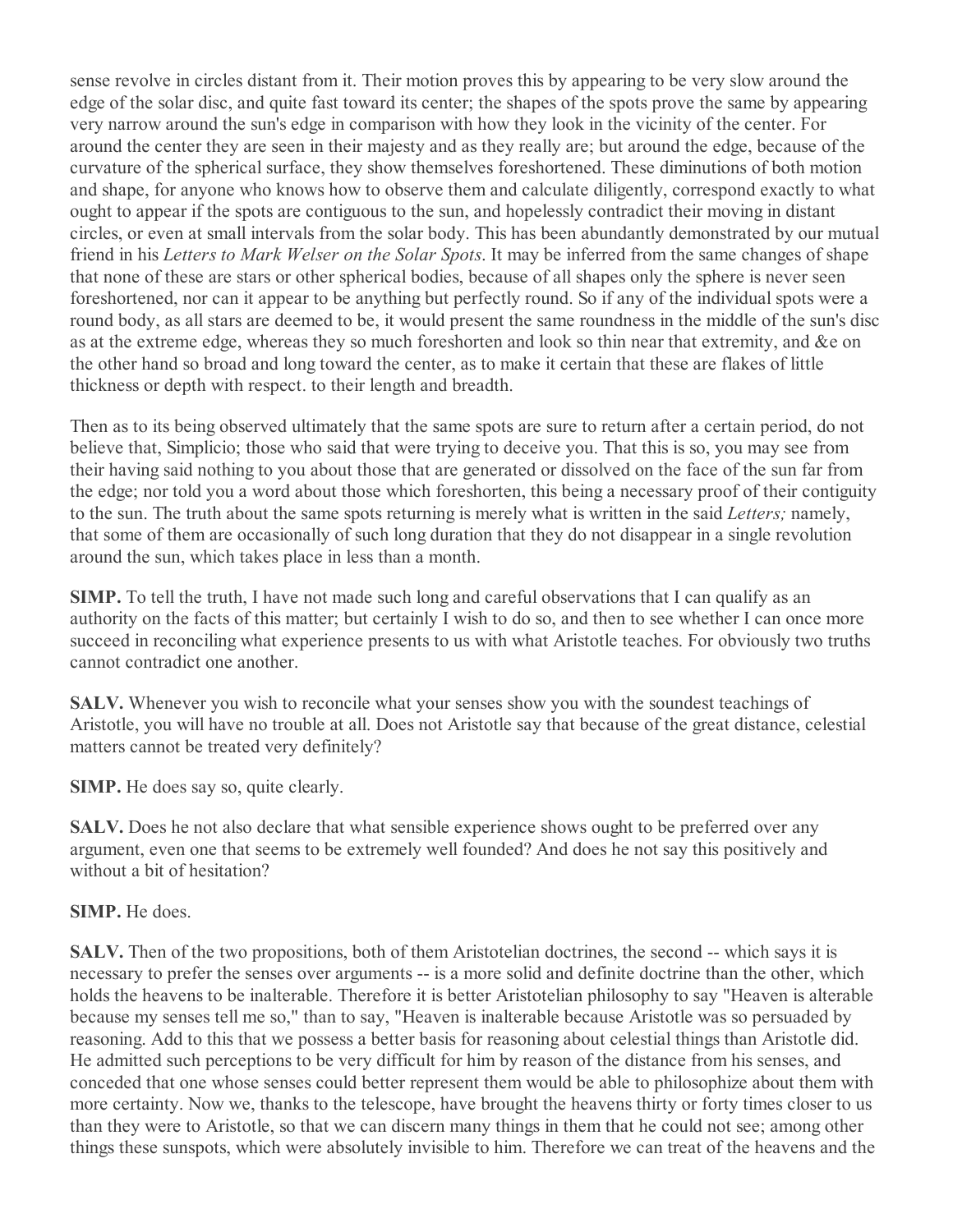sun more confidently than Aristotle could.

SAGR. I can put myself in Simplicios place and see that he is deeply moved by the overwhelming force of these conclusive arguments. But seeing on the other hand the great authority that Aristotle has gained universally; considering the number of famous interpreters who have toiled to explain his meanings; and observing that the other sciences, so useful and necessary to mankind, base a large pan of their value and reputation upon Aristotle's credit; Simplicio is confused and perplexed, and I seem to hear him say, "Who would there be to settle our controversies if Aristotle were to be deposed? What other author should we follow in the schools, the academies, the universities? What philosopher has written the whole of natural philosophy, so well arranged, without omitting a single conclusion? Ought we to desert that structure under which so many travelers have recuperated? Should we destroy that haven, that Prytaneum (note: Greek public hall where statesmen, heroes, and dignitaries were honored and entertained.) where so many scholars have taken refuge so comfortably; where, without exposing themselves to the inclemencies of the air, they can acquire a complete knowledge of the universe by merely turning over a few pages? Should that fort be leveled where one may abide in safety against all enemy assaults?"

I pity him no less than I should some fine gentleman who, having built a magnificent palace at great trouble and expense, employing hundreds and hundreds of artisans, and then beholding it threatened with ruin because of poor foundations, should attempt, in order to avoid the grief of seeing the walls destroyed, adorned as they are with so many lovely murals; or the columns fall, which sustain the superb galleries, or the gilded beams; or the doors spoiled, or the pediments and the marble cornices, brought in at so much cost -- should attempt, I say, to prevent the collapse with chains, props, iron bars, buttresses, and shores.

SALV. Well, Simplicio need not yet fear any such collapse; I undertake to insure him against damage at a much smaller cost. There is no danger that such a multitude of great, subtle, and wise philosophers will allow themselves to be overcome by one or two who bluster a bit. Rather, without even directing their pens against them, by means of silence alone, they place them in universal scorn and derision. It is vanity to imagine that one can introduce a new philosophy by refining this or that author, It is necessary first to teach the reform of the human mind and to render it capable of distinguishing truth from falsehood, which only God can do.

But where have we strayed, going from one argument to another? I shall not be able to get back to the path without guidance from your memory.

**SIMP.** I remember quite well. We were dealing with the reply of the *Anti-Tycho* to the objections against the immutability of the heavens. Among these you brought in this mater of the sunspots, nqt mentioned by its author, and J believe you wished to give consideration to his reply in the case of the new stars.

SALV. Now I remember the rest. Continuing this subject, ii seems to me that in the counter argument of the Anti-Tycho there are some things that ought to be criticized. First of all, if the two new stars, which that author can do no less than place in the highest regions of heaven, and which existed a long time and finally vanished, caused him no anxiety about insisting upon the inalterability of heaven simply because they were not unquestionably parts of heaven or mutations in the ancient stars, then to what purpose does he make all this fuss and bother about getting the comets away from the celestial regions at all costs? Would it not have been enough for him to say that they are not unquestionably parts of heaven and not mutations in the ancient stars, and hence that they do not prejudice in any way either the heavens or the doctrines of Aristotle?

In the second place I am not satisfied about his state of mind when he admits that any alterations which might be made in the stars would be destructive of the celestial prerogatives of incorruptibility, etc., since the stars are celestial things, as is obvious and as everybody admits, and when on the other hand he is not the least perturbed if the same alterations take place elsewhere in the expanse of heaven outside the stars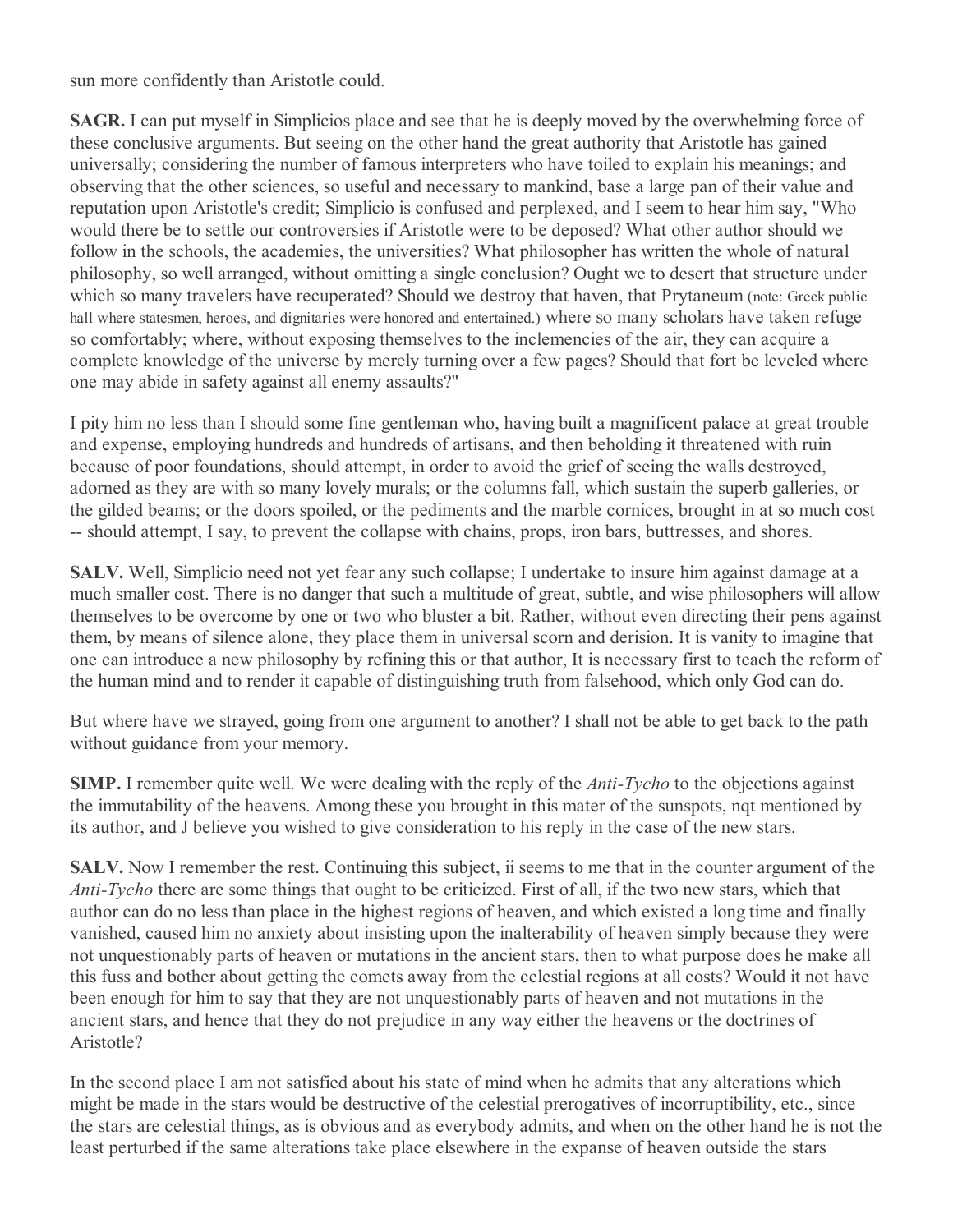themselves. Does he perhaps mean to imply that heaven is not a celestial thing? I should think that the stars were called celestial things because of their being in the heavens, or because of their being made of heavenly material, and that therefore the heavens would be even more celestial than they; I could not say similarly that anything was more terrestrial than earth itself, or more igneous than fire.

Next, his not having made mention of the sunspots, which are conclusively proved to be produced and dissolved and to be situated next to the body of the sun and to revolve with it or in relation to it, gives me a good indication that this author may write more for the comforting of others than from his own convictions. I say this because he shows himself to be acquainted with mathematics, and it would be impossible for him not to be convinced by the proofs that such material is necessarily contiguous to the sun and undergoes generations and dissolutions so great that nothing of comparable size has ever occurred on earth. And if the generations and corruptions occurring on the very globe of the sun are so many, so great, and so frequent, while this can reasonably be called the noblest part of the heavens, then what argument remains that can dissuade us from believing that others take place on the other globes?

SAGR. I cannot without great astonishment -- I might say without great insult to my intelligence -- hear it attributed as a prime perfection and nobility of the natural and integral bodies of the universe that they are invariant, immutable, inalterable, etc., while on the other hand it is called a great imperfection to be alterable, generable, mutable, etc. For my part I consider the earth very noble and admirable precisely because of the diverse alterations, changes, generations, etc. that occur in it incessantly. If, not being subject to any changes, it were a vast desert of sand or a mountain of jasper, or if at the time of the flood the waters which covered it had frozen, and it had remained an enormous globe of ice where nothing was ever born or ever altered or changed, I should deem it a useless lump in the universe, devoid of activity and, in a word, superfluous and essentially nonexistent. This is exactly the difference between a living animal and a dead one; and I say the same of the moon, of Jupiter, and of all other world globes.

The deeper I go in considering the vanities of popular reasoning, the lighter and more foolish I find them. What greater stupidity can be imagined than that of calling jewels, silver, and gold "precious," and earth and soil "base"? People who do this ought to remember that if there were as great a scarcity of soil as of jewels or precious metals, there would not be a prince who would not spend a bushel of diamonds and rubies and a cartload of gold just to have enough earth to plant a jasmine in a little pot, or to sow an orange seed and watch it sprout, grow, and produce its handsome leaves, its fragrant flowers, and fine fruit. It is scarcity and plenty that make the vulgar take things to be precious or worthless; they call a diamond very beautiful because it is like pure water, and then would not exchange one for ten barrels of water. Those who so greatly exalt incorruptibility, inalterability, etc. are reduced to talking this way, I believe, by their great desire to go on living, and by the terror they have of death. They do not reflect that if men were immortal, they themselves would never have come into the world. Such men really deserve to encounter a Medusa's head which would transmute them into statues of jasper or of diamond, and thus make them more perfect than they are.

SALV. Maybe such a metamorphosis would not be entirely to their disadvantage, for I think it would be better for them not to argue than to argue on the wrong side.

SIMP. Oh, there is no doubt whatever that the earth is more perfect the way it is, being alterable, changeable, etc., than it would be if it were a mass of stone or even a solid diamond, and extremely hard and invariant. But to the extent that these conditions bring nobility to the earth, they would render less perfect the celestial bodies, in which they would be superfluous. For the celestial bodies -- that is, the sun, the moon, and the other stars, Which are ordained to have no other use than that of service to the earth -- need nothing more than motion and light to achieve their end.

SAGR. Has nature, then, produced and directed all these enormous, perfect, and most noble celestial bodies,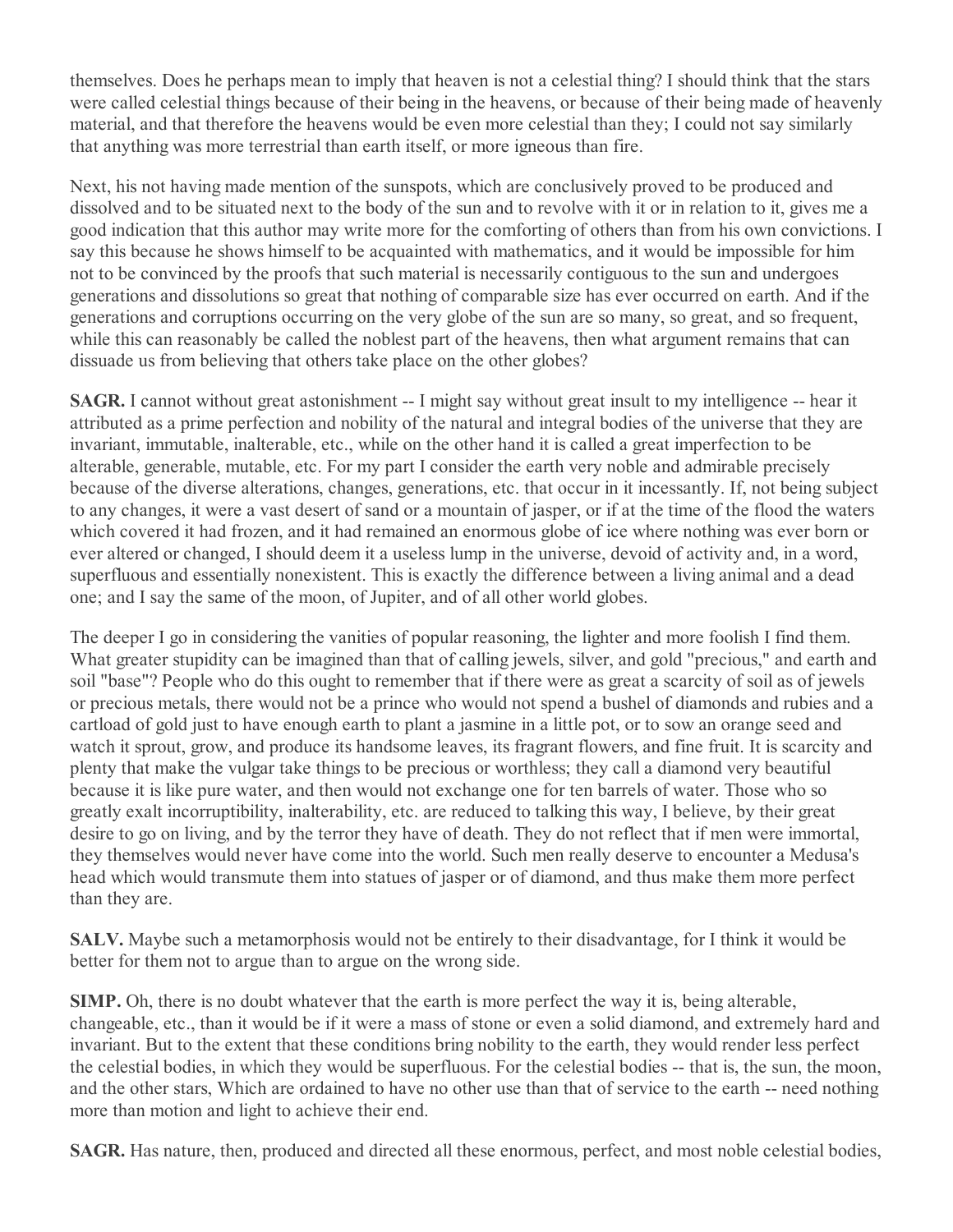invariant, eternal, and divine. for no other purpose than to serve the changeable, transitory, and mortal earth? To serve that which you call the dregs of the universe, the sink of all uncleanness? Now to what purpose would the celestial bodies be made eternal, etc. in order to serve something transitory, etc.? Take away this purpose of serving the earth, and the innumerable host of celestial bodies is left useless and superfluous, since they have not and cannot have any reciprocal activities among themselves, all of them being inalterable, immutable, and invariant. For instance, if the moon is invariant, how would you have the sun or any other star act upon it? The action would doubtless have no more effect than an attempt to melt a large mass of gold by looking at it or by thinking about it. Besides, it seems to me that at such times as the celestial bodies are contributing to the generations and alterations on the earth, they too must be alterable. Otherwise I do not see how the influence of the moon or sun in causing generations on the earth would differ from placing a marble statue beside a woman and expecting children from such a union.

SIMP. Corruptibility, alteration, mutation, etc. do not pertain to the whole terrestrial globe, which as to its entirety is no less eternal than the sun or moon. But as to its external parts it is generable and corruptible, and it is certainly true that generations and corruptions are perpetual in those parts, and, as perpetual, that they require celestial and eternal operations. Therefore it is necessary that celestial bodies be eternal.

SAGR. This is all very well, but if there is nothing prejudicial to the immortality of the entire terrestrial globe in the corruptibility of its superficial pans, and if this generability, corruptibility, alterability, etc. give to it a great ornament and perfection, then why can you not and should you not likewise admit alterations, generations, etc. in the external parts of the celestial globes, adding these as an ornament without diminishing their perfection or depriving them of actions; even increasing those by making them operative not only upon the earth but reciprocally among themselves, and the earth also upon them?

SIMP. This cannot be, because the generations, mutations, etc. which would occur, say, on the moon, would be vain and useless, and nature makes nothing in vain.

SAGR. And why should they be vain and useless?

SIMP. Because we plainly see and feel that all generations, changes, etc. that occur on earth are either directly or indirectly designed for the use, comfort, and benefit of man. Horses are born to accommodate men; for the nutriment of horses, the earth produces hay and the clouds water it. For the comfort and nourishment of men are created herbs, cereals, fruits, beasts, birds, and fishes. In brief, if we proceed to examine and weigh carefully all these things, we shall find that the goal toward which all are directed is the need, the use, the comfort and the delight of men. Now of what use to the human race could generations ever be which might happen on the moon or other planets? Unless you mean that there are men also on the moon who enjoy their fruits; an idea which if not mythical is impious.

SAGR. I do not know nor do I suppose that herbs or plants or animals similar to ours are propagated on the moon, or that rains and winds and thunderstorms occur there as on the earth; much less that it is inhabited by men. Yet I still do not see that it necessarily follows that since things similar to ours are not generated there, no alterations at all take place, or that there cannot be things there that do change or are generated and dissolve; things not only different from ours, but so far from our conceptions as to be entirely unimaginable by us.

I am certain that a person born and raised in a huge forest among wild beasts and birds, and knowing nothing of the watery element, would never be able to frame in his imagination another world existing in nature differing from his, filled with animals which would travel without legs or fast‹beating wings, and not upon its surface alone like beasts upon the earth, but everywhere within its depths; and not only moving, but stopping motionless wherever they pleased, a thing which birds in the air cannot do. And that men lived there too, and built palaces and cities, and traveled with such ease that without tiring themselves at all they could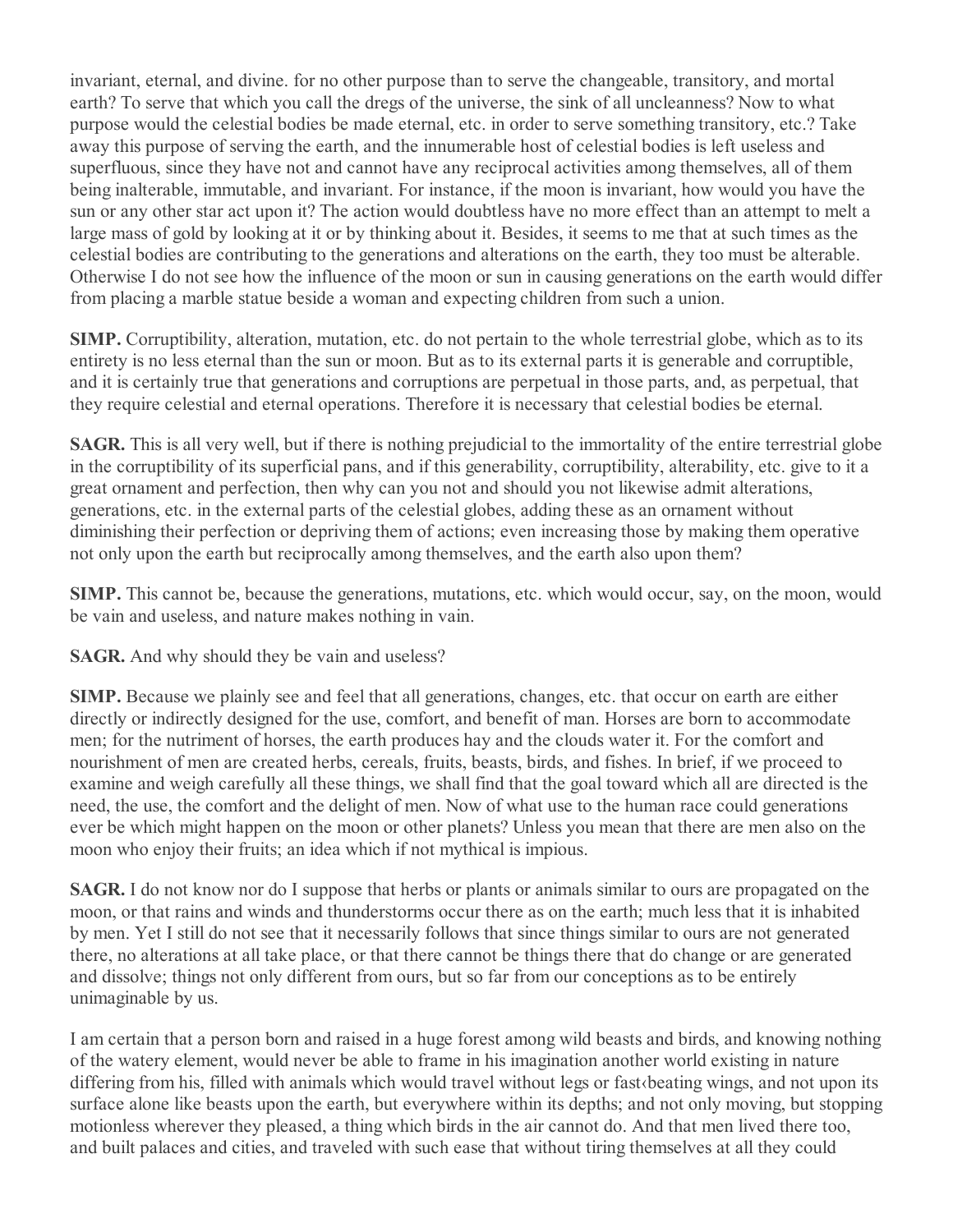proceed to far countries with their families and households and whole cities. Now as I say, I am sure that such a man could not, even with the liveliest imagination, ever picture to himself fishes, the ocean, ships, fleets, and armadas. Thus, and more so, might it happen that in the moon, separated from us by so much greater an interval and made of materials perhaps much different from those on earth, substances exist and actions occur which are not merely remote from but completely beyond all our imaginings, lacking any resem-blance to ours and therefore being entirely unthinkable. For that which we imagine must be either something already seen or a composite of things and parts of things seen at different times; such are sphinxes, sirens, chimeras, centaurs, etc.

SALV. Many times have I given rein to my fancies about these things, and my conclusion is that it is indeed possible to discover some things that do not and cannot exist on the moon, but none which I believe can be and are there, except very generally; that is, things occupying it, acting and moving in it, perhaps in a very different way from ours, seeing and admiring the grandeur and beauty of the universe and of its Maker and Director and continually singing encomiums in His praise. I mean, in a word, doing what is so frequently decreed in the Holy Scriptures; namely, a perpetual occupation of all creatures in praising God.

SAGR. These are among the things which, speaking very generally, could be there. But I should like to hear you mention those which you believe cannot be there, as it must be possible for you to name them more specifically.

SALV. I warn you, Sagredo, that this will be the third time we have thus strayed imperceptibly, step by step, from our principal topic, and we shall get to the point of our argument but slowly if we make digressions. Therefore it will perhaps be good if we defer this matter, along with others we have agreed to put off until a special session.

SAGR. Please, now that we are on the moon, let us go on with things that pertain to it, so that we shall not have to make another trip over so long a road....

[Salviati, using data from telescopic observations, describes the features of the moon and its resemblance to earth: it is spherical, mountainous, and has areas of contrasting brightness. Simplico argues that the moon is a perfectly smooth sphere made of celestial matter. The three engage in an extended argument about the nature of the moon.]

SIMP. Therefore, in your opinion, the earth would make an appearance similar to that which we see in the moon, of at most two parts. But do you believe then that those great spots which are seen on the face of the moon are seas, and the brighter balance land, or some such thing?

SALV. What you are now asking me is the first of the differences that I think exist between the moon and the earth, which we had better hurry along with, as we are staying too long on the moon. I say then that if there were in nature only one way for two surfaces to be illuminated by the sun so that one appears lighter than the other, and that this were by having one made of land and the other of water, it would be necessary to say that the moon's surface was partly terrene and partly aqueous. But because there are more ways known to us that could produce the same effect, and perhaps others that we do not know of, I shall not make bold to affirm one rather than another to exist on the moon.

We have already seen that a bleached silver plate changes from white to dark by the touch of the burnisher; the watery part of the earth looks darker than the dry; on the ridges of mountains the wooded parts look much gloomier than the open and barren places because the plants cast a great deal of shadow while the clearings are lighted by the sun. Such a mixture of shadows is so effective that in sculptured velvet the color of the cut silk looks much darker than that of the uncut, because of shadows cast between one thread and another; and plain velvet is likewise much darker than taffeta made of the same silk. So if on the moon there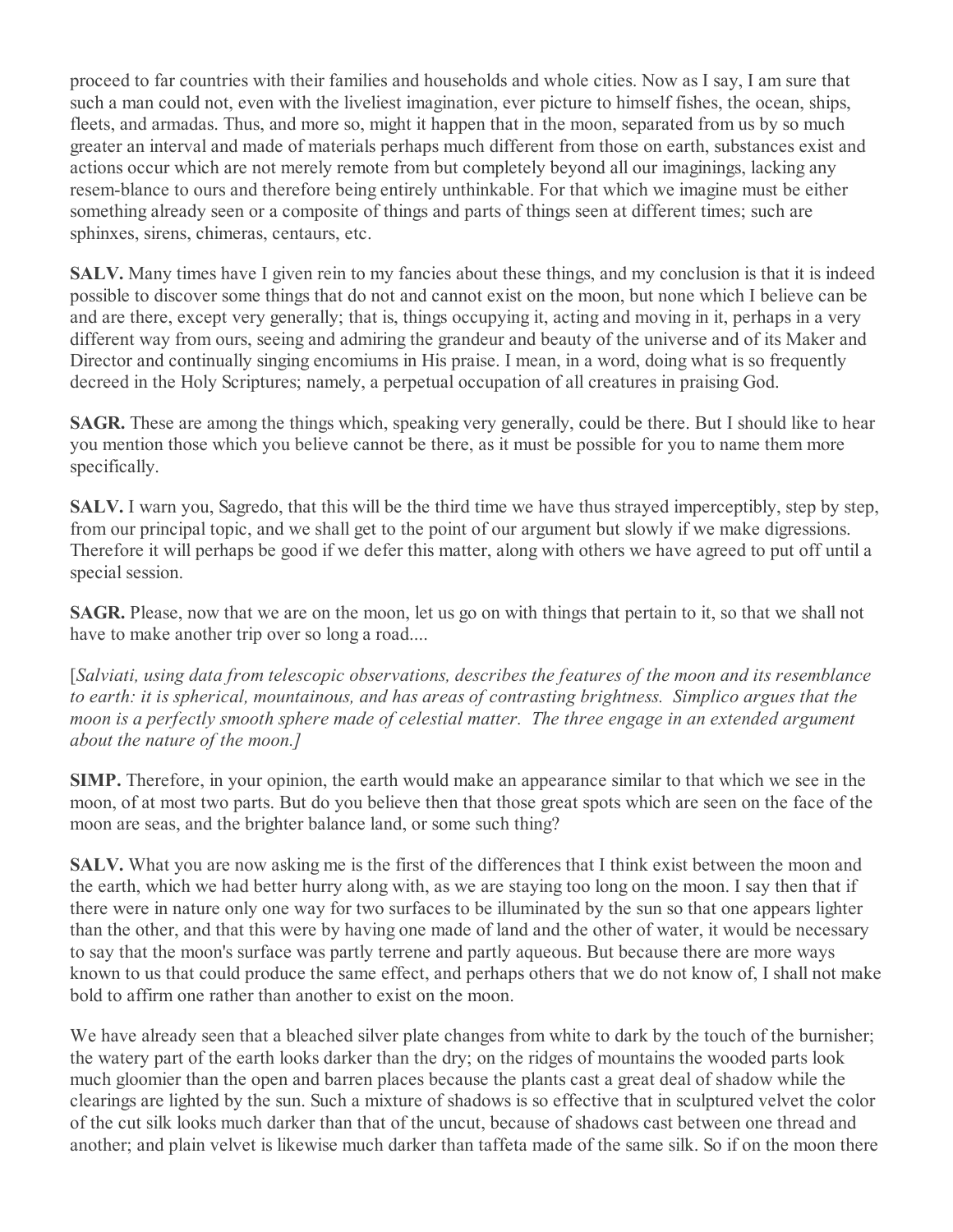were things resembling dense forests, their aspect would probably be like that of the spots we see; a like difference would be created if they were seas; and, finally, there is nothing to prevent these spots being really of a darker color than the rest, for it is in that way that snow makes mountains appear brighter.

What is clearly seen in the moon is that the darker parts are all plains, with few rocks and ridges in them, though there are some. The brighter remainder is all fill of rocks, mountains, round ridges, and other shapes, and in particular there are great ranges of mountains around the spots. That the spots are flat surfaces we are certain, from observing that the boundary which separates the light and dark parts makes an even cut in traversing the spots, whereas in the bright parts it looks broken and jagged. But I do not know whether this evenness of surface is enough by itself to cause the apparent darkness, and I rather think not.

Quite apart from this, I consider the moon very different from the earth. Though I fancy to myself that its regions are not idle and dead, still I do not assert that life and motion exist there, and much less that plants, animals, or other things similar to ours are generated there. Even if they were, they would be extremely diverse, and far beyond all our imaginings. I am inclined to believe this because in the first place I think that the material of the lunar globe is not land and water, and this alone is enough to prevent generations and alterations similar to ours. But even supposing land and water on the moon, there are in any case two reasons that plants and animals similar to ours would not be produced there.

The first is that the varying aspects of the sun are so necessary for our various species that these could not exist at all without them. Now the behavior of the sun toward the earth is much different from that which it displays toward the moon. As to daily illumination, we on the earth have for the most part twenty -- four hours divided between day and night, but the same effect takes a month on the moon. The annual sinking and rising by which the sun causes the various seasons and the inequalities of day and night are finished for the moon in a month. And whereas for us the sun rises and sinks so much that between its maximum and minimum altitudes there lie forty -- seven degrees of difference (that is, as much as the distance between the tropics), for the moon it varies no more than ten degrees or a little less, which is the amount of the maximum latitudes of its orbit with respect to the ecliptic.

Now think what the action of the sun would be in the torrid zone if for fifteen days without pause it continued to beat down with its rays. It goes without saying that all the plants and herbs and animals would be destroyed; hence if any species existed there, they would be plants and animals very different from present ones.

In the second place, I am sure that there are no rains on the moon, because if clouds collected in any part of it, as around the earth, they would hide some of the things on the moon that we see with the telescope. Briefly, the scene would alter in some respect; an effect which I have never seen during long and diligent observations, having always discovered a very pure and uniform serenity.

SAGR. To this it might be replied that either there might be great dews or that it rains there during its nights; that is, when the sun does not light it up.

SALV. If from other appearances we had any signs that there were species similar to ours there, and only the occurrence of rains was lacking, we should be able to find this or some other condition to take their place, as happens in Egypt by the inundations of the Nile. But finding no event whatever like ours, of the many that would be required to produce similar effects, there is no point in troubling to introduce one only, and even that one not from sure observation but because of mere possibility. Besides, if I were asked what my basic knowledge and natural reason told me regarding the production there of things similar to or different from ours, I should always reply, "Very different and entirely unimaginable by us"; for this seems to me to fit with the richness of nature and the omnipotence of the Creator and Ruler.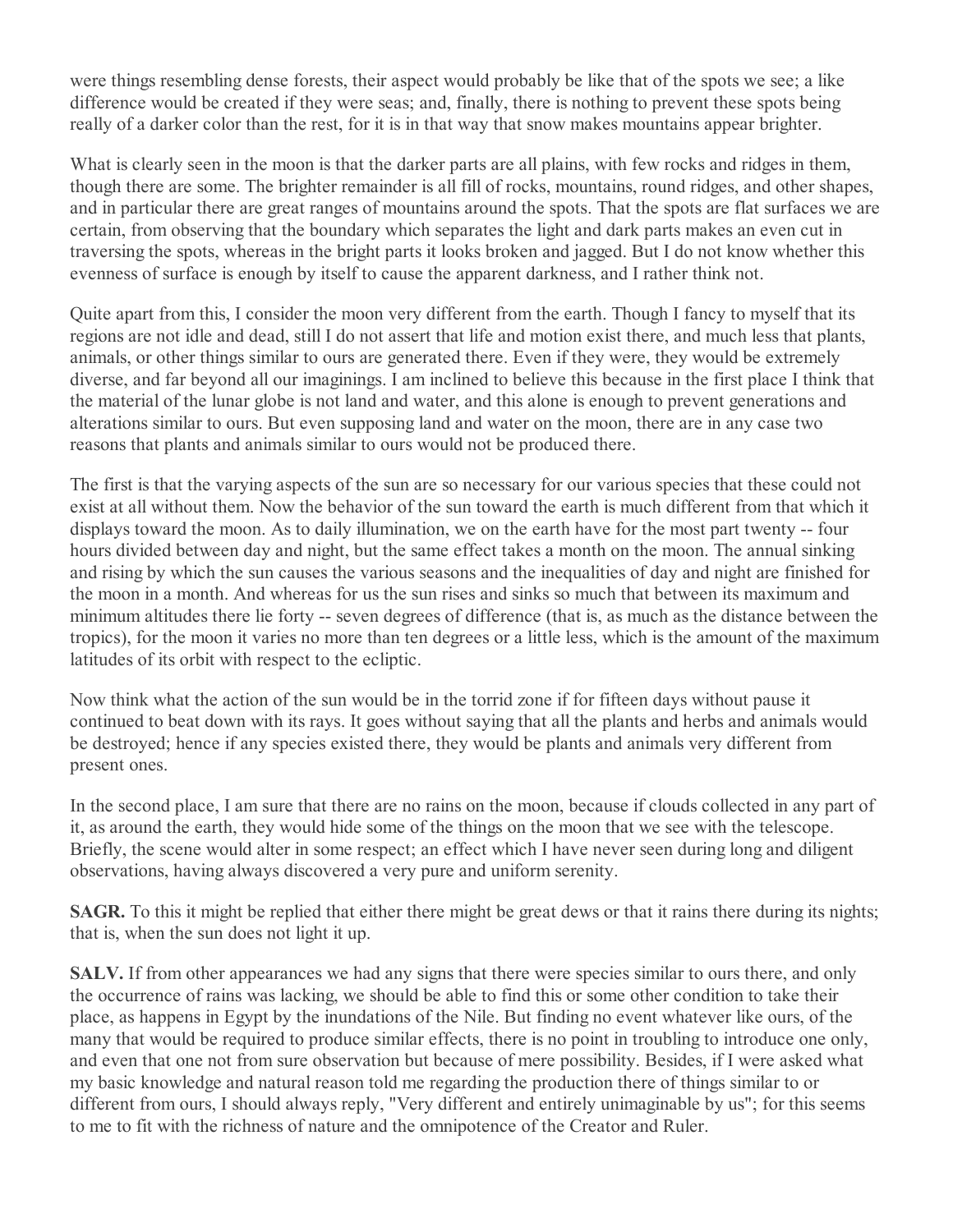SAGR. It always seems to me extreme rashness on the part of some when they want to make human abilities the measure of what nature can do. On the contrary, there is not a single effect in nature, even the least that exists, such that the most ingenious theorists can arrive at a complete understanding of it. This vain presumption of understanding everything can have no other basis than never understanding anything. For anyone who had experienced just once the perfect understanding of one single thing, and had truly tasted how knowledge is accomplished, would recognize that of the infinity of other truths he understands nothing.

SALV. Your argument is quite conclusive; in confirmation of it we have the evidence of those who do understand or have understood some thing; the more such men have known, the more they have recognized and freely confessed their little knowledge. And the wisest of the Greeks, so adjudged by the oracle, said openly that he recognized that he knew nothing.

SIMP. It must be said, then, that either the oracle or Socrates himself was a liar, the former declaring him the wisest, and the latter saying he knew himself the most ignorant.

SALV. Neither of your alternatives follows, since both pronouncements can be true. The oracle judges Socrates wisest above all other men, whose wisdom is limited; Socrates recognizes his knowing nothing relative to absolute wisdom which is infinite. And since much is the same part of infinite as little, or as nothing (for to arrive at an infinite number it makes no difference whether we accumulate thousands, tens, or zeros), Socrates did well to recognize his limited knowledge to be as nothing to the infinity which he lacked. But since there is nevertheless some knowledge to be found among men, and this is not equally distributed to all, Socrates could have had a larger share than others and thus have verified the response of the oracle.

SAGR. I think I understand this point quite well. Among men there exists the power to act, Simplicio, but it is not equally shared by all; and no doubt the power of an emperor is greater than that of a private person, but both are nil in comparison to Divine omnipotence. Among men there are some who understand agriculture better than others; but what has knowing how to plant a grapevine in a ditch got to do with knowing how to make it take root, draw nourishment, take from this some part good for building leaves, some other for forming tendrils, this for the bunches, that for the grapes, the other for the skins, all this being the work of most wise Nature? This is one single particular example of the innumerable works of Nature, and in this alone may be recognized an infinite wisdom; hence one may conclude that Divine wisdom is infinitely infinite.

SALV. Here is another example. Do we not say that the art of discovering a beautiful statue in a block of marble has elevated the genius of Michelangelo far, far above the ordinary minds of other men? Yet this work is nothing but the copying of a single attitude and position of the external and superficial members of one motionless man. Then what is it in comparison with a man made by Nature, composed of so many members, external and internal, of so many muscles, tendons, nerves, bones, that serve so many and such diverse motions? And what shall we say of the senses, of spiritual power, and finally of the understanding? May we not rightly say that the making of a statue yields by an infinite amount to the formation of a live man, even to the formation of the lowest worm?

SAGR. And what difference do you think there was between the dove of Archytas and a natural dove?

SIMP. Either I am without understanding or there is a manifest contradiction in this argument of yours. Among your greatest encomiums, if not indeed the greatest of all, is your praise for the understanding which you attribute to natural man. A little while ago you agreed with Socrates that his understanding was nil. Then you must say that not even Nature understood how to make an intellect that could understand.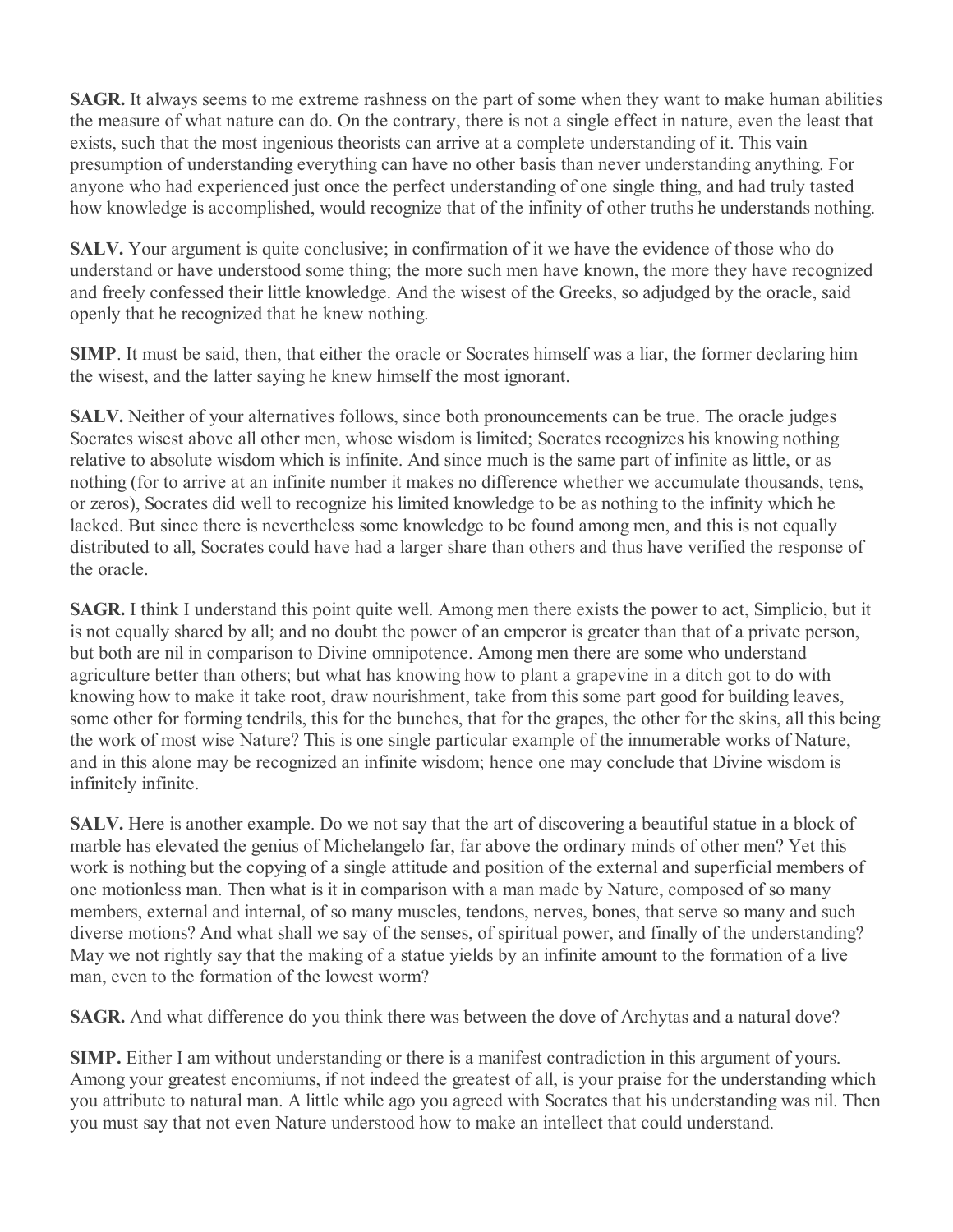SALY. You put the point very sharply, and to answer the objection it is best to have recourse to a philosophical distinction and to say that the human understanding can be taken in two modes, the intensive or the extensive. Extensively, that is, with regard to the multitude of intelligibles, which are infinite, the human understanding is as nothing even if it understands a thousand propositions; for a thousand in relation to infinity is zero. But taking man's understanding *intensively*, in so far as this term denotes understanding some proposition perfectly, I say that the human intellect does understand some of them perfectly, and thus in these it has as much absolute certainty as Nature itself has. Of such are the mathematical sciences alone; that is, geometry and arithmetic, in which the Divine intellect indeed knows infinitely more proposi-tions, since it knows all. But with regard to those few which the human intellect does understand, I believe that its knowledge equals the Divine in objective certainty, for here it succeeds in understanding necessity, beyond which there can be no greater sureness.

#### SIMP. This speech strikes me as very bold and daring.

SALV. These are very ordinary propositions and far from any shade of temerity or boldness. They do not detract in the least from the majesty of Divine wisdom, just as saying that God cannot undo what is done does not in the least diminish His omnipotence. But I question, Simplicio, whether your suspicion does not arise from your having taken my words equivocally. So in order to explain myself better, I say that as to the truth of the knowledge which is given by mathematical proofs, this is the same that Divine wisdom recognizes; but I shall concede to you indeed that the way in which God knows the infinite propositions of which we know some few is exceedingly more excellent than ours. Our method proceeds with reasoning by steps from one conclusion to another, while His is one of simple intuition. We, for example, in order to win a knowledge of some properties of the circle (which has an infinity of them), begin with one of the simplest, and, taking this for the definition of circle, proceed by reasoning to another property, and from this to a third, and then a fourth, and so on; but the Divine intellect, by a simple apprehension of the circle's essence, knows without time‹consuming reasoning all the infinity of its properties. Next, all these properties are in effect virtually included in the definitions of all things; and ultimately, through being infinite, are perhaps but one in their essence and in the Divine mind. Nor is all the above entirely unknown to the human mind either, but it is clouded with deep and thick mists, which become partly dispersed and clarified when we master some conclusions and get them so firmly established and so readily in our possession that we can run over them very rapidly. For, after all, what more is there to the square on the hypotenuse being equal to the squares on the other two sides, than the equality of two parallelograms on equal bases and between parallel lines? And is this not ultimately the same as the equality of two surfaces which when superimposed are not increased, but are enclosed within the same boundaries? Now these advances, which our intellect makes laboriously and step by step, run through the Divine mind like light in an instant; which is the same as saying that everything is always present to it.

I conclude from this that our understanding, as well in the manner as in the number of things understood, is infinitely surpassed by the Divine; but I do not thereby abase it so much as to consider it absolutely null. No, when I consider what marvelous things and how many of them men have understood, inquired into, and contrived, I recognize and understand only too clearly that the human mind is a work of God's, and one of the most excellent.

SAGR. I myself have many times considered in the same vein what you are now saying, and how great may be the acuteness of the human mind. And when I run over the many and marvelous inventions men have discovered in the arts as in letters, and then reflect upon my own knowledge, I count myself little better than miserable. I am so far from being able to promise myself, not indeed the finding out of anything new, but even the learning of what has already been discovered, that I feel stupid and confused, and am goaded by despair. If I look at some excellent statue, I say within my heart: "When will you be able to remove the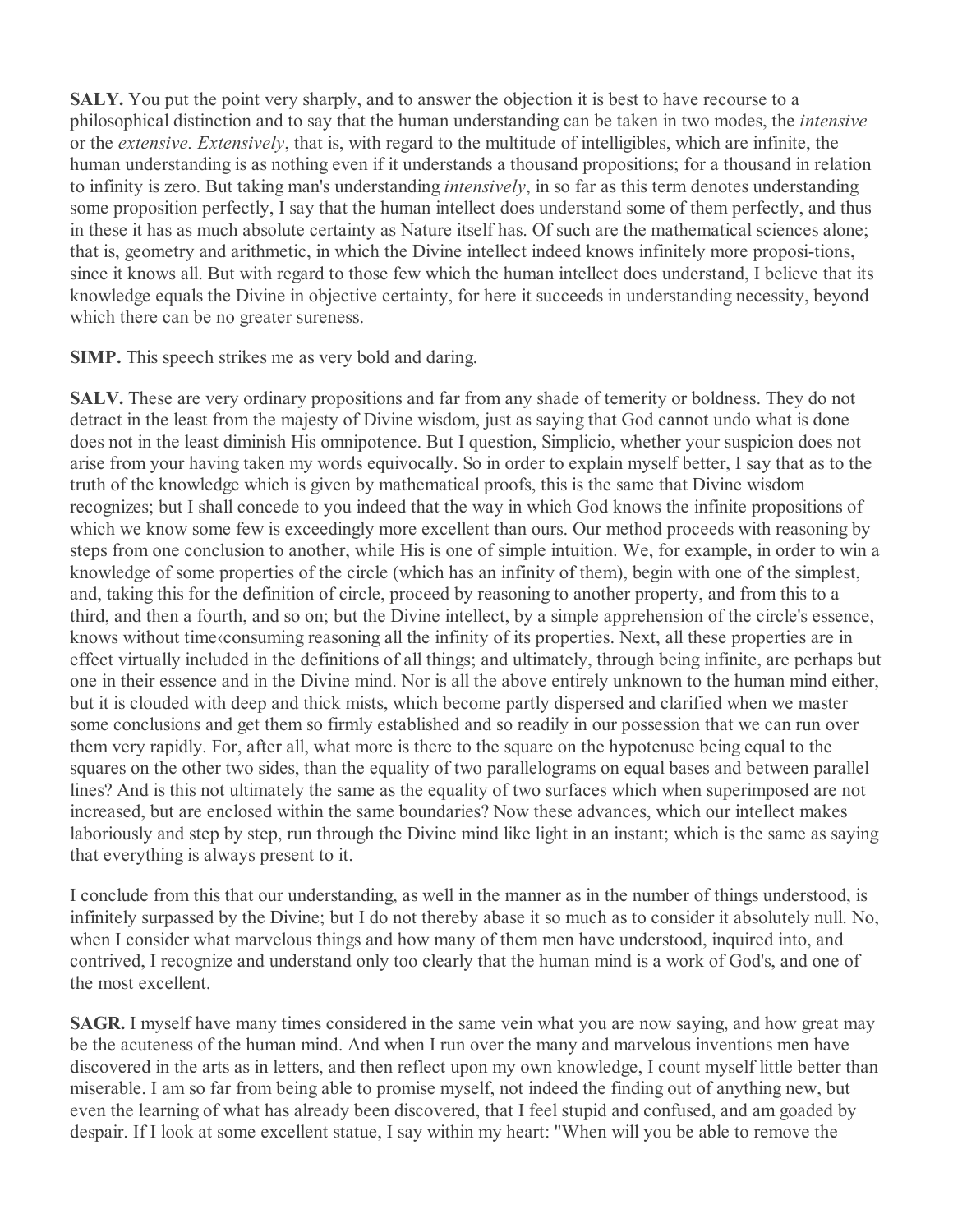excess from a block of marble and reveal so lovely a figure hidden therein? When will you know how to mix different colors and spread them over a canvas or a wall and represent all visible objects by their means, like a Michelangelo, a Raphael, or a Titian?" Looking at what men have found out about ananging the musical intervals and forming precepts and rules in order to control them for the wonderful delight of the ear, when shall T be able to cease my amazement? What shall I say of so many and such diverse instruments? With what admiration the reading of excellent poets fills anyone who attentively studies the invention and interpretation of concepts And what shall I say of architecture? What of the art of navigation?

But surpassing all stupendous inventions, what sublimity of mind was his who dreamed of finding means to communicate his deepest thoughts to any other person, though distant by mighty intervals of place and time! Of talking with those who are in India; of speaking to those who are not yet born and will not he born for a thousand or ten thousand years; and with what facility, by the different arrangements of twenty characters upon a page!

Let this be the seal of all the admirable inventions of mankind and the close of our discussions for this day. The honest hours now being past, I think that Salviati might like to enjoy our cool ones in a gondola; and tomorrow I shall expect you both so that we may continue the discussions now begun.

## End of the First Day

Link to Second Day Trial of Galileo Homepage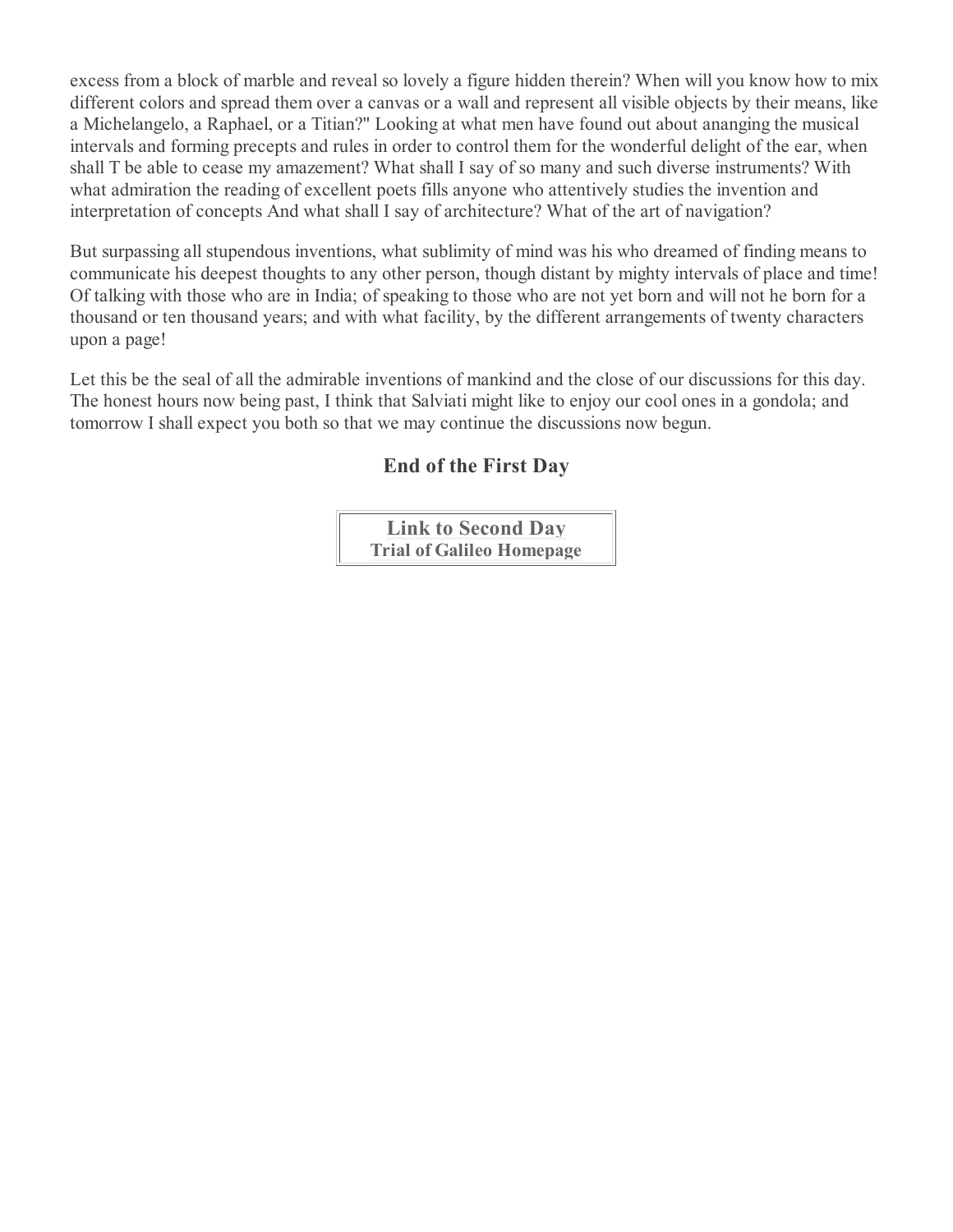# Dialogue Concerning the Two Chief World Systems

# THE SECOND DAY

**SALVIATI.** Yesterday took us into so many and such great digressions twisting away from the main thread of our principal argument that I do not know whether I shall be able to go ahead without your assistance in putting me back on the track.

SAGR. I am not surprised that you should find yourself in some confusion, for your mind is as much filled and encumbered with what remains to be said as with what has been said. But I am simply a listener and have in my mind only the things I have heard, so perhaps I can put your discourse back on its path by briefly outlining these for you.

As I recall it, yesterday's discourse may be summarized as a preliminary examination of the two following opinions as to which is the more probable and reasonable. The first holds the substance of the heavenly bodies to be ingenerable, incorruptible, inalterable, invariant, and in a word free from all mutations except those of situation, and accordingly to be a quintessence (note: Literally, a fifth essence, distinct from the four elements of earth, water, air, and fire which were to be found within the lunar sphere.) most different from our generable, corruptible, alterable bodies. The other opinion, removing this disparity from the world's parts, considers the earth to enjoy the same perfection as other integral bodies of the universe; in short, to be a movable and a moving body no less than the moon, Jupiter, Venus, or any other planet. Later many detailed parallels were drawn between the earth and the moon. More comparisons were made with the moon than with other planets, perhaps from our having more and better sensible evidence about the former by reason of its lesser distance. And having finally concluded this second opinion to have more likelihood than the other, it seems to me that our next step should be to examine whether the earth must be considered immovable, as most people have believed up to the present, or mobile, as many ancient philosophers believed and as others of more recent times consider it; and, if movable, what its motion may be.

SALV. Now I know and recognize the signposts along our road. But before starting in again and going ahead, I ought to tell you that I question this last thing you have said, about our having concluded in favor of the opinion that the earth is endowed with the same properties as the heavenly bodies. For I did not conclude this, just as I am not deciding upon any other controversial proposition. My intention was only to adduce those arguments and replies, as much on one side as on the other-those questions and solutions which others have thought of up to the present time (together with a few which have occurred to me after long thought) -and then to leave the decision to the judgment of others.

**SAGR.** I allowed myself to be carried away by my own sentiments, and believing that what I felt in my heart ought to be felt by others too, I made that conclusion universal which should have been kept particular. This really was an error on my part, especially as I do not know the views of Simplicio, here present.

SIMP. I confess that all last night I was meditating on yesterday's material, and truly I find it to contain many beautiful considerations which are novel and forceful. Still, I am much more impressed by the authority of so many great authors, and in particular ... You shake your head, Sagredo, and smile, as if uttered some absurdity.

SAGR. I merely smile, but believe me, I am hardly able to keep from laughing, because I am reminded of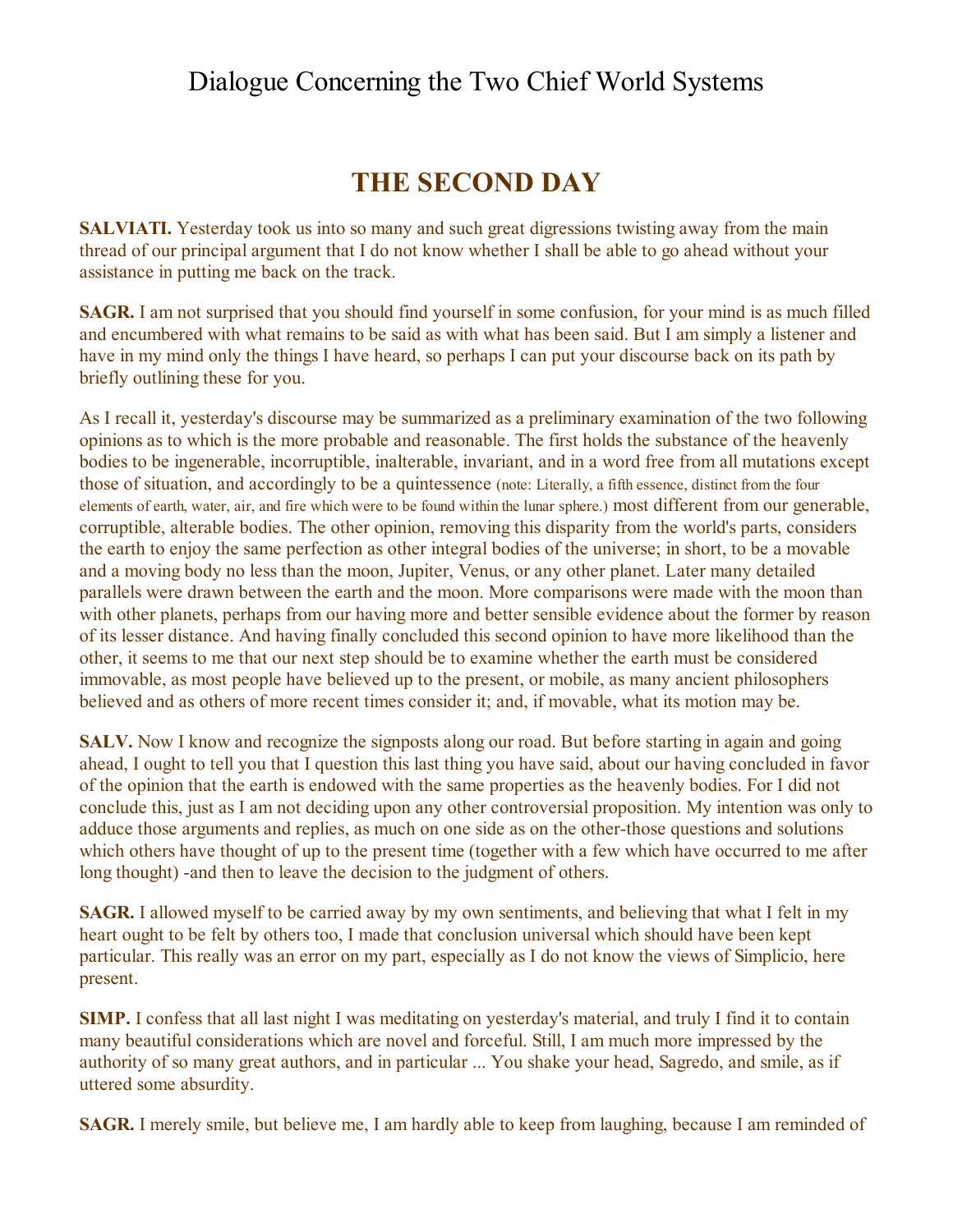a situation that I witnessed not many years ago together with some friends of mine, whom I could name to you for that matter.

SALV. Perhaps you had better tell us about it so that Simplicio will not go on thinking your mirth was directed at him.

SAGR. I'll be glad to. One day I was at the home of a very famous doctor in Venice, where many persons came on account of their studies, and others occasionally came out of curiosity to see some anatomical dissection performed by a man who was truly no less learned than he was a careful and expert anatomist. It happened on this day that he was investigating the source and origin of the nerves, about which there exists a notorious controversy between the Galenist and Peripatetic doctors. The anatomist showed that the great trunk of nerves, leaving the brain and passing through the nape, extended on down the spine and then branched out through the whole body, and that only a single strand as fine as a thread arrived at the heart. Turning to a gentleman whom he knew to be a Peripatetic philosopher, and on whose account he had been exhibiting and demonstrating everything with unusual care, he asked this man whether he was at last satisfied and convinced that the nerves originated in the brain and not in the heart. The philosopher, after considering for awhile, answered: "You have made me see this matter so plainly and palpably that if Aristotle's text were not contrary to it, stating clearly that the nerves originate in the heart, I should be forced to admit it to be true."

SIMP. Sir, I want you to know that this dispute as to the source of the nerves is by no means as settled and decided as perhaps some people like to think.

SAGR. Doubtless it never will be, in the minds of such opponents. But what you say does not in the least diminish the absurdity of this Peripatetic's reply; who, as a counter to sensible experience, adduced no experiment or argument of Aristotle's, but just the authority of his bare *ipse dixit*.

SIMP. Aristotle acquired his great authority only because of the strength of his proofs and the profundity of his arguments. Yet one must understand him; and not merely understand him, but have such thorough familiarity with his books that the most complete idea of them may be formed, in such a manner that every saying of his is always before the mind. He did not write for the common people, nor was he obliged to thread his syllogisms together by the trivial ordinary method; rather, making use of the permuted method, he has sometimes put the proof of a proposition among texts that seem to deal with other things. Therefore one must have a grasp of the whole grand scheme, and be able to combine this passage with that, collecting together one text here and another very distant from it. There is no doubt that whoever has this skill will be able to draw from his books demonstrations of all that can be known; for every single thing is in them.

SAGR. My dear Simplicio, since having things scattered all over the place does not disgust you, and since you believe by the collection and combination of the various pieces you can draw the juice out of them, then what you and the other brave philosophers will do with Aristotle's texts, I shall do with the verses of Virgil and Ovid, making centos of them and explaining by means of these all the affairs of men and the secrets of nature. But why do I speak of Virgil, or any other poet" I have a little book, much briefer than Aristotle or Ovid, in which is contained the whole of science, and with very little study one may form from it the most complete ideas. It is the alphabet, and no doubt anyone who can properly Join and order this or that vowel and these or those consonants with one another can dig out of it the truest answers to every question, and draw from it instruction in all the arts and sciences. Just so does a painter, from the various simple colors placed separately upon his palette, by gathering a little of this with a bit of that and a trifle of the other, depict men, plants, buildings, birds, fishes, and in a word represent every visible object, without any eyes or feathers or scales or leaves or stones being on his palette. Indeed, it is necessary that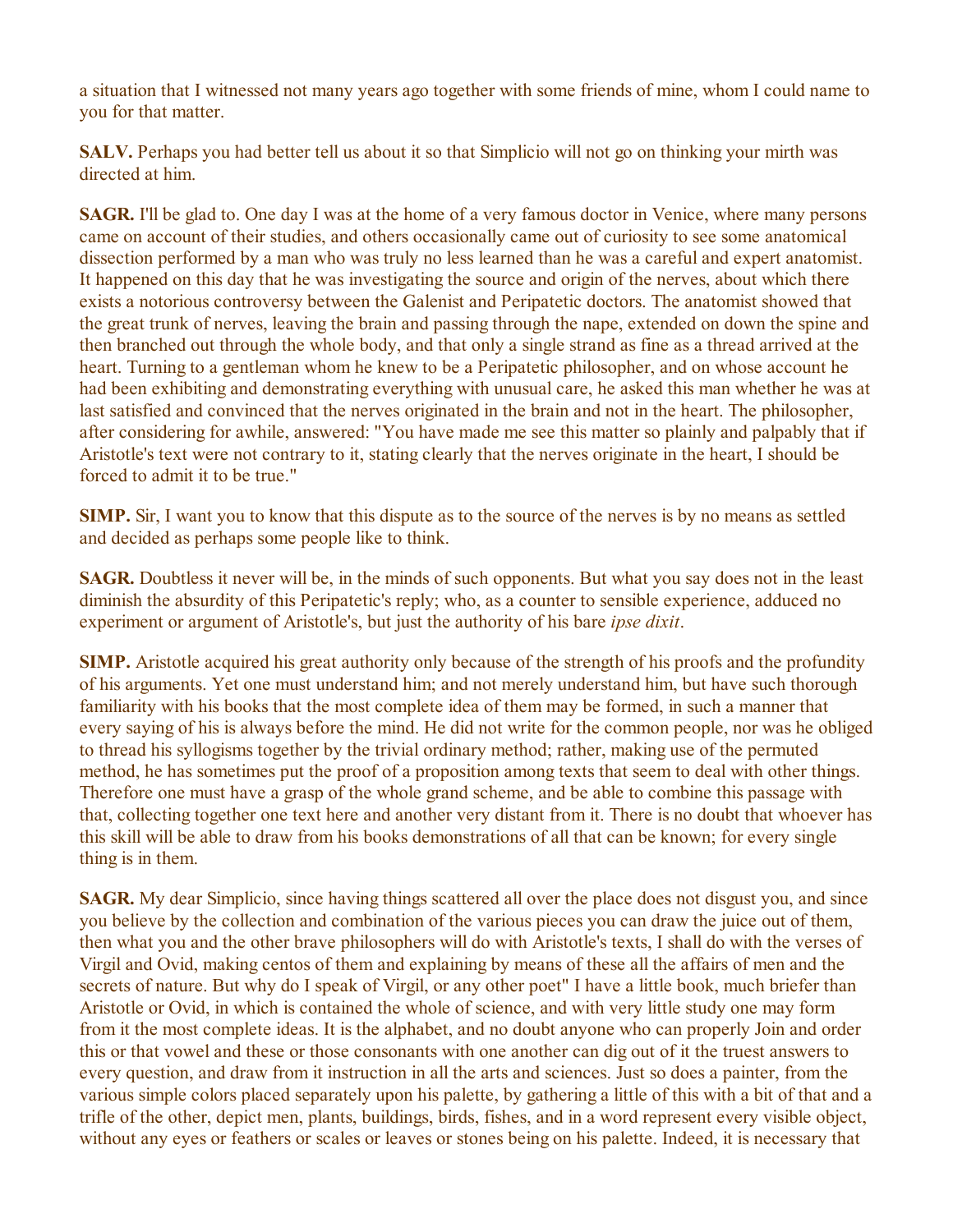none of the things imitated nor parts of them should actually be among the colors, if you want to be able to represent everything; if there were feathers, for instance, these would not do to depict anything but birds or feather dusters.

SALV. And certain gentlemen still living and active were present when a doctor lecturing in a famous Academy, upon bearing the telescope described but not yet having seen it, said that the invention was taken from Aristotle. Having a text fetched, he found a certain place where the reason i's given why stars in the sky can be seen during daytime from the bottom of a very deep well. At this point the doctor said: "Here you have the well, which represents the tube; here the gross vapors, from whence the invention of glass lenses is taken; and finally here is the strengthening of the sight by the rays passing through a diaphanous medium which is denser and darker."

SAGR. This manner of "containing" everything that can be known is similar to the sense in which a block of marble contains a beautiful statue, or rather thousands of them; but the whole point lies in being able to reveal them. Even better we might say that it is like the prophecies of Joachim or the answers of the heathen oracles, which are understood only after the events they forecast have occurred.

SALV. And why do you leave out the prophecies of the astrologers, which are so clearly seen in horoscopes (or should we say in the configurations of the heavens) after their fulfillment?

SAGR. It is in this way that the alchemists, led on by their madness, find that the greatest geniuses of the world never really wrote about anything except how to make gold; but in order to tell this without revealing it to the vulgar, this fellow in one manner and that one in another have whimsically concealed it under various disguises. And a very amusing thing it is to hear their comments upon the ancient poets, revealing the important mysteries hidden behind their stories--what the loves of the moon mean, and her descent to the earth for Endymion; her displeasure with Acteon; the significance of Jupiter's turning himself into a rain of gold, or into a fiery flame; what great secrets of the art there are in Mercury the interpreter, in Pluto's kidnapings, and in golden boughs.

SIMP. I believe, and to some extent f know, that the world does not lack certain giddy brains, but their folly should not redound to the discredit of Aristotle, of whom it seems to me you sometimes speak with too little respect. His antiquity alone, and the mighty name he has acquired among so many men of distinguished mind, should be enough to earn him respect among all the learned.

SALV. That is not quite how matters stand, Simplicio. Some of his followers are so excessively timid that they give us occasion (or more correctly would give us occasion if we credited their triflings) to think less of him. Tell me, are you so credulous as not to understand that if Aristotle had been present and heard this doctor who wanted to make him inventor of the telescope, he would have been much angrier with him than with those who laughed at this doctor and his interpretations? Is it possible for you to doubt that if Anistotle should see the new discoveries in the sky he would change his opinions and correct his books and embrace the most sensible doctrines, casting away from himself those people so weak-minded as to be induced to go on abjectly maintaining everything he had ever said? Why, if Aristotle had been such a man as they imagine, he would have been a man of intractable mind, of obstinate spirit, and barbarous soul; a man of tyrannical will who, regarding all others as silly sheep, wished to have his decrees preferred over the senses, experience, and nature itself It is the followers of Aristotle who have crowned him with authority, not he who has usurped or appropriated it to himself And since it is handier to conceal oneself under the cloak of another than to show one's face in open court, they dare not in their timidity get a single step away from him, and rather than put any alterations into the heavens of Aristotle, they want to deny out of hand those that they see in nature's heaven.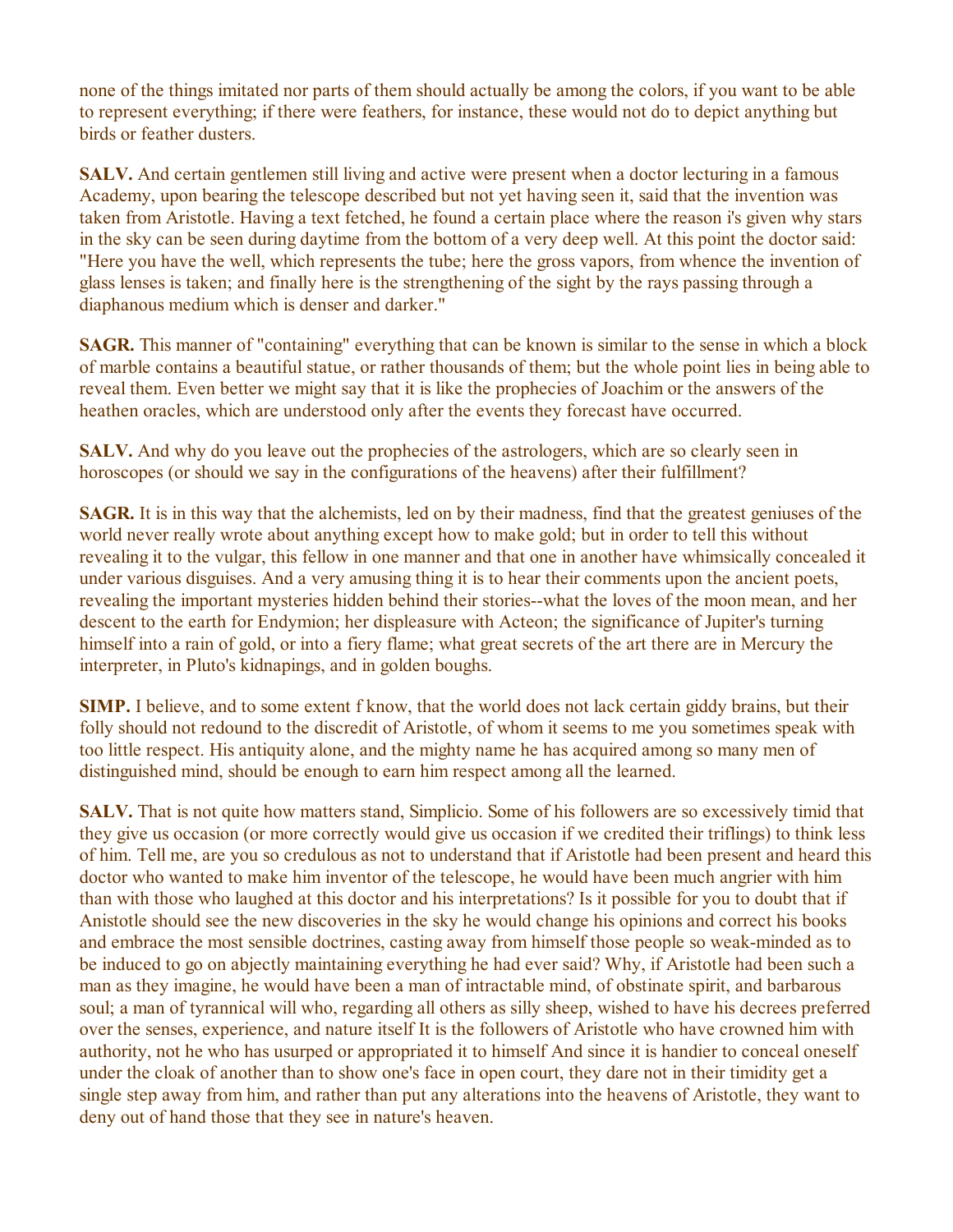SAGR. Such people remind me of that sculptor who, having transformed a huge block of marble into the image of a Hercules or a thundering Jove, I forget which, and having with consummate art made it so lifelike and fierce that it moved everyone with terror who beheld it, he himself began to be afraid, though all its vivacity and power were the work of his own hands; and his terror was such that he no longer dared affront it with his mallet and chisel.

SALV. I often wonder how it can be that these strict supporters of Aristotle's every word fail to perceive how great a hindrance to his credit and reputation they are, and how the more they desire to increase his authority, the more they actually detract from it, For when I see them being obstinate about sustaining propositions which I personally know to be obviously false, and wanting to persuade me that what they are doing is truly philosophical and would be done by Aristotle himself, it much weakens my opinion that he philosophized correctly about other matters more recondite to me. If I saw them give in and change their opinions about obvious truths, I should believe that they might have sound proofs for those in which they persisted and which I did not understand or had not heard.

SAGR. Or truly, if it seemed to them that they staked too much of their own reputation and of Aristotle's in confessing that they did not know this or that conclusion discovered by someone else, would it not be a lesser evil for them to seek it among his texts by the collection of various of these according to the practice recommended by Simplicio? For if all things that can be known are in these texts, then it must follow that they can be discovered there.

SALV. Sagredo, do not sneer at this prudent scheme, which it seems to me you propose sarcastically. For it is not long since a famous philosopher composed a book on the soul in which, discussing Aristotle's opinion as to its mortality or immortality, he adduced many texts beyond those already quoted by Alexander. As to those, he asserted that Aristotle was not even dealing with such matters there, let alone deciding anything about them, and he gave others which he himself had discovered in various remote places and which tended to the damaging side. Being advised that this would make trouble for him in getting a license to publish it, he wrote back to his friend that he would nevertheless get one quickly, since if no other obstacle came up he would have no difficulty altering the doctrine of Aristotle; for with other texts and other expositions he could maintain the contrary opinion, and it would still agree with the sense of Aristotle.

SAGR. Oh, what a doctor this is' I am his to command; for he will not let himself be imposed upon by Aristotle, but Will lead him by the nose and make him speak to his own purpose! See how important it is to know how to take time by the forelock! One ought not to get into the position of doing business with Hercules when he is under the Furies and enraged, but rather when he is telling stories among the Lydian maids.

Oh, the inexpressible baseness of abject minds! To make themselves slaves willingly; to accept decrees as inviolable; to place themselves under obligation and to call themselves persuaded and convinced by arguments that are so "powerful" and "clearly conclusive" that they themselves cannot tell the purpose for which they were written, or what conclusion they serve to prove' But let us call it a greater madness that among themselves they are even in doubt whether this very author held to the affirmative or the negative side. Now what is this but to make an oracle out of a log of wood, and run to it for answers; to fear it, revere it, and adore it?

SIMP. But if Aristotle is to be abandoned, whom shall we have for a guide in philosophy? Suppose you name some author.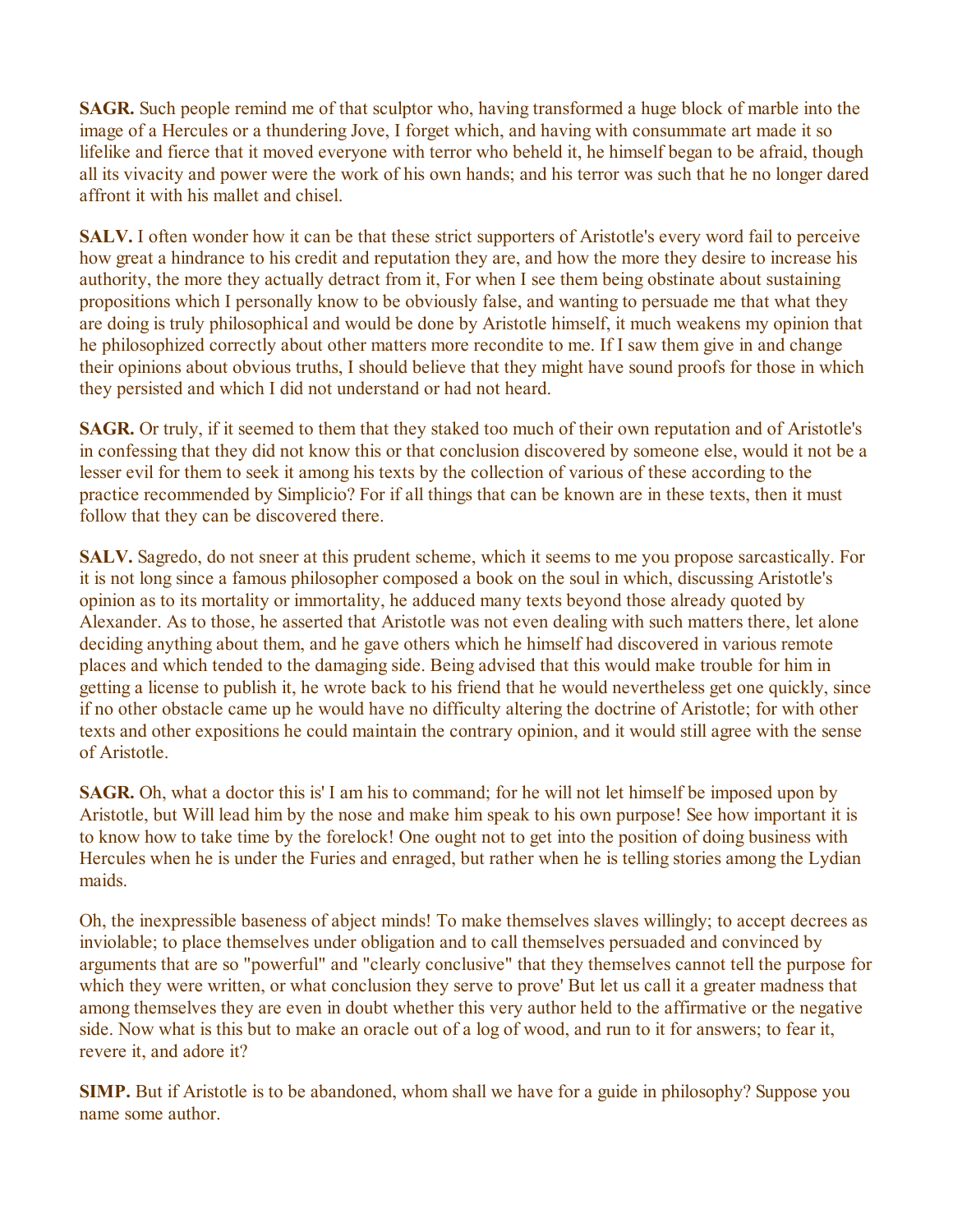SALV. We need guides in forests and in unknown lands, but on plains and in open places only the blind need guides. It is better for such people to stay at home, but anyone with eyes in his head and his wits about him could serve as a guide for them. In saying this, I do not mean that a person should not listen to Aristotle; indeed, I applaud the reading and careful study of his works, and I reproach only those who give themselves up as slaves to him in such a way as to subscribe blindly to everything he says and take it as an inviolable decree without looking for any other reasons. This abuse carries with it another profound disorder, that other people do not try harder to comprehend the strength of his demonstrations. And what is more revolting in a public dispute, when someone is dealing with demonstrable conclusions, than to hear him interrupted by a text (often written to some quite different purpose) thrown into his teeth by an opponent? If, indeed, you wish to continue in this method of studying, then put aside the name of philosophers and call yourselves historians, or memory experts; for it is not proper that those who never philosophize should usurp the honorable title of philosopher.

But we had better get back to shore, lest we enter into a boundless ocean and not get out of it all day. So put forward the arguments and demonstrations, Simplicio--either yours or Aristotle's--but not just texts and bare authorities, because our discourses must relate to the sensible world and not to one on paper. And since in yesterday's argument the earth was lifted up out of darkness and exposed to the open sky, and the attempt to number it among the bodies we call heavenly was shown to be not so hopeless and prostrate a proposition that it remained without a spark of life, we should follow this up by examining that other proposition which holds it to be probable that the earth is fixed and utterly immovable as to its entire globe, and see what chance there is of making it movable, and with what motion.

Now because I am undecided about this question, whereas Simplicio has his mind made up with Aristotle on the side of immovability, he shall give the reasons for his opinion step by step, and I the answers and the arguments of the other side, while Sagredo shall tell us the workings of his mind and the side toward which he feels it drawn.

SAGR. That suits me very well, provided that I retain the freedom to bring up whatever common sense may dictate to me from time to time.

SALV. Indeed, I particularly beg you to do so; for I believe that writers on the subject have left out few of the easier and, so to speak, more material considerations, so that only those are lacking and may be wished for which are subtler and more recondite. And to look into these, what ingenuity can be more fitting than that of Sagredo's acute and penetrating wit?

SAGR. Describe me as you like, Salviati, but please let us not get into another kind of digression--the ceremonial. For now I am a philosopher, and am at school and not at court (al Broio).

SALV. Then let the beginning Of OUT reflections be the consideration that whatever motion comes to be attributed to the earth must necessarily remain imperceptible to us and as if nonexistent, so long as we look only at terrestrial objects; for as inhabitants of the earth, we consequently participate in the same motion. But on the other hand it is indeed just as necessary that it display itself very generally in all other visible bodies and objects which, being separated from the earth, do not take part in this movement. So the true method of investigating whether any motion can be attributed to the earth, and if so what it may be, is to observe and consider whether bodies separated from the earth exhibit some appearance of motion which belongs equally to all. For a motion which is perceived only, for example, in the moon, and which does not affect Venus or Jupiter or the other stars, cannot in any way be the earth's or anything but the moon's.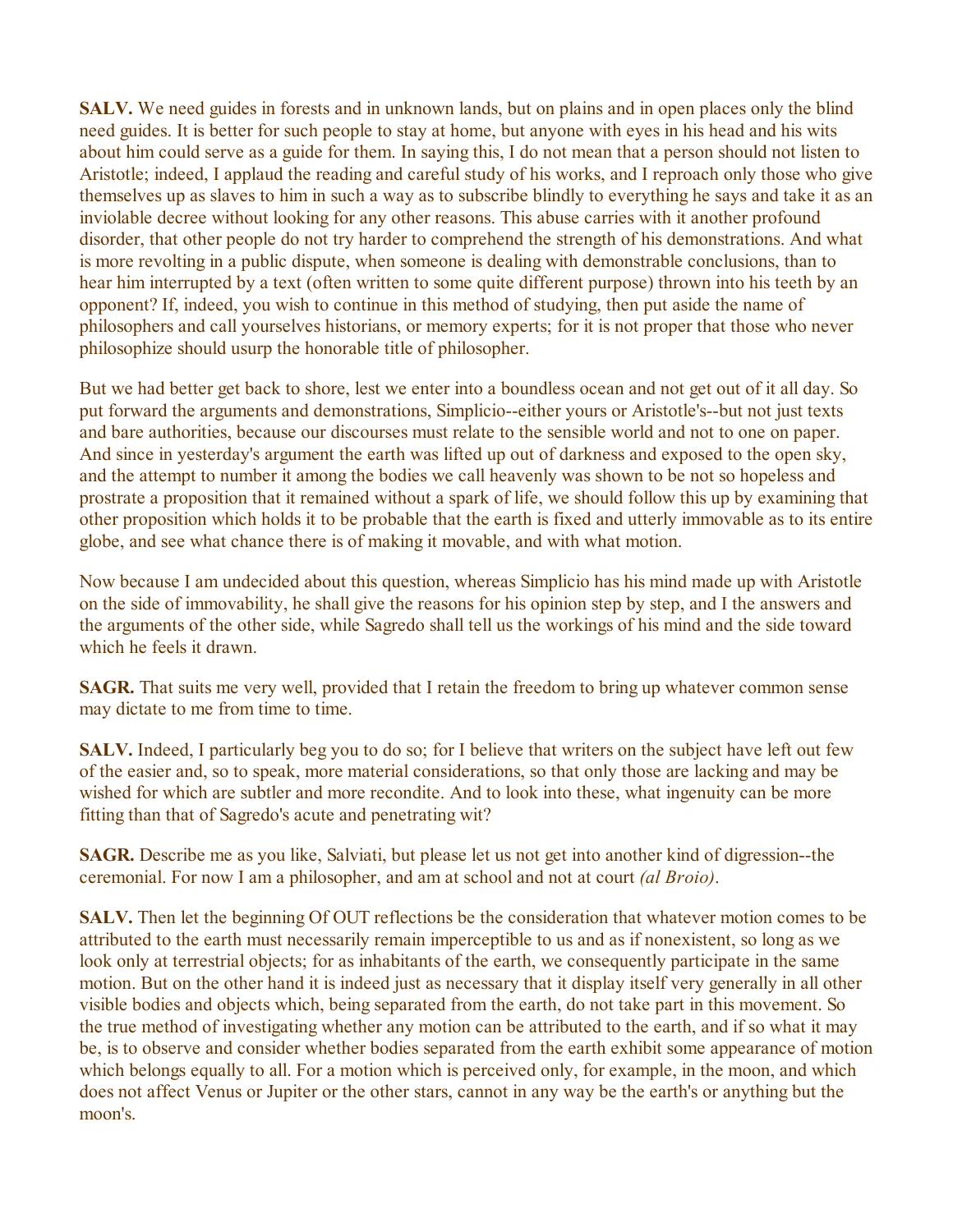Now there is one motion which is most general and supreme over all, and it is that by which the sun, moon, and all other planets and fixed stars--in a word, the whole universe, the earth alone excepted- appear to be moved as a unit from east to west in the space of twenty-four hours. This, in so far as first appearances are concerned, may just as logically belong to the earth alone as to the rest of the universe, since the same appearances would prevail as much in the one situation as in the other. Thus it is that Aristotle and Ptolemy, who thoroughly understood this consideration, in their attempt to prove the earth immovable do not argue against any other motion than this diurnal one, though Aristotle does drop a hint against another motion ascribed to it by an ancient writer of which we shall speak in the proper place.

SAGR. I am quite convinced of the force of your argument, but it raises a question for me from which I do not know how to free myself, and it is this: Copernicus attributed to the earth another motion than the diurnal. By the rule just affirmed, this ought to remain imperceptible to all observations on the earth, but be visible in the rest of the universe. It seems to me that one may deduce as a necessary consequence either that he was grossly mistaken in assigning to the earth a motion corresponding to no appearance in the heavens generally, or that if the correspondent motion does exist, then Ptolemy was equally at fault in not explaining it away, as he explained away the other.

SALV. This is very reasonably questioned, and when we come to treat of the other movement you Will see how greatly Copernicus surpassed Ptolemy in acuteness and penetration of mind by seeing what the latter did not-I mean the wonderful correspondence with which such a movement is reflected in all the other heavenly bodies. But let us postpone this for the present and return to the first consideration, With respect to which I shall set forth, commencing with the most general things, those reasons which seem to favor the earth's motion, so that we may then hear their refutation from Simplicio.

First, let us consider only the immense bulk of the starry sphere in contrast With the smallness of the terrestrial globe, which is contained in the former so many millions of times. Now if we think of the velocity of motion required to make a complete rotation in a single day and night, I cannot persuade myself that anyone could be found who would think it the more reasonable and credible thing that it was the celestial sphere which did the turning, and the terrestrial globe which remained fixed.

SAGR. If, throughout the whole variety of effects that could exist in nature as dependent upon these motions, all the same consequences followed indifferently to a hairsbreadth from both positions, still my first general impression of them would be this: I should think that anyone who considered it more reasonable for the whole universe to move in order to let the earth remain Fixed would be more irrational than one who should climb to the top of your cupola just to get a view of the city and its environs, and then demand that the whole countryside should revolve around him so that he would not have to take the trouble to turn his head. Doubtless there are many and great advantages to be drawn from the new theory and not from the previous one (which to my mind is comparable with or even surpasses the above in absurdity), making the former more credible than the latter. But perhaps Aristotle, Ptolemy, and Simplicio ought to marshal their advantages against us and set them forth, too, if such there are; otherwise it will be clear to me that there are none and cannot be any.

SALV. Despite much thinking about it, I have not been able to find any difference, so it seems to me I have found that there can be no difference; hence I think it vain to seek one further. For consider: Motion, in so far as It is and acts as motion, to that extent exists relatively to things that lack it; and among things which all share equally in any motion, it does not act, and is as if It did not exist. Thus the goods with which a ship is laden leaving Venice, pass by Corfu, by Crete, by Cyprus and go to Aleppo. Venice, Corfu, Crete, etc. stand still and do not move with the ship; but as to the sacks, boxes, and bundles with which the boat is laden and with respect to the ship itself, the motion from Verflice to Syria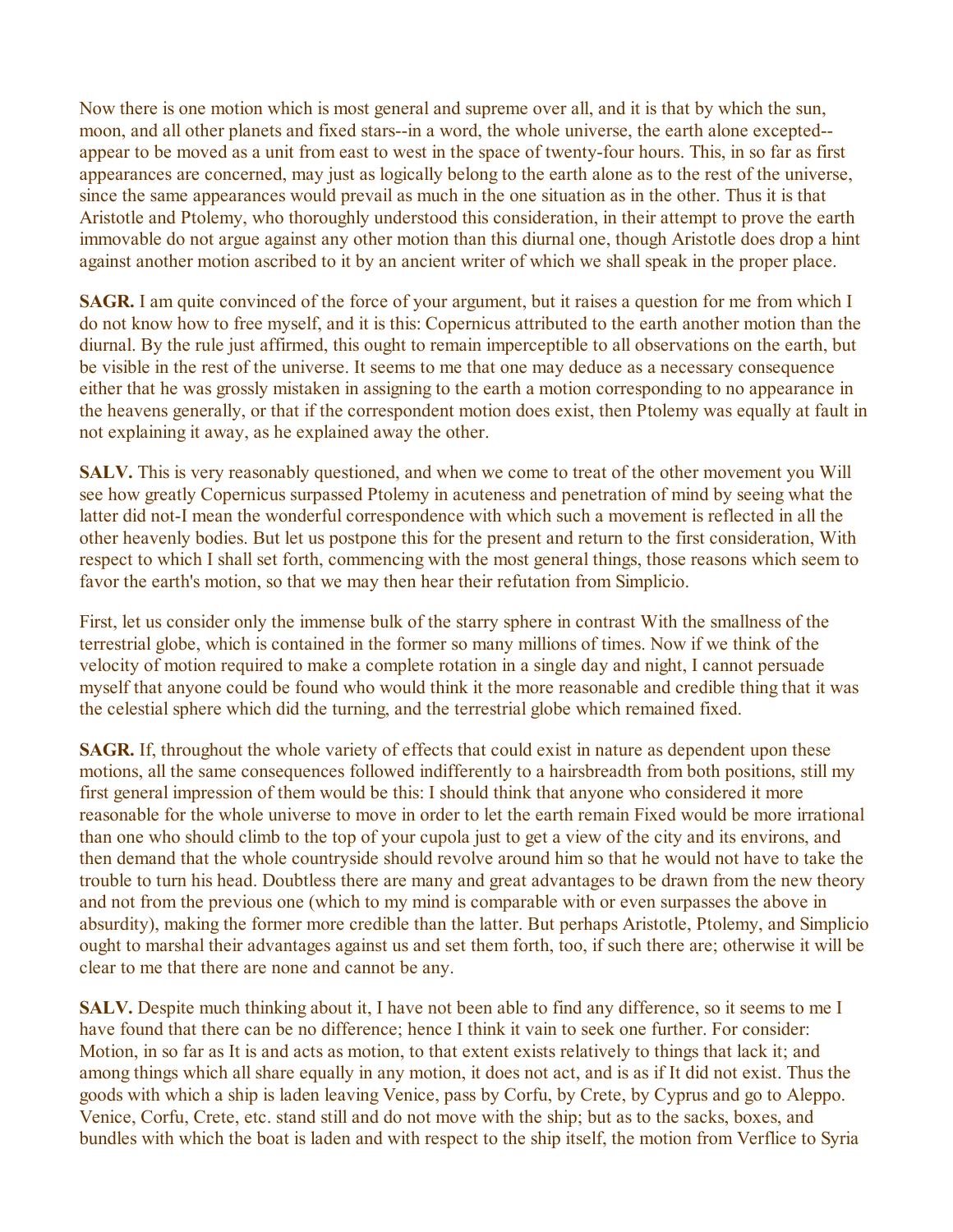is as nothing, and in no way alters their relation among themselves. This is so because it is common to all of them and all share equally in it. If, from the cargo in the ship, a sack were shifted from a chest one single inch, this alone would be more of a movement for it than the two-thousand-mile journey made by all of them together.

SIMP. This is good, sound doctrine, and entirely Peripatetic.

SALV. I should have thought it somewhat older. And I question whether Aristotle entirely understood it when selecting it from some good school of thought, and whether he has not, by altering it in his Writings, made it a source of confusion among those who wish to maintain everything he said. When he wrote that everything which is moved is moved upon something immovable, I think he only made equivocal the saying that whatever moves, moves with respect to something motionless. This proposition suffers no difficulties at all, whereas the other has many.

SAGR. Please do not break the thread, but continue with the argument already begun.

SALV. It is obvious, then, that motion which is common to many moving things is idle and inconsequential to the relation of these movables among themselves, nothing being changed among them, and that it is operative only in the relation that they have with other bodies lacking that motion, among which their location is changed. Now, having divided the universe into two parts, one of which is necessarily movable and the other motionless, it is the same thing to make the earth alone move, and to move all the rest of the universe, so far as concerns any result which may depend upon such movement. For the action of such a movement is only in the relation between the celestial bodies and the earth, which relation alone is changed. Now if precisely the same effect follows whether the earth is made to move and the rest of the universe stay still, or the earth alone remains fixed while the whole universe shares one motion, who is going to believe that nature (which by general agreement does not act by means of many things when it can do so by means of few) has chosen to make an immense number of extremely large bodies move with inconceivable velocities, to achieve what could have been done by a moderate movement of one single body around its own center?

SIMP. I do not quite understand how this very great motion is as nothing for the sun, the moon, the other planets, and the innumerable host of the fixed stars. Why do you say it is nothing for the sun to pass from one meridian to the other, rise above this horizon and sink beneath that, causing now the day and now the night; and for the moon, the other planets, and the fixed stars to vary similarly?

SALV. Every one of these variations which you recite to me is nothing except in relation to the earth. To see that this is true, remove the earth; nothing remains in the universe of rising and setting of the sun and moon, nor of horizons and meridians, nor day and night and in a word from this movement there will never originate any changes in the moon or sun or any stars you please, fixed or moving. All these changes are in relation to the earth, all of them meaning nothing except that the sun shows itself now over China, then to Persia, afterward to Egypt, to Greece, to France, to Spain, to America, etc. And the same holds for the moon and the rest of the heavenly bodies, this effect taking place in exactly the same way if, without embroiling the biggest part of the universe, the terrestrial globe is made to revolve upon itself

And let us redouble the difficulty with another very great one, which is this. If this great motion is attributed to the heavens, it has to be made in the opposite direction from the specific motion of all the planetary orbs, of which each one incontrovertibly has its own motion from west to east, this being very gentle and moderate, and must then be made to rush the other way; that is, from east to west, with this very rapid diurnal motion. Whereas by making the earth itself move, the contrariety of motions is removed, and the single motion from west to east accommodates all the observations and satisfies them all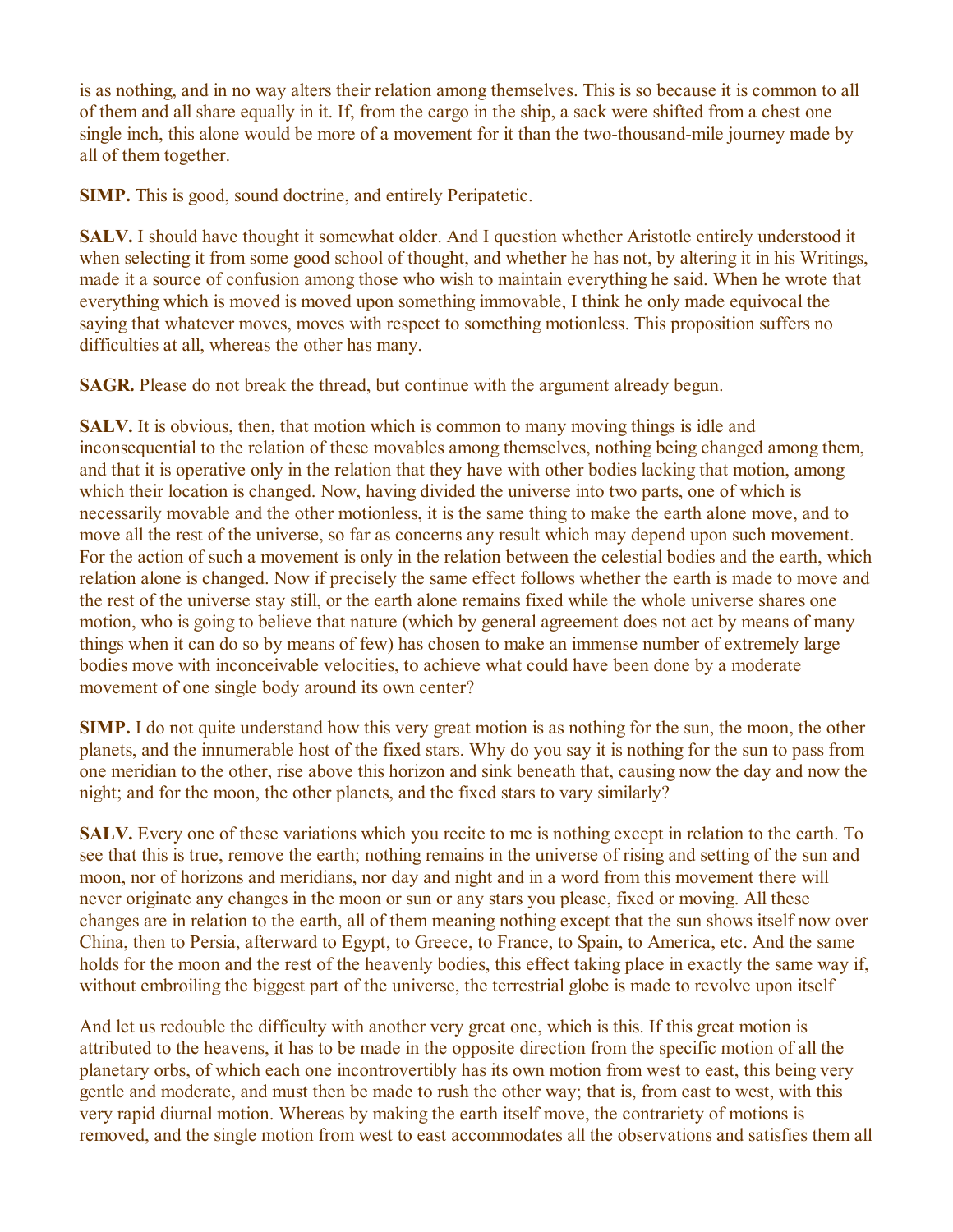#### completely.

SIMP. As to the contrariety of motions, that would matter little, since Aristotle demonstrates that circular motions are not contrary to one another, and their opposition cannot be called true contrariety.

SALV. Does Aristotle demonstrate that, or does he just say it because it suits certain designs of his? If, as he himself declares, contraries are those things which mutually destroy each other, I cannot see how two movable bodies meeting each other along a circular line conflict any less than if they had met along a straight line.

SAGR. Please stop a moment. Tell me, Simplicto, when two knights meet tilting in an open field, or two whole squadrons, or two fleets at sea go to attack and smash and sink each other, would you call their encounters contrary to one another?

SIMP. I should say they were contrary.

SAGR. Then why are two circular motions not contrary? Being made upon the surface of the land or sea, which as you know is spherical, these motions become circular. Do you know what circular motions are not contrary to each other, Simplicio? They are those of two circles which touch from the outside; one being turned, the other naturally moves the opposite way. But if one circle should be inside the other, it Is I . impossible that their motions should be made in opposite directions without their resisting each other.

SALV. "Contrary" or "not contrary," these are quibbles about words, but I know that with facts It is a much simpler and more natural thing to keep everything with a single motion than to introduce two, whether one wants to call them contrary or opposite. But I do not assume the introduction of two to be impossible, nor do I pretend to draw a necessary proof from this; merely a greater probability. The improbability I . s shown for a third time in the relative disruption of the order which we surely see existing among those heavenly bodies whose circulation is not doubtful, but most certain. This order is such that the greater orbits complete their revolutions in longer times, and the lesser in shorter; thus Saturn, describing a greater circle than the other planets, completes it in thirty years; Jupiter revolves in its smaller one in twelve years, Mars in two; the moon covers its much smaller circle in a single month. And we see no less sensibly that of the satellites of Jupiter (stelle, Medicee), (note: Galileo had named the moons he discovered the "Medicean stars" in honor of his patron, the Grand Duke of Tuscany, to whom this book was dedicated.) the closest one to that planet makes its revolution in a very short time, that is in about forty-two hours, the next, in three and a half days; the third in seven days and the most distant in sixteen. And this very harmonious trend will not be a bit altered if the earth is made to move on itself in twenty-four hours. But if the earth is desired to remain motionless, it is necessary, after passing from the brief period of the moon to the other consecutively larger ones, and ultimately to that of Mars in two years, and the greater one of Jupiter in twelve, and from this to the still larger one of Saturn, whose period is thirty years--it is necessary, I say, to pass on beyond to another incomparably larger sphere, and make this one finish an entire revolution in twenty-four hours. Now this is the minimum disorder that can be introduced, for if one wished to pass from Saturn's sphere to the stellar, and make the latter so much greater than Saturn's that it would proportionally be suited to a very slow motion of many thousands of years, a much greater leap would be required to pass beyond that to a still larger one and then make that revolve in twenty-four hours. But by giving mobility to the earth, order becomes very well observed among the periods; from the very slow sphere of Saturn one passes on to the entirely immovable fixed stars, and manages to escape a fourth difficulty necessitated by supposing the stellar sphere to be movable. This difficulty is the immense disparity between the motions of the stars, some of which would be moving very rapidly in vast circles, and others very slowly in little tiny circles, according as they are located farther from or closer to the poles. This is indeed a nuisance, for just as we see that all those bodies whose motion is undoubted move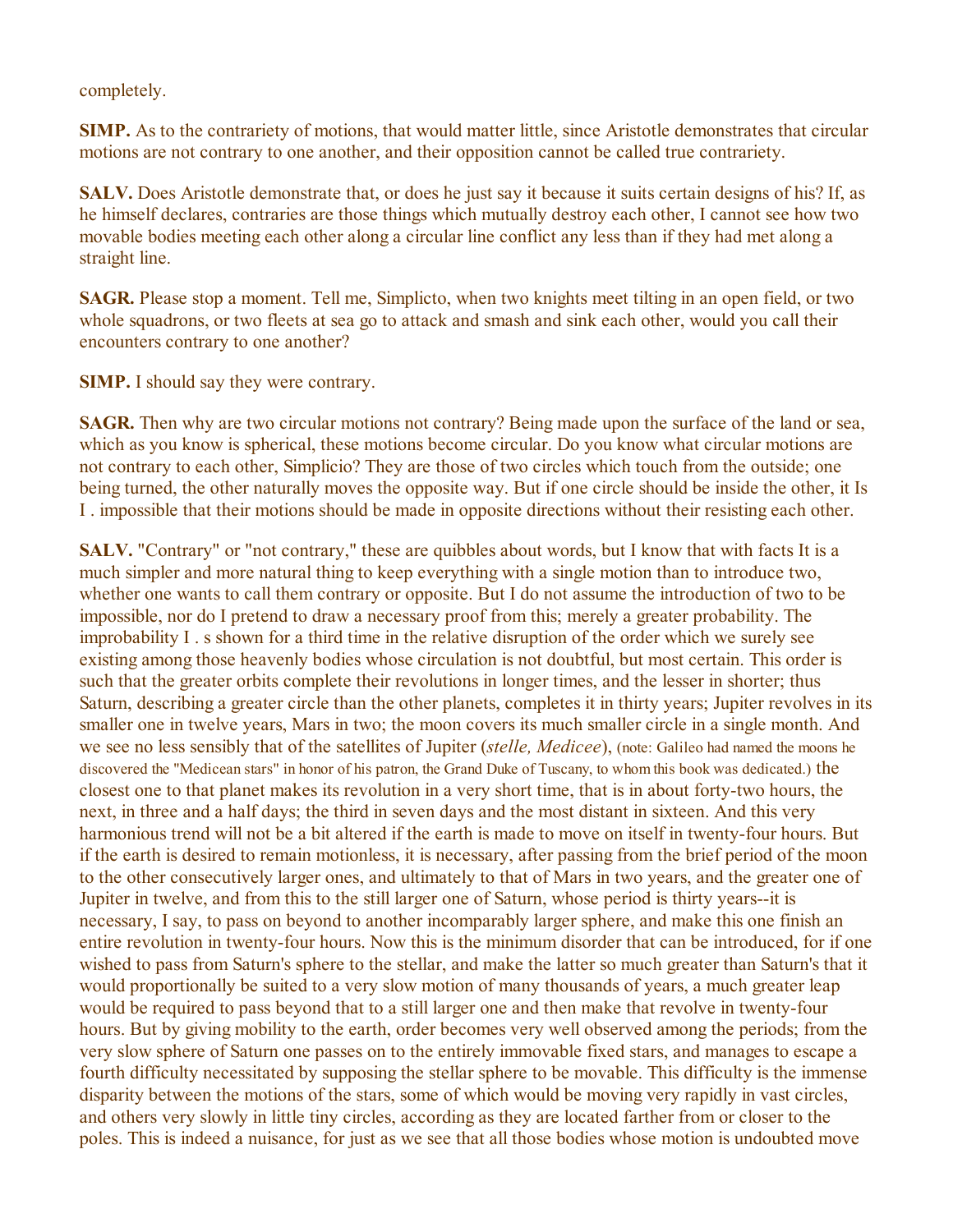in large circles, so it would not seem to have been good judgment to arrange bodies in such a way that they must move circularly at immense distances from the center, and then make them move in little tiny circles.

Not only will the size of the circles and consequently the velocities of motion of these stars be very diverse from the orbits and motions of some others, but (and this shall be the fifth difficulty) the same stars will keep changing their circles and their velocities, since those which two thousand years ago were on the celestial equator, and which consequently described great circles with their motion, are found in our time to be many degrees distant, and must be made slower in motion and reduced to moving in smaller circles. Indeed, it is not impossible that a time will come when some of the stars which in the past have always been moving will be reduced, by reaching the pole, to holding fast, and then after that time will start moving once more; whereas all those stars which certainly do move describe, as I said, very large circles In their orbits and are unchangeably preserved in them.

For anyone who reasons soundly, the unlikelihood is increased--and this is the sixth difficulty--by the incomprehensibility of what is called the "solidity" of that very vast sphere in whose depths are firmly fixed so many stars which, without changing place in the least among themselves, come to be carried around so harmoniously with such a disparity of motions. If, however, the heavens are fluid (as may much more reasonably be believed) so that each star roves around in it by itself, what law will regulate their motion so that as seen from the earth they shall appear as if made into a single sphere" For this to happen, it seems to me that it is as much more effective and convenient to make them immovable than to have them roam around, as it is easier to count the myriad tiles set in a courtyard than to number the troop of children running around on them.

Finally, for the seventh objection, if we attribute the diurnal rotation to the highest heaven, then this has to be made of such strength and power as to carry with it the innumerable host of fixed stars, all of them vast bodies and much larger than the earth, as well as to carry along the planetary orbs despite the fact that the two move naturally in opposite ways. Besides this, one must grant that the element of fire and the greater part of the air are likewise hurried along, and that only the little body of the earth remains defiant and resistant to such power. This seems to me to be most difficult; I do not understand why the earth, a suspended body balanced on its center and indifferent to motion or to rest, placed in and surrounded by an enclosing fluid, should not give in to such force and be carried around too. We encounter no such objections if we give the motion to the earth, a small and trifling body in comparison with the universe, and hence unable to do it any violence.

SAGR. I am aware of some ideas whirling around in my own imagination which have been confusedly roused in me by these arguments. If I wish to keep my attention on the things about to be said, I shall have to try to get them in better order and to place the proper construction upon them, if possible. Perhaps it will help me to express myself more easily if I proceed by interrogation. Therefore I ask Simplicio, first, whether he believes that the same simple movable body can naturally partake of diverse movements, or whether only a single motion suits it, this being its own natural one.

SIMP. For a simple movable body there can be but a single motion, and no more, which suits it naturally; any others it can possess only incidentally and by participation. Thus when a man walks along the deck of a ship, his own motion is that of walking, while the motion which takes him to port is his by participation; for he could never arrive there by walking if the ship did not take him there by means of its motion.

SAGR. Second, tell me about this motion which is communicated to a movable body by participation, when it itself is moved by some other motion different from that in which it participates. Must this shared motion in turn reside in some subject, or can it indeed exist in nature without other support?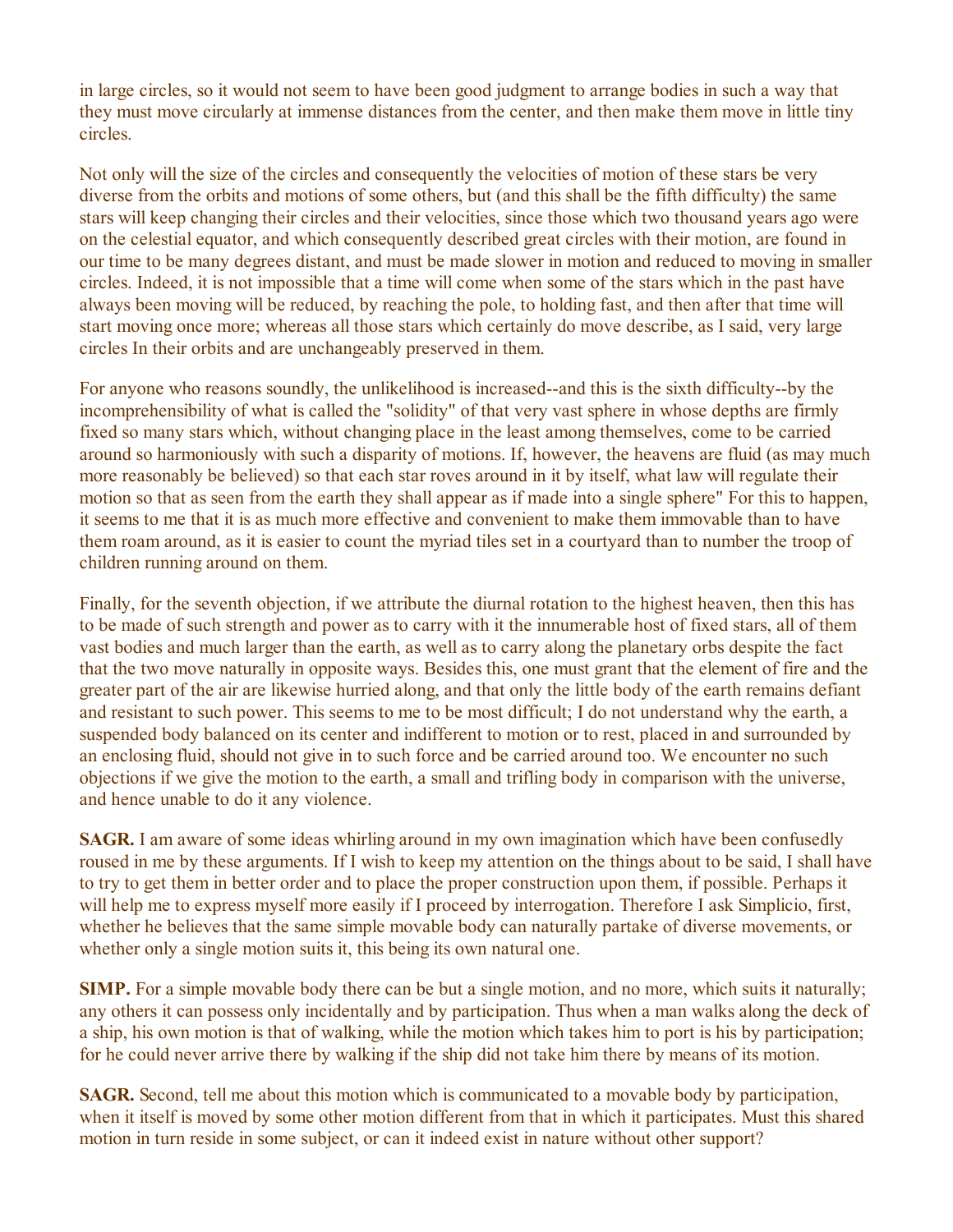SIMP. Aristotle answers all these questions for you. He tells you that just as there is only one motion for one movable body, so there is but one movable body for that motion. Consequently no motion can either exist or even be imagined except as inhering In its subject.

**SAGR.** Now in the third place I should like you to tell me whether you believe that the moon and the other planets and celestial bodies have their own motions, and what these are.

SIMP. They have, and they are those motions in accordance with which they run through the zodiac--the moon in a month, the sun in a year, Mars in two, the stellar sphere in so many thousands. These are their own natural motions.

SAGR. Now as to that motion with which the fixed stars, and with them all the planets, are seen rising and setting and returning to the east every twenty-four hours. How does that belong to them?

SIMP. They have that by participation.

SAGR. Then it does not reside in them; and neither residing in them, nor being able to exist without some subject to reside in, it must be made the proper and natural motion of some other sphere.

SIMP. As to this, astronomers and philosophers have discovered another very high sphere, devoid of stars, to which the diurnal rotation naturally belongs. To this they have given the name primum mobile; this speeds along with it all the inferior spheres, contributing to and sharing with them its motion.

SAGR. But when all things can proceed in most perfect harmony without Introducing other huge and unknown spheres; without other movements or imparted speedings; with every sphere having only its simple motion, unmixed with contrary movements, and with everything taking place in the same direction, as must be the case if all depend upon a single principle, why reject the means of doing this, and give assent to such outlandish things and such labored conditions?

SIMP. The point is to find a simple and ready means.

SAGR. This seems to me to be found, and quite elegantly. Make the earth the *primum mobile*; that is, make it revolve upon itself in twenty-four hours in the same way as all the other spheres. Then, without its imparting such a motion to any other planet or star, all of them will have their risings, settings, and in a word all their other appearances.

SIMP. The crucial thing is being able to move the earth without causing a thousand inconveniences.

SALV. All inconveniences will be removed as you propound them. Up to this point, only the first and most general reasons have been mentioned which render it not entirely improbable that the daily rotation belongs to the earth rather than to the rest of the universe. Nor do I set these forth to you as inviolable laws, but merely as plausible reasons. For I understand very well that one single experiment or conclusive proof to the contrary would suffice to overthrow both these and a great many other probable arguments. So there is no need to stop here; rather let us proceed ahead and bear what Simplicio answers, and what greater probabilities or firmer arguments be adduces on the other side.

SIMP. First I shall say some things in general about all these considerations taken together, and then get down to certain particulars.

It seems to me that you base your case throughout upon the greater ease and simplicity of producing the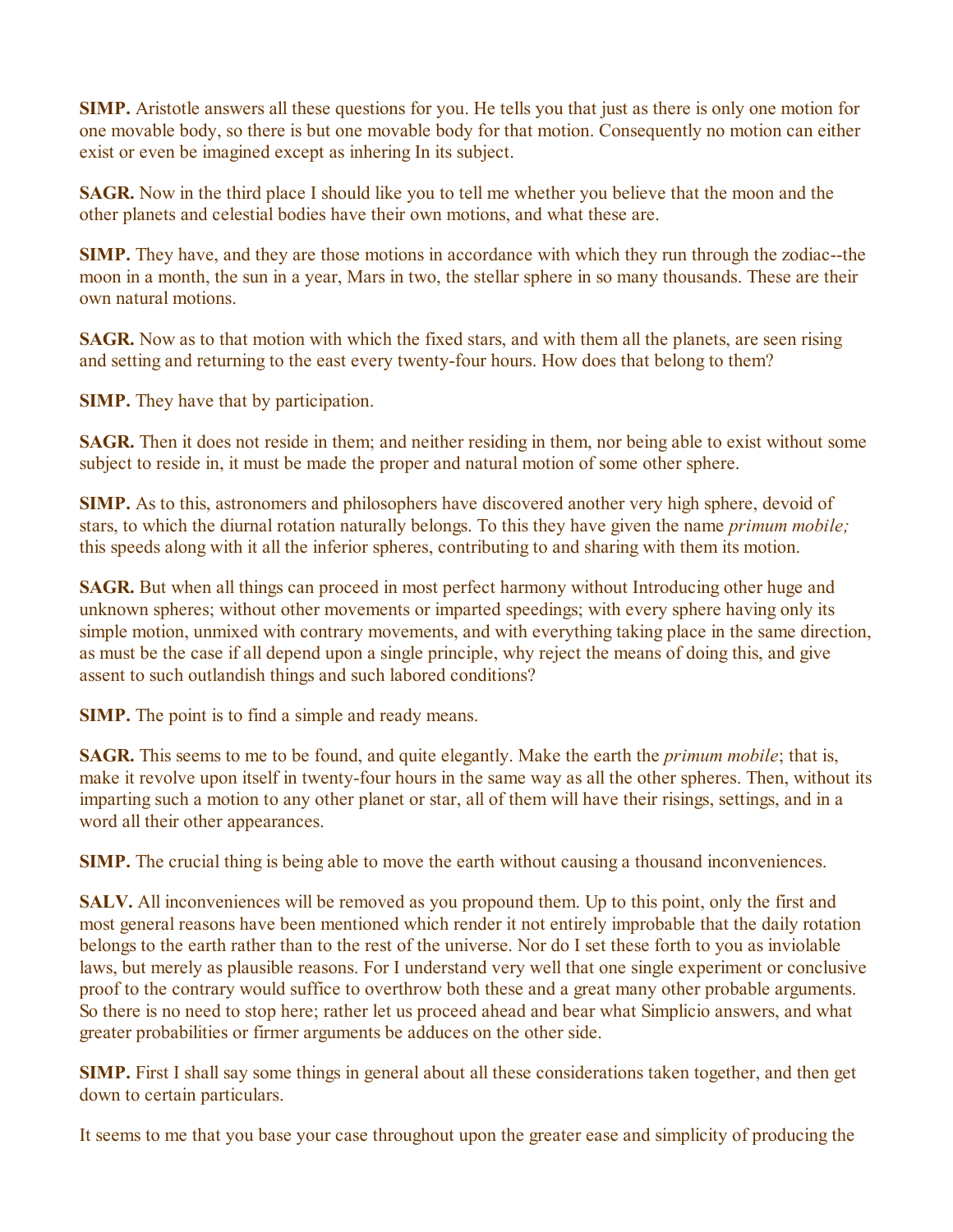same effects. As to their causation, you consider the moving of the earth alone equal to the moving of all the rest of the universe except the earth, while from the standpoint of action, you consider the former much easier than the latter. To this I answer that it seems that way to me also when I consider my own powers, which are not finite merely, but very feeble. But with respect to the power of the Mover, which is infinite, it is just as easy to move the universe as the earth, or for that matter a straw. And when the power is infinite, why should not a great part of it be exercised rather than a small? From this it appears to me that the general argument is ineffective.

SALV. If I had ever said that the universe does not move because of any lack of power in the Mover, I should have been mistaken, and your correction would be opportune; I grant you that it is as easy for an infinite force to move a hundred thousand things as to move one. But what I have been saying was with regard not to the Mover, but only the movables; and not with regard to their resistance alone, which is certainly less for the earth than for the universe, but with regard to other particulars considered just now.

Next, as to your saying that a great part of an infinite power may better be exercised than a small part, I reply to you that one part of the infinite is not greater than another, when both are-finite; nor can it be said of an infinite number that a hundred thousand is a greater part than two I . s, though the former is fifty thousand times as great as the latter. And if what is required in order to move the universe is a finite power, then even though this would be very large in comparison with what would be required to move the earth alone, nevertheless a greater part of the infinite power would not thereby be employed, nor would that which remained idle be less than infinite. Hence to apply a little more or less power for a particular effect is insignificant. Besides, the operations of such power do not have for their end and goal the diurnal movement alone, for there are many other motions of the universe that we know of, and there may be very many more unknown to us.

Giving our attention, then, to the movable bodies, and not questioning that it is a shorter and readier operation to move the earth than the universe, and paying attention to the many other simplifications and conveniences that follow from merely this one, it is much more probable that the diurnal motion belongs to the earth alone than to the rest of the universe excepting the earth. This is supported by a very true maxim of Aristotle's which teaches that *frustra fit per plura quod potest fieri per pauciora*.

SIMP. In referring to this axiom you have left out one little clause that means everything, especially for our present purposes. The detail left out is aeque bene; hence it is necessary to examine whether both assumptions can satisfy us *equally well* in every respect.

SALV. Finding out whether both positions satisfy us equally well will be included in the detailed examination of the appearances which they have to satisfy. For we have argued *ex hypothesi* up to now, and Will continue to argue so, assuming that both positions are equally adapted to the fulfillment of all the appearances. So I suspect that this detail which you declare to have been omitted by me was rather superfluously added by you. Saying "equally well" names a relation, which necessarily requires at I east two terms, one thing not being capable of being related to itself, one cannot say, for example, that quiet is equally good with quiet. Therefore to say: "It is pointless to use many to accomplish what may be done with fewer" implies that what is to be done must be the same thing, and not two different things. And because the same thing cannot be said to be equally well done With itself, the addition of the phrase "equally well" Is superfluous, and a relation with only one term,

SAGR. If we do not want to repeat what happened yesterday, please get back to the point; and you, Simplicio, begin producing those difficulties that seem to you to contradict this new arrangement of the universe.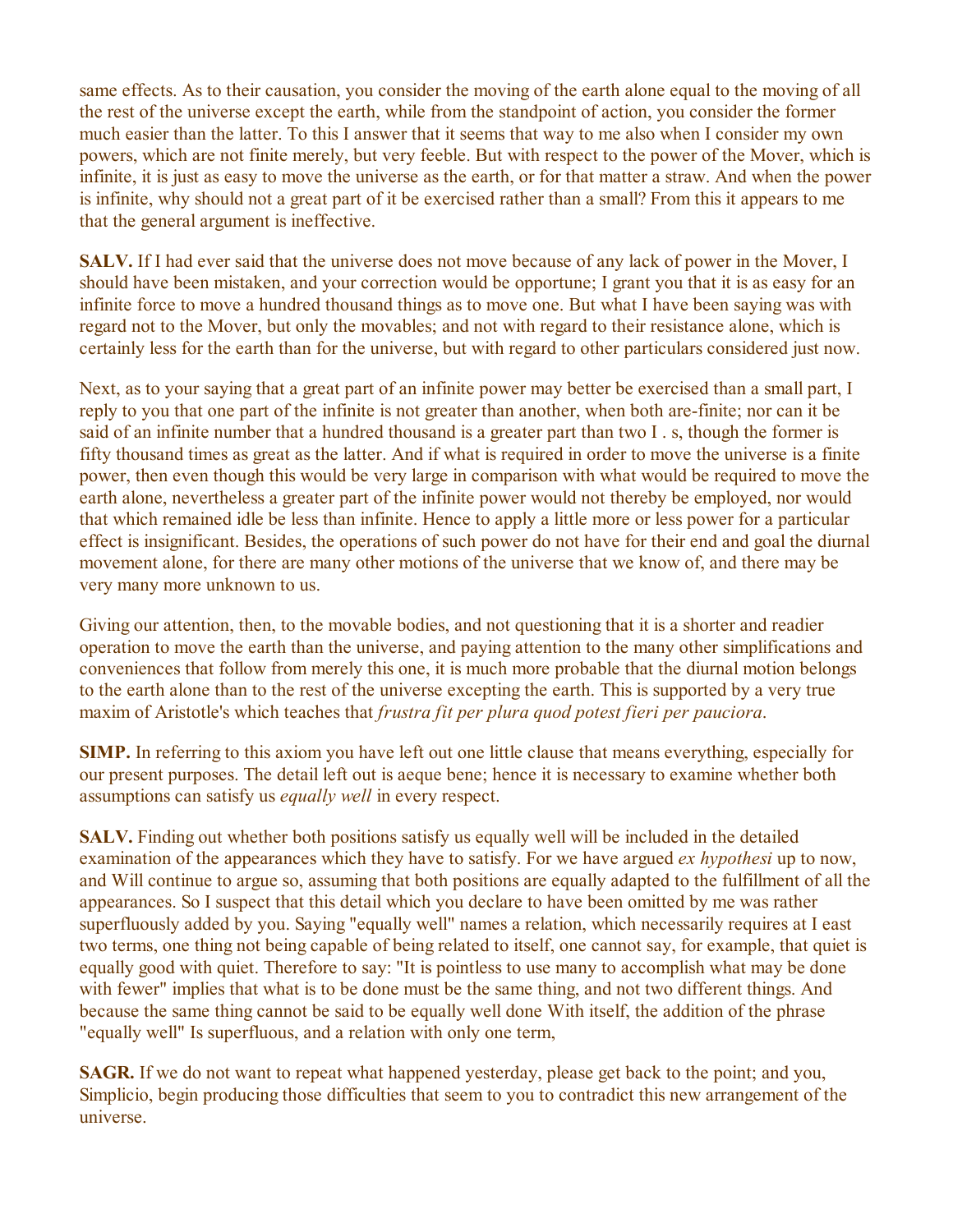SIMP. The arrangement is not new; rather, it is most ancient, as is shown by Aristotle refuting it, the following being his refutations :

"First, whether the earth is moved either in itself, being placed in the center, or in a circle, being removed from the center, it must be moved with such motion by force, for this is not its natural motion. Because if it were, it would belong also to all its particles. But every one of them is moved along a straight line toward the center. Being thus forced and preternatural, it cannot be everlasting. But the world order is eternal; therefore, etc.

"Second, it appears that all other bodies which move circularly lag behind, and are moved with more than one motion, except the *primum mohile*. Hence it would be necessary that the earth be moved also with two motions; and if that were so, there would have to be variations in the fixed stars. But such are not to be seen; rather, the same stars always rise and set in the same place without any vaniations.

"Third, the natural motion of the parts and of the whole is toward the center of the universe, and for that reason also it rests therein." He then discusses the question whether the motion of the parts is toward the center of the universe or merely toward that of the earth, concluding that their own tendency is to go toward the former, and that only accidentally do they go toward the latter, which question was argued at length yesterday.

Finally he strengthens this with a fourth argument taken from experiments with heavy bodies which, failing from a height, go perpendicularly to the surface of the earth. Similarly, projectiles thrown vertically upward come down again perpendicularly by the same line, even though they have been thrown to immense height. These arguments are necessary proofs that their motion is toward the center of the earth, which, without moving in the least, awaits and receives them.

He then hints at the end that astronomers adduce other reasons in confirmation of the same conclusions--that the earth is in the center of the universe and immovable. A single one of these is that all the appearances seen In the movements of the stars correspond with this central position of the earth, which correspondence they would not otherwise possess. The others, adduced by Ptolemy and other astronomers, I can give you now if you like; or after you have said as much as you want to In reply to these of Aristotle.

SALV. The arguments produced on this matter are of two kinds. Some pertain to terrestrial events without relation to the stars, and others are drawn from the appearances and observations of celestial things. Aristotle's arguments are drawn mostly from the things around us, and he leaves the others to the astronomers. Hence it will be good, if it seems so to you, to examine those taken from earthly experiments, and thereafter we shall see to the other sort. And since some such arguments are adduced by Ptolemy, Tycho, and other astronomers and philosophers, in addition to their accepting, confirming, and supporting those of Aristotle, these may all be taken together in order not to have to give the same or similar answers twice. Therefore. Simplicio, present them, if you will; or, if you want me to relieve you of that burden, I am at your service.

SIMP. It will be better for you to bring them up, for having given them greater study you will have them readier at hand, and in great number too....

SALV. But is it not your opinion, and that of the author and of Aristotle and Ptolemy and all their followers, that earth, water, and air are equally of such a nature as to be constituted immovable about the center?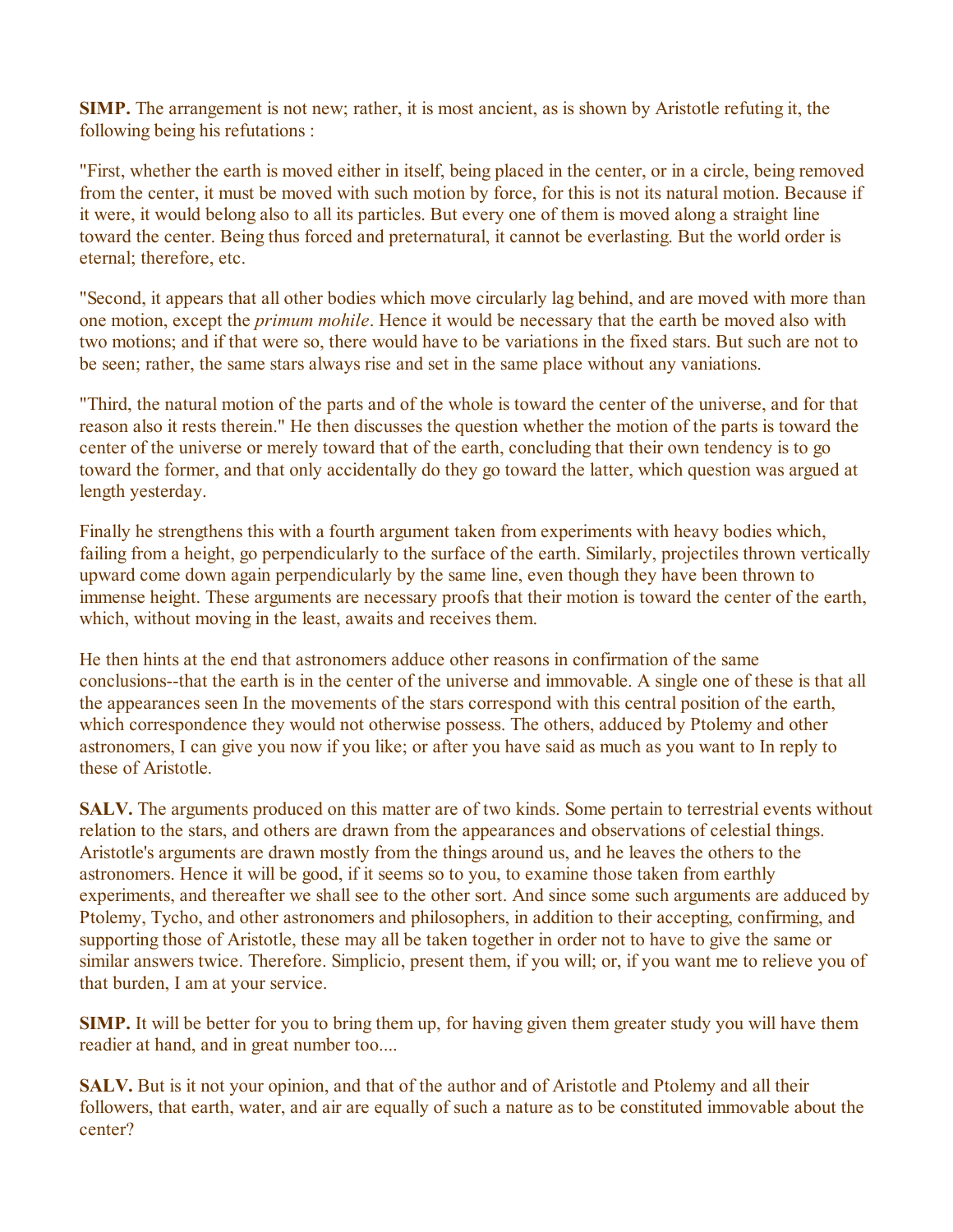SIMP. That is taken as an irrefutable truth.

SALV. Then the argument for the different natures of these elements and elemental things is not taken from this common natural condition of rest with respect to the center, but must be learned by taking notice of other qualities which they do not have in common. Therefore whoever should take from the elements only this common state of rest, and leave them all their other actions, would not in the least obstruct the road which leads us to an awareness of their essences.

Now Copernicus takes from them nothing except this common rest, leaving to them weight or lightness; motion up or down, slow or fast; rarity and density; the qualities of beat, cold, dryness, moistness; and, in a word, everything else. Hence no such absurdity as this author imagines exists anywhere in the Copernican position. Agreement in an identical motion means neither more nor less than agreement in an identical state of rest, so far as any diversification or nondiversification of natures is concerned. Now tell me if he has other opposing arguments.

SIMP. There follows a fourth objection, taken once again from an observation of nature. It is that bodies of the same kind have motions which agree in kind, or else they agree in rest. But in Copernicus's theory, bodies agreeing in kind and quite similar to each other would have great discrepancies as to motion, or even be diametrically opposed. For stars, so very similar to one another, would nevertheless have such dissimilar motions that six planets would perpetually go around, while the sun and the fixed stars would remain forever unmoved.

SALV. The form of this argumentation appears to me valid, but I believe that its content or its application is at fault, and if the author were to persist in this assumption the consequences would run directly counter to his. The method of argument is this:

Among world bodies, there are six which perpetually move; these are the six planets. Of the others (that is, the earth, the sun, and the fixed stars) the question is which move and which stand still. If the earth stands still, the sun and the fixed stars necessarily move, and it may also be that the sun and the fixed stars are motionless if the earth is moving. This matter being in question, we inquire which ones may more suitably have motion attributed to them, and which ones rest.

Common sense says that motion ought to be deemed to belong to those which agree better in kind and in essence with the bodies which unquestionably do move, and rest to those which differ most from them. Eternal rest and perpetual motion being very different events, it is evident that the nature of an ever-moving body must be quite different from that of one which is always fixed. Let us therefore find out, when in doubt about motion and rest, whether by way of some other relevant condition we can investigate which--the earth, or the sun and the fixed stars--more resembles those bodies which are known to be movable,

Now behold how nature, favoring our needs and wishes, presents us with two striking conditions no less different than motion and rest; they are lightness and darkness--that is, being brilliant by nature or being obscure and totally lacking in light. Therefore bodies shining with internal and external splendor are very different in nature from bodies deprived of all light. Now the earth is deprived of light; most splendid in itself is the sun, and the fixed stars are no less so. The six moving planets entirely lack light, like the earth; therefore their essence resembles the earth and differs from the sun and the fixed stars. Hence the earth moves, and the sun and the stellar sphere are motionless.

SIMP. But the author will not concede that the six planets are dark, and will stand firm upon that denial;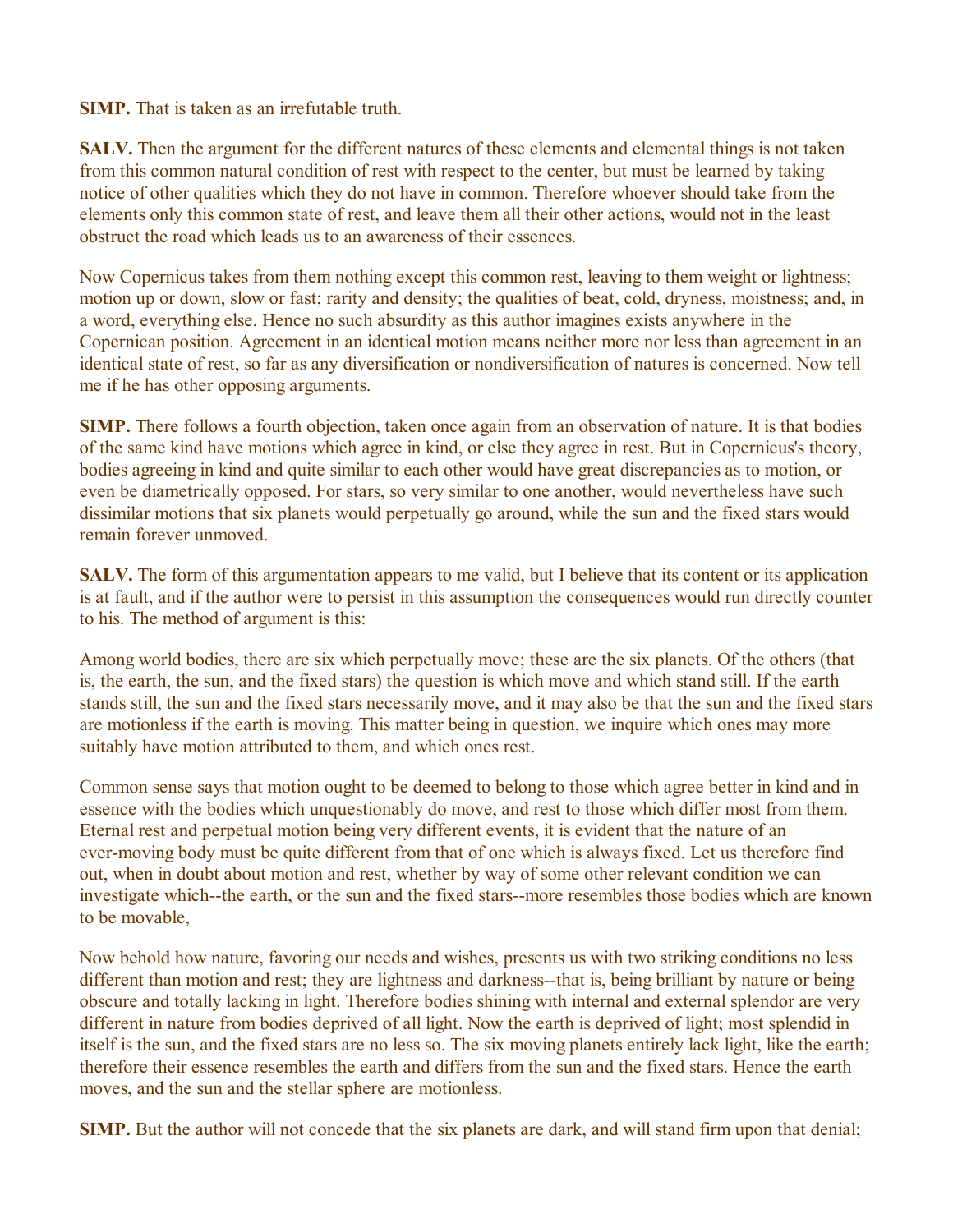or else he will argue the great conformity in nature between the six planets and the sun and fixed stars, as well as the contrast between the latter and the earth, with respect to conditions other than those of darkness and light. Indeed, I now see that here In the fifth objection, which follows, there is set forth the great disparity between the earth and the heavenly bodies. He writes that there would be great confusion and trouble in the system of the universe and among its parts, according to the Copernican hypothesis, because of its placing among the heavenly bodies (immutable and incorruptible according to Aristotle, Tycho, and others); among bodies of such nobility by the admission of everyone (including Copernicus himself, who declares them to be ordered and arranged in the best possible manner and who removes from them any inconstancy of power); because, I say, of its placing among bodies as pure as Venus and Mars this sink of all corruptible material; that is, the earth, with the water, the air, and all their mixtures!

How much superior a distribution, and how Much more suitable it is to nature--indeed, to God the Architect Himself--to separate the pure from the impure, the mortal from the immortal, as all other schools teach, showing us that impure and infirm materials are confined within the narrow arc of the moon's orbit, above which the celestial objects rise in an unbroken series!

SALV. It is true that the Copernican system creates disturbances in the Anistotelian universe, but we are dealing with our own real and actual universe.

If a disparity in essence between the earth and the heavenly bodies is inferred by this author from the incorruptibility of the latter and the corruptibility of the former in Aristotle's sense, from which disparity he goes on to conclude that motion must exist in the sun and fixed stars, With the earth immovable, then he is wandering about in a paralogism and assuming what is in question. For Aristotle wants to infer the incorruptibility of heavenly bodies from their motion, and it is being debated whether this is theirs or the earth's. Of the folly of this rhetorical deduction, enough has already been said. What is more vapid than to say that the earth and the elements are banished and sequestered from the celestial sphere and confined within the lunar orbit? Is not the lunar orbit one of the celestial spheres, and according to their consensus is it not right in the center of them all? This is indeed a new method of separating the impure and sick from the sound-giving to the infected a place in the heart of the city! I should have thought that the leper house would be removed from there as far as possible.

Copernicus admires the arrangement of the parts of the universe because of God's having placed the great luminary which must give off its mighty splendor to the whole temple right in the center of it, and not off to one side. As to the terrestrial globe being between Venus and Mars, let me say one word about that. You yourself, on behalf of this author, may attempt to remove it, but please let us not entangle these little flowers of rhetoric in the rigors of demonstration. Let us leave them rather to the orators, or better to the poets, who best know how to exalt by their graciousness the most vile and sometimes even pernicious things. Now if there is anything remaining for us to do, let us get on with it.

SIMP. Here is the sixth and last argument, in which he puts it down as an unlikely thing that a corruptible and evanescent body could have a perpetual regular motion. This he supports by the example of the animals, which, though they move with their natural motion, nevertheless get tired and must rest to restore their energy. And what is such motion compared to the motion of the earth, which is immense in comparison with theirs? Yet the earth is made to move in three discordant and distractingly different ways I Who would ever be able to assert such a thing, except someone who was sworn to its defense?

Nor in this case is there any use in Copenicus saying that this motion, because it is natural to the earth and not constrained, works contrary effects to those of forced motions; and that things which are given impetus are destined to disintegrate and cannot long subsist, whereas those made by nature maintain themselves in their optimum arrangement. This reply, I say, is no good; it falls down before our answer.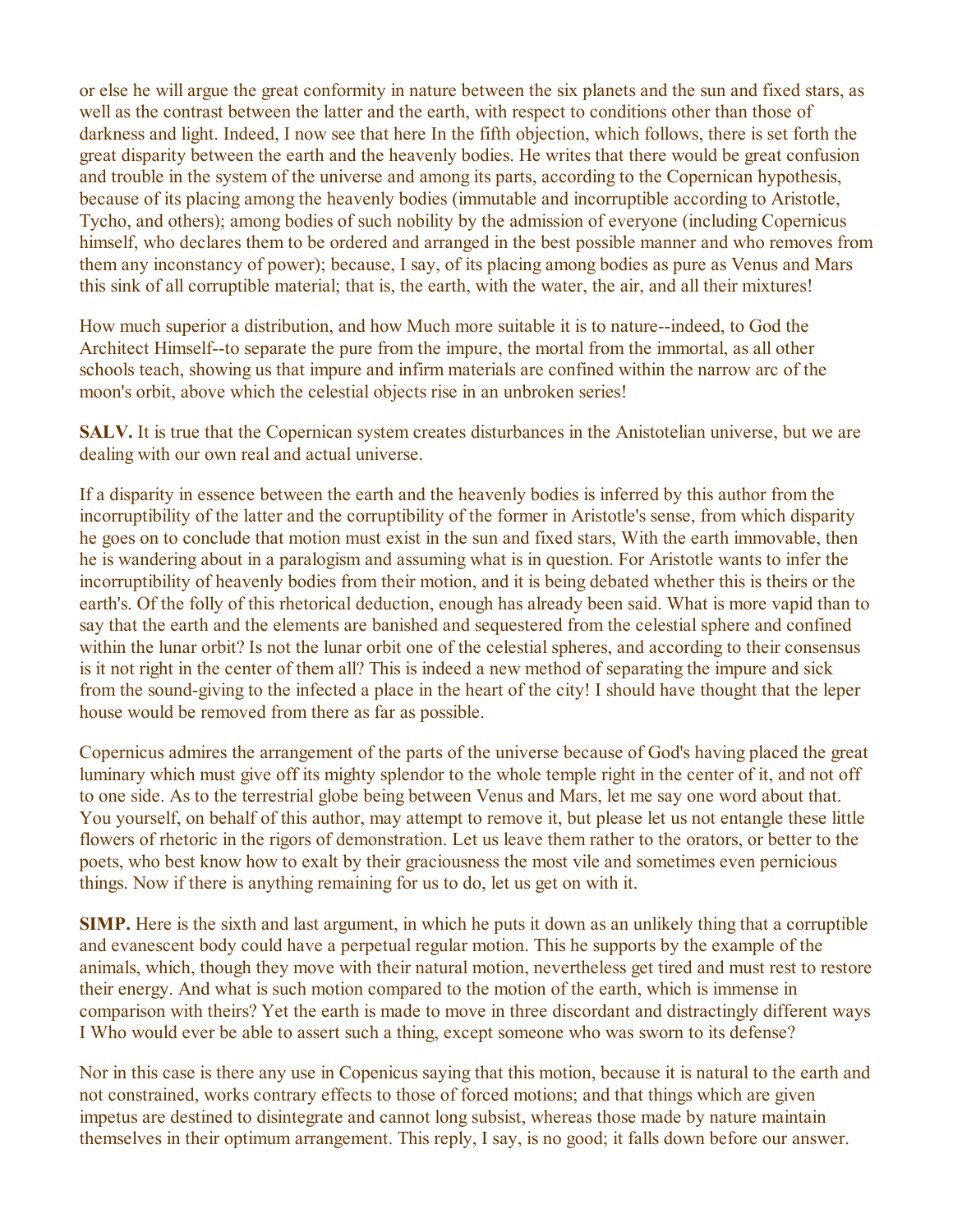For the animal is a natural body too, not an artificial one; and its movement is natural, deriving from the soul; that is, from an intrinsic principle, while that motion is constrained whose principle is outside and to which the thing moved contributes nothing. Yet if the animal continues its motion long, it becomes exhausted and would even die if it obstinately tried to force itself on.

You see, therefore, how everywhere in nature traces are to be found which are contrary to the position of Copernicus, and never one in favor of it. And in order that I shall not have to resume the role of this opponent, hear what be has to say against Kepler (with whom he is in disagreement) in regard to what this Kepler has objected against those to whom it seemed an unsuitable or even an impossible thing to expand the stellar sphere as much as the Copernican position requires. Kepler objects to this by saying: "Difficilius est accidens prueter modulum subiecti intendere, quam subiectum sine accidente augere: Copernicus igitur verisimiliusfacit, qui auget orbem stellarum fixarum absque motu, quam Ptolenweza, qui auget motumfixarum immensa velocilate." ("It is harder to stretch the property beyond the model of the thing than to augment the thing without the property. Copernicus therefore has more probability on his side, increasing the orb of the stars as fixed without motion, than does Ptolemy who augments the motion of the fixed stars by an immense velocity.") The author resolves this objection, marveling that Kepler was so misled as to say that the Ptolemaic hypothesis increases the motion beyond the model of the subject, for it appears to him that this is increased only in proportion to the model, and that in accordance with this latter the velocity of motion is augmented. He proves this by imagining a millstone which makes one revolution in twenty-four hours, which motion will be called very slow. Next he supposes its radius to be prolonged all the way to the sun; the velocity of its extremity will equal that of the sun; prolonging it to the stellar sphere, it will equal the velocity of the fixed stars. Yet at the circumference of the millstone it will be very slow. Next, applying this reflection about the millstone to the stellar sphere, let us imagine a point on the radius of that sphere as close to its center as the radius of the millstone. Then the same motion which is very rapid in the stellar sphere will be very slow at this point. The size of the body is what makes it become very fast from being very slow, and thus the velocity does not grow beyond the model of the subject, but rather it increases according to that and to its size, very differently from what Kepler thinks.

SALV. I do not believe that this author entertained so poor and low an opinion of Kepler as to be able to persuade himself that Kepler did not understand that the farthest point on a line drawn from the center out to the starry orb moves faster than a point on the same line no more than two yards from the center. Therefore he must have seen and comprehended perfectly well that what Kepler meant was that it was less unsuitable to increase an immovable body to an enormous size than to attribute an excessive velocity to a body already vast, paying attention to the proportionality *(modulo)*--that is to say, to the standard and example--of other natural bodies, in which it is seen that as the distance from the center increases, the velocity is decreased; that is, the period of rotation for them requires a longer time. But in a state of rest, which is incapable of being made greater or less, the size of the body makes no difference whatever. So that if the author's reply Is to have any bearing upon Kepler's argument, this author will have to believe that it is all the same to the motive principle whether a very tiny or an immense body is moved for the same time, the increase of velocity being a direct consequence of the increase in size. But this is contrary to the architectonic rule of nature as observed in the model of the smaller spheres, Just as we see in the planets (and most palpably in the satellites of Jupiter) that the smaller orbs revolve in the shorter times. For this reason Saturn's time of revolution is longer than the period of any lesser orb, being thirty years. Now to pass from this to a much larger sphere, and make that revolve in twenty-four hours, can truly be said to go beyond the rule of the model. So that if we consider the matter carefully, the author's answer does not go against the sense and idea of the argument, but against its expression and manner of speaking. And here also the author is wrong, nor can he deny having in a way perverted the sense of the words in order to charge Kepler with too crass an ignorance. But the imposture is so crude that with all his censure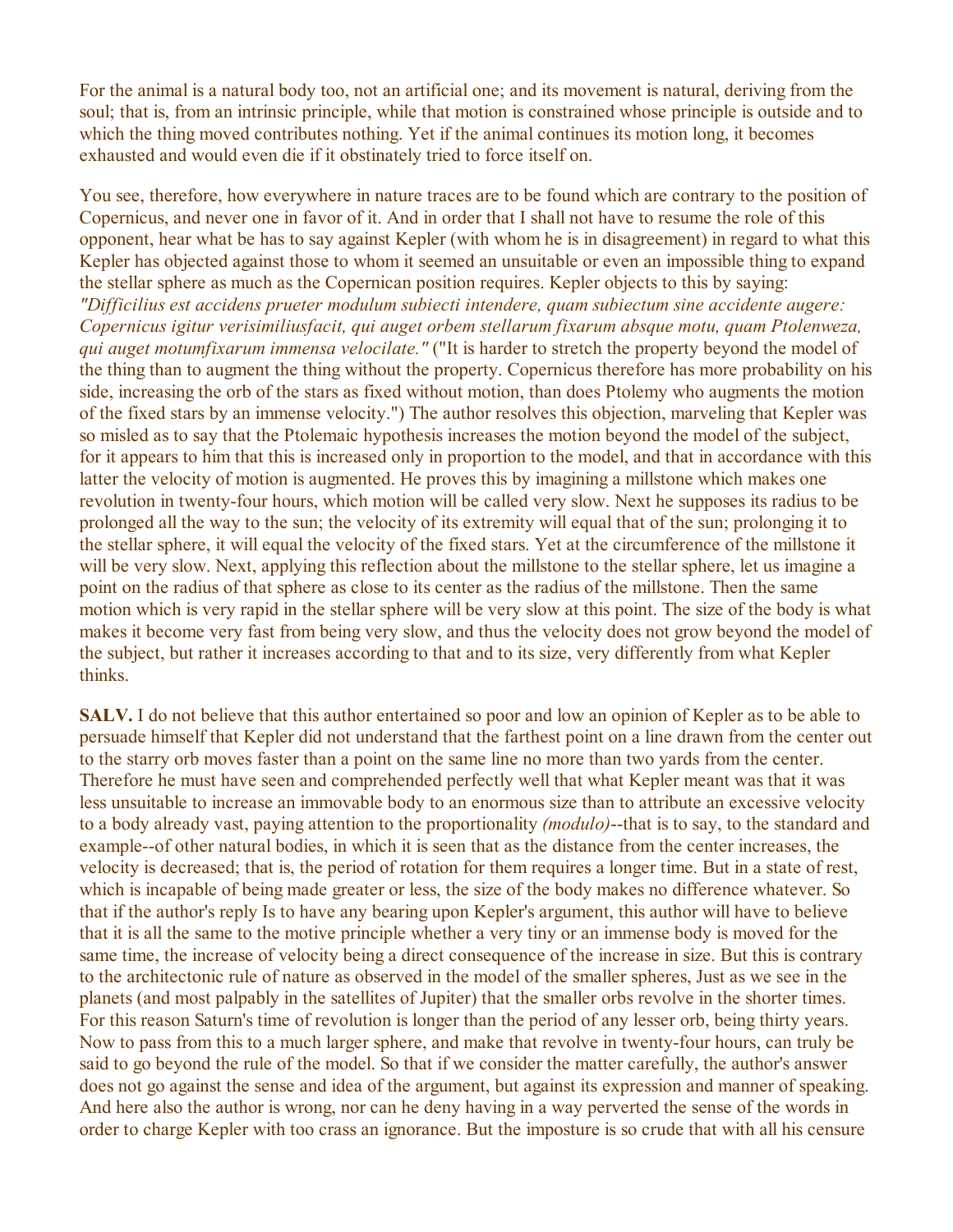he has not been able to detract from the impression that Kepler has made upon the minds of the learned with his doctrine

Then as to the objection against the perpetual motion of the earth, taken from the impossibility of its keeping on without becoming fatigued, since animals themselves that move naturally and from an internal principle get tired and have need of repose to relax their members ...

SAGR. It seems to me that I hear Kepler answering him that there are also animals which refresh themselves from weariness by rolling on the ground, and that hence there is no need to fear that the earth will tire; it may even be reasonably said that it enjoys a perpetual and tranquil repose by keeping itself in an eternal rolling about.

SALV. Sagredo, you are too caustic and sarcastic. Let us put all joking aside, for we are dealing with serious matters.

SAGR. Excuse me, Salviati, but to me what I have just said is not so far from relevant as perhaps you make it out to be. For a movement that serves for repose and removes the weariness from a body tired of traveling may much more easily serve to ward it off, just as preventive remedies are easier than curative ones. And I am sure that if the motion of animals took place as does this one which is attributed to the earth, they would not weary at all. For the fatigue of the animal body proceeds, to my thinking, from the employment of but one part in moving itself and the rest of the body. Thus, for instance, in walking, only the thighs and the legs are used to carry themselves and all the rest, but on the other hand you see the movement of the heart to be indefatigable, because it moves itself alone.

Besides, I don't know how true it is that the movement of animals is natural rather than constrained. Rather, I believe it can be truly said that the soul naturally moves the members of the animal with a preternatural motion. For if motion upward is preternatural to heavy bodies, the raising of such heavy bodies as the thigh and the leg to walk cannot be done without constraint, and therefore not without tiring the mover. Climbing up a ladder carries a heavy body upward against its natural tendency, from which follows weariness because of the natural repugnance of heaviness to such a motion. But if a movable body has a motion to which it has no repugnance whatever, what tiredness or diminution of force and of power need be feared on the part of the mover? And why should power be dissipated where it is not employed at all?

SIMP. It is against the contrary motions by which the terrestrial globe is imagined to move that the author directs his objection.

SAGR. It has already been said that they are not contrary at all, and that in this the author is much deceived, so that the strength of his objection is turned against the objector himself when he will have it that the primum mobile carries all the lower spheres along, contrary to the motion which they are continually employing at the same time. Therefore it is the *primum mobile* which ought to get tired, since besides moving itself it has to take along many other spheres which moreover oppose it with a contrary motion. Hence the last conclusion that the author drew, saying that in going over the effects of nature, things favorable to the Aristotelian and Ptolemaic opinion are always found and never any that do not contradict Copernicus, stands in need of careful consideration. It is better to say that if one of these positions is true and the other necessarily false, it is impossible for any reason, experiment, or correct argument to be found to favor the false one, as none of these things can be repugnant to the true position. Therefore a great disparity must exist between the reasons and arguments that are adduced by the one side and by the other for and against these two opinions, the force of which I leave you to judge for yourself, Simplicio.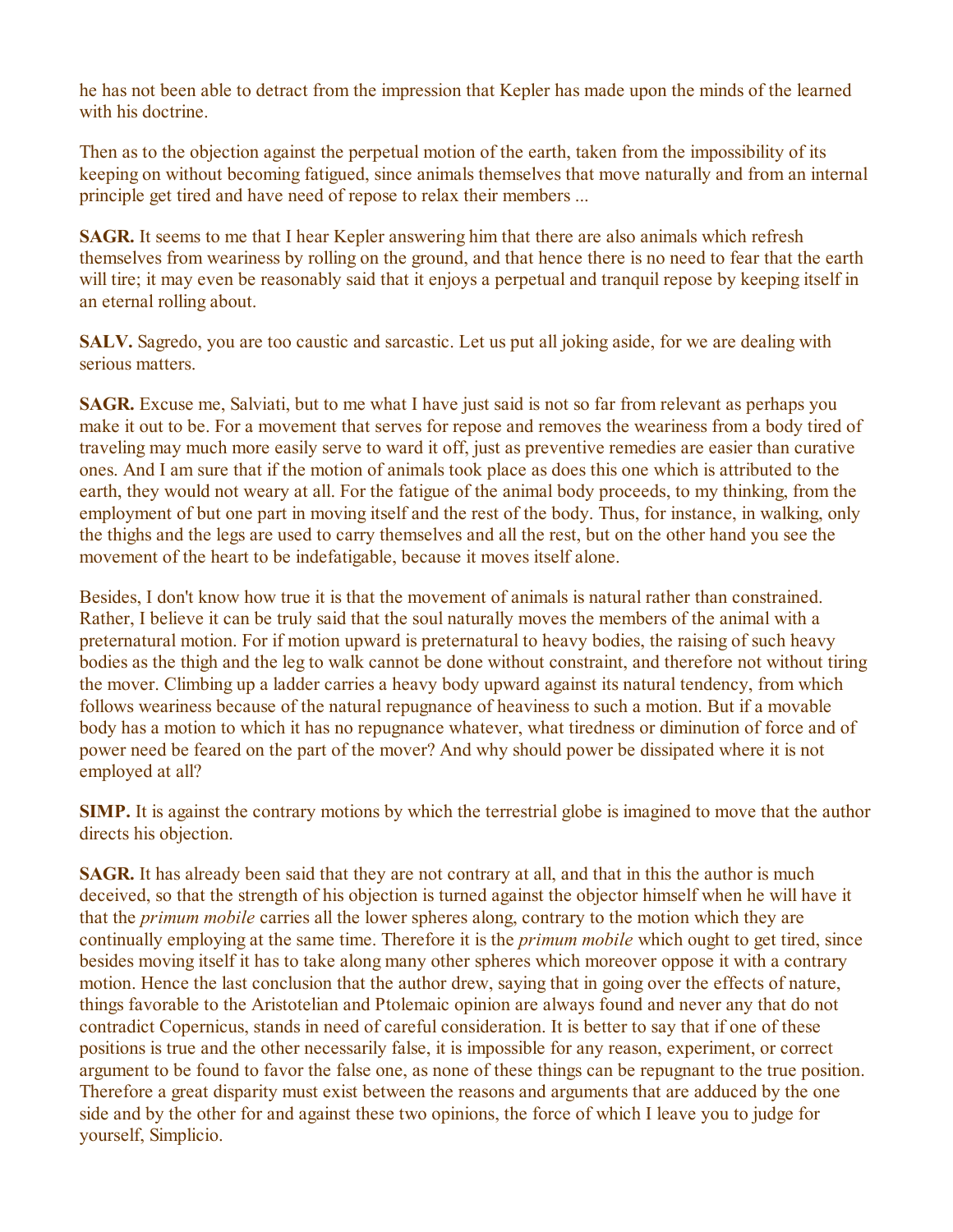SALV. Carried away by the nimbleness of your wit, Sagredo, you have taken the words out of my mouth just when I meant to say something in reply to this last argument of the author's; and although you have replied more than adequately, I wish to add anyway what I had more or less in mind.

He puts it down as a very improbable thing that an evanescent and corruptible body such as the earth could move perpetually with a regular motion, especially since we see animals finally exhaust themselves and stand in need of rest. And to him this improbability is increased by this motion being immeasurably greater in companison with that of animals. Now I cannot understand why he should be disturbed at present about the speed of the earth, when that of the stellar sphere, which is so much greater, causes him no more considerable disturbance than does that which he ascribes to the velocity of a millstone performing only one revolution every twentv-four hours. If the velocity of rotation of the earth, by being in accord with the model of the millstone, implies no consequence of greater moment than that does, then the author can quit worrying about the exhaustion of the earth; for not even the most languid and sluggish animal--not even a chameleon, I say--would get exhausted from moving no more than five or six yards every twenty-four hours. But if he means to consider the velocity absolutely, and no longer on the model of this millstone, then inasmuch as the movable body must pass over a very great space in twenty-four hours, he should show himself so much the more reluctant to concede this to the starry sphere, which, with incomparably greater speed than that of the earth, must take along with it thousands of bodies, each much larger than the terrestrial globe.

It would now remain for us to see the proof by which this author concludes that the new stars of 1572 and 1604 were sublunar in position, and not celestial, as the astronomers of that time were commonly persuaded; truly a great undertaking. But since these writings are new to me, and long by reason of so many calculations, I thought that it would be more expeditious for me to look them over as well as I can between this evening and tomorrow morning; and then tomorrow, returning to our accustomed discussions, I shall tell you what I have got out of them. Then, if there is time enough, we shall discuss the annual movement attributed to the earth.

Meanwhile, if there is anything else you want to say--particularly you, Simplicio--about matters pertaining to this diurnal motion which has been so lengthily examined by me, there is yet a little while left to us in which this can be discussed.

SIMP. I have nothing else to say, except that the discussions held today certainly seem to me full of the most acute and ingenious ideas adduced on the Copernican side in support of the earth's motion. But I do not feel entirely persuaded to believe them; for after all, the things which have been said prove nothing except that the reasons for the fixedness of the earth are not necessary reasons. But no demonstration on the opposing side is thereby produced which necessarily convinces one and proves the earth's mobility.

SALV. I have never taken it upon myself, Simplicio, to alter your opinion; much less should I desire to pass a definite judgment on such important litigation. My only intention has been, and will still be in our next debate, to make it evident to you that those who have believed that the very rapid motion every twenty-four hours belongs to the earth alone, and not to the whole universe with only the earth excepted, were not blindly persuaded of the possibility and necessity of this. Rather, they had very well observed, heard, and examined the reasons for the contrary opinion, and did not airily wave them aside. With this same intention, if such is your wish and Sagredo's, we can go on to the consideration of that other movement attributed to the same terrestrial globe, first by Anistarchus of Samos and later by Nicholas Copernicus, which is, as I believe you well know, that it revolves under the zodiac in the space of a year around the sun, which is immovably placed in the center of the zodiac.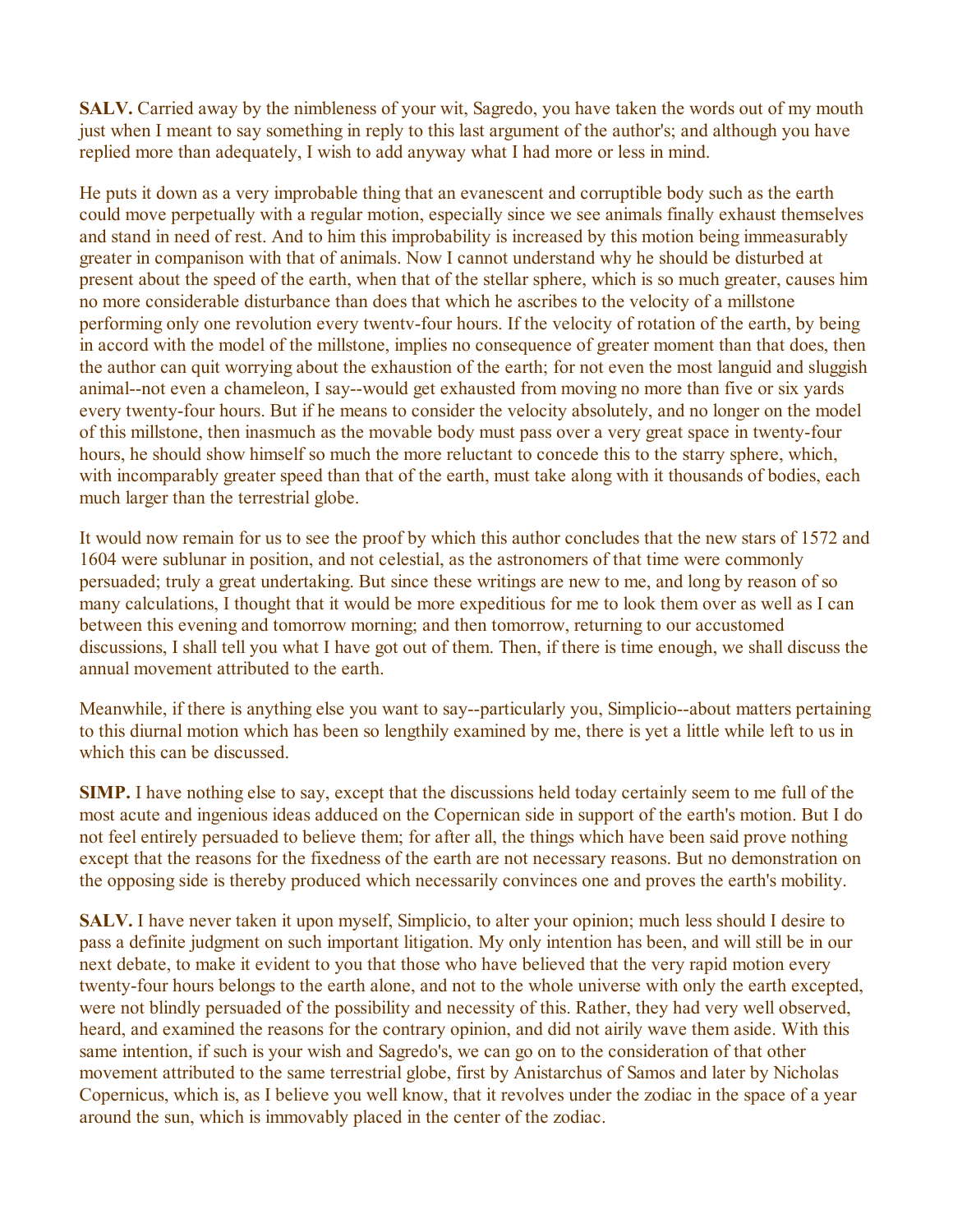SIMP. The question is so great and noble that I shall listen to its discussion with deep interest, expecting to hear everything that can be said upon the subject. Following that, I shall go on by myself at my leisure In the deepest reflections upon what has been heard and what is to be heard. And if I gain nothing else, it will be no small thing to be able to reason upon more solid ground.

SAGR. Then in order not to weary Salviati further, let us put an end to today's discussions, and tomorrow we shall take up the discourse again according to our custom, hoping to hear great new things.

SIMP. I shall leave the book on the new stars, but I am taking back this booklet of theses in order to look over once more what is there written against the annual motion, which will be the subject of tomorrow's discussion.

End of the Second Day

LINK TO FIRST DAY LINK TO THIRD DAY

Trial of Galileo Homepage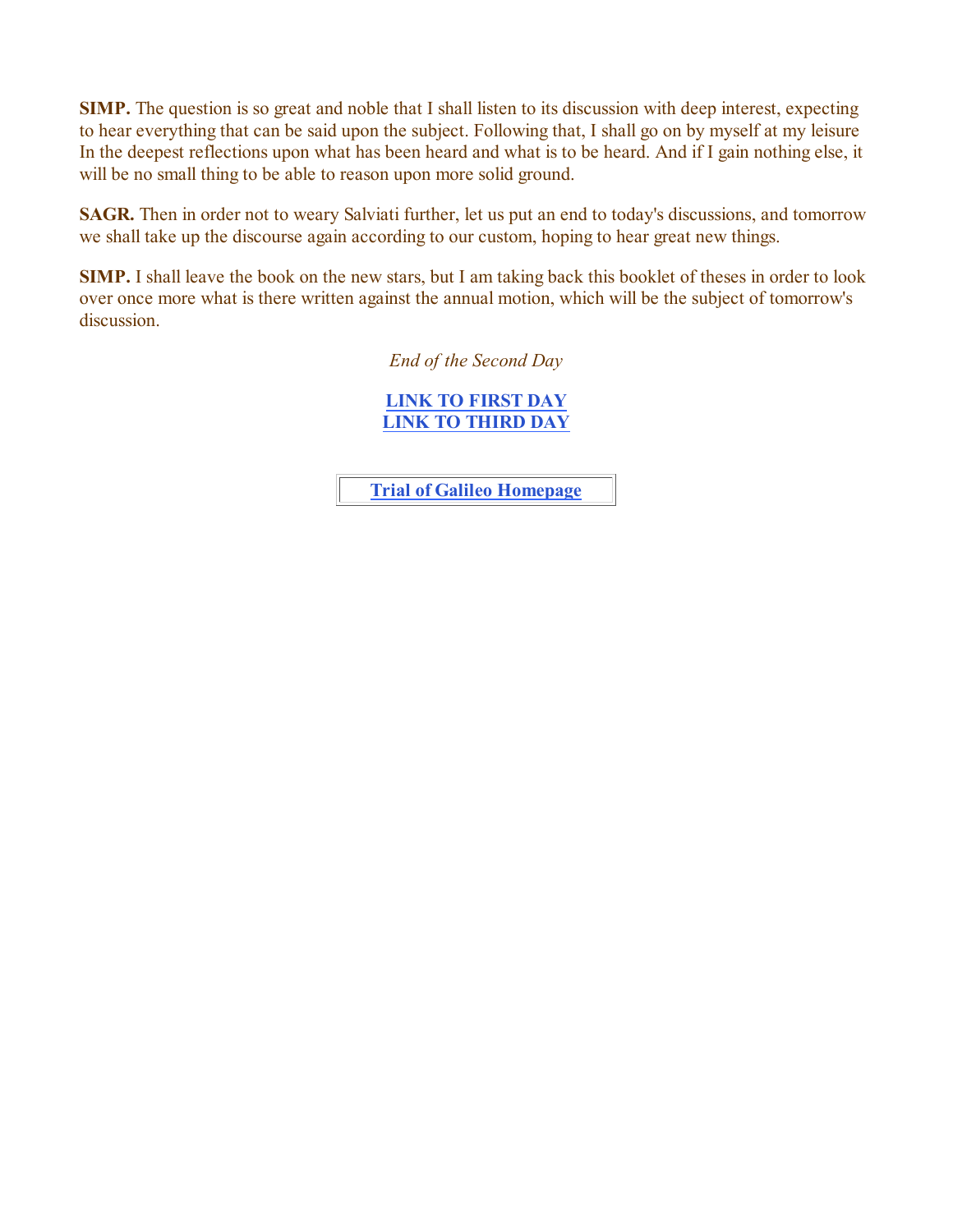## Dialogue Concerning the Two Chief World Systems

## THE THIRD DAY

SAGREDO. I have been impatiently awaiting your arrival, that I might hear the novel views about the annual rotation of this globe of ours. This has made the hours seem very long to me last night and this morning, though I have not passed them idly. On the contrary, I have lain awake most of the night running over in my mind yesterday's arguments and considering the reasons adopted by each side in favor of these two opposing positions--the earlier one of Aristotle and Ptolemy, and this later one of Anistarchus and Copernicus. And truly it seems to me that whichever of these theories happens to be wrong, the arguments in its favor are so plausible that it deserves to he pardoned--so long as we pause at the ones produced by its original weighty authors. Yet because of its antiquity the Peripatetic opinion has had many followers, while the other has had but few, partly because of its difficulty and partly because of its novelty. And among the partisans of the former, especially in modem times, I seem to discern some who introduce very childish, not to say ridiculous, reasons in maintaining the opinion which appears to them to be true.

SALV. The same thing has struck me even more forcibly than you. I have heard such things put forth as I should blush to repeat--not so much to avoid discrediting their authors (whose names could always be withheld) as to refrain from detracting so greatly from the honor of the human race. In the long run my observations have convinced me that some men, reasoning preposterously, first establish some conclusion In their minds which, either because of its being their own or because of their having received it from some person who has their entire confidence, impresses them so deeply that one finds it impossible ever to get it out of their heads. Such arguments in support of their fixed idea as they hit upon themselves or hear set forth by others, no matter how simple and stupid these may be, gain their instant acceptance and applause. On the other hand whatever is brought forward against it, however ingenious and conclusive, they receive with disdain or with hot rage--if indeed it does not make them ill. Beside themselves with passion, some of them would not be backward even about scheming to suppress and silence their adversaries. I have had some experience of this myself.

**SAGR.** I know; such men do not deduce their conclusion from its premises or establish it by reason, but they accommodate (I should have said discommode and distort) the premises and reasons to a conclusion which for them is already established and nailed down. No good can come of dealing with such people, especially to the extent that their company may be not only unpleasant but dangerous. Therefore let us continue with our good Simplicio, who has long been known to me as a man of great ingenuity and entirely without malice. Besides, he is intimately familiar with the Peripatetic doctrine, and I am sure that whatever he does not think up in support of Aristotle's opinion is not I likely to occur to anybody.

But here, all out of breath, comes the very person who has been wished for so long today. --We were just now maligning you.

SIMP. Please don't scold me; blame Neptune for my long delay. For in this morning's ebb he withdrew the waters in such a manner that the gondola in which I was riding, having entered an unlined canal not far from here, was left high and dry. I had to stay there over an hour awaiting the return of the tide. And while I was there, unable to get out of the boat (which had run aground almost instantly). I fell to observing an event which struck me as quite remarkable. As the water slackened, it might he seen to run very swiftly through various rivulets, the mud being exposed in many places. While I was watching this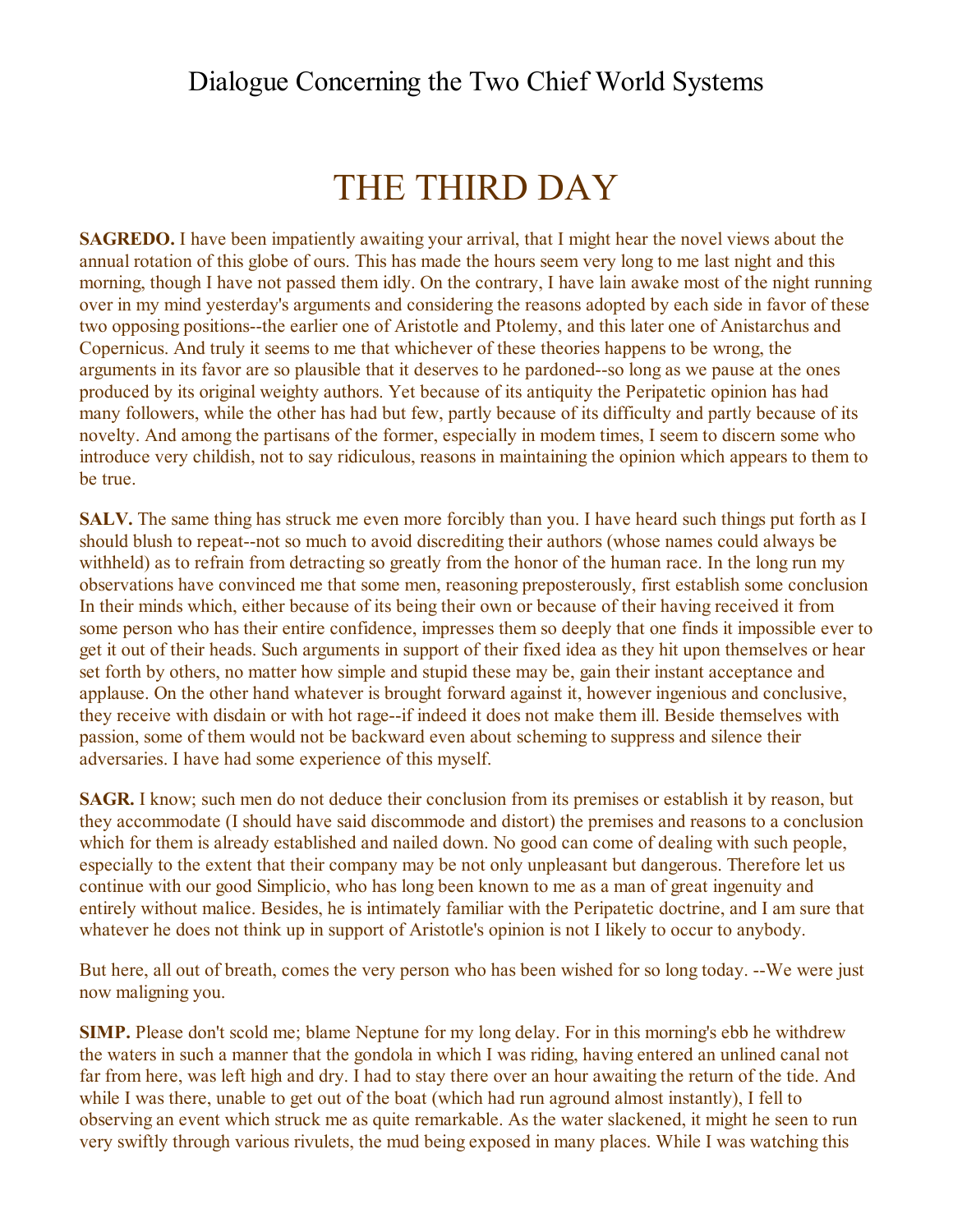effect, I saw this motion along one stretch come to a halt, and without pausing a moment the same water would begin to return, the sea turning from retreat to advance without remaining stationary for an instant. This is an effect which I have never happened to see before in all the time I have frequented Venice.

SAGR. Then you cannot often have happened to be stranded among little trickles. On account of their having scarcely any slope, the sinking or rising of the open sea by merely the thickness of a sheet of paper is enough to make the water flow and return a long distance through such rivulets. On some seacoasts the rising of the sea only a few yards makes the water spill over the plains for many thousands of acres.

SIMP. I know that well enough, but I should think that between the lowest point of the sinking and the first point of the rising, some perceptible interval of rest would be bound to intervene.

SAGR. It will appear so to you when you have in mind walls or pilings, upon which this change takes place vertically. But actually there is no state of rest.

SIMP. It would seem to me that these being two contrary motions, there would have to be some rest midway between them, in agreement with Aristotle's doctrine proving that *in puncto regressus mediat* quies. (note: At the instant of retreat, an interval of calm.)

SAGR. I remember the passage well, and I also recall that when I was studying philosophy I was not convinced by Aristotle's proof Indeed, I have had many experiences to the contrary. I might mention them now, but I do not want to have us wander into any more abysses. We have met here to discuss our subject, if possible, without interrupting it as we have in the past two days.

SIMP. Still it will be good, if not to interrupt it, at least to extend it somewhat. For upon returning home yesterday evening I fell to rereading that booklet of theses, where I found some very convincing proofs against this annual motion which is attributed to the earth. And since I did not trust myself to quote them exactly. I have brought the booklet along with me. (note: This is the pamphlet *De tribus novis stellis quae annis* 1572, 1600, 1609 comparuere (1628) by Scipio Chiaramonti, which Simplicio refenred to on the first day (cf p. 14).)

SAGR. You have done well. But if we mean to take up our discussion again in accordance with yesterday's agreement, we must first hear what Salviati has to say about the book on the new stars. Then, without further interruptions, we may examine the annual motion.

Now, Salviati, what have you to say in regard to these stars? Have they really been drawn down from the heavens into these baser regions by virtue of the calculations made by this author whom Simplicio has produced?

SALV. Last night I undertook to study his procedures, and this morning I gave them another glance, wondering whether what I thought I had been reading the night before was really written there, or whether I was the victim of ghosts and fantastic imaginings of the night. To my great regret, I found actually written and printed there that which, for the sake of this philosopher's reputation, I should have wished had not been. It seems impossible to me that he does not realize the vanity of his enterprise, both because it Is so obvious and because I remember having heard our friend the Academician praise him. It also seems to me very hard to believe that out of deference to others he could be persuaded to hold his own reputation in such low esteem as to be induced to publish a work from which nothing but censure could be expected from the learned.

**SAGR.** You might add that there will be rather less than one in a hundred of these, to offset those who will celebrate and exalt him over all the most learned men who exist now or ever have. A man able to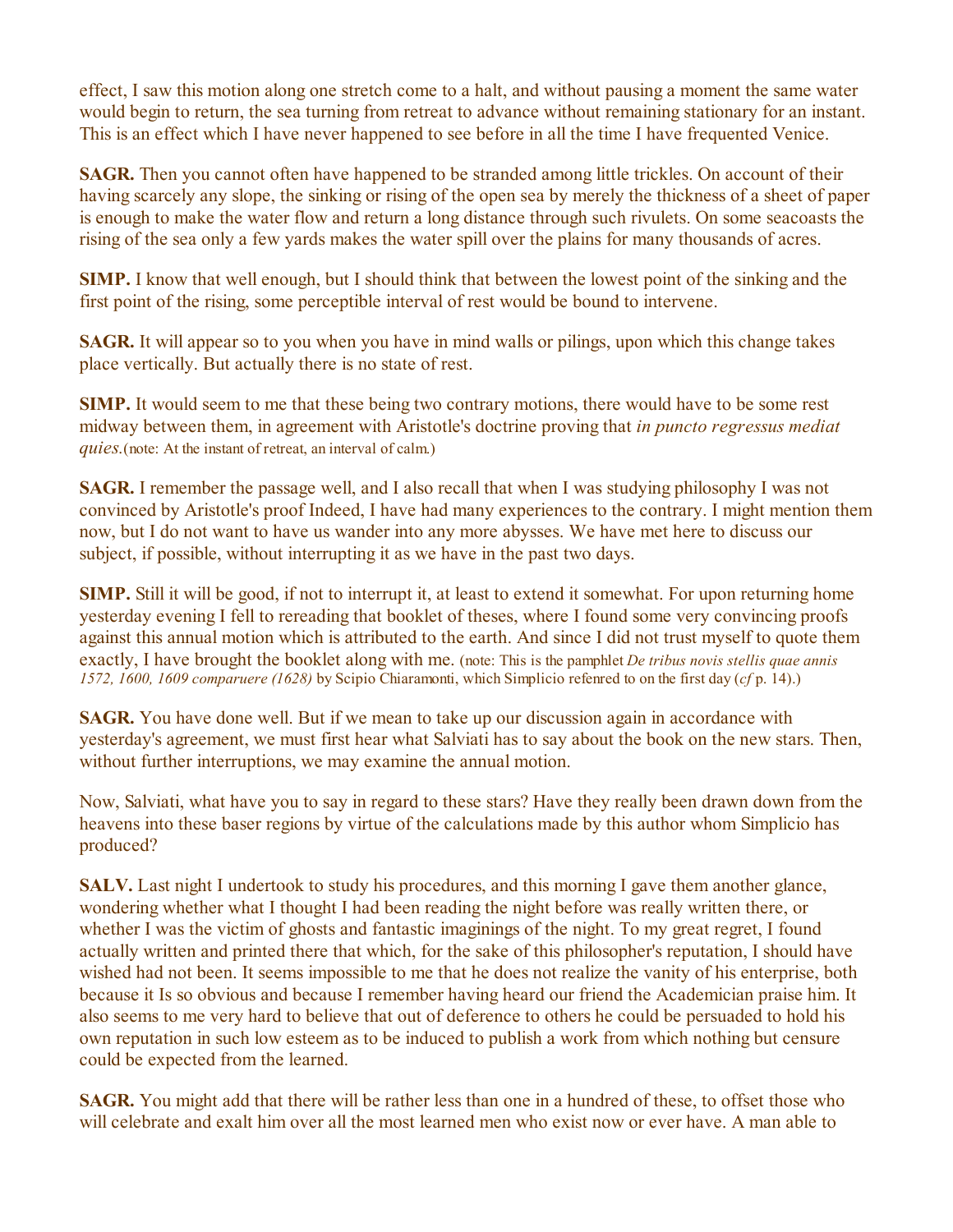sustain the Peripatetic inalterability of the heavens against a host of astronomers, and one who, to their greater shame, has done battle against them with their own weapons! And if there are half a dozen to a province who perceive his trivialities, what are they against the innumerable multitude who (being able neither to discover these nor to comprehend them) are taken in by all the shouting, and applaud the more the less they understand? And even the few who do understand scorn to make a reply to such worthless and inconclusive scribbles. With good reason, too; for those who do understand have no need of this, and upon those who do not understand it is wasted effort.

SALV. Silence would indeed be the most appropriate reprimand for their worthlessness, were there not other reasons which practically force one to repudiate them. One reason is that we Italians are making ourselves look like ignoramuses and are a laughingstock for foreigners, especially for those who have broken with our religion; I could show you some very famous ones who joke about our Academician and the many mathematicians in Italy for letting the follies of a certain Lorenzini (note: A criticism leveled by Kepler.) appear in print and be maintained as his views without contradiction. But this also might be overlooked In comparison with another and greater occasion for laughter that might be mentioned, which is the hypocrisy of the learned toward the trifling of opponents of this stripe in matters which they do not understand.

SAGR. I could not ask for a better example of their petulance, or of the unhappy situation of a man like Copernicus, placed under the carping of those who do not understand even the rudiments of the position against which they have declared war.

SALV. You will be no less astonished at their manner of refuting the astronomers who declare the new stars to be above the orbits of the planets, and perhaps among the fixed stars themselves *(nel*) firmamento).

**SAGR.** But how can you have examined this whole book in such a short time? It is certainly a large volume, and there must be numerous demonstrations in it.

SALV. I stopped after these first refutations of his in which, with twelve demonstrations founded upon the observations of twelve of the astronomers who thought that the new star of 1572 (which appeared in Cassiopeia) was in the firmament, he proves it on the contrary to have been sublunar. To do this he compares, two by two, the meridian altitudes taken by different observers in places of different latitude, proceeding in a manner which you will understand presently. And it seems to me that in examining this first procedure of his I have detected in this author a great inability to prove anything against the astronomers or in favor of the Peripatetic philosophers, and that indeed he only confirms their opinion more conclusively. Therefore I did not want to devote myself with equal patience to the examination of his other methods; having given them a superficial glance, I am positive that the inconclusiveness which pervades his first refutation would exist in the others likewise. And the fact is (as you will soon see) that a very few words suffice to refute this work, although it is built up with so many laborious calculations, as you have perceived.

Therefore you shall hear how I proceeded. The author, I say, in order to attack his adversaries with their own weapons, takes a large number of the observations which they themselves have made, these authors being twelve or thirteen in number. On a part of these he bases his calculations, and he deduces such stars to have been below the moon. Now since I am very fond of proceeding by interrogation, and since the author is not here himself, you, Simplicio, shall reply to the queries I am going to make, and say whatever you believe he would say.

Assuming that we are dealing with the nova of 1572 appearing in Cassiopeia, tell me, Simplicio, whether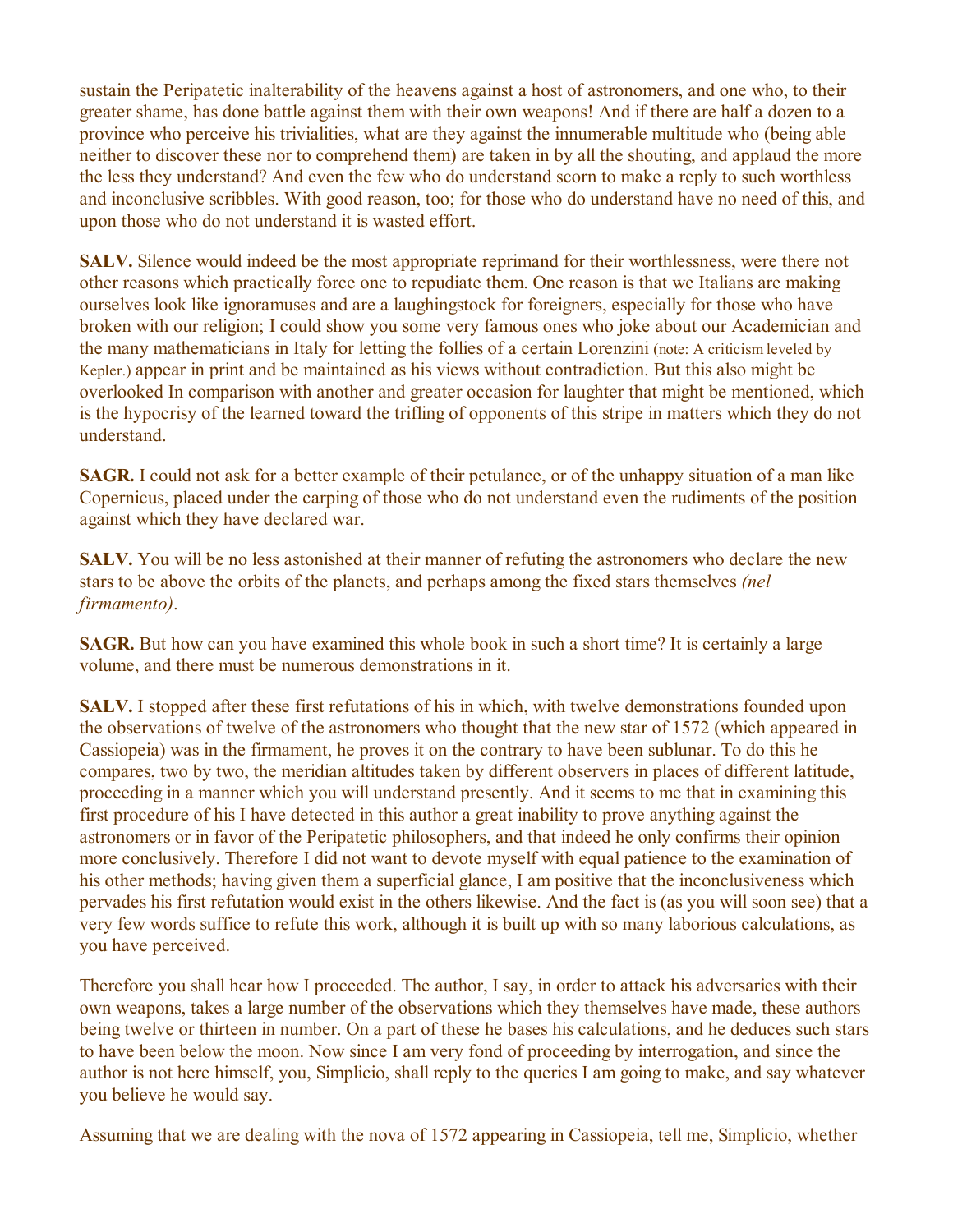you think it might have been in different places at the same time. That is, could it he amidst the elements and also be among the planetary orbits, and in addition be above these among the fixed stars, as well as being infinitely higher?

SIMP. Doubtless one must say that it was located in a single place, at a unique and determinate distance from the earth.

SALV. Then if the observations made by the astronomers were correct, and if the calculations made by this author were not erroneous, both the former and the latter would necessarily have to yield exactly the same distance; isn't that right?

SIMP. So far as I can see it would necessarily be so, nor do I believe that the author would contradict this.

SALV. But if, of many computations, not even two came out in agreement, what would you think of that?

SIMP. I should judge that all were fallacious, either through some fault of the computer or some defect on the part of the observers. At best I might say that a single one, and no more, might be correct; but I should not know which one to choose.

SALV. But would you want to deduce a questionable conclusion and establish it as true, from a false basis? Surely not. Now this author's calculations are such that not one of them agrees with any other; you see, then, bow much faith you can put in them.

SIMP. If that is how matters stand, it is truly a serious defect.

SAGR. I want to help Simplicio and his author out by saying to you, Salviati, that your case would indeed be conclusive if the author had undertaken to find out definitely how far the star was from the earth. But I do not believe that that was his intent; he wished only to show that the star was sublunar. Now if, from the observations mentioned and from all the calculations made on these, the height of the star can always be inferred to have been less than that of the moon, this would suffice the author to convict of the crassest ignorance all those astronomers who, whether they erred in geometry or in arithmetic, could not deduce the true conclusions from their own observations.

SALV. Then I had better turn MY attention to you, Sagredo, since you so cunningly sustain the author's doctrine. And let us see whether I can also persuade Simplicio (although he is unskilled at calculations and proofs) that this author's demonstrations are inconclusive to say the least. Consider first that both he and all the astronomers he is in conflict with agree that the new star had no motion of its own, but merely went around with the diurnal motion of the *primum mobile*. But they disagree about its place, the astronomers putting it in the celestial regions (that is, above the moon) and perhaps among the fixed stars, while he judges it to be near the earth; that is, under the arc of the moon's orbit. And since the site of the new star of which we are speaking was toward the north and at no great distance from the pole, so that for us northerners it never set, it was a simple matter to take its meridian altitudes by means of astronomical instruments--its minimal below the pole as well as its maximal above the pole. By combining these, when the observations were made at different places on the earth and at different distances from the north (that is, at places differing among themselves as to polar elevation), the distance of the star could be reasoned out. For if it was placed in the firmament among the other fixed stars, its meridian altitudes when taken at different elevations of the pole would have to differ among themselves in the same way as did these polar elevations. Thus, for example, if the altitude of the star above the horizon had been thirty degrees when taken at a place where the polar elevation was, say, forty-five degrees, then the altitude of the star ought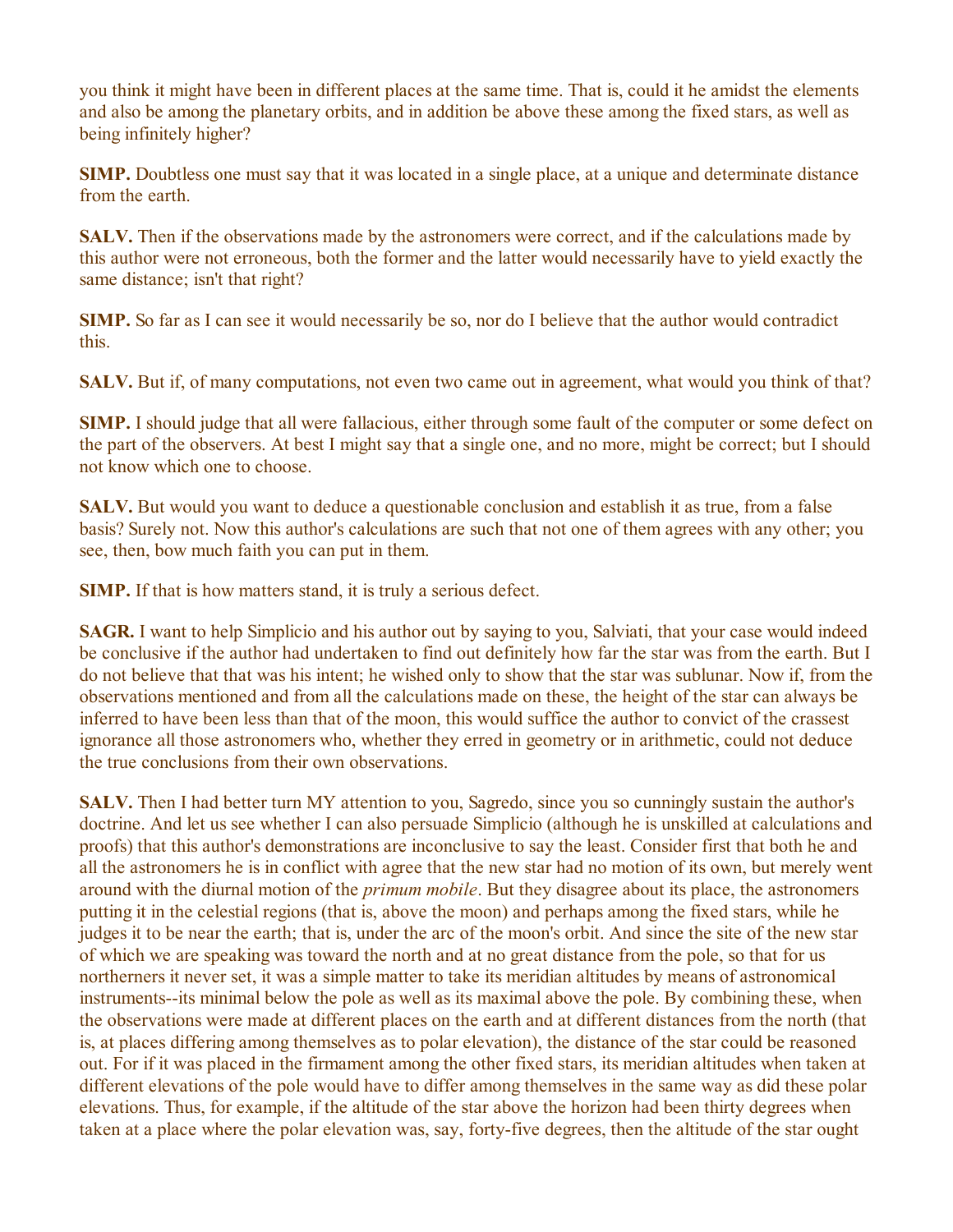to be increased four or five degrees in those more northerly lands in which the pole is four or five degrees higher. But if the distance of the star from the earth was very small in comparison with that of the firmament, then its meridian altitudes should have increased noticeably more than the polar elevations as the pole was approached. From such a greater increase--that is, from the excess of the increase of the star's elevation over the increase of the polar altitude, which is called a difference of parallax--the distance of the star from the center of the earth may be quickly calculated by a clear and certain method.

Now this author takes the observations made by thirteen astronomers at different polar elevations, and comparing a part of these (which he selects) he calculates, by using twelve pairings, that the height of the new star was always below the moon. But he achieves this by expecting such gross ignorance on the part of everyone into whose hands his book might fall that it quite turns my stomach. I can hardly see how the other astronomers contain themselves in silence. Especially Kepler, against whom this author particularly declaims; he would not be one to hold his tongue, unless he considered the matter beneath his notice.

Now for your information I have copied on these pages the conclusions that he deduces from his twelve investigations....

SAGR. This is as if I were watching some unfortunate farmer who, after having all his expected harvest beaten down and destroyed by a tempest, goes about with pallid and downcast face, gathering up such poor gleanings as would not serve to feed a chicken for one day.

SALV. Truly, it was with too scant a store of ammunition that this author rose up against the assailers of the sky's inalterability, and it is with chains too fragile that he has attempted to pull the new star down from Cassiopeia in the highest heavens to these base and elemental regions. Now, since the great difference between the arguments of the astronomers and of this opponent of theirs seems to me to have been very clearly demonstrated, we may as well leave this point and return to our main subject. We shall next consider the annual movement generally attributed to the sun, but then, first by Aristarchus of Samos and later by Copernicus, removed from the sun and transferred to the earth. Against this position I know that Simplicio comes strongly armed, in particular with the sword and buckler of his booklet of theses or mathematical disquisitions. It will be good to commence by producing the objections from this booklet.

**SIMP.** If you don't mind, I am going to leave those for the last, since they were the most recently discovered.

SALV. Then you had better take up in order, in accordance with our previous procedure, the contrary arguments by Aristotle and the other ancients. I also shall do so, in order that nothing shall be left out or escape careful consideration and examination. Likewise Sagredo, with his quick wit, shall interpose his thoughts as the spirit moves him.

SAGR. I shall do so with my customary lack of tact; and since you have asked for this, you will be obliged to pardon it.

SALV. This favor will oblige me to thank and not to pardon you. But now let Simplicio begin to set forth those objections which restrain him from believing that the earth, like the other planets, may revolve about a fixed center.

SIMP. The first and greatest difficulty is the repugnance and incompatibility between being at the center and being distant from it. For if the terrestrial globe must move in a year around the circumference of a circle--that is, around the zodiac--it is impossible for it at the same time to be in the center of the zodiac. But the earth is at that center, as is proved in many ways by Aristotle, Ptolemy, and others.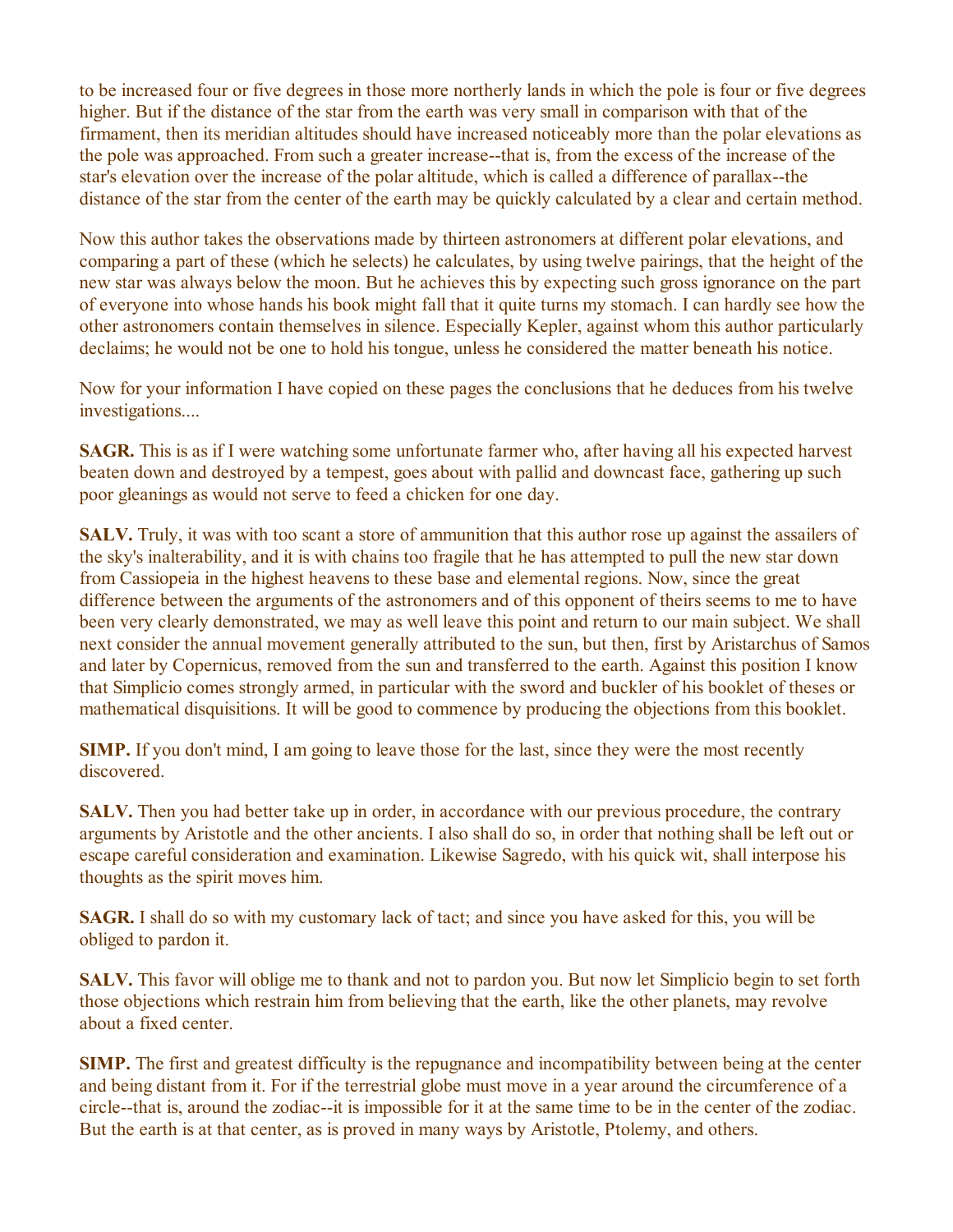SALV. Very well argued. There can be no doubt that anyone who wants to have the earth move along the circumference of a circle must first prove that it is not at the center of that circle. The next thing is for us to see whether the earth is or is not at that center around which I say it turns, and in which you say it is situated. And prior to this, it is necessary that we declare ourselves as to whether or not you and I have the same concept of this center. Therefore tell me what and where this center is that you mean.

SIMP. I mean by "center," that of the universe; that of the world; that of the stellar sphere; that of the heavens.

SALV. I might very reasonably dispute whether there is in nature such a center, seeing that neither you nor anyone else has so far proved whether the universe is finite and has a shape, or whether it is infinite and unbounded. Still, conceding to you for the moment that it is finite and of bounded spherical shape, and therefore has its center, it remains to be seen how credible it is that the earth rather than some other body is to be found at that center.

SIMP. Arislotle gives a hundred proofs that the universe is finite, bounded, and spherical.

SALV. Which are later all reduced to one, and that one to none at all. For if I deny him his assumption that the universe is movable all his' proofs fall to the ground, since he proves it to be finite and bounded only if the universe is movable. But in order not to multiply our disputes, I shall concede to you for the time being that the universe is finite, spherical, and has a center. And since such a shape and center are deduced from mobility, it will be the more reasonable for us to proceed from this same circular motion of world bodies to a detailed investigation of the proper position of the center. Even Aristotle himself reasoned about and decided this in the same way, making that point the center of the universe about which all the celestial spheres revolve, and at which he believed the terrestrial globe to be situated. Now tell me, Simplicio: if Aristotle had found himself forced by the most palpable experiences to rearrange in part this order and disposition of the universe, and to confess himself to have been mistaken about one of these two propositions--that is, mistaken either about putting the earth in the center, or about saying that the celestial spheres move around such a center--which of these admissions do you think that he would choose?

SIMP. I think that if that should happen, the Peripatetics ...

SALV. I am not asking the Peripatetics, I am asking Aristotle himself As for the former, I know very well what they would reply. They, as most reverent and most humble slaves of Aristotle, would deny all the experiences and observations in the world, and would even refuse to look at them in order not to have to admit them, and they would say that the universe remains just as Aristotle has written; not as nature would have it. For take away the prop of his authority, and with what would you have them appear in the field? So now tell me what you think Aristotle himself would do.

SIMP. Really, I cannot make up my mind which of these two difficulties he would have regarded as the **lesser** 

SALV. Please, do not apply this term "difficulty" to something that may necessarily be so, wishing to put the earth in the center of the celestial revolutions was a "difficulty." But since you do not know to which side he would have leaned, and considering him as I do a man of brilliant intellect, let us set about examining which of the two choices is the more reasonable, and let us take that as the one which Aristotle would have embraced. So, resuming our, reasoning once more from the beginning, let us assume out of respect for Aristotle that the universe (of the magnitude of which we have no sensible information beyond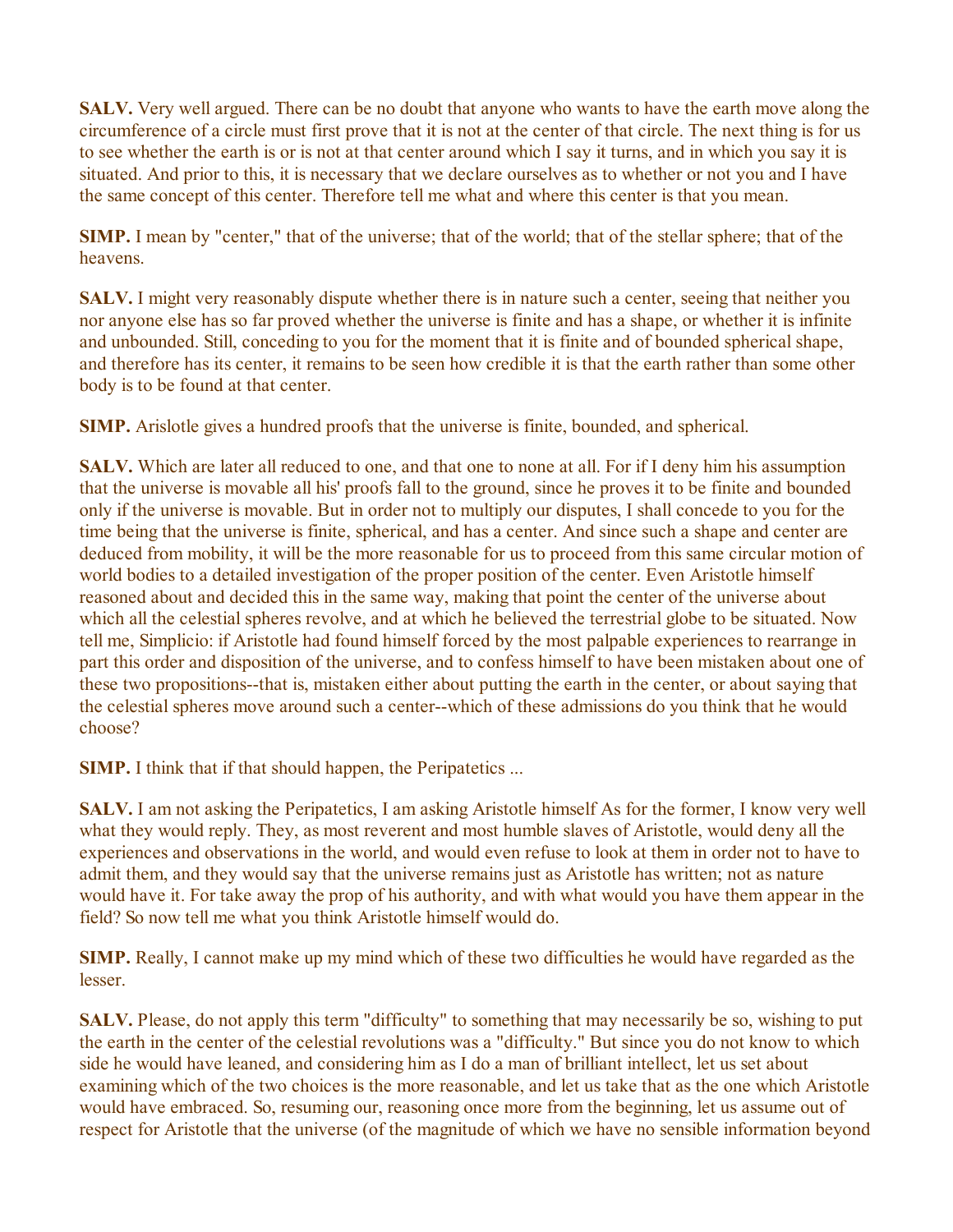the fixed stars), like anything that is spherical in shape and moves circularly, has necessarily a center for its shape and for its motion. Being certain, moreover, that within the stellar sphere there are many orbs one inside another, with their stars which also move circularly, our question is this: Which is it more reasonable to believe and to say; that these included orbs move around the same center as the universe does, or around some other one which is removed from that? Now you, Simplicio, say what you think about this matter.

SIMP. If we could stop with this one assumption and were sure of not running into something else that would disturb us, I should think it would be much more reasonable to say that the container and the things it contained all moved around one common center rather than different ones.

SALV. Now if it is true that the center of the universe is that point around which all the orbs and world bodies (that is, the planets) move, it is quite certain that not the earth, but the sun, is to be found at the center of the universe. Hence, as for this first general conception, the central place is the sun's, and the earth is to be found as far away from the center as it is from the sun.

SIMP. How do you deduce that it is not the earth, but the sun, which is at the center of the revolutions of the planets?

SALV. This is deduced from most obvious and therefore most powerfully convincing observations. The most palpable of these, which excludes the earth from the center and places the sun here, is that we find all the planets closer to the earth at one time and farther from it at another. The differences are so great that Venus, for example, is six times as distant from us at its farthest as at its closest, and Mars soars nearly eight times as high in the one state as in the other. You may thus see whether Aristotle was not some trifle deceived in believing that they were always equally distant from us.

SIMP. But what are the signs that they move around the sun?

SALV. This is reasoned out from finding the three outer planets--Mars, Jupiter, and Saturn--always quite close to the earth when they are in opposition to the sun, and very distant when they are in conjunction with it. This approach and recession is of such moment that Mars when close looks sixty times as large as when it is most distant. Next, it is certain that Venus and Mercury must revolve around the sun, because of their never moving far away from it, and because of their being seen now beyond it and now on this side of it, as Venus's changes of shape conclusively prove. (note: Venus has phases like the moon.) As to the moon, it is true that this can never separate from the earth in any way, for reasons that will be set forth more specifically as we proceed.

SAGR. I have hopes of hearing still more remarkable things arising from this annual motion of the earth than were those which depended upon its diurnal rotation.

SALV. You will not be disappointed, for as to the action of the diurnal motion upon celestial bodies, it was not and could not be anything different from what would appear if the universe were to rush speedily in the opposite direction. But this annual motion, mixing with the individual motions of all the planets, produces a great many oddities which in the past have baffled all the greatest men in the world.

Now returning to these first general conceptions, I repeat that the center of the celestial rotation for the five planets, Saturn, Jupiter, Mars, Venus, and Mercury, is the sun; this will hold for the earth too, if we are successful in placing that in the heavens. Then as to the moon, it has a circular motion around the earth, from which as I have already said it cannot be separated; but this does not keep it from going around the sun along with the earth in its annual movement.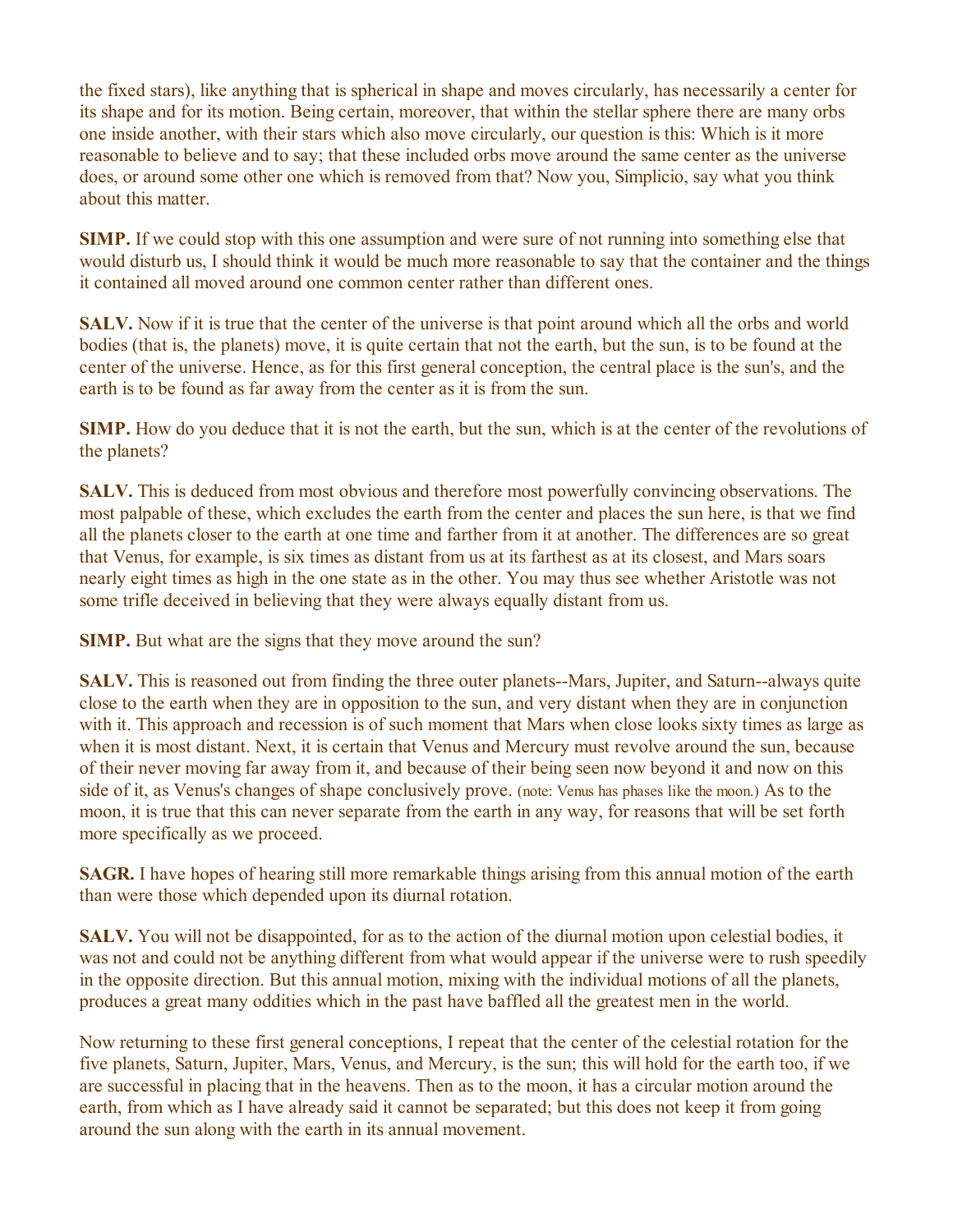SIMP. I am not yet convinced of this arrangement at all. Perhaps I should understand it better from the drawing of a diagram, which might make it easier to discuss.

SALV. That shall be done. But for your greater satisfaction and your astonishment, too, I want you to draw it yourself You will see that however firmly you may believe yourself not to understand it, you do so perfectly, and just by answering my questions you will describe it exactly. So take a sheet of paper and the compasses; let this page be the enormous expanse of the universe, in which you have to distribute and arrange its parts as reason shall direct you. And first, since you are sure without my telling you that the earth is located in this universe, mark some point at your pleasure where you intend this to be located, and designate it by means of some letter.

SIMP. Let this be the place of the terrestrial globe, marked A.





SALV. Very well. I know in the second place that you are aware that this earth is not inside the body of the sun, nor even contiguous to it, but is distant from it by a certain space. Therefore assign to the sun some other place of your choosing, as far from the earth as you like, and designate that also.

SIMP. Here I have done it; let this be the sun's position, marked 0.

SALV. These two established, I want you to think about placing Venus in such a way that its position and movement can conform to what sensible experience shows us about it. Hence you must call to mind, either from past discussions or from your own observations, what you know happens with this star. Then assign it whatever place seems suitable for it to you.

SIMP. I shall assume that those appearances are correct which you have related and which I have read also in the booklet of theses; that is, that this star never recedes from the sun beyond a certain definite interval of forty degrees or so; hence it not only never reaches opposition to the sun, but not even quadrature, nor so much as a sextile aspect. (note: i.e. 180° 90° and 60°.) Moreover, I shall assume that it displays itself to us about forty times as large at one time than at another, greater when, being retrograde, It is approaching evening conjunction with the sun, and very small when it is moving forward toward morning conjunction, and furthermore that when it appears very large, it reveals itself in a homed shape, and when it looks very small it appears perfectly round.

These appearances being correct, I say, I do not see how to escape affirming that this star revolves in a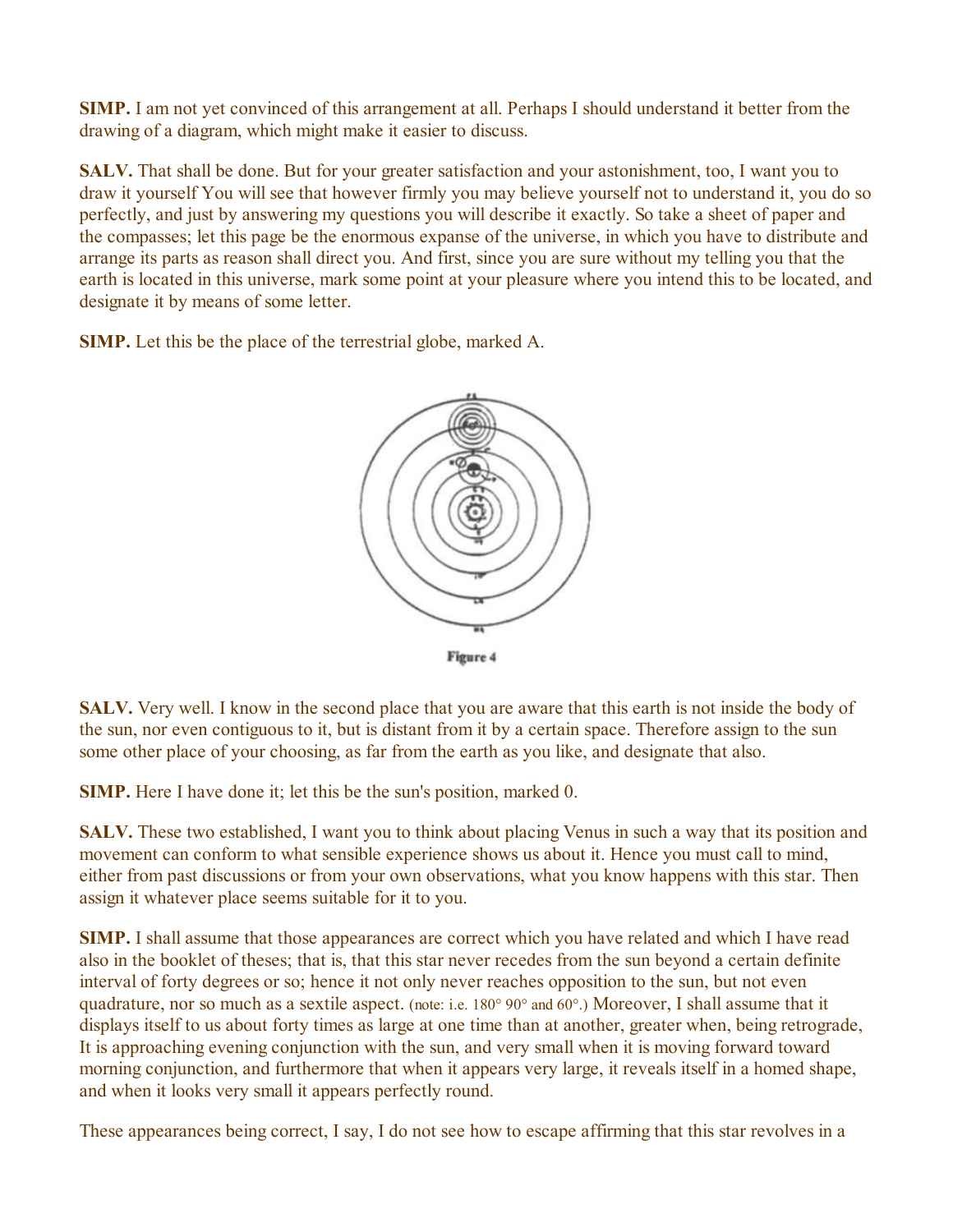circle around the sun, in such a way that this circle cannot possibly be said to embrace and contain within itself the earth, nor to be beneath the sun (that is, between the sun and the earth), nor yet beyond the sun. Such a circle cannot embrace the earth because then Venus would sometimes be in opposition to the sun; it cannot be beneath the sun, for then Venus would appear sickle-shaped at both conjunctions; and it cannot be beyond the sun, since then it would always look round and never homed. Therefore for its lodging I shall draw the circle CH around the sun, without having this include the earth.

SALV. Venus provided for, it is fitting to consider Mercury, which, as you know, keeping itself always around the sun, recedes therefrom much less than Venus. Therefore consider what place you should assign to it.

SIMP. There is no doubt that, imitating Venus as it does, the most appropriate place for it will be a smaller circle, within this one of Venus and also described about the sun. A reason for this, and especially for its proximity to the sun, is the vividness of Mercury's splendor surpassing that of Venus and all the other planets. Hence on this basis we may draw its circle here and mark it with the letters BG.

## SALV. Next, where shall we put Mars?

SIMP. Mars, since it does come into opposition with the sun, must embrace the earth with its circle. And I see that it must also embrace the sun; for, coming into conjunction with the sun, if it did not pass beyond it but fell short of it, it would appear homed as Venus and the moon do. But it always looks round; therefore its circle must include the sun as well as the earth. And since I remember your having said that when it is in opposition to the sun it looks sixty times as large as when in conjunction, it seems to me that this phenomenon will be well provided for by a circle around the sun embracing the earth, which I draw here and mark DI. When Mars is at the point D, it is very near the earth and in opposition to the sun, but when it is at the point 1, it is in conjunction with the sun and very distant from the earth.

And since the same appearances are observed with regard to Jupiter and Saturn (although with less variation in Jupiter than in Mars, and With still less in Saturn than in Jupiter), it seems clear to me that we can also accommodate these two planets very neatly with two circles, still around the sun. This first one, for Jupiter, I mark EL; the other, higher, for Saturn, is called FM.

SALV. So far you have comported yourself uncommonly well. And since, as you see, the approach and recession of the three outer planets is measured by double the distance between the earth and the sun, this makes a greater variation in Mars than in Jupiter because the circle DI of Mars is smaller than the circle EL of Jupiter. Similarly, EL here is smaller than the circle FM of Saturn, so the variation is still less in Saturn than in Jupiter, and this corresponds exactly to the appearances. It now remains for you to think about a place for the moon.

SIMP. Following the same method (which seems to me very convincing), since we see the moon come into conjunction and opposition with the sun, it must be admitted that its circle embraces the earth. But it must not embrace the sun also, or else when it was in conjunction it would not look homed but always round and full of light. Besides, it would never cause an eclipse of the sun for us, as it frequently does, by getting in between us and the sun. Thus one must assign to it a circle around the earth, which shall be this one, NP, in such a way that when at P it appears to us here on the earth A as in conjunction with the sun, which sometimes it will eclipse in this position. Placed at N, it is seen in opposition to the sun, and in that position it may fall under the earth's shadow and be eclipsed.

SALV. Now what shall we do, Simplicio, with the fixed stars? Do we want to sprinkle them through the immense abyss of the universe, at various distances from any predetermined point, or place them on a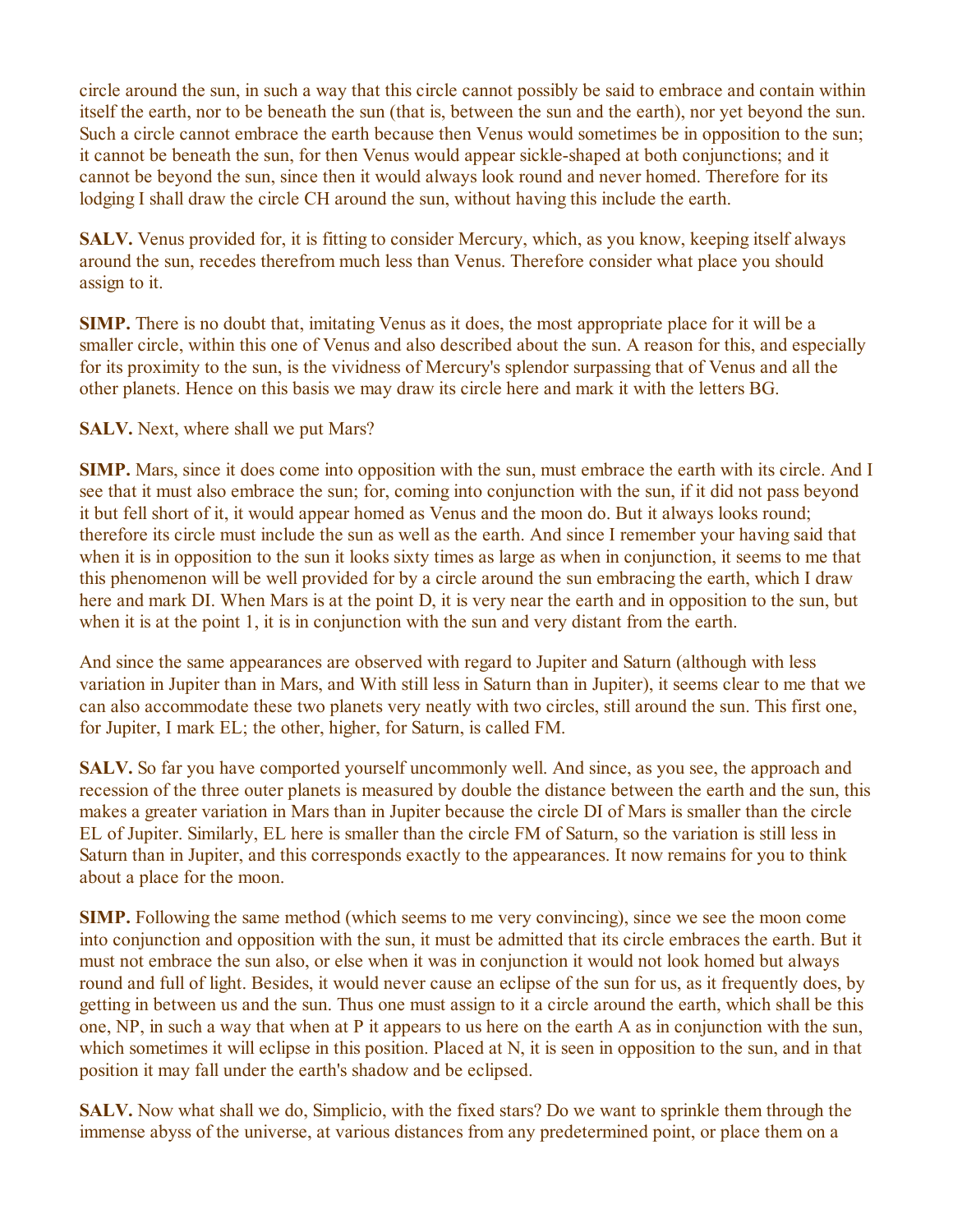spherical surface extending around a center of their own so that each of them will be the same distance from that center?

SIMP. I had rather take a middle course, and assign to them an orb described around a definite center and included between two spherical surfaces--a very distant concave one, and another closer and convex, between which are placed at vanious altitudes the innumerable host of stars. This might be called the universal sphere, containing within it the spheres of the planets which we have already designated.

SALV. Well, Simplicio, what we have been doing all this while is arranging the world bodies according to the Copernican distribution, and this has now been done by your own hand. Moreover you have assigned their proper movements to them all except the sun, the earth, and the stellar sphere. To Mercury and Venus you have attributed a circular motion around the sun without embracing the earth. Around the same sun you have caused the three outer planets, Mars, Jupiter, and Saturn, to move, embracing the earth within their circles. Next, the moon cannot move in any way except around the earth and without embracing the sun. And in all these movements you likewise agree with Copernicus himself It now remains to apportion three things among the sun, the earth, and the stellar sphere: the state of rest which appears to belong to the earth; the annual motion through the zodiac, which appears to belong to the sun; and the diurnal movement, which appears to belong to the stellar sphere, with all the rest of the universe sharing in it except the earth. And since it is true that all the planetary orbs (I mean Mercury, Venus, Mars, Jupiter, and Saturn) move around the sun as a center, it seems most reasonable for the state of rest to belong to the sun rather than to the earth--just as it does for the center of any movable sphere to remain fixed, rather than some other point of it remote from the center.

Next as to the earth, which is placed in the midst of moving object--I mean between Venus and Mars, one of which makes its revolution in nine months and the other in two years--a motion requiring one year may be attributed to it much more elegantly than a state of rest, leaving the latter for the sun. And such being the case, it necessarily follows that the diurnal motion, too, belongs to the earth. For if the sun stood still, and the earth did not revolve upon itself but merely had the annual movement around the sun, our year would consist of no more than one day and one night; that is, six months of day and six months of night, as was remarked once previously.

See, then, how neatly the precipitous motion of each twenty-four hours is taken away from the universe, and how the fixed stars (which are so many suns) agree with OUT sun in enjoying perpetual rest. See also what great simplicity is to be found in this rough sketch, yielding the reasons for so many weighty phenomena in the heavenly bodies.

**SAGR.** I see this very well indeed. But just as you deduce from this simplicity a large probability of truth in this system, others may on the contrary make the opposite deduction from it. If this very ancient arrangement of the Pythagoreans is so well accommodated to the appearances, they may ask (and not unreasonably) why it has found so few followers in the course of centuries; why it has been refuted by Aristotle himself, and why even Copernicus is not having any better luck with it in these latter days.

SALV. Sagredo, if you had suffered even a few times, as I have so often, from hearing the sort of follies that are designed to make the common people contumacious and unwilling to listen to this innovation (let alone assent to it), then I think your astonishment at finding so few men holding this opinion would dwindle a good deal. It seems to me that we can have little regard for imbeciles who take it as a conclusive proof in confirmation of the earth's motionlessness, holding them firmly in this belief, when they observe that they cannot dine today at Constantinople and sup in Japan, or for those who are positive that the earth is too heavy to climb up over the sun and then fall headlong back down again. There is no need to bother about such men as these, whose name is legion, or to take notice of their fooleries. Neither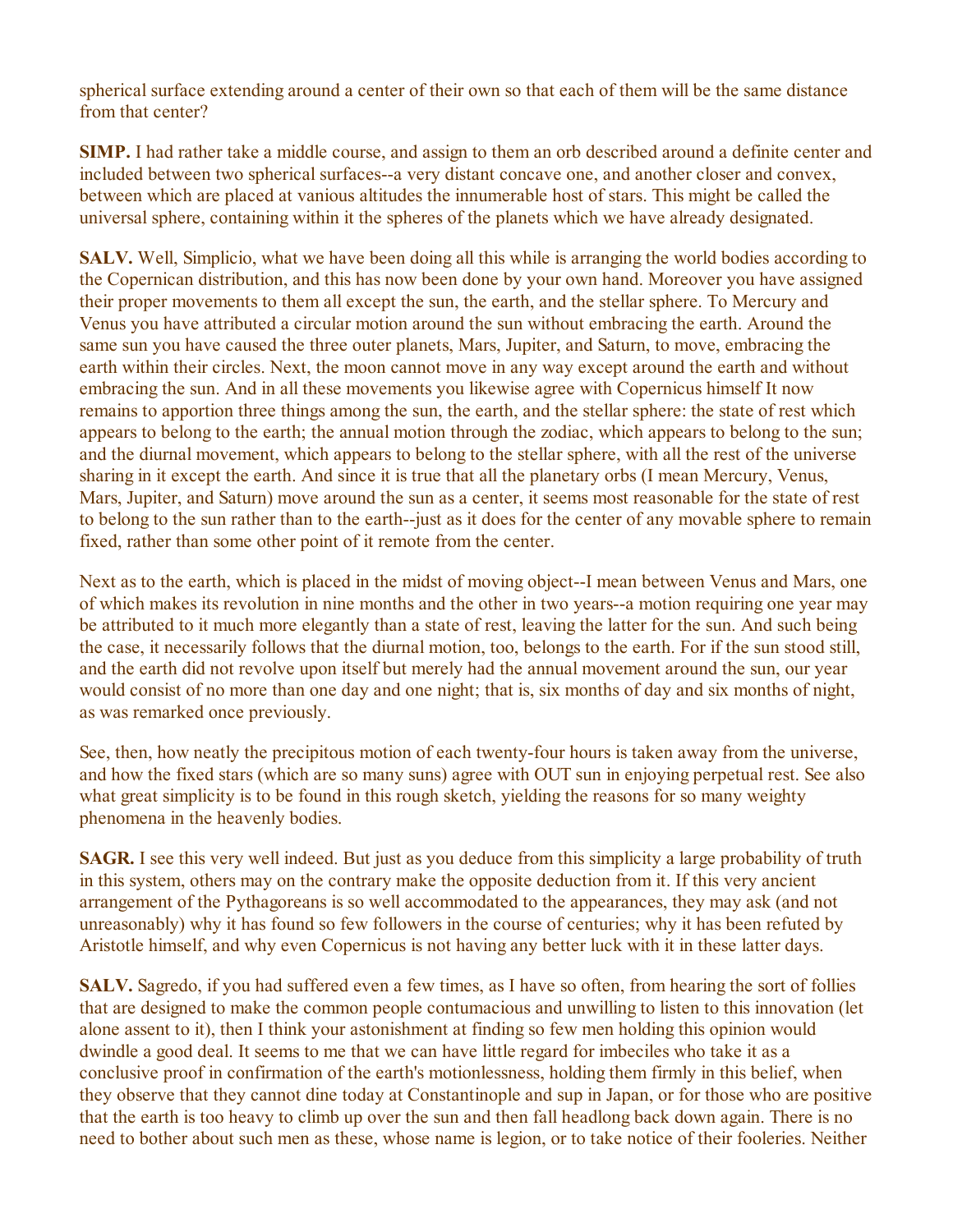need we try to convert men who define by generalizing and cannot make room for distinctions, just in order to have such fellows for our company in very subtle and delicate doctrines. Besides, with all the proofs in the world what would you expect to accomplish in the minds of people who are too stupid to recognize their own limitations?

No, Sagredo, my surprise is very different from yours. You wonder that there are so few followers of the Pythagorean opinion, whereas I am astonished that there have been any up to this day who have embraced and followed it. Nor can I ever sufficiently admire the outstanding acumen of those who have taken hold of this opinion and accepted it as true; they have through sheer force of intellect done such violence to their own senses as to prefer what reason told them over that which sensible experience plainly showed them to the contrarv. For the arguments against the whirling of the earth which we have already examined are very plausible, as we have seen; and the fact that the Ptolemiacs and Aristotelians and all their disciples took them to be conclusive is indeed a strong argument of their effectiveness. But the experiences which overtly contradict the annual movement are Indeed so much greater in their apparent force that, I repeat, there is no limit to my astonishment when I reflect that Aristarchus and Copernicus were able to make reason so conquer sense that, in defiance of the latter, the former became mistress of their belief

**SAGR.** Then we are about to encounter still further strong attacks against this annual movement?

SALV. We are, and such obvious and sensible ones that were it not for the existence of a superior and better sense than natural and common sense to join forces with reason, I much question whether 1, too, should not have been much more recalcitrant toward the Copemican system than I have been since a clearer light than usual has illuminated me.

SAGR. Well, then, Salviati, let us get down to cases, as they say; for every word spent otherwise seems to me to be wasted.

SALV. I am at your service ...

SIMP. Gentlemen, please give me a chance to restore harmony to my mind, which I now find very much upset by certain matters which Salviati has just touched upon. Then, when this storm has subsided, I shall be able to listen to your theories more profitably. For there is no use forming an image in a wavy mirror, as the Latin poet has told us so graciously by writing:

> ... nuper me in lillore vidi, Cum placidum ventis staret mare.

["Upon the shore I lately viewed myself, When the sea stood still, unruffled by the winds." (Virgil, Bucolics 2.25)]

SALV. You are quite right; tell us your difficulties.

SIMP. Those who deny the diurnal motion to the earth because they do not see themselves being transported to Persia or Japan have been called by you just as dull-witted as those who oppose the annual motion because of the repugnance they feel against admitting that the vast and ponderous bulk of the terrestrial globe can raise itself on high and then descend to the depths, as it would have to do if it revolved about the sun annually. Now I, without blushing to be numbered among such simpletons, feel in my own mind this very repugnance as to the second point against the annual motion, the more so when I see how much resistance is made to motion even over a plain by, I shall not say a mountain, but a mere stone; and even the former would be but the tiniest fraction of an Alpine range. Therefore I beg you not to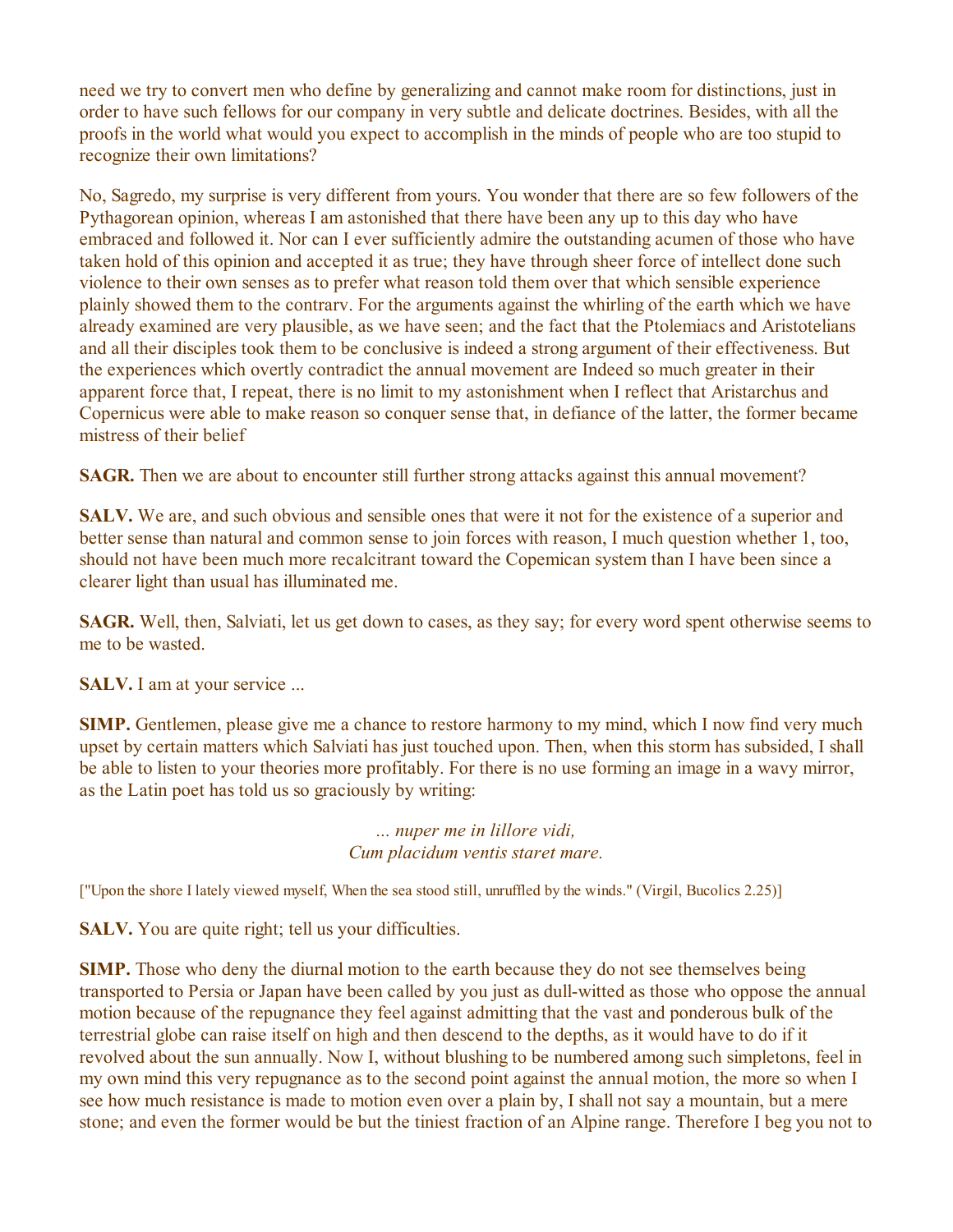scorn such objections entirely, but to solve them; and not for me alone, but also for others to whom they seem quite real. For I think it is very difficult for some people, simple though they may be, to recognize and admit that they are simple just because they know themselves to be so regarded.

**SAGR.** Indeed, the simpler they are, the more nearly impossible it will be to convince them of their own shortcomings. And on this account I think that it is good to resolve this and all similar objections, not only that Simplicio should be satisfied, but also for other reasons no less important. For it is clear that there are plenty of people who are well versed in philosophy and. the other sciences but who, either through lack of astronomy or mathematics or some other discipline which would sharpen their minds for the penetration of truth, adhere to silly doctrines like these. That is why the situation of poor Copernicus seems to me lamentable; he could expect only censure for his views and could not let them fall into the hands of anyone who, being unable to comprehend his arguments (which are very subtle and therefore difficult to master), would be convinced of their falsity on account of some superficial appearances, and would go about declaring them to be wrong and full of error. If people cannot be convinced by the arguments, which are quite abstruse, it is good to make sure that they recognize the vapidity of these objections. From such knowledge comes moderation in their judgement and condemnation of the doctrine which at present they consider erroneous. Accordingly I shall raise two other objections against the diurnal motion, which not so long ago were to be heard put forward by important men of letters, and after that we shall look into the annual motion.

The first was that if it were true that the sun and other stars did not rise over the eastern horizon, but the eastern side of the earth sank beneath them while they remained motionless, then it would follow that after a short time the mountains, sinking downward with the rotation of the terrestrial globe, would get into such a position that whereas a little earlier one would have had to climb steeply to their peaks, a few hours later one would have to stoop and descend in order to get there.

The other was that if the diurnal motion belonged to the earth, it would have to be so rapid that anyone placed at the bottom of a well would not for a moment be able to see a star which was directly above him, being able to see it only during the very brief instant in which the earth traverses two or three yards, this being the width of the well. Yet experiment shows that the apparent passage of such a star in going over the well takes quite a while--a necessary argument that the mouth of the well does not move with that rapidity which is required for the diurnal movement. Hence the earth is motionless.

SIMP. Of these two arguments, the second really does seem persuasive to me; but as to the first, I think I could clear that up myself. For I consider it the same thing for the terrestrial globe to move about its own center and carry a mountain eastward with it, as for the globe to stand still while the mountain was detached at the base and drawn along the earth. And I do not see that carrying the mountain over the earth's surface is an operation any different from sailing a ship over the surface of the sea. So if the objection of the mountain were valid, it would follow I ikeW`1'se that as the ship continued its voyage and became several degrees distant from our ports, we should have to climb its mast not merely in order to ascend, but to move about in a plane, or eventually even to descend. Now this does not happen, nor have I ever heard of any sailor, even among those who have circumnavigated the globe, who had found any difference in such actions (or any others performed on board ship) because of the ship being in one place rather than another.

SALV. You argue very well, and if it had ever entered the mind of the author of this objection to consider how this neighoring eastern mountain of his would, if the terrestrial globe revolved, be found in a couple of hours to have been carried by that motion to where Mt. Olympus, for example, or Mt. Carmel is now located, he would have seen that by his own line of reasoning he would be obliged to believe and admit that in order to get to the top of the latter mountains one would in fact have to descend. Such people have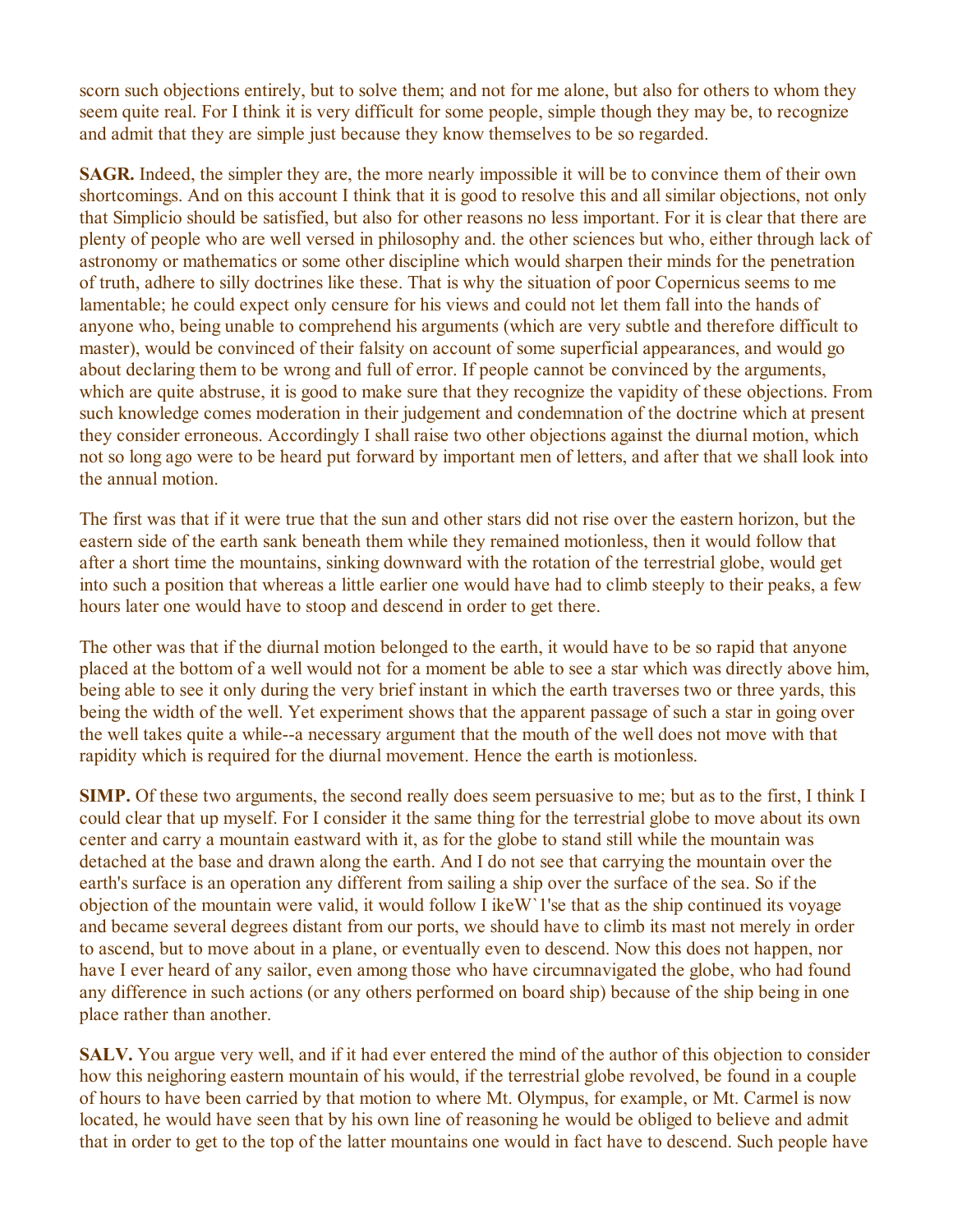the same kind of mind as do those who deny the antipodes on the grounds that one cannot walk with his head down and his feet attached to the ceiling; they produce ideas that are true and that they completely understand, but they do not find it easy to deduce the simplest solutions for their difficulties. I mean, they understand very well that to gravitate or to descend is to approach the center of the terrestrial globe, and that to ascend is to depart from that; but they fail to understand that our antipodes have no trouble at all in sustaining themselves or in walking because they are just like us, having the soles of their feet toward the center of the earth and their heads toward the sky.

**SAGR.** Yet we know that men who are profoundly ingenious in other fields are blind to such ideas. This confirms what I have just said; it is good to remove every objection, even the feeblest. Therefore the matter of the well should also be answered.

SALV. This second argument does indeed have some elusive appearance of cogency. Nevertheless, I think it certain that if one were to interrogate the very person to whom it occurs, to the end that he might express himself better by explaining just what results ought to follow if one assumes the diurnal rotation of the earth, but which appear to him not to take place; then, I say, I believe that he would get all tangled up in explaining this question and its consequences--perhaps no less than he would disentangle it by thinking it over.

SIMP. To be perfectly frank, I am sure that that is what would happen, although I too find myself right now in this same confusion. For at first glance it seems to me that the argument is binding, but on the other hand I am beginning to realize that other troubles would arise if the reasoning were to continue along the same line For this extremely rapid Course, which ought to be perceived in the star if the motion belonged to the earth, should also be discovered in it if the motion were its own--even more so, since it would have to be thousands of times as fast in the star as in the earth. On the other hand, the star must be lost to sight by passing the mouth of the well, which would be only a couple of yards in diameter, if the well goes along with the earth more than two million yards per hour. Indeed, this seems to be such a transitory glimpse that one cannot even imagine it; yet from the bottom of a well a star is seen for quite a long time. So I should like to be put in the clear about this matter.

SALV. Now I am strongly confirmed in my belief about the confusion of the author of this objection, seeing that you too, Simplicio, becloud what you mean and do not really grasp what you should be saying. I deduce this principally from your omitting a distinction which is a principal point in this matter. So tell me whether in carrying out this experiment (I mean this one of the star passing over the mouth of the well) you would make any distinction between the well being deeper or shallower; that is, between the observer being farther from or closer to its mouth. For I have not heard you make any mention of this.

SIMP. The fact is that I had not thought about it, but your question has awakened my mind to it, and hints to me that such a distinction must be quite necessary. Already I begin to see that in order to determine the time of the passage, the depth of the well may perhaps make no less difference than its width.

SALV. Still, I rather question whether the width makes any difference to us, or very much.

SIMP. Why, it seems to me that having to travel 10 yards of breadth takes ten times as long as to pass I yard. I am sure that a boat 10 yards long will pass beyond my view long before a galley 100 yards long will do so.

SALV. So, we still persist in that inveterate idea of not moving unless our legs carry us.

What you are saying is true, my dear Simplicio, if the object you see is in motion while you remain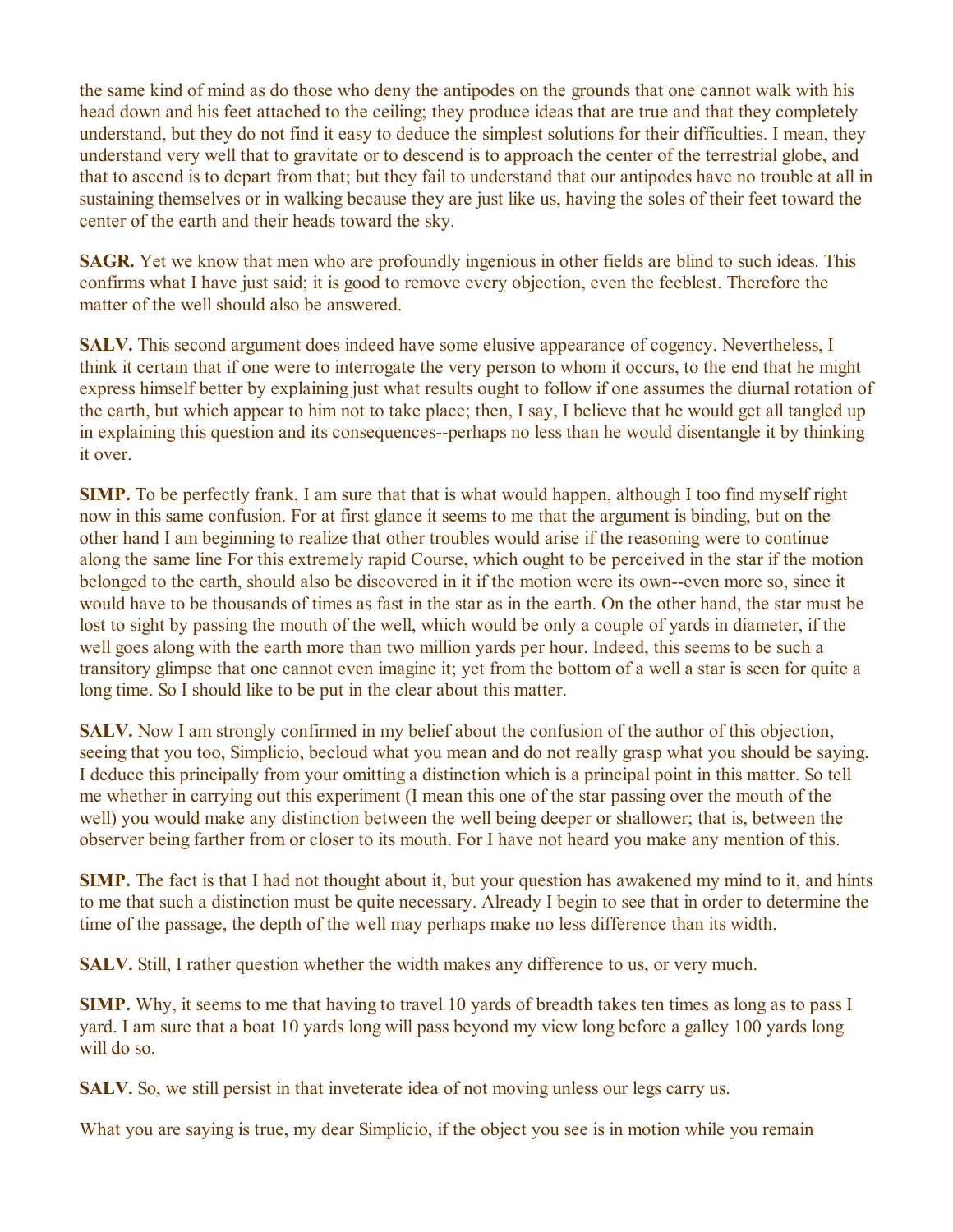stationary to observe it. But if you are in a well when the well and you together are carried along by the rotation of the earth, don't you see that not in an hour, nor in a thousand, nor in all eternity will you ever be overtaken by the mouth of the well? The manner in which the moving or nonmoving of the earth acts upon you in such a situation can be recognized not from the mouth of the well, but from some other separate object not sharing the same state of motion--or I should say, of rest.

SIMP. So far so good; but assume that I, being in the well, am carried together with it by the diurnal motion, and that the star seen by me is motionless. The opening of the well (which alone allows my sight to pass beyond) being not more than three yards, out of so many millions of yards in the balance of the terrestrial surface which are hindering my view, how can the time of my seeing be a perceptible fraction of that of my not seeing?

SALV. You are still falling into the same quibble, and in fact you will need someone to help you out of it. It is not the width of the well, Simplicio, which measures the time of visibility of the star, since in that case you would see it perpetually, as the well would give passage to your vision perpetually. No, the measure of this time must be obtained from that fraction of the motionless heavens which remains visible through the opening of the well.

SIMP. Is not that part of the sky which I perceive the same fraction of the entire heavenly sphere as the mouth of the well is of the terrestrial sphere?

SALV. I want you to answer that for yourself. Tell me whether the mouth of the well is always the same fraction of the earth's surface.

SIMP. There is no doubt that it is always the same.

SALV. And how about the part of the sky which is seen by the person in the well? Is that always the same fraction of the whole celestial sphere?

SIMP. Now I am beginning to sweep the darkness from my mind, and to understand what you hinted to me a little while ago--that the depth of the well has something to do with this matter. For I do not question that the more distant the eye is from the mouth of the well, the smaller Will be the part of the sky which it Will perceive, and consequently the sooner this will have been passed and become lost to view by whoever is looking at it from the bottom of the well.

SALV. But is there any place in the well from which he would perceive exactly that fraction of the celestial sphere which the mouth of the well is of the earth's surface?

SIMP. It seems to me that if the well were excavated to the center of the earth, perhaps from there one might see a part of the sky which would be to it as the well is to the earth. But leaving the center and rising toward the surface, an ever larger part of the sky would be revealed.

SALV. And finally, placing the eye at the mouth of the well, it would perceive one-half the sky, or very little less, which would take twelve hours in passing, assuming that we were at the equator. A while ago I sketched for you an outline of the Copernican system, against the truth of which the planet Mars launches a ferocious attack. For If it were true that the distances of Mars from the earth varied as much from minimum to maximum as twice the distance from the earth to the sun, then when it is closest to us its disc would have to look sixty times as large as when it is most distant. Yet no such difference is to be seen. Rather, when it is in opposition to the sun and close to us, it shows itself as only four or five times as large as when, at conjunction, it becomes hidden behind the rays of the sun.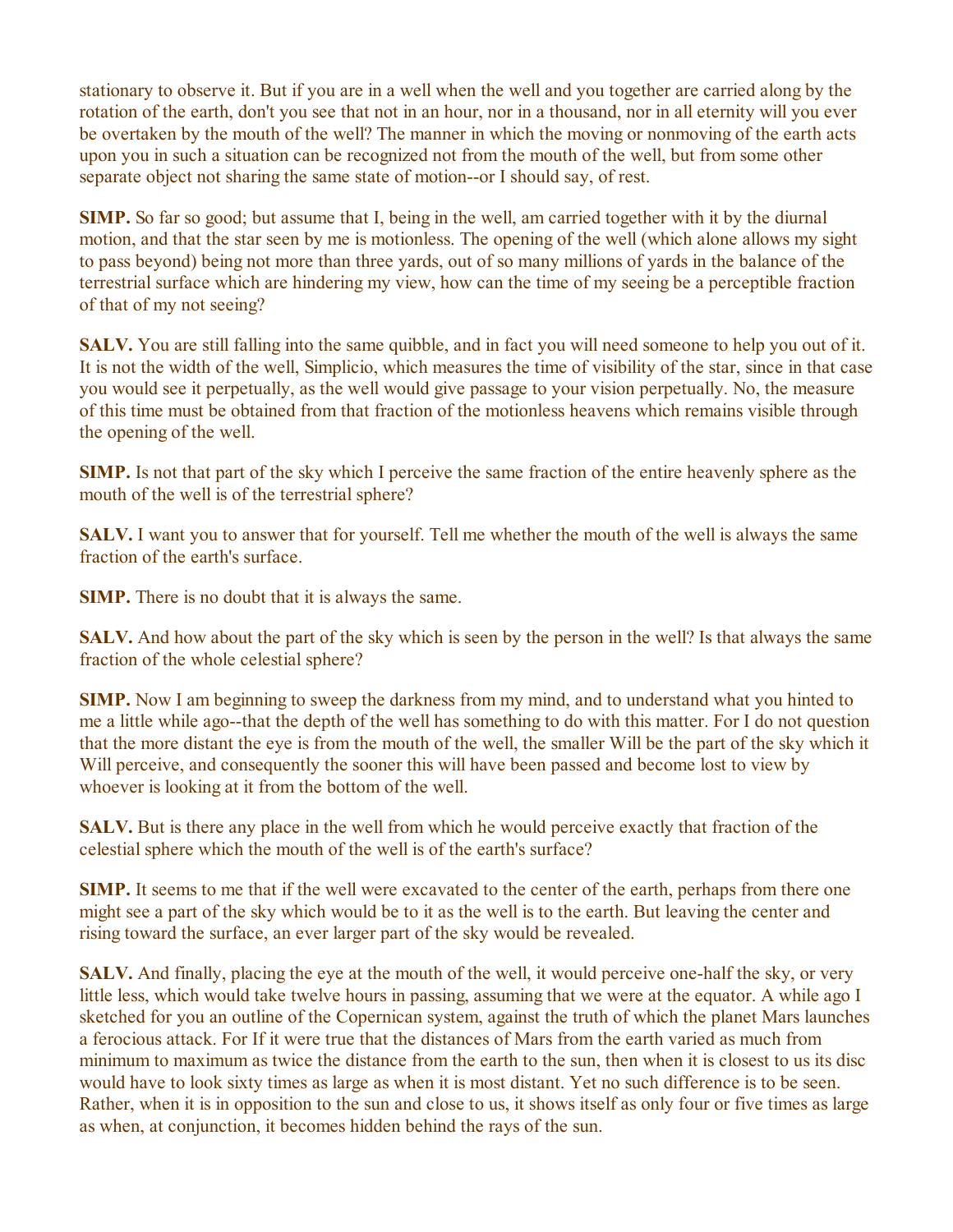Another and greater difficulty is made for us by Venus, which, if it circulates around the sun as Copernicus says, would be now beyond it and now on this side of it, receding from and approaching toward us by as much as the diameter of the circle it describes. Then when it is beneath the sun and very close to us, its disc ought to appear to us a little less than forty times as large as when it is beyond the sun and near conjunction. Yet the difference is almost imperceptible.

Add to these another difficulty; for if the body of Venus is intrinsically dark, and like the moon it shines only by illumination from the sun, which seems reasonable, then it ought to appear homed when it is beneath the sun, as the moon does when it is likewise near the sun--a phenomenon which does not make itself evident in Venus. For that reason, Copernicus declared that Venus was either luminous in itself or that its substance was such that it could drink in the solar light and transmit this through its entire thickness in order that it might look resplendent to us. In this manner Copernicus pardoned Venus its unchanging shape, but he said nothing about its small variation in size; much less of the requirements of Mars. I believe this was because he was unable to rescue to his own satisfaction an appearance so contradictory to his view, yet being persuaded by so many other reasons, he maintained that view and held it to be true.

Besides these things, to have all the planets move around together with the earth, the sun being the center of their rotations, then the moon alone disturbing this order and having its own motion around the earth (going around the sun in a year together with the earth and the whole elemental sphere) seems in some way to upset the whole order and to render it improbable and false.

These are the difficulties which make me wonder at Aristarchus and Copernicus. They could not have helped noticing them, without having been able to resolve them; nevertheless they were confident of that which reason told them must be so in the light of many other remarkable observations. Thus they confidently affirmed that the structure of the universe could have no other form than that which they had described. Then there are other very serious but beautiful problems which are not easy for ordinary minds to resolve, but which were seen through and explained by Copernicus; these we shall put off until we have answered the objections of people who show themselves hostile to this position.

Coming now to the explanations and replies to the three grave objections mentioned, I say that the first two are not only not contrary to the Copernican system, but that they absolutely favor it, and greatly. For both Mars and Venus do show themselves variable in the assigned proportions, and Venus does appear homed when beneath the sun, and changes her shape in exactly the same way as the moon.

SAGR. But if this was concealed from Copemicus, how is it revealed to you?

SALV. These things can be comprehended only through the sense of sight, which nature has not granted so perfect to men that they can succeed in discerning such distinctions. Rather, the very instrument of seeing introduces a hindrance of its own. But in our time it has pleased God to concede to human ingenuity an invention so wonderful as to have the power of increasing vision four, six, ten, twenty, thirty, and forty times, and an infinite number of objects which were invisible, either because of distance or extreme minuteness, have become visible by means of the telescope.

SAGR. But Venus and Mars are not objects which are invisible because of any distance Or small size. We perceive these by simple natural vision. Why, then, do we not discern the differences in their sizes and shapes?

SALV. In this the impediment of our eyes plays a large part, as I have just hinted to you. On account of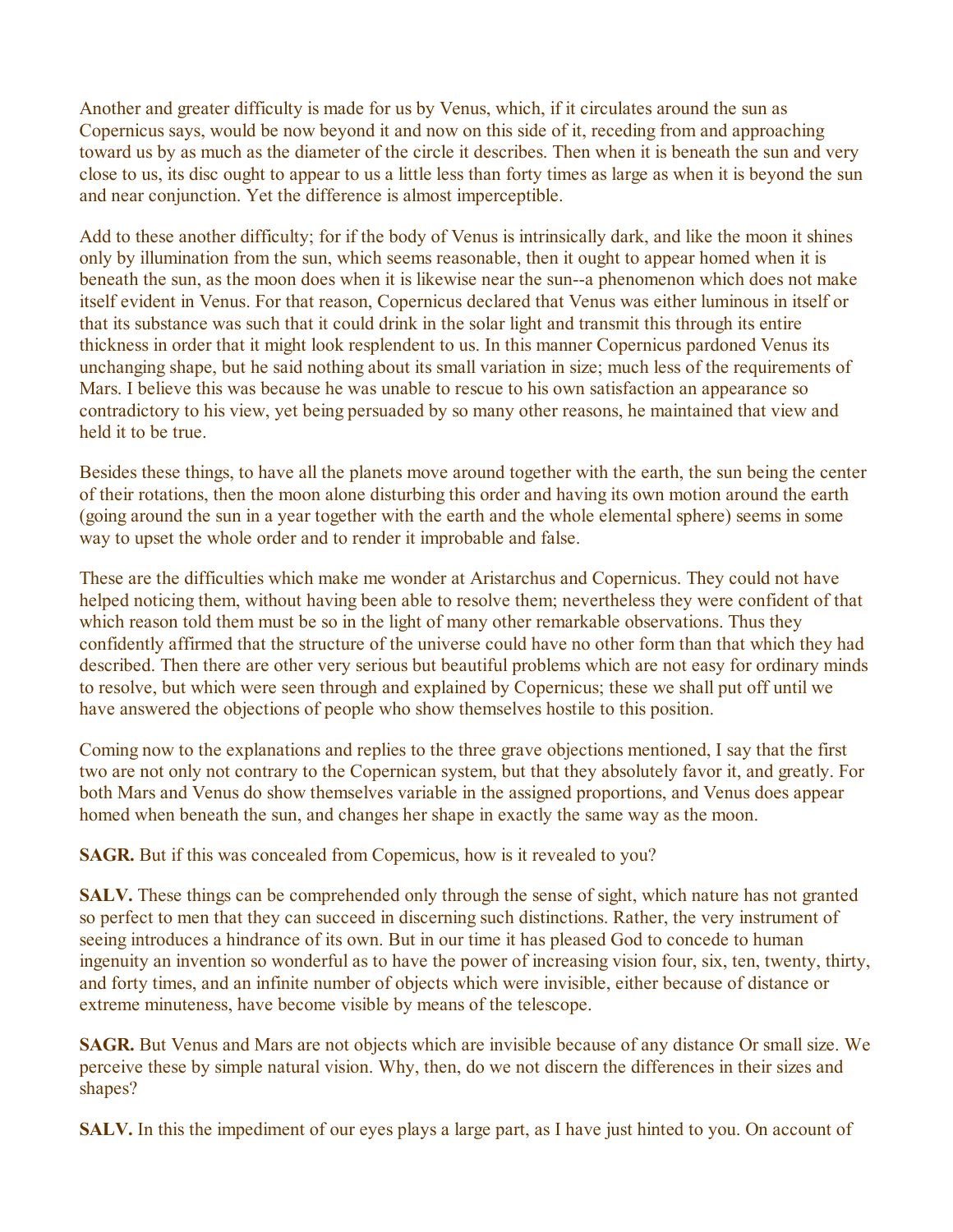that, bright distant objects are not represented to us as simple and plain, but are festooned with adventitious and alien rays which are so long and dense that the bare bodies are shown as expanded ten, twenty, a hundred, or a thousand times as much as would appear to us if the little radiant crown which is not theirs were removed.

SAGR. Now I recall having read something of the sort, but I don't remember whether it was in the Solar Letters or in Il Saggiatore by our friend. (note: Galileo.) It would be a good thing, in order to refresh my memory as well as to inform Simplicio, who perhaps has not read those works, to explain to us in more detail how the matter stands. For I should think that a knowledge of this would be most essential to an understanding of what is now under discussion.

SIMP. Everything that Salviati is presently setting forth is truly new to me. Frankly, I had no interest in reading those books, nor up till now have I put any faith in the newly introduced optical device. Instead, following in the footsteps of other Peripatetic philosophers of my group, I have considered as fallacies and deceptions of the lenses those things which other people have admired as stupendous achievements. If I have been in error, I shall be glad to be lifted out of it; and, charmed by the other new things I have heard from you, I shall listen most attentively to the rest.

SALV. The confidence which men of that stamp have in their own acumen is as unreasonable as the small regard they have for the judgments of others, It is a remarkable thing that they should think themselves better able to judge such an instrument without ever having tested it, than those who have made thousands and thousands of experiments with it and make them every day. But let us forget about such headstrong people, who cannot even be censured without doing them more honor than they deserve.

Getting back to our purpose, I say that shining objects, either because their light is refracted in the moisture that covers the pupil, or because it is reflected from the edges of the eyelids and these reflected rays are diffused over the pupil, or for some other reason, appear to our eyes as if surrounded by new rays. Hence these bodies look much larger than they would if they were seen by us deprived of such irradiations. This enlargement is made in greater and greater proportion as such luminous objects become smaller and smaller, in exactly such a manner as if we were to suppose a growth of shining hair, say four inches long, to be added around a circle four inches in diameter, which would increase its apparent size nine times; but ...

SIMP. I think you meant to say "three times," since four inches added on each side of a circle four inches in diameter would amount to tripling its magnitude and not to enlarging it nine times.

SALV. A little geometry, Simplicio; it is true that the diameter increases three times, but the surface (which is what we are talking about) grows nine times. For the surfaces of circles, Simplicio, are to each other as the squares of their diameters, and a circle four inches in diameter has to another of twelve inches the same ratio which the square of four has to the square of twelve; that is, 16 to 144. Therefore it will be nine times as large, not three. This is for your information, Simplicio.

Now, to continue, if we add this coiffure of four inches to a circle of only two inches in diameter, the diameter of the crown will be ten inches and the ratio of the circle to the bare body will be as 100 to 4 (for such are the squares of 10 and of 2), so the enlargement would be twenty-five times. And finally, the four inches of hair added to a tiny circle of one inch in diameter would enlarge this eighty-one times. Thus the increase is continually made larger and larger proportionately, according as the real objects which are increased become smaller and smaller.

SAGR. The question which gave Simplicio trouble did not really bother me, but there are some other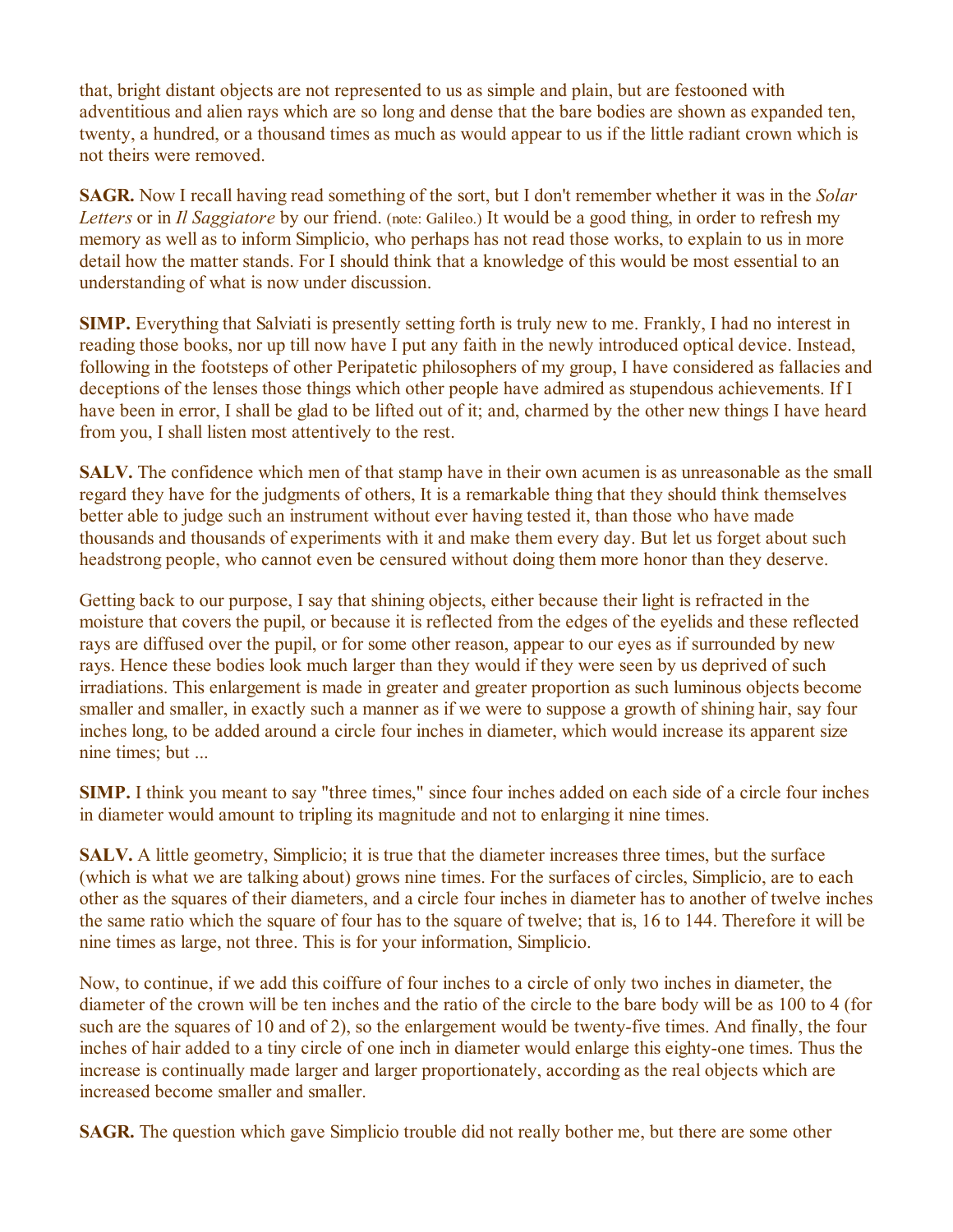things about which I desire a clearer explanation. In particular I should like to team the basis upon which you affirm such a growth to be always equal in all Visible objects.

SALV. I have already partly explained by saying that only luminous objects increase; not dark ones. Now I shall add the rest. Of shining objects, those which are brightest in light make the greatest and strongest reflections upon our pupils, thereby showing themselves as much more enlarged than those less bright. And so as not to go on too long about this detail, let us resort to what is shown us by our greatest teacher; this evening, when the sky is well darkened, let us look at Jupiter; we shall see it very radiant and large. Then let us cause our vision to pass through a tube, or even through a tiny opening which we may leave between the palm of our hand and our fingers, clenching the fist and bringing it to the eye; or through a hole made by a fine needle in a card. We shall see the disc of Jupiter deprived of rays and so very small that we shall indeed judge it to be even less than one-sixtieth of what had previously appeared to us to be a great torch when seen with the naked eye. Afterwards, we may look at the Dog Star, a very beautiful star and larger than any other fixed star. To the naked eye it looks to be not much smaller than Jupiter, but upon taking away its headdress in the manner described above, its disc will be seen to be so small that one would judge it to be no more than one-twentieth the size of Jupiter. Indeed, a person lacking perfect vision will be able to find it only with great difficulty, from which it may reasonably be inferred that this star is one which has a great deal more luminosity than Jupiter, and makes larger irradiations.

Next, the irradiations of the sun and of the moon are as nothing because of the size of these bodies, which by themselves take up so much room in our eye as to leave no place for adventitious rays, so that their discs are seen as shorn and bounded.

We may assure ourselves of the same fact by another experiment which I have made many times--assure ourselves, I mean, that the resplendent bodies Of More vivid illumination give out many more rays than those which have only a pale light. I have often seen Jupiter and Venus together, twenty-five or thirty degrees from the sun, the sky being very dark. Venus would appear eight or even ten times as large as Jupiter when looked at with the naked eye. But seen afterward through a telescope, Jupiter's disc would be seen to be actually four or more times as large as Venus. Yet the liveliness of Venus's brilliance was incomparably greater than the pale light of Jupiter, which comes about only because Jupiter is very distant from the sun and from us, while Venus is close to us and to the sun.

These things having been explained, it will not be difficult to understand how it might be that Mars, when in opposition to the sun and therefore seven or more times as close to the earth as when it is near conjunction, looks to us scarcely four or five times as large in the former state as in the latter. Nothing but irradiation is the cause of this. For if we deprive it of the adventitious rays we shall find it enlarged in exactly the proper ratio. And to remove its head of hair from it, the telescope is the unique and supreme means. Enlarging its disc nine hundred or a thousand times, it causes this to be seen bare and bounded like that of the moon, and in the two positions Varying in exactly the proper proportion.

Next in Venus, which at its evening conjunction when it is beneath the sun ought to look almost forty times as large as in Its morning conjunction, and is seen as not even doubled, it happens in addition to the effects of irradiation that it is sickle--shaped, and its horns, besides being very thin, receive the sun's light obliquely and therefore very weakly. So that because it is small and feeble, it makes its irradiations less ample and lively than when it shows itself to us with its entire hemisphere lighted. But the telescope plainly shows us its horns to be as bounded and distinct as those of the moon, and they are seen to belong to a very large circle, in a ratio almost forty times as great as the same disc when it is beyond the sun, toward the end of its morning appearances.

**SAGR.** Nicholas Copernicus, what a pleasure it would have been for you to see this part of your system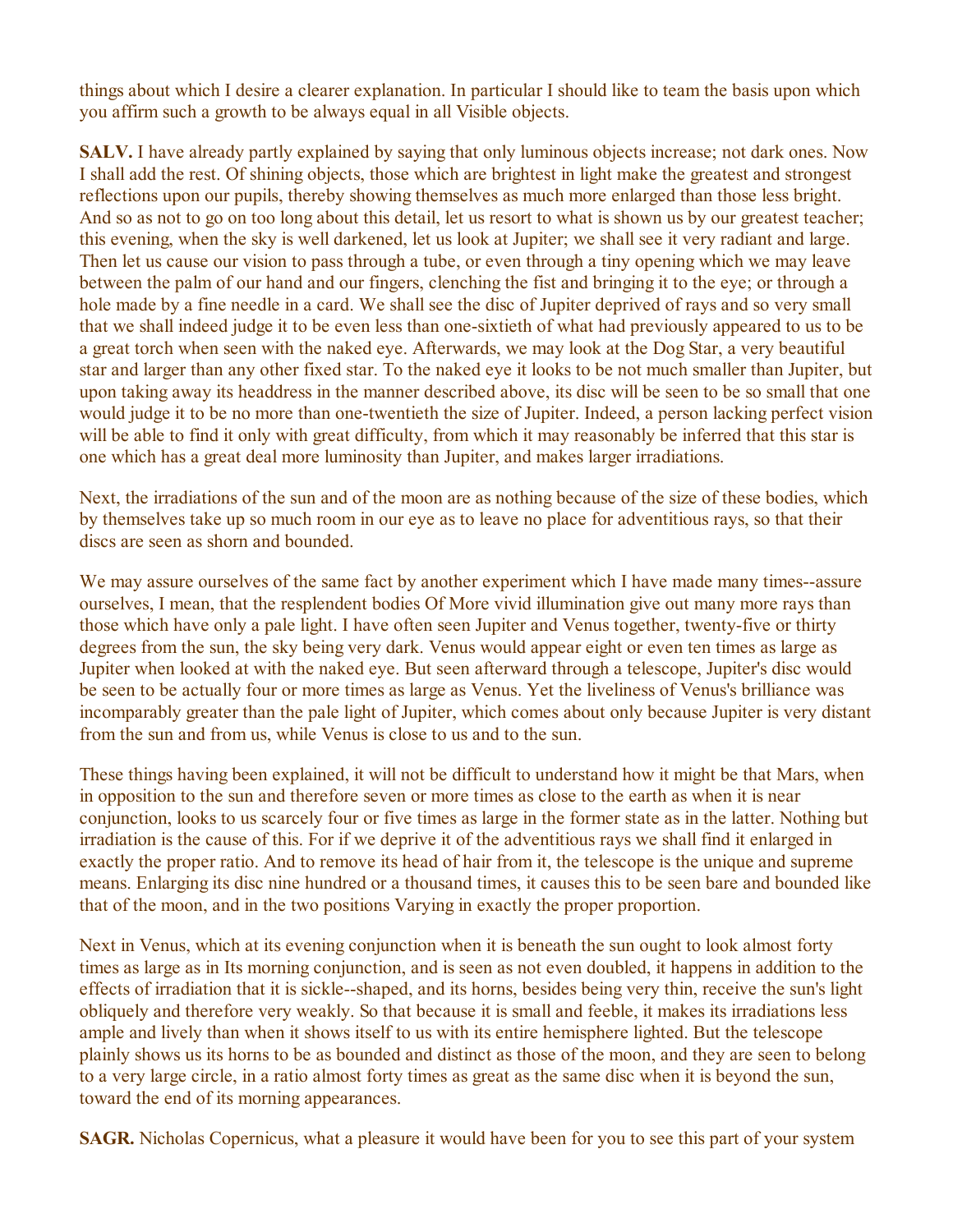confirmed by so clear an experiment!

SALV. Yes, but how much less would his sublime intellect be celebrated among the learned! For as I said before, we may see that with reason as his guide he resolutely continued to affirm what sensible experience seemed to contradict. I cannot get over my amazement that he was constantly willing to persist in saying that Venus might go around the sun and be more than six times as far from us at one time as at another, and still look always equal, when it should have appeared forty times larger.

SAGR. I believe then that in Jupiter, Saturn, and Mercury one ought also to see differences of size corresponding exactly to their varying distances.

SALV. In the two outer planets I have observed this with precision in almost every one of the past twenty-two years. In Mercury no observations of importance can be made, since it does not allow itself to be seen except at its maximum angles with the sun, in which the inequalities of its distances from the earth are imperceptible. Hence such differences are unobservable, and so are its changes of shape, which must certainly take place as in Venus. But when we do see it, it would necessarily show itself to us in the shape of a semicircle, just as Venus does at its maximum angles, though its disc is so small and its brilliance so lively that the power of the telescope is not sufficient to strip off its hair so that it may appear completely shorn.

It remains for us to remove what would seem to be a great objection to the motion of the earth.. This is that though all the planets turn about the sun, the earth alone Is not solitary like the others, but goes together in the company of the moon and the whole elemental sphere around the sun in one year, while at the same time the moon moves around the earth every month. Here one must once more exclaim over and exalt the admirable perspicacity of Copernicus, and simultaneously regret his misfortune at not being alive in our day. For now Jupiter removes this apparent anomaly of the earth and moon moving conjointly. We see Jupiter, like another earth, going around the sun in twelve years accompanied not by one but by four moons, together with everything that may be contained within the orbits of its four satellites.

SAGR. And what is the reason for your calling the four Jovian planets "moons"?

SALV. That is what they would appear to be to anyone who saw them from Jupiter. For they are dark in themselves, and receive their light from the sun; this is obvious from their being eclipsed when they enter into the cone of Jupiter's shadow. And since only that hemisphere of theirs is illuminated which faces the sun, they always look entirely illuminated to us who are outside their orbits and closer to the sun; but to anyone on Jupiter they would look completely lighted only when they were at the highest points of their circles. In the lowest part--that is, when between Jupiter and the sun--they would appear homed from Jupiter. In a word, they would make for Jovians the same changes of shape which the moon makes for us Terrestrials.

Now you see how admirably these three notes harmonize with the Copernican system, when at first they seemed so discordant with it. From this, Simplicio will be much better able to see with what great probability one may conclude that not the earth, but the sun, is the center of rotation of the planets. And since this amounts to placing the earth among the world bodies which indubitably move about the sun (above Mercury and Venus but beneath Saturn, Jupiter, and Mars), why will it not likewise be probable, or perhaps even necessary, to admit that it also goes around?

SIMP. These events are so large and so conspicuous that it is impossible for Ptolemy and his followers not to have had knowledge of them. And having had, they must also have found a way to give reasons sufficient to account for such sensible appearances; congruous and probable reasons, since they have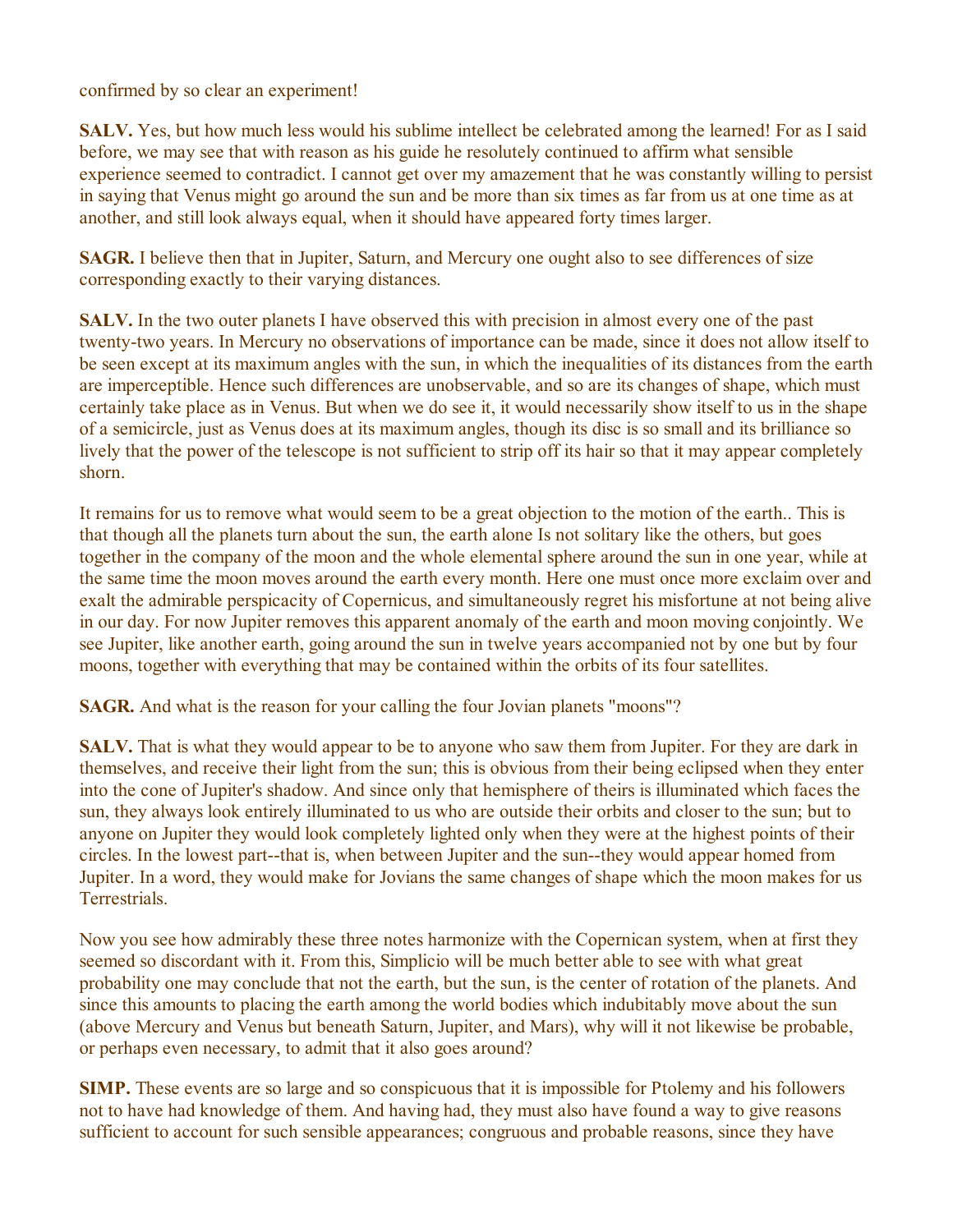been accepted for so long by so many people.

SALV. You argue well, but you must know that the principal activity of pure astronomers is to give reasons just for the appearances of celestial bodies, and to fit to these and to the motions of the stars such a structure and arrangement of circles that the resulting calculated motions correspond with those same appearances. They are not much worried about admitting anomalies which might in fact be troublesome in other respects. Copernicus himself writes, in his first studies, of having rectified astronomical science upon the old Ptolemaic assumptions, and corrected the motions of the planets in such a way that the computations corresponded much better with the appearances, and vice versa. But this was still taking them separately, planet by planet. He goes on to say that when he wanted to put together the whole fabric from all individual constructions, there resulted a monstrous chimera composed of mutually disproportionate members, incompatible as a whole. Thus however well the astronomer might be satisfied merely as a calculator, there was no satisfaction and peace for the astronomer as a scientist. And since he very well understood that although the celestial appearances might be saved by means of assumptions essentially false in nature, it would be very much better if he could derive them from true suppositions, he set himself to inquiring diligently whether any one among the famous men of antiquity had attributed to the universe a different structure from that of Ptolemy's which is commonly accepted. Finding that some of the Pythagoreans had in particular attributed the diurnal rotation to the earth, and others the annual revolution as well, he began to examine under these two new suppositions the appearances and peculiarities of the planetary motions, all of which he had readily at hand. And seeing that the whole then corresponded to its parts with wonderful simplicity, he embraced this new arrangement, and in it he found peace of mind.

SIMP. But what anomalies are there in the Ptolemaic arrangement which are not matched by greater ones in the Copernican?

SALV. The illnesses are in Ptolemy, and the cures for them in Copernicus. First of all, do not all philosophical schools hold it to be a great Impropriety for a body having a natural circular movement to move irregularly with respect to its own center and regularly around another point? Yet Ptolemy's structure is composed of such uneven movements, while in the Copernican system each movement is equable around its own center. With Ptolemy it is necessary to assign to the celestial bodies contrary movements, and make everything move from east to west and at the same time from west to east, whereas with Copernicus all celestial revolutions are in one direction, from west to east. And what are we to say of the apparent movement of a planet, so uneven that it not only goes fast at one time and slow at another, but sometimes stops entirely and even goes backward a long way after doing so? To save these appearances, Ptolemy introduces vast epicycles, adapting them one by one to each planet, with certain rules about incongruous motions--all of which can be done away with by one very simple motion of the earth. Do you not think it extremely absurd, Simplicio, that in Ptolemy's construction where all planets are assigned their own orbits, one above another, it should be necessary to say that Mars, placed above the sun's sphere, often falls so far that it breaks through the sun's orb, descends below this and gets closer to the earth than the body of the sun is, and then a little later soars immeasurably above it? Yet these and other anomalies are cured by a single and simple annual movement of the earth.

SAGR. I should like to arrive at a better understanding of how these stoppings, retrograde motions, and advances, which have always seemed to me highly improbable, come about in the Copernican system.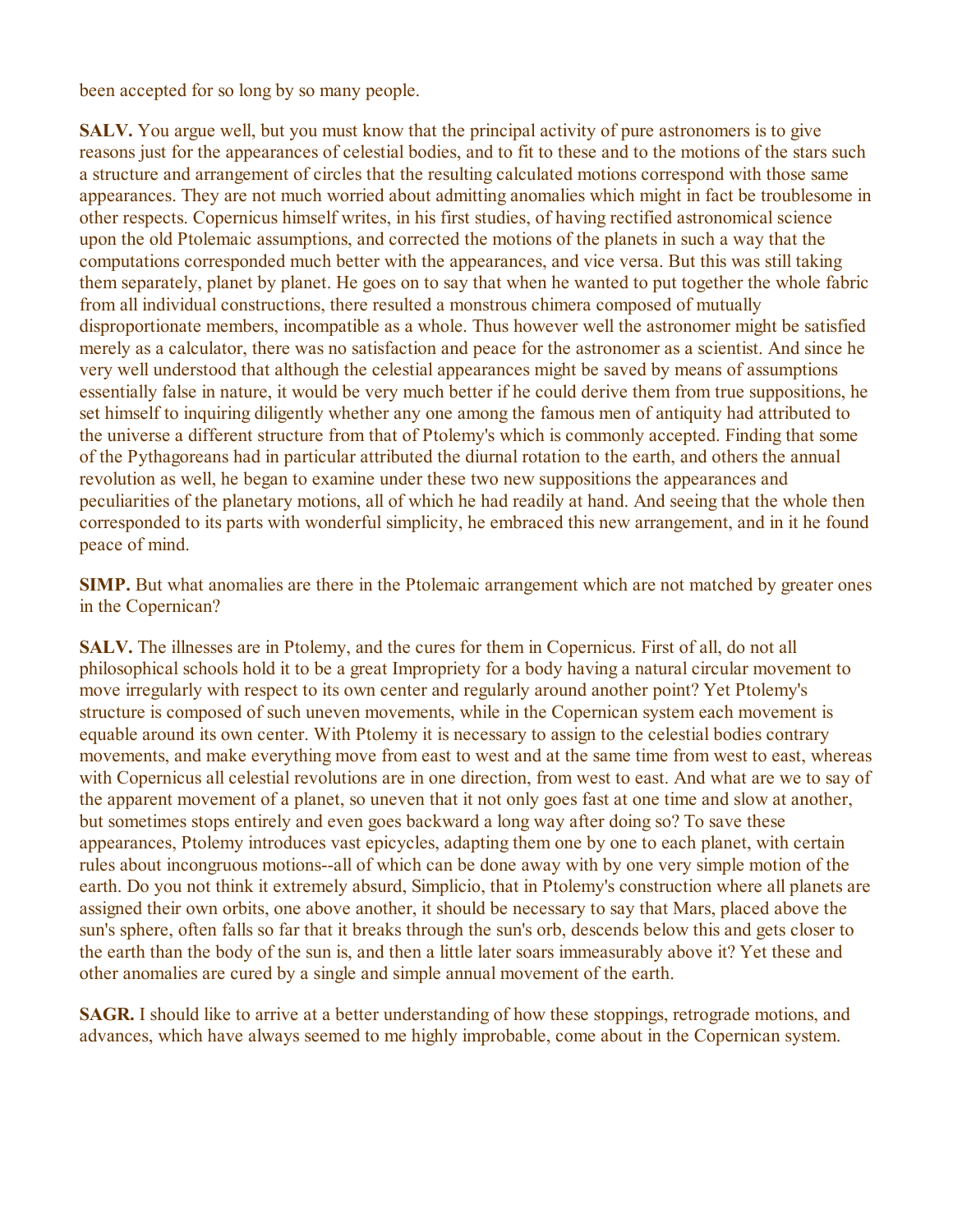

Figure 5

SALV. Sagredo, you will see them come about in such a way that the theory of this alone ought to be enough to gain assent for the rest of the doctrine from anyone who is neither stubborn nor unteachable. I tell you, then, that no change occurs in the movement of Saturn in thirty years, in that of Jupiter in twelve, that of Mars in two, Venus in nine months, or in that of Mercury in about eighty days. The annual movement of the earth alone, between Mars and Venus, causes all the apparent irregularities of the five stars named. For an easy and full understanding of this, I wish to draw you a picture of it. Now suppose the sun to be located in the center 0, around which we shall designate the orbit described by the earth with its annual movement, BGM. The circle described by Jupiter (for example) in 12 years will be BGM here, and in the stellar sphere we shall take the circle of the zodiac to be PUA. In addition, in the earth's annual orbit we shall take a few equal arcs, BC, CD, DE, EF, FG, GH, H1, IK, KL, and LK and in the circle of Jupiter we shall indicate these other arcs passed over in the same times in which the earth is passing through these. These are  $BC$ ,  $CD$ ,  $DR$ ,  $EF$ ,  $FG$ ,  $GH$ ,  $Hf$ ,  $IK$ ,  $KL$ , and  $LM$ , which will be proportionately smaller than those noted on the earth's orbit, as the motion of Jupiter through the zodiac is slower than the annual celestial motion.

Now suppose that when the earth is at B, Jupiter is at B, then it will appear to us as being in the zodiac at P, along the straight line BBP. Next let the earth move from B to C and Jupiter from B to C in the same time; to us, Jupiter will appear to have arrived at  $O$  in the zodiac, having advanced in the order of the signs from P to Q. The earth then passing to D and Jupiter to D, it will be seen in the zodiac at R; and from E, Jupiter being at  $E$ , it will appear in the zodiac at S, still advancing. But now when the earth begins to get directly between Jupiter and the sun (having arrived at F and Jupiter at  $F$ ), to us Jupiter will appear to be ready to commence returning backward through the zodiac, for during the time in which the earth will have passed through the arc EF, Jupiter will have been slowed down between the points S and T, and will look to us almost stationary. Later the earth coming to  $G$ , Jupiter at  $G$  (in opposition to the sun) will be seen in the zodiac at U, turned far back through the whole arc  $TU$  in the zodiac; but in reality, following always its uniform course, it has advanced not only in its own circle but in the zodiac too, with respect to the center of the zodiac and to the sun which is located there.

The earth and Jupiter then continuing their movements, when the earth is at H and Jupiter is at  $H$ , It will be seen as having returned far back through the zodiac by the whole arc UX; but the earth having arrived at I and Jupiter at I, it will apparently have moved in the zodiac by only the small space XY and will there appear stationary. Then when the earth shall have progressed to K and Jupiter to  $K$ , Jupiter will have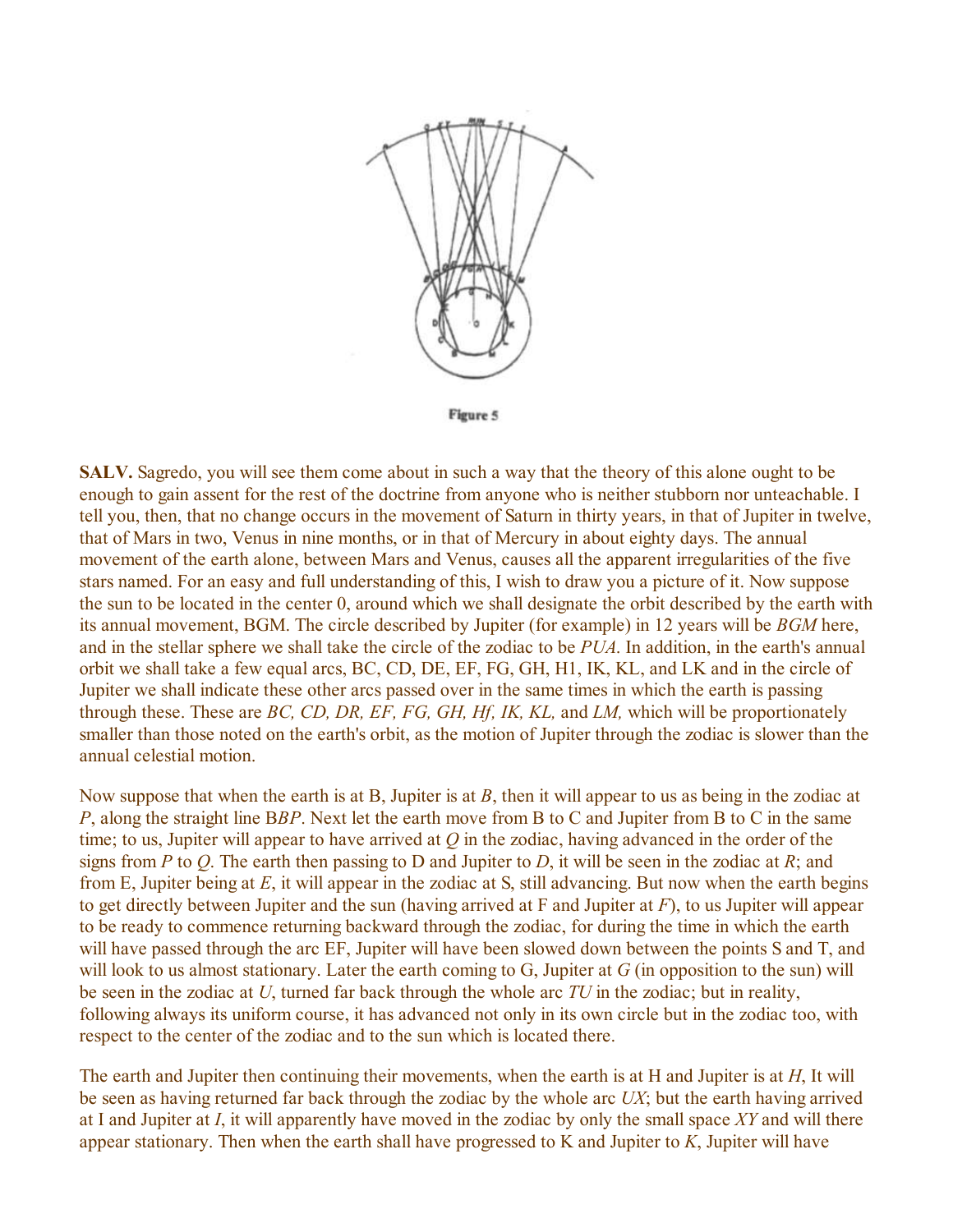advanced through the arc YN, in the zodiac; and, continuing its course, from L the earth will see Jupiter at L in the point Z Finally, Jupiter at M will be seen from the earth at M to have passed to A, still advancing. And its whole apparent retrograde motion in the zodiac will be as much as the arc TX, made by Jupiter while it is passing in its own circle through the arc  $FH$ , the earth going through  $FH$  in its orbit.

Now what is said here of Jupiter is to be understood of Saturn and Mars also. In Saturn these retrogressions are somewhat more frequent than in Jupiter, because its motion is slower than Jupiter's, so that the earth overtakes it in a shorter time. In Mars they are rarer, its motion being faster than that of Jupiter, so that the earth spends more time in catching up with it.

Next, as to Venus and Mercury, whose circles are included within that of the earth, stoppings and retrograde motions appear in them also, due not to anv motion that really exists in them, but to the annual motion of the earth. This is acutely demonstrated by Copernicus, enlisting the aid of Apollonius of Perga, in chapter 35 of Book V in his Revolutions.

You see, gentlemen, with what ease and simplicity the annual motion--if made by the earth--lends itself to supplying reasons for the apparent anomalies which are observed in the movements of the five planets, Saturn, Jupiter, Mars, Venus, and Mercury. It removes them all and reduces these movements to equable and regular motions; and it was Nicholas Copernicus who first clarified for us the reasons for this marvelous effect.

But another effect, no less wonderful than this, and containing a knot perhaps even more difficult to untie, forces the human intellect to admit this annual rotation and to grant it to our terrestrial globe. This is a new and unprecedented theory touching the sun itself For the sun has shown itself unwilling to stand alone in evading the confirmation of so important a conclusion, and instead wants to be the greatest witness of all to this, beyond exception. So now hear this new and mighty marvel....

...This, Simplicio, is all that occurred to my friend and to myself regarding that which might be adduced in explanation of the appearances in defense of their opinions by the Copernicans and by the Ptolemaics. You may do with it whatever your own judgment persuades you to do.

SIMP. I recognize my own incapacity to take upon myself so important a decision. As to my own ideas, I remain neutral, in the hope that a time Will come when the mind will be freed by an illumination from higher contemplations than these of our human reasoning, and all the mists which keep it darkened will be swept away.

SAGR. Simplicio's counsel is excellent and pious, and worthy of being accepted and followed by everyone, since only that which is derived from the highest wisdom and supreme authority may be embraced with complete security. But so far as human reason is allowed to penetrate, confining myself within the bounds of theory and of probable causes, I shall indeed say (with a little more boldness than Simplicio exhibits) that I have not, among all the many profundities that I have ever heard, met with anything which is more wonderful to my intellect or has more decisively captured my mind (outside of pure geometrical and arithmetical proofs) than these two conjectures, one of which is taken from the stoppings and retrograde motions of the five planets, and the other from the peculiarities of movement of the sunspots. And it appears to me that they yield easily and clearly the true cause of such strange phenomena, showing the reason for such phenomena to be a simple motion which is mixed with many others that are also simple but that differ among themselves. Moreover they show this without introducing any difficulties; rather, they remove all those which accompany other viewpoints. So much so that I am rapidly coming to the conclusion that those who remain hostile toward this doctrine must either not have heard it or must not have understood these arguments, which are so numerous and so conclusive.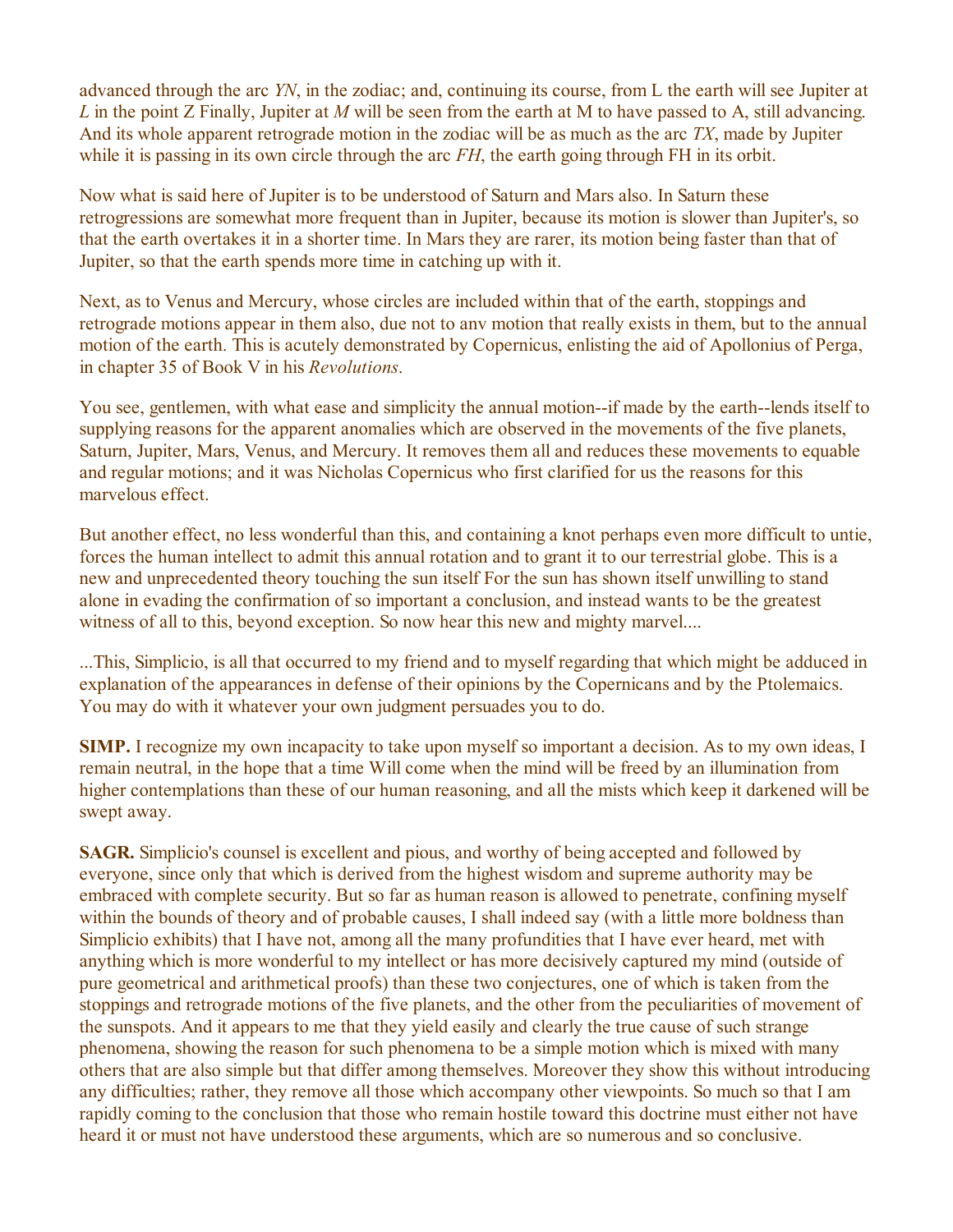SALV. I do not give these arguments the status of either conclusiveness or of inconclusiveness, since (as I have said before) my intention has not been to solve anything about this momentous question, but merely to set forth those physical and astronomical reasons which the two sides can give me to set forth. I leave to others the decision, which ultimately should not be ambiguous, since one of the arrangements must be true and the other false. Hence it is not possible within the bounds of human learning that the reasons adopted by the right side should be anything but clearly conclusive, and those opposed to them, vain and ineffective.

SAGR. Then it is now time for us to hear the other side, from that booklet of theses or disquisitions which Simplicio has brought back with him.

SIMP. Here is the book, and here is the place in which the author first briefly describes the system of the world according to the position of Copernicus, saying: Terram igitur una cum Luna lotoque hoc elementari Copernicus etc. ("Therefore the earth, together with the moon and all this elemental world, Copernicus" etc.)

SALV. Wait a bit, Simplicio; for it seems to me that this author at the very outset declares himself to be very ill-informed about the position he undertakes to refute, when he says that Copernicus makes the earth together with the moon trace out the orbis magnnus in a year, moving from east to west; a thing which, as it is false and impossible, has accordingly never been uttered by Copernicus. Indeed, he makes it go in the opposite direction (I mean from west to east; that is, in the ord6r of the signs of the zodiac), so that it appears that the annual motion belongs to the sun, which 'is placed immovably in the center of the zodiac.

You see the excessive boldness of this man's self-confidence, setting himself up to refute another's doctrine while remaining ignorant of the basic foundations upon which the greatest and most important parts of the whole structure are supported. This is a poor beginning for gaining the confidence of the reader, but let us proceed.

SIMP. The system of the universe explained, he begins to propose his objections against the annual movement. The first of these he utters ironically, in derision of Copernicus and his followers, writing that in this fantastic arrangement of the world one must affirm the most sublime inanities: That the sun, Venus, and Mercury are beneath the earth; that heavy material naturally ascends and light stuff descends; that Christ, our Saviour and Redeemer, rose to hell and descended into heaven when He approached the sun. That when Joshua commanded the sun to stand still, the earth stood still--or else the sun moved opposite to the earth; that when the sun is in Cancer, the earth is running through Capricorn, so that the winter signs make the summer and the spring signs the autumn; that the stars do not rise and set for the earth, but the earth for them; and that the east starts in the west while the west begins in the east; in a word, that nearly the whole course of the world is turned inside out.

SALV. All of this is satisfactory to me except his having mixed passages from the ever venerable and mighty Holy Scriptures among these apish puerilities, and his having tried to utilize sacred things for wounding anybody who might, without either affirming or denying anything, philosophize Jokingly and in sport, having made certain assumptions and desiring to argue about them among friends.

SIMP. Truly he scandalized me too, and not a little; especially later, when he adds that if indeed the Copernicans answer these and the like arguments in some distorted way, they still will not be able to answer satisfactorily some things which come later.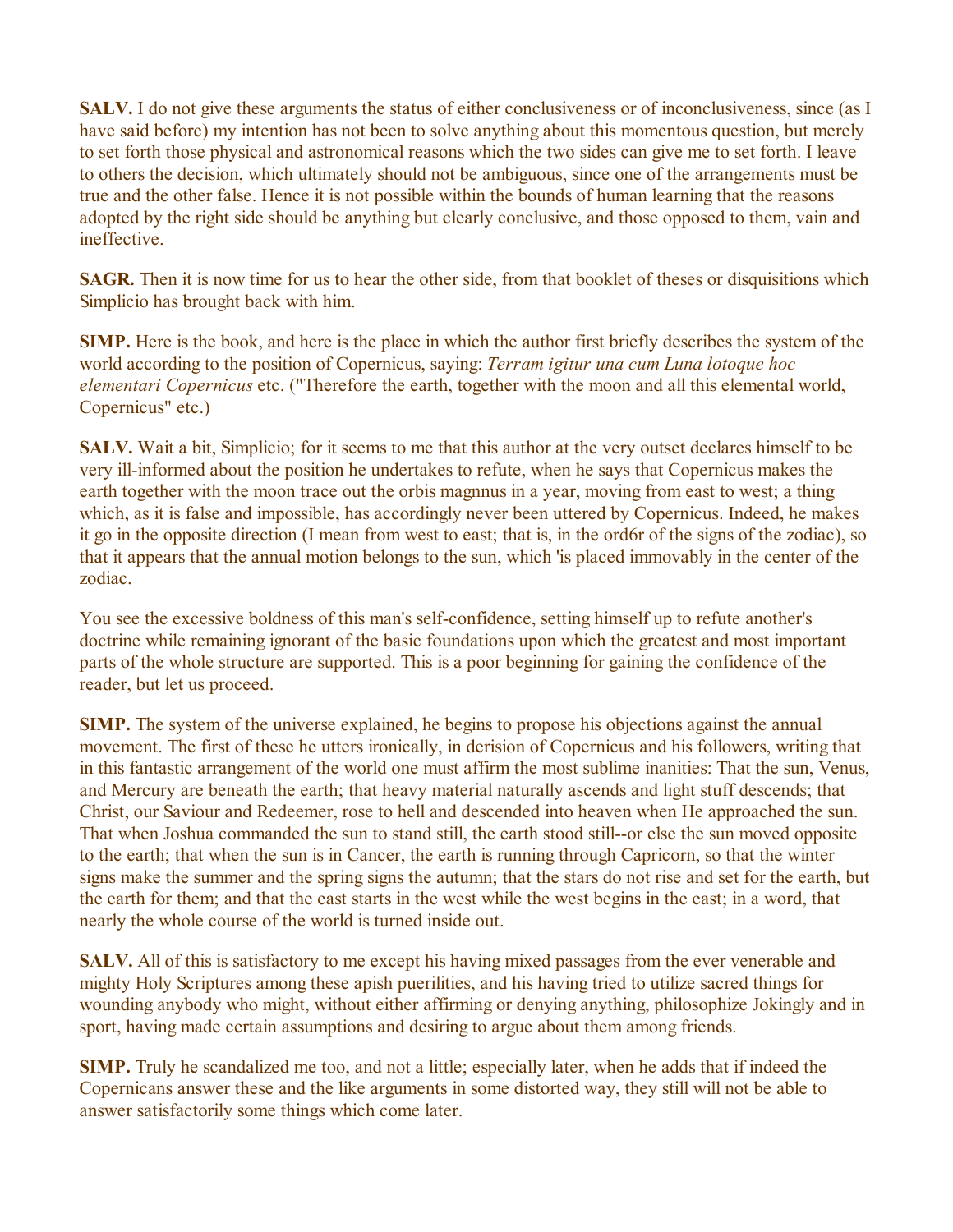SALV. Oh, that is worst of all, for he is pretending to have things which are more effective and convincing than the authority of Holy Writ. But let us, for our part, revere it, and pass on to physical and human arguments. Yet if he does not adduce among his physical arguments matters which make more sense than those set forth up to this point, we may as well abandon him entirely. I am certainly not in favor of wasting words answering such trifling tomfooleries. And as for his saying that the Copernicans do reply to these objections, that is quite false. I cannot believe that any man would put himself to such a pointless waste of time.

SIMP. I, too, concur in this decision, let us, then, listen to his other objections, which are more strongly supported. Now here, as you see, he deduces with very precise calculations that if the orbit in which Copernicus makes the earth travel

Around the sun in a year were scarcely perceptible with respect to the immensity of the stellar sphere, as Copernicus says must be assumed, then one would have to declare and maintain that the fixed stars were at an inconceivable distance from us, and that the smallest of them would be much larger than this whole orbit, while others would be larger than the orbit of Saturn. Yet such bulks are truly too vast, and are incomprehensible and unbelievable.

SALV. I have indeed seen something similar argued against Copernicus by Tycho, so this is not the first time that I have revealed the fallacy--or better, the fallacies--of this argument, built as it is upon completely false hypotheses. It is based upon a dictum of Copernicus which is taken by his adversaries with rigorous literalness, as do those quarrelsome people who, being wrong about the principal issue of the case, seize upon some single word accidentally uttered by their opponents and make a great fuss about it without ever letting up.

For your better comprehension, know that Copernicus first explains the remarkable consequences to the various planets deriving from the annual movement of the earth; in particular the forward and retrograde movements of the three outer planets. Then he adds that these apparent mutations which are perceived to be greater in Mars than in Jupiter, from Jupiter's being more distant, and still less in Saturn, from its being farther away than Jupiter, remain imperceptible in the fixed stars because of their immense distance from us in comparison with the distance of Jupiter or of Saturn. Here the adversaries of this opinion rise up, and take what Copernicus has called "imperceptible" as having been assumed by him to be really and absolutely nonexistent. Remarking that even the smallest of the fixed stars is still perceptible, since it strikes our sense of sight, they set themselves to calculating (with the Introduction of still more false assumptions), and deduce that in Copernicus's doctrine one must admit that a fixed star is much larger than the orbit of the earth.

Now in order to reveal the folly of their entire method, I shall show that by assuming that a star of the sixth magnitude may be no larger than the sun, one may deduce by means of correct demonstrations that the distance of the fixed stars from us is sufficiently great to make quite imperceptible in them the annual movement of the earth which in turn causes such large and observable variations in the planets. Simultaneously I shall clearly expose to you a gigantic fallacy in the assumptions made by the adversaries of Copernicus.

To begin with, I assume along with Copernicus and in agreement with his opponents that the radius of the earth's orbit, which is the distance from the sun to the earth, contains 1,208 of the earth's radii. Secondly, I assume with the same concurrence and in accordance with the truth that the apparent diameter of the sun at its average distance is about one-half a degree, or 300 minutes; this is 1,800 seconds, or 108,000 third-order divisions. And since the apparent diameter of a fixed star of the first magnitude is no more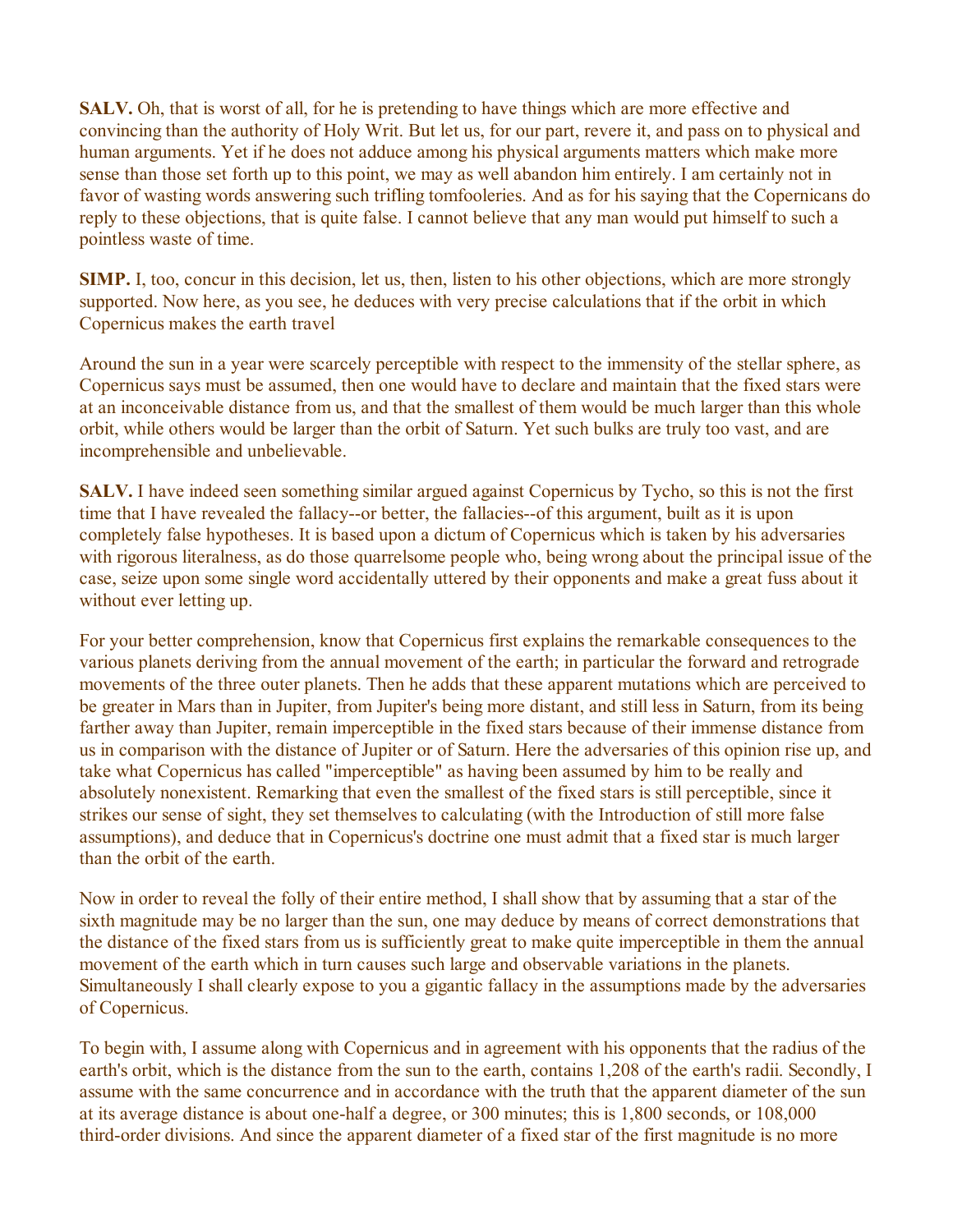than 5 seconds, or 300 thirds, and the diameter of one of the sixth magnitude measures 50 thirds (and here is the greatest error of Copernicus's adversaries), then the diameter of the sun contains the diameter of a fixed star of the sixth magnitude 2,160 times. Therefore if one assumes that a fixed star of the sixth magnitude is really equal to the sun and not larger, this amounts to saying that if the sun moved away until its diameter looked to be 1/2160th of what it now appears to be, its distance would have to be 2,160 times what it is In fact now.

This is the same as to say that the distance of a fixed star of the sixth magnitude is 2,160 radii of the earth's orbit. And since the distance from the earth to the sun is commonly granted to contain 1,208 radii of the earth, and the distance of the fixed star is, as we said, 2,160 radii of the orbit, then the radius of the earth in relation to that of its orbit is much greater than (almost double) the radius of that orbit in relation to the stellar sphere. Therefore the difference in aspect of the fixed star caused by the diameter of the earth's orbit would be little more noticeable than that which is observed in the sun due to the radius of the earth. (note: Galileo's numbers are Inaccurate, but serve the purposes of his argument; he seriously underestimated stellar distance, but nevertheless placed the stars well beyond more typical estimations made by those he proceeds to mention.)

SAGR. For a first step, this Is a bad fall.

SALV. It is indeed wrong, since according to this author a star of the sixth magnitude would have to be as large as the earth's orbit in order to justify the dictum of Copernicus. Yet assuming it to be equal only to the sun, which in turn is rather less than one ten-millionth of that orbit, makes the stellar sphere so large and distant that this alone is sufficient to remove this objection against Copernicus.

SAGR. Please make this computation for me.

SALV. The calculation is very short and simple. The diameter of the sun is 11 radii of the earth, and the diameter of the earth's orbit contains 2,416 of these radii, as both parties agree. So the diameter of the orbit contains that of the sun approximately 220 times, and since spheres are to each other as the cubes of their diameters, we take the cube of 220 and we have the orbit 10,648,000 times as large as the sun. The author would say that a star of the sixth magnitude would have to be equal to this orbit.

SAGR. Then their error consists in their having been very much deceived in taking the apparent diameter of the fixed stars.

SALV. That is the error, but not the only one. And truly I am quite surprised at the number of astronomers, and famous ones too, who have been quite mistaken in their determinations of the sizes of the fixed as well as the moving stars, only the two great luminaries being excepted. Among these men are al-Fergani, al-Battani, Thabit ben Korah, and more recently Tycho, Clavius, and all the predecessors of our Academician. For they did not take care of the adventitious irradiation which deceptively makes the stars look a hundred or more times as large as they are when seen without haloes. Nor can these men be excused for their carelessness; it was within their power to see the bare stars at their pleasure, for it suffices to look at them when they first appear in the evening, or just before they vanish at dawn. And Venus, if nothing else, should have warned them of their mistake, being frequently seen in daytime so small that it takes sharp eyesight to see it, though in the following night it appears like a great torch. I Will not believe that they thought the true disc of a torch was as It appears in profound darkness, rather than as it is when perceived in lighted surroundings; for our lights seen from afar at night look large, but from near at hand their true flames are seen to be small and circumscribed. This alone might have sufficed to make them cautious.

To speak quite frankly, I thoroughly believe that none of them--not even Tycho himself, accurate as he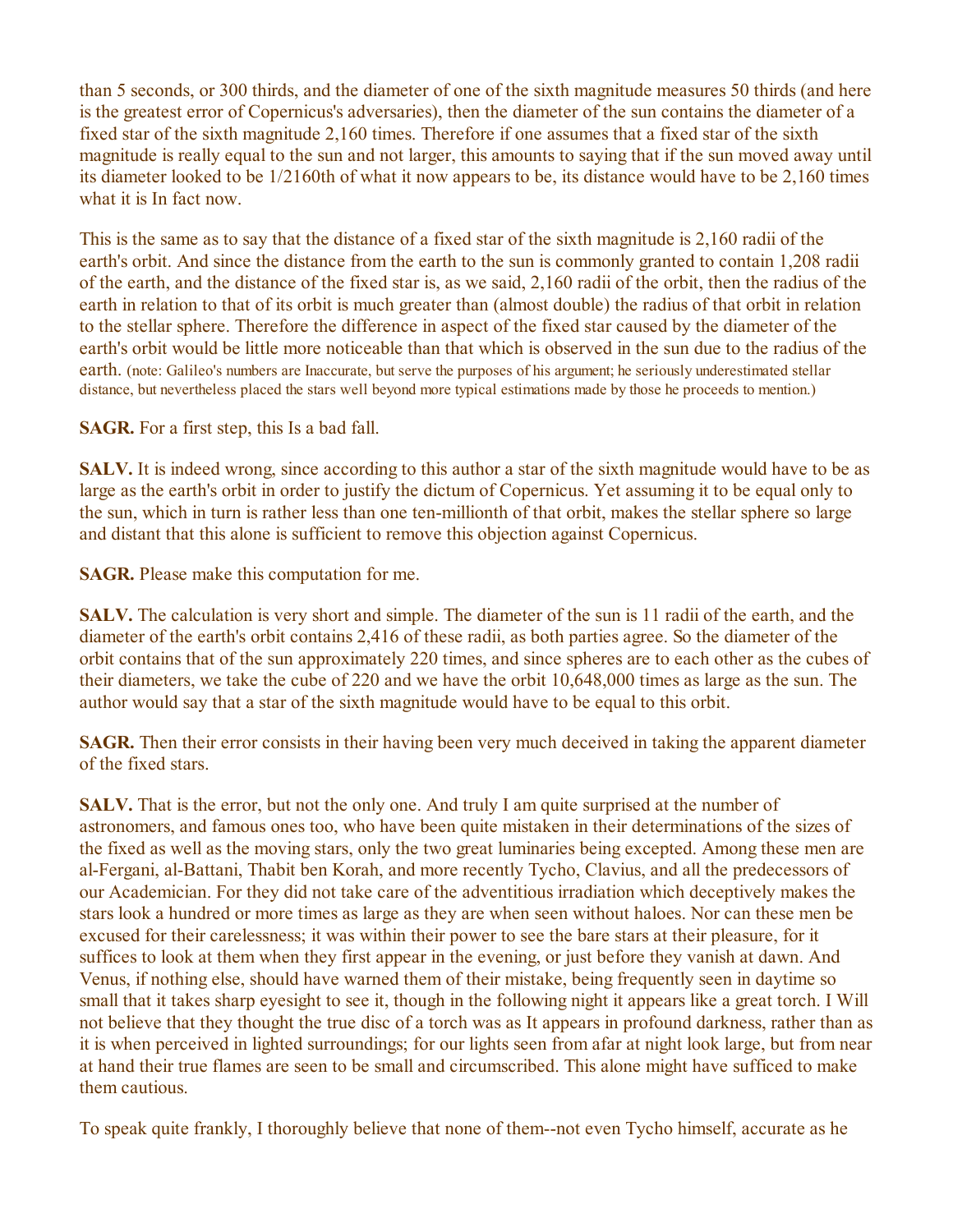was in handling astronomical instruments and despite his having built such large and accurate ones without a thought for their enormous expense--ever set himself to determine and measure the apparent diameter of any star except the sun and moon. I think that arbitrarily and, so to speak, by rule of thumb some one among the most ancient astronomers stated that such-and-such was the case, and the later ones without any further experiment adhered to what this first one had declared. For if any of them had applied himself to making any test of the matter, he would doubtless have detected the error.

SAGR. But if they lacked the telescope (for you have already said that our friend came to know the truth of the matter by means of that instrument), they ought to be pardoned, not accused of negligence.

SALV. That would be true if they could not have obtained the result without the telescope. It Is true that the telescope, by showing the disc of the star bare and very many times enlarged, renders the operations much easier, but one could carry them on without it, though not with the same accuracy. I have done so, and this is the method I have used. I hung up a light rope in the direction of a star (I made use of Vega, which rises between the north and the northeast) and then by approaching and retreating from this cord placed between me and the star, I found the point where its width just hid the star from me. This done, I found the distance of my eye from the cord, which amounts to the same thing as one of the sides which includes the angle formed at my eye and extending over the breadth of the cord....

SALV. Simplicio, I wish you could for a moment put aside your affection for the followers of your doctrines and tell me frankly whether you believe that they comprehend in their own minds this magnitude which they subsequently decide cannot be ascribed to the universe because of its immensity. I myself believe that they do not. It seems to me that here the situation is just as it is with the grasp of numbers when one gets up into the thousands of millions, and the imagination becomes confused and can form no concept. The same thing happens in comprehending the magnitudes of immense distances; there comes into our reasoning an effect similar to that which occurs to the senses on a serene night, when I look at the stars and judge by sight that their distance is but a few miles, or that the fixed stars are not a bit farther off than Jupiter, Saturn, or even the moon.

But aside from all this, consider those previous disputes between the astronomers and the Peripatetic philosophers about the reasoning as to the distance of the new stars in Cassiopeia and Sagittarius, the astronomers placing these among the fixed stars and the philosophers believing them to be closer than the moon. How powerless are our senses to distinguish large distances from extremely large ones, even when the latter are in fact many thousands of times the larger!

And finally I ask you, O foolish man: Does your imagination first comprehend some magnitude for the universe, which you then judge, to be too vast? If it does, do you like imagining that your comprehension extends beyond the Divine power? Would you like to imagine to yourself things greater than God can accomplish? And if it does not comprehend this, then why do you pass judgment upon things you do not understand?

SIMP. These arguments are very good, and no one denies that the size of the heavens may exceed our imaginings, since God could have created it even thousands of times larger than it is. But must we not admit that nothing has been created in vain, or is idle, in the universe? Now when we see this beautiful order among the planets, they being arranged around the earth at distances commensurate with their producing upon it their effects for our benefit, to what end would there then be interposed between the highest of their orbits (namely, Saturn's), and the stellar sphere, a vast space without anything in it, superfluous, and vain? For the use and convenience of whom?

SALV. It seems to me that we take too much upon ourselves, Simplicio, when we will have it that merely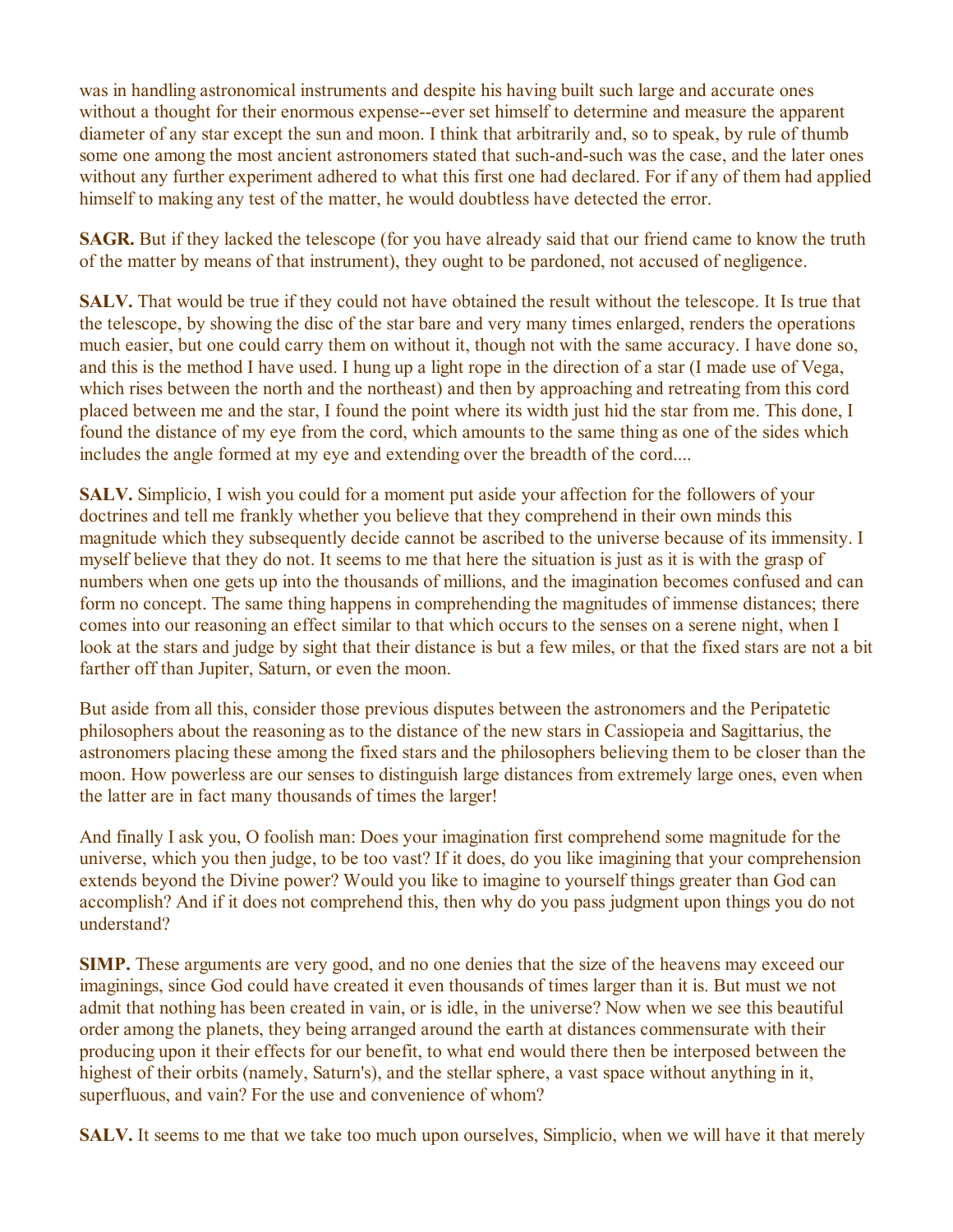taking care of us is the adequate work of Divine wisdom and power, and the limit beyond which it creates and disposes of nothing.

I should not like to have us tie its hand so. We should be quite content in the knowledge that God and Nature are so occupied with the government of human affairs that they could not apply themselves more to us even if they had no other cares to attend to than those of the human race alone. I believe that I can explain what I mean by a very appropriate and most noble example, derived from the action of the light of the sun. For when the sun draws up some vapors here, or warms a plant there, it draws these and warms this as if it had nothing else to do. Even in ripening a bunch of grapes, or perhaps just a single grape, it applies itself so effectively that it could not do more even if the goal of all its affairs were just the ripening of this one grape. Now if this grape receives from the sun everything it can receive, and is not deprived of the least thing by the sun simultaneously producing thousands and thousands of other results, then that grape would be guilty of pride or envy if it believed or demanded that the action of the sun's rays should be employed upon itself alone.

I am certain that Divine Providence omits none of the things which look to the government of human affairs, but I cannot bring myself to believe that there may not be other things in the universe dependent upon the infinity of its wisdom, at least so far as my reason informs me; yet if the facts were otherwise, I should not resist believing in reasoning which I had borrowed from a higher understanding. Meanwhile, when I am told that an immense space interposed between the planetary orbits and the starry sphere would be useless and vain, being idle and devoid of stars, and that any immensity going beyond our comprehension would be superfluous for holding the fixed stars, I say that it is brash for our feebleness to attempt to judge the reason for God's actions, and to call everything in the universe vain and superfluous which does not serve us.

SAGR. Say rather, and I think you will be speaking more accurately, "which we do not know to serve us." I believe that one of the greatest pieces of arrogance. or rather madness, that can be thought of is to say, "Since I do not know how Jupiter or Saturn is of service to me, they are superfluous, and even do not exist." Because, O deluded man, neither do I know how my arteries are of service to me, nor my cartilages, spleen, or gall, I should not even know that I had gall, or a spleen, or kidneys, if they had not been shown to me in many dissected corpses. Even then I could understand what my spleen does for me only if it were removed. In order to understand how some celestial body acted upon me (since you want ail their actions to be directed at me), it would be necessary to remove that body for a while, and say that whatever effect I might then feel to be missing in me depended upon that star.

Besides, what does it mean to say that the space between Saturn and the fixed stars, which these men call too vast and useless, is empty of world bodies? That we do not see them, perhaps? Then did the four satellites of Jupiter and the companions of Saturn come into the heavens when we began seeing them, and not before? Were there not innumerable other fixed stars before men began to see them"The nebulae were once only little white patches; have we with our telescopes made them become clusters of many bright and beautiful stars? Oh, the presumptuous, rash ignorance of mankind!

SALV. There is no need, Sagredo, to probe any farther into their fruitless exaggerations. Let us continue our plan, which is to examine the validity of the arguments brought forward by each side without deciding anything, leaving the decision to those who know more about it than we.

Returning to our natural and human reason, I say that these terms "large," "small" "immense," "minute," etc. are not absolute, but relative; the same thing in comparison with various others may be called at one time "immense" and at another "Imperceptible," let alone "small." Such being the case, I ask: In relation to what can the stellar sphere of Copernicus be called too vast? So far as I can see, it cannot be compared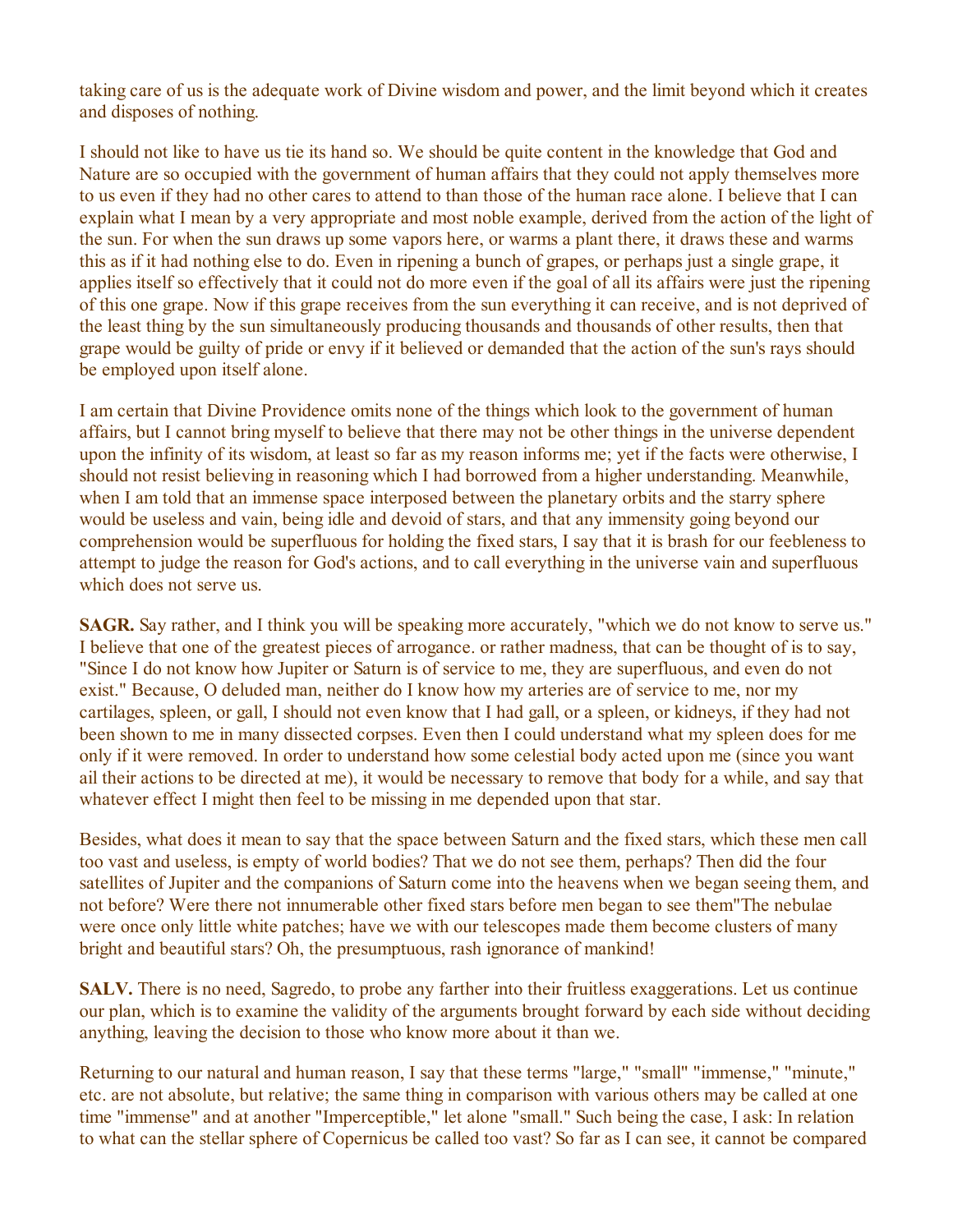or said to be too vast except in relation to some other thing of the same kind. Now let us take the smallest thing of the same kind, which will be the orbit of the moon. If the stellar orb must be considered too vast in relation to that of the moon, then every other magnitude which exceeds some other of its kind by a similar or greater ratio ought also to be said to be too vast; and likewise, by the same reasoning, it should be said not to exist in the universe. Then the elephant and the whale will be mere chimeras and poetical fictions, because the former are too vast in comparison with ants (being land animals), and the latter in relation to gudgeons (being fish). And if actually found in nature, they would be immeasurably large; for the elephant and whale certainly exceed the ant and gudgeon in a much greater ratio than the stellar sphere does that of the moon, taking the stellar sphere to he as large as is required by the Copernican system.

Besides, how large is the sphere of Jupiter, and how great is that assigned to Saturn as the receptacle of a single star, though the planet itself is small in comparison with a fixed star! Surely if to each fixed star such a large portion of the space in the universe should be assigned as its container, that orb which contains an innumerable quantity of these would have to he made many thousands of times larger than suffices for the needs of Copernicus. Moreover, do you not call a fixed star very small--I mean even one of the most conspicuous ones, let alone those which escape our sight? And we call it so in comparison with the surrounding space. Now if the whole stellar sphere were one single blazing body, who is there that does not understand that in an infinite space there could be assigned a distance so great that, from there, such a brilliant sphere would appear as small as or even smaller than a fixed star now appears to us from the earth? So from such a point we should judge as small the very things which we now call immeasurably huge.

**SAGR.** To me, a great ineptitude exists on the part of those who would have it that God made the universe more in proportion to the small capacity of their reason than to Ms immense, His infinite, power.

**SEMP.** All this that you are saying is good, but what the other side objects to is having to grant that a fixed star must be not only equal to, but much greater than, the sun; for both are still individual bodies located within the stellar orb. And it seems to me much to the purpose that this author inquires, "To what end and use are such vast frames? Produced for the earth, perhaps? That is, for a trifling little dot? And why so remote as to appear very small and be absolutely unable to act in any way upon the earth? To what purpose such a disproportionately large abyss between these and Saturn? All these things are baffling, for they cannot be maintained by probable reasons."

SALV. From the questions this fellow asks, it seems to me that one may deduce that if only the sky, the stars, and their distances were permitted to keep the sizes and magnitudes which he has believed in up to this point (though he has surely never imagined for them any comprehensible magnitudes), then he would completely understand and be satisfied about the benefits which would proceed from them to the earth, which itself would no longer be such a trifling thing. Nor would these stars any longer be so remote as to seem quite minute, but large enough to be able to act upon the earth. And the distance between them and Saturn would be in good proportion, and he would have Very probable reasons for everything, which I should very much like to have heard. But seeing how confused and contradictory he is in these few words leads me to believe that he is very thrifty with or else hard up for these probable reasons, and that what he calls reasons are more likely fallacies, even shadows of foolish fantasies. Therefore I ask him whether these celestial bodies really act upon the earth, and whether it was for that purpose that they were made of such-and-such sizes and arranged at such-and-such distances, or whether they have nothing to do with terrestrial affairs? If they have nothing to do with the earth, then it is a great folly for us Terrestrials to want to be arbiters of their sizes and regulators of their local dispositions, we being quite ignorant of all their affairs and interests. But if he says that they do act, and that it is to this end that they are directed,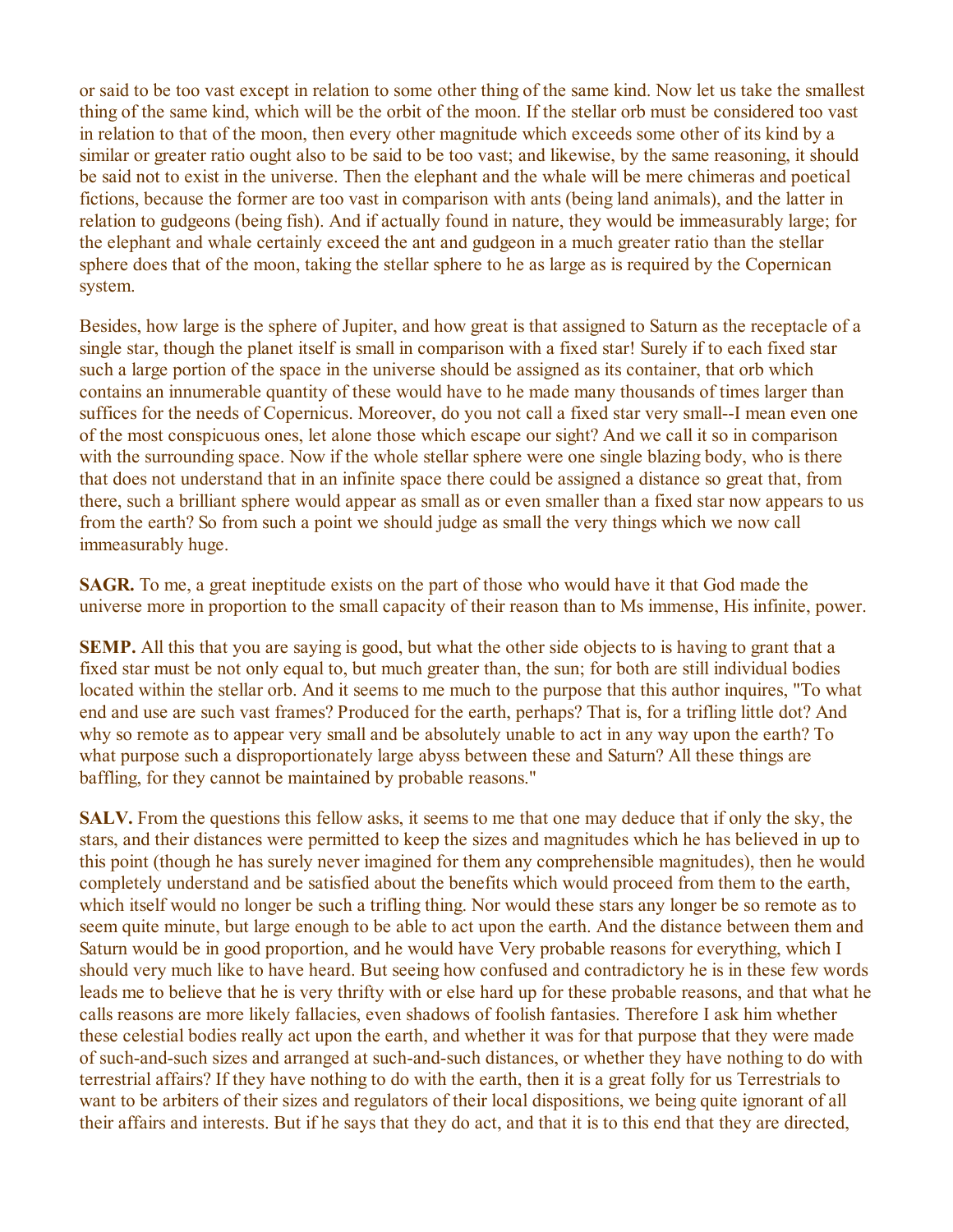then this amounts to admitting what he denies in another place, and praising what he has just finished condemning when he said that celestial bodies located at such distances from the earth as to appear minuscule could not act upon it in any way. Now, my good man, in the starry sphere, which is already established at whatever distance it is, and which you have just decided is well proportioned for an influence upon terrestrial matters, a multitude of stars do appear quite small, and a hundred times as many are entirely invisible to us--which is to appear smaller than small. Therefore you must now (contradicting yourself) deny their action upon the earth, or else (still contradicting yourself) admit that their appearing small does not detract from their power to act. Or else (and this would be a frank and honest confession) you must grant and freely admit that your judgment about their sizes and distances was folly, not to say presumption or brashness.

SIMP. As a matter of fact, I also saw immediately, upon reading this passage, the obvious contradiction in his saying that the stars of Copernicus, so to speak, could not act upon the earth because they appeared so small, and his not noticing that he had granted action upon the earth to the stars of Ptolemy and his own, these not merely appearing small but being for the most part invisible.

SALV. But now I come to another point. Upon what basis does he say that the stars appear so smaII? Is it perhaps because that is the way they look to us? Does he not know that this comes about from the instrument which we use in looking at them--that is, our eyes? Or for that matter that by changing instruments we may see them larger and larger, as much as we please? Who knows; perhaps to the earth, which beholds them without eyes, they may appear quite huge and as they really are?

But it is time for us to leave these trifles and get to more important matters. I have already demonstrated two things: first, at what distance the firmament may be placed so that the diameter of the earth's orbit would make no greater variation in it than that which the terrestrial diameter makes with respect to the sun at its distance therefrom, and I then showed that in order to make a fixed star appear to us as of the size we see, it is not necessary to assume it to be larger than the sun. Now I should like to know whether Tycho or any of his disciples has ever tried to investigate in any way whether any phenomenon is perceived in the stellar sphere by which one might boldly affirm or deny the annual motion of the earth.

SAGR. I should answer "no" for them, they having had no need to do so, since Copernicus himself says that there is no such variation there; and they, arguing *ad hominem*, grant this to him. Then on this assumption they show the improbability which follows from it; namely, it would be required to make the sphere so immense that in order for a fixed star to look as large as it does, it would actually have to be so immense in bulk as to exceed the earth's orbit--a thing which is, as they say, entirely unbelievable. SALV. So it seems to me, and I believe that they argue against the man more in the defense of another man than out of any great desire to get at the truth. And not only do I believe that none of them ever applied himself to making such observations, but I am not even sure that any of them knew what variation ought to be produced in the fixed stars by the annual movement of the earth, if the stellar sphere were not at such a distance that any variation in them would vanish on account of its smallness. For to stop short of such researches and fall back upon the mere dictum of Copernicus may suffice to refute the man, but certainly not to clear up the fact.

Now it might be that there is a variation, but that it Is not looked for; or that because of its smallness, or through lack of accurate instruments, it was not known by Copernicus. (note: Stellar parallax will not be detected until 1837.) This would not be the first thing that he failed to know, either for lack of instruments or from some other deficiency. Yet, grounded upon most solid theories, he affirmed what seemed to be contradicted by things he did not understand. For as already said, without a telescope it cannot be comprehended that Mars does increase sixty times and Venus forty times in one position as against another, and their differences appeared to be much less than the true ones. Yet since that time it has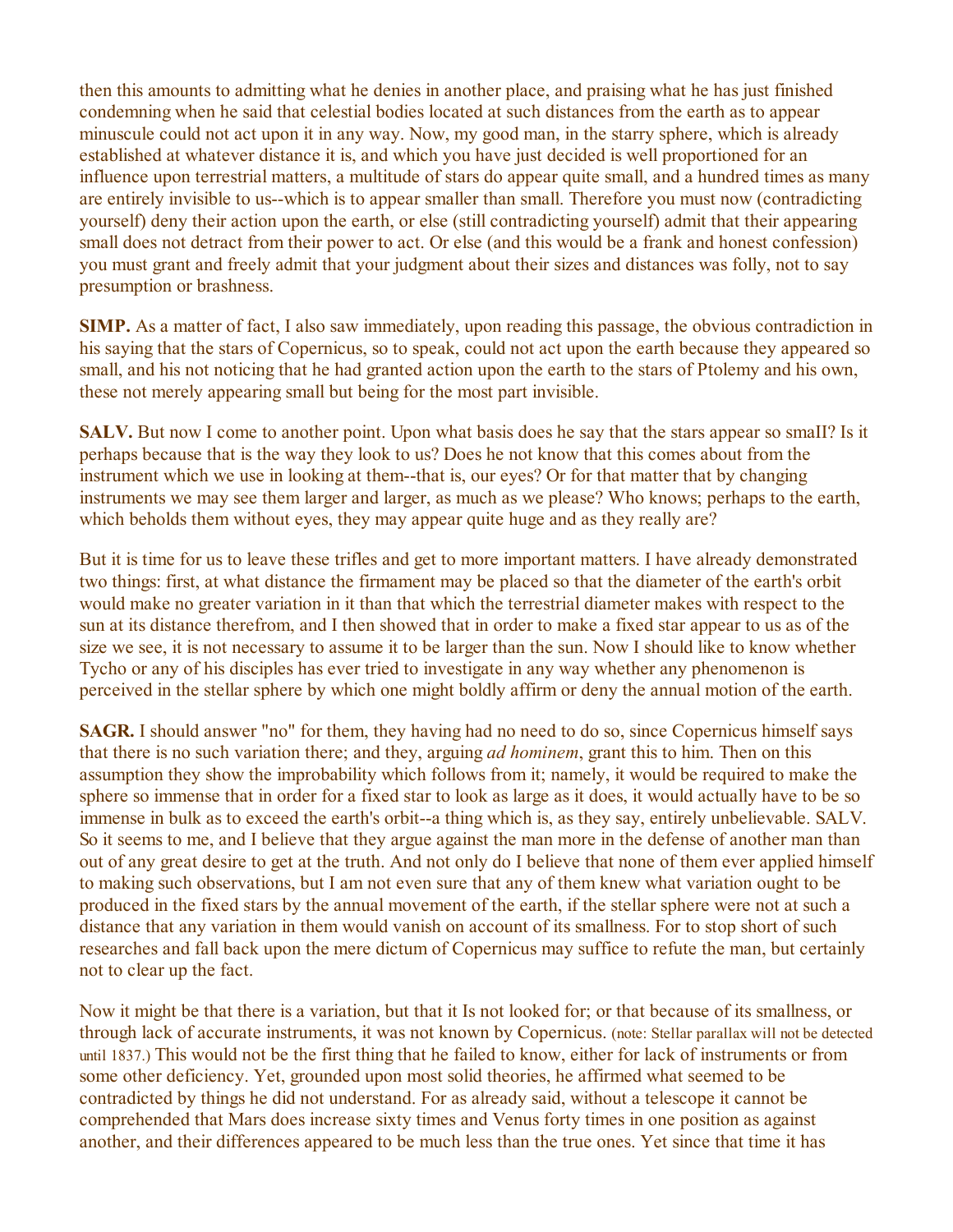become certain that such variations are, to a hair, Just what the Copernican system required. Hence it would be a good thing to investigate with the greatest possible precision whether one could really observe such a variation as ought to be perceived in the fixed stars, assuming an annual motion of the earth....

SIMP. Really, to be quite frank, I do feel a great repugnance against having to concede the distance of the fixed stars to be so great that the alterations just explained would have to remain entirely imperceptible in them.

SALV. Do not completely despair, Simplicio; perhaps there is yet some way of tempering your difficulties. First of all, that the apparent size of the stars is not seen to alter visibly need not appear entirely improbable to you when you see that men's estimates in such a matter may be so grossly in error, particularly when looking at brilliant objects. Looking, for example, at a burning torch from a distance of two hundred paces, and then coming closer by three or four yards, do you believe that you yourself would perceive it as larger? For my part, I should certainly not discover this even if I approached by twenty or thirty paces; sometimes I have even happened to see such a light at a distance, and been unable to decide whether it was coming toward me or going away, when in fact it was approaching. Now what of this? If the same approach and retreat of Saturn (I mean double the distance from the sun to us) is almost entirely imperceptible, and if it is scarcely noticeable in Jupiter, what could it amount to in the fixed stars, which I believe you would not hesitate to place twice as far away as Saturn? In Mars, which while approaching us. . .

SIMP. Please do not labor this point, for I am indeed convinced that what you have said about the unaltered appearance of the apparent sizes of the fixed stars may very well be the case. But what shall we say to that other difficulty which arises from no variation at all being seen in their changing aspects?

SALV. Let us say something which will perhaps satisfy you also on this point. Briefly, would you be content if those alterations really were perceived in the stars which seem to you so necessary if the annual motion belongs to the earth?

SIMP. I should indeed be, so far as this particular is concerned.

SALV. I wish you had said that if such a variation were perceived, nothing would remain that could cast doubt upon the earth's mobility, since no counter could be found to such an event. But even though this may not make itself visible to us, the earth's mobility Is not thereby excluded, nor its immobility necessarily proved. It is possible, Copernicus declares, that the immense distance of the starry sphere makes such small phenomena unobservable. And as has already been remarked, it may be that up to the present they have not even been looked for, or, if looked for, not sought out in such a way as they need to be; that is, with all necessary precision and minute accuracy. It is hard to achieve this precision, both on account of the imperfection of astronomical instruments, which are subject to much variation, and because of the shortcomings of those who handle them with less care than is required. A cogent reason for putting little faith in such observations is the disagreement we find among astronomers in assigning the places, I shall say not merely of novas and of comets, but of the fixed stars themselves, and even of polar altitudes, about which they disagree most of the time by many minutes.

As a matter of fact, how would you expect anyone to be sure, with a quadrant or sextant that customarily has an arm three or four yards long, that he is not out by two or three minutes in the setting of the perpendicular or the alignment of the alidade? (note: An instrument for angular measurements.) For on such a circumference this will be no more than the thickness of a millet seed. Besides which, it is almost impossible for the instrument to be constructed absolutely accurate and then maintained so. Ptolemy distrusted an armillary instrument constructed by Archimedes himself for determining the entry of the sun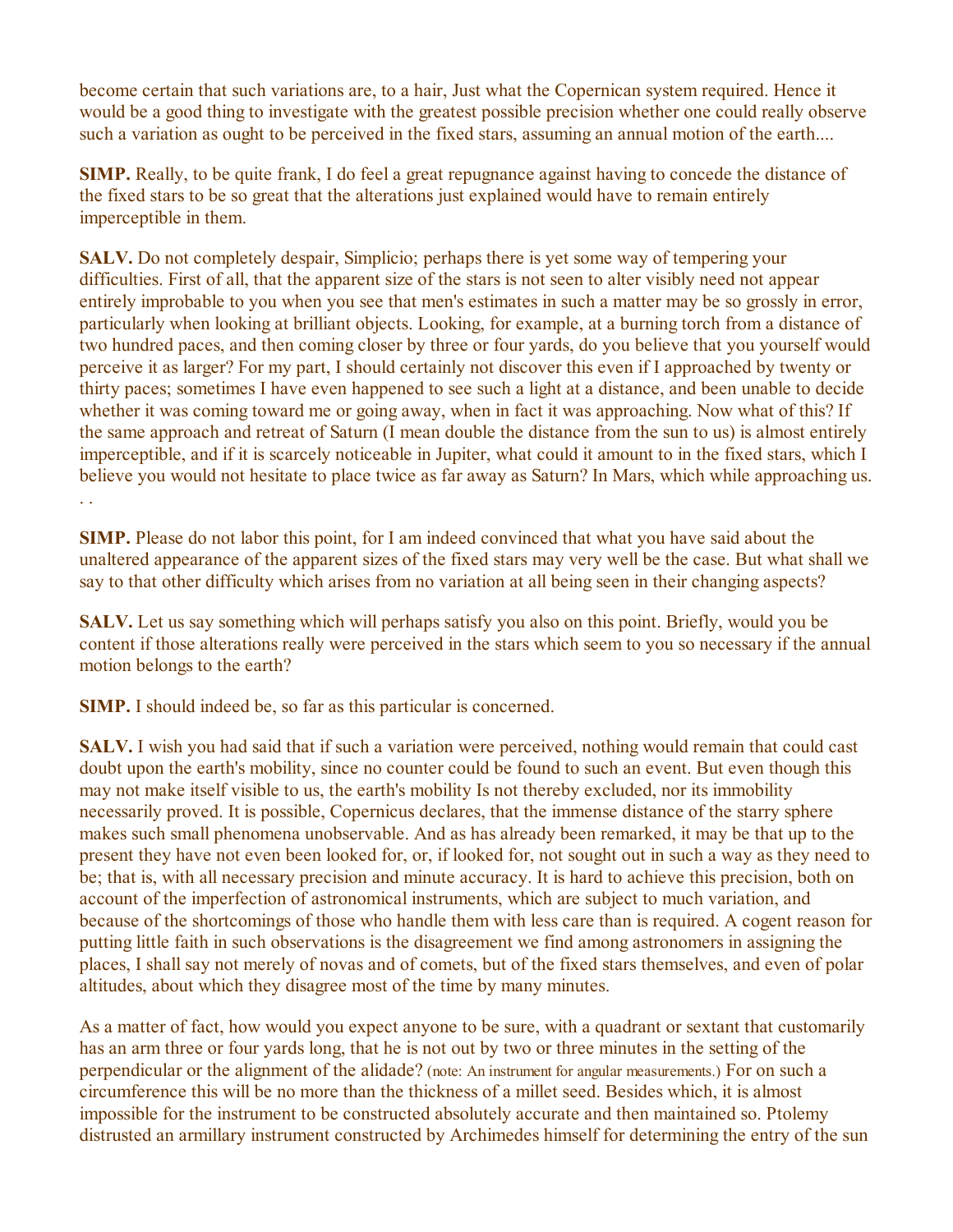into the equinox.

SIMP. But if the instruments are thus suspect, and the observations are so dubious, how can we ever safely accept them and free them from error? I have heard great vauntings of Tycho's instruments, which were made at enormous expense, and of his remarkable skill in making observations.

SALV. I grant you all this, but neither the one fact nor the other suffices to make us certain in affairs of such importance. I want to have us use instruments far larger than those of Tycho's; quite precise ones, and made at minimum cost, whose sides will be four, six, twenty, thirty, or fifty miles, so that a degree is a mile wide, a minute is fifty yards, and a second is little less than a yard. In a word, we may have them as large as we please, without their costing us a thing.

Being at a villa of mine near Florence, I plainly observed the arrival of the sun at the summer solstice and its subsequent departure. For one evening at its setting it hid itself behind a cliff in the Pietrapana Mountains, about sixty miles away, leaving only a small shred of itself revealed to the north, the breadth of which was not the hundredth part of its diameter. But the following evening, at the same position of setting, it left a like part of itself showing which was noticeably thinner. This is a conclusive proof that it had commenced to move away from the tropic; yet the sun's return between the first and second observations surely did not amount to one second of arc along the horizon. Making the observation later with a fine telescope which would multiply the disc of the sun more than a thousandfold turned out to be pleasant and easy.

Now my idea is for us to make our observations of the fixed stars with similar instruments, utilizing some star in which the changes would be conspicuous. These are, as I have already explained, the ones which are farthest from the ecliptic. Among them Vega, a very large star close to the pole of the ecliptic, would be the most convenient when operating in the manner I am about to describe to you, so far as the more northern countries are concerned, though I am going to make use of another star. I have already been looking by myself for a place well adapted for such observations. The place Is an open plain, above which there rises to the north a very prominent mountain, at the summit of which is built a little chapel facing west and east, so that the ridgepole of its roof may cut at right angles the meridian over some house situated in the plain. I wish to affix a beam parallel to that ridgepole and about a yard above it. This done, I shall seek in the plain that place from which one of the stars of the Big Dipper is hidden by this beam which I have placed, just when the star crosses the meridian. Or else, if the beam is not large enough to hide the star, I shall find the place from which the disc of the star is seen to be cut in half by the beam--an effect which can be discerned perfectly by means of a fine telescope. It will be very convenient if there happens to be some house at the place from which this event can be perceived, but if not, then I shall drive a stick firmly into the ground and affix a mark to indicate where the eye is to be placed whenever the observation is to be repeated. I shall make the first of these observations at the summer solstice, in order to continue them from month to month, or whenever I please, until the other solstice.

By means of such observations, the star's rising or lowering can be perceived no matter how small it may be. And if in the course of these operations any such variation shall happen to become known, how great an achievement will be made in astronomy' For by this means, besides ascertaining the annual motion, we shall be able to gain a knowledge of the size and distance of that same star.

SAGR. I thoroughly understand the whole procedure, and the operations seem to me to be so easy and so well adapted to what is wanted, that it may very reasonably be believed that Copernicus himself, or some other astronomer, has actually performed them.

SALV. It seems the other way around to me, for it is improbable that if anyone had tried this he would not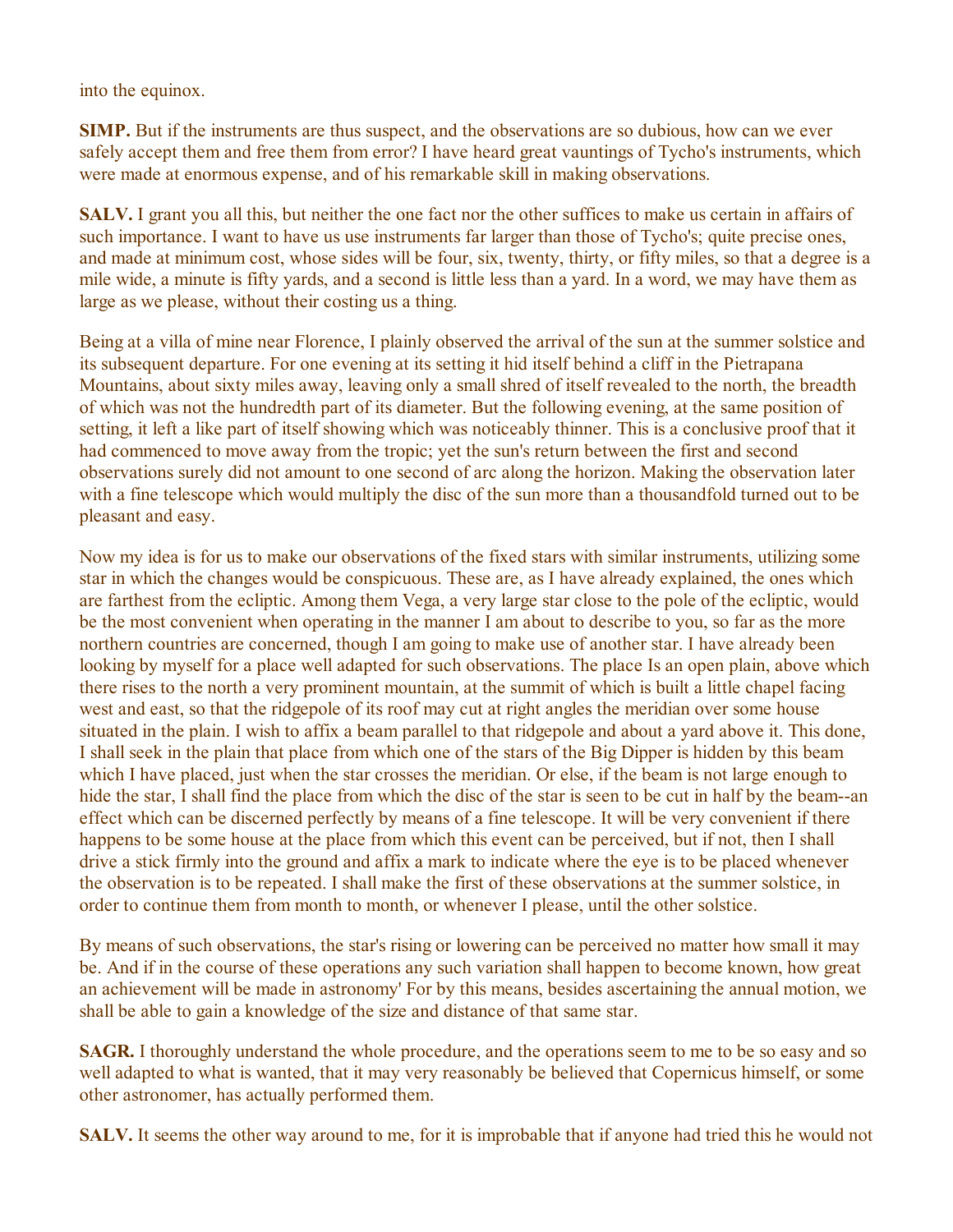have mentioned the result, whichever opinion it turned out to favor. But no one is known to have availed himself of this method, for the above or for any other purpose; and without a fine telescope it could not very well be put into effect.

SAGR. What you say completely satisfies me. Now, since quite a while remains until the night, if you want me to find any rest then, I hope it will not be too much trouble for you to explain to us those problems which a little while ago you asked us to put off until tomorrow. Please give us back the reprieve which we extended to you, and abandoning all other arguments explain to us how (assuming the motions which Copernicus attributes to the earth, and keeping immovable the sun and the fixed stars) such events may follow as pertain to the elevation and lowering of the sun, the changing of the seasons, and the inequalities of nights and days, in Just the way that is so easily understood to take place in the Ptolemaic system.

SALV. I must not and cannot refuse anything which Sagredo pleads for. The delay that I requested was only to give me time to rearrange in my mind the premises which are useful for a clear and comprehensive explanation of the manner in which these events take place in the Copernican as well as in the Ptolemaic system. Indeed, more easily and simply in the former than in the latter, so that it may be clearly seen that the former hypothesis is as easy for nature to put into effect as it is hard for the intellect to comprehend. Nevertheless I hope, by utilizing explanations other than those resorted to by Copernicus, to make even the learning of it very much less obscure. In order to do this, I shall set forth some assumptions as known and self-evident, as follows:

First. I assume that the earth is a spherical body which rotates about its own axis and poles, and that every point on its surface traces out the circumference of a circle, greater or lesser according as the designated point is more or less distant from the poles. Of these circles, that one is greatest which is traced out by a point equidistant from the poles. All these circles are parallel to one another, and we shall refer to them as parallels.

Second. The earth being spherical in shape and its material being opaque, half its surface is continually lighted and the rest is dark. The boundary which separates the lighted part from the dark being a great circle, we shall call this the boundary circle of light.

Third. When the boundary circle of light passes through the earth's poles It will cut all the parallels into equal sections, it being a great circle; but, not passing through the poles, it will cut them all into unequal parts except the central circle; this, being also a great circle, will be cut into equal parts in any case.

Fourth. Since the earth turns about its own poles, the length of day and night is determined by the arcs of the parallels cut by the boundary circle of light. The arc which remains in the illuminated hemisphere determines the length of the day, and the remainder that of the night.

These things being set forth, we may wish to draw a diagram for a clearer understanding of what comes next. (Fig. 6) First let us indicate the circumference of a circle, to represent for us the orbit of the earth, described in the plane of the ecliptic. This we may divide by two diameters into four equal parts; Capricorn, Cancer, Libra, and Aries, which shall here represent at the same time the four cardinal points; that is, the two solstices and the two equinoxes. And in the center of this circle, let us denote the sun, O, fixed and immovable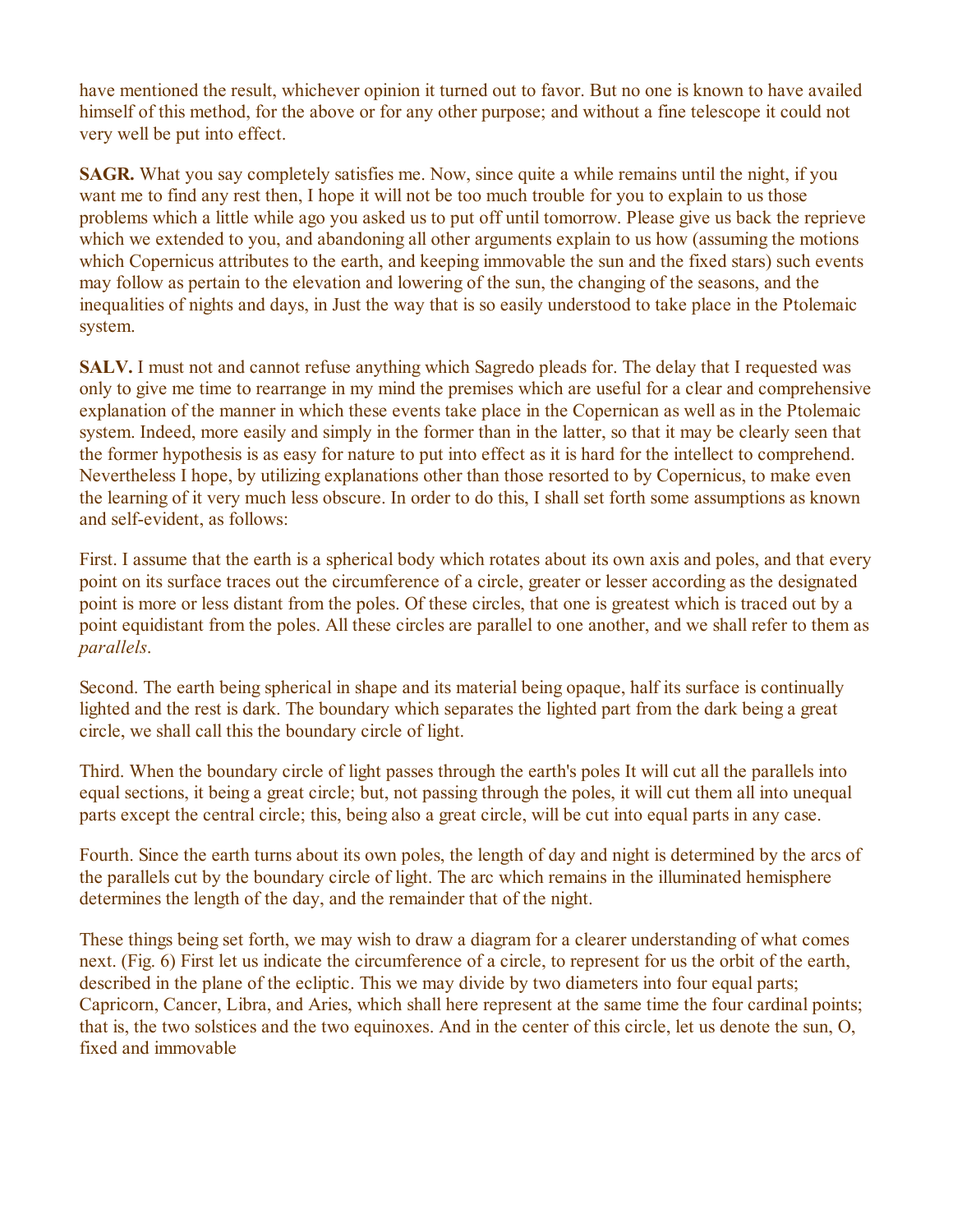

Figure 6

Now with the four points Capricorn, Cancer, Libra, and Aries as centers, we shall draw four equal circles which to us will represent the earth at these four different seasons. The center of the earth travels in the space of a year around the whole circumference Capricorn-Aries-Cancer Libra,) moving from west to east in the order of the signs of the zodiac. It is already evident that when the earth is in Capricorn the sun Will appear in Cancer, the earth moving along the arc from

Capricorn to Aries, the sun will appear to be moving along the arc from Cancer to Libra. In a word, it will run through the signs of the zodiac in their order during the space of a year. So with this first assumption, the apparent annual motion of the sun around the ecliptic is satisfied beyond any argument.

Coming now to the other movement-that is, the diurnal motion of the earth about itself--its poles and axis must be established. These must be understood to be not perpendicularly erect to the plane of the ecliptic; that is, not parallel to the axis of the earth's orbit, but inclined from right angles about twenty-three and one-half degrees, with the North Pole toward the axis of the earth's orbit when the center of the earth is at the solstitial point in Capricorn Assuming, then, that the center of the terrestrial globe Is at that point, let us indicate the poles and the axis AB, tilted twenty-three and one-half degrees from the perpendicular on the Capricorn-Cancer diameter, so that the angle A-Capricorn-Cancer amounts to the complement, or sixty-six and one-half degrees, and this inclination must be assumed to be immutable. We shall take the upper pole, A, to be the north, and the other, B, the south.

If the earth is assumed to revolve about its axis AB in twenty-four hours, also from west to east, circles parallel to one another will be described by all points noted on its surface. In this first position of the earth, we shall designate the great circle CD and the two which are twenty-three and one-half degrees from it--EF above, and GN below--and these others at the two extremes, 1K and LM, at a similar distance from the poles A and B; and we could have drawn countless other circles parallel to these five, traced by innumerable points on the earth. Let us now assume that the earth is transported by the annual motion of its center to the other positions already marked, passing to them according to the following laws: That its own axis AB not only does not change its inclination to the plane of the ecliptic, but that it does not vary its direction, either; remaining thus always parallel to itself, it points continually toward the same parts of the universe, or let us say of the firmament. This means that if we imagine the axis to be prolonged, it would describe with its upper end a circle parallel and equal to the earth' s orbit through Libra, Capricorn, Aries, and Cancer, as the upper base of a cylinder described by itself in its annual motion upon the lower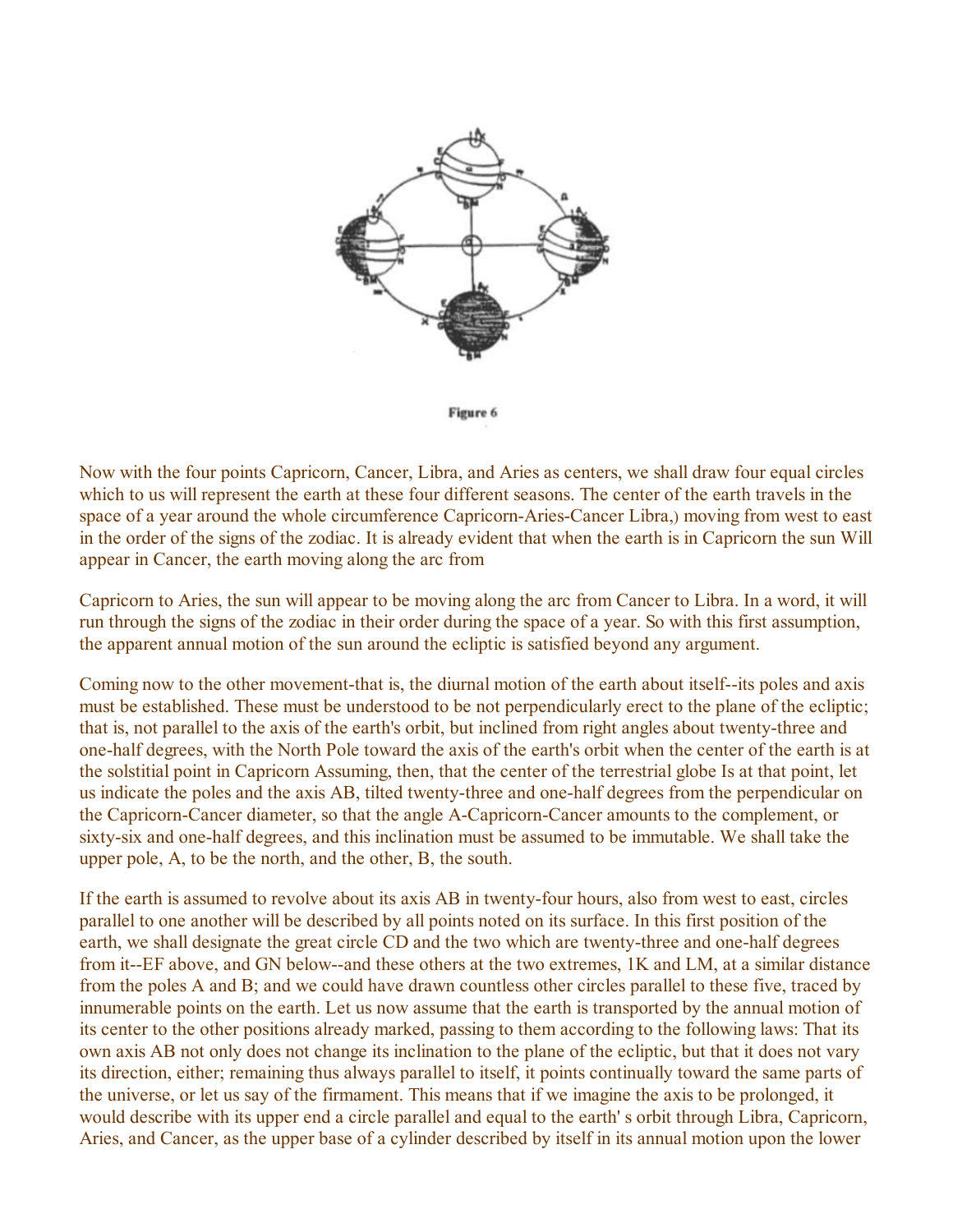base, Libra-Capricorn-Aries-Cancer. Hence, because of this unchanging tilt, let us draw these other three figures around the centers of Aries, Cancer, and Libra, exactly similar to the one drawn around the center of Capricorn.

Next let us consider the first diagram of the earth. Because of the axis AB being inclined at twenty-three and one-half degrees toward the sun, and since the arc Al is also twenty-three and one-half degrees, the light of the sun illumines the hemisphere of the terrestrial globe exposed to the sun (of which only half is seen here), divided from the dark part by the boundary of light, IM The parallel CD, being a great circle, will be divided into equal parts by this, but all others will be cut into unequal parts because the boundary of light W does not pass through the poles A and B. The parallel IK together with all others described between it and the pole A, will be entirely within the illuminated part, just as on the other hand the opposite ones toward the pole B and contained within the parallel LM will remain in the dark.

Besides this, since the arc Al is equal to the arc FD, and the arc AF is common to IKF and AFD, the latter two are equal, each being one quadrant; and since the whole arc IFM is a semicircle, the arc MF will also be a quadrant and equal to FKI. Hence the sun, 0, in this position of the earth, will be vertical to anyone. at the point F. But through the diurnal revolution around the fixed axis AB, all points on the parallel EF pass through this same point F, and therefore on such a day the sun at midday will be overhead to all inhabitants of the parallel EF; and to them it will seem to describe by its motion that circle which we call the tropic of Cancer.

But to the inhabitants of all parallels above the parallel EF toward the North Pole, A, the sun is below their zenith toward the south. On the other hand, to all inhabitants of the parallels below EF toward the equator CID and the South Pole B, the midday sun is elevated above the zenith toward the North Pole, A.

Next you may see how of all parallels, only the great circle CD is cut into equal parts by the boundary of light IM, the others above and below this all being cut into unequal parts. Of the upper ones, the semidiurnal arcs (which are those in the part of the earth lighted by the sun) are greater than the seminocturnal ones, which remain in the dark. The contrary happens for the remainder which are beneath the great circle CD toward the pole B; of these, the semidiurnal arcs are smaller than the seminocturnal. Also you may see quite plainly that the differences of these arcs go on increasing as the parallels become closer to the poles, until the parallel IK stays entirely in the lighted part, and its inhabitants have a twentyfour-hour day without night. In contrast to this the parallel LM, remaining all in the dark, has a night of twenty-four hours without day.

Next let us proceed to the third diagram of the earth, here placed with its center at the Cancer point, from which the sun would appear to be at the first point of Capricorn. It Is indeed easy to see that as the axis AB has not changed its tilt, but has remained parallel to itself, the appearance and situation of the earth are precisely the same as in the first diagram, except that the hemisphere which in the first was lighted by the sun remains in shadow here, and the one which was previously dark now becomes illuminated. Hence what occurred in the first diagram is now reversed with respect to the differences of days and nights and their relative length or shortness.

The first thing noticed is that where in the first figure, the circle 1K was entirely in the light it is now all in the dark; and LM, which opposite, is now entirely in the light, where it was previously completely in shadow. Of the parallels between the great circle CD and the pole A, the semidiurnal arcs are now smaller than the seminocturnal, which is the opposite of the first; and of the others toward the pole B, the semidiurnal arcs are now longer than the seminocturnal, likewise the opposite of What took place in the other position of the earth. You may now see the sun made vertical to the inhabitants of the tropic GN, and for those of the parallel EF it is depressed southward through the entire arc ECG; that is, forty-seven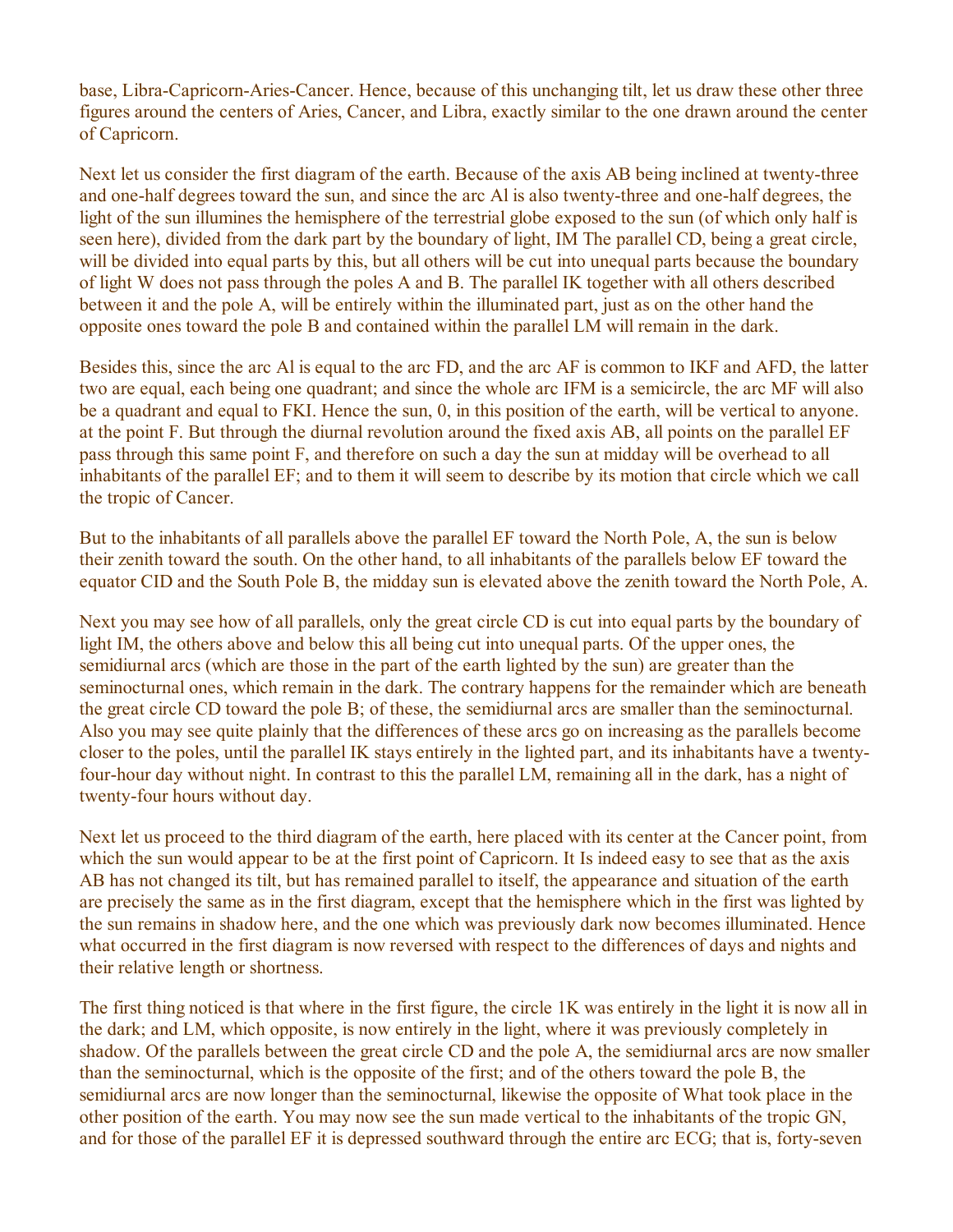degrees. It has, in short, gone from one tropic to the other, passing through the equator, being raised and then dropped along the meridian through the said interval of forty-seven degrees. This entire change has its origin not in any dropping or rising of the earth; on the contrary, in its never dropping nor rising, but in generally keeping itself always in the same location with respect to the universe and merely going around the sun, which is situated at the center of this same plane in which the earth moves around it in the annual motion.

Here a remarkable phenomenon must be noticed, which is that just as the preservation of the axis of the earth in the same direction with respect to the universe (or let us say toward the highest fixed stars) makes the sun appear to us to rise and fall by as much as forty-seven degrees without any rise or drop in the fixed stars at all, so if on the contrary the earth's axis were continually kept at a given inclination toward the sun (or we might say toward the axis of the zodiac), no alteration of ascent or descent would appear to be made by the sun. Thus the inhabitants of a given place would always have the same periods of night and day, and the same kind or season; that is, some people would always have Writer, some always summer, some spring, etc. But on the other hand, the changes in the fixed stars with regard to rising and falling would then appear enormous to us, amounting to this same forty-seven degrees. For an understanding of this let us go back to a consideration of the position of the earth in the first diagram, where the axis AB is seen with its upper pole A tilted toward the sun. In the third figure the same axis has kept the same direction toward the highest sphere by remaining parallel to itself, so the upper pole A no longer tilts toward the sun but tilts away from it, and lies forty-seven degrees from its first position. Thus, in order to reproduce the same inclination of the pole A toward the sun, it would be required (by turning the globe along its circumference ACBD) to take it forty-seven degrees toward E; and any Fixed star observed on the meridian would be raised or lowered by that many degrees. Now let us proceed with an explanation of the rest, and consider the earth placed in the fourth diagram with its center at the first point of Libra, the sun appearing in the beginning of Aries. Thus the earth's axis, which in the first diagram was assumed to be inclined to the Capricorn-Cancer diameter and hence to be in the same plane as that which cuts the earth's orbit perpendicularly in the Capricorn-Cancer line, when transferred to the fourth figure (being kept always parallel to itself, as we have said), comes to be in a plane which is likewise vertical to the plane of the earth's orbit, and parallel to the one which cuts the latter at right angles along the Capricorn-Cancer diameter. Hence the line from the center of the sun to the center of the earth (from 0 to Libra) Will be perpendicular to the axis BA. But this same line from the center of the sun to the center of the earth is always perpendicular also to the boundary circle of light; therefore this same circle will pass through the poles A and B in the fourth figure, and the axis AB will lie in its plane. But the great circle, passing through the poles of the parallels, will divide them all into equal parts, therefore the arcs IK EF, CD, GN, and LM will all be semicircles, and the lighted hemisphere will be this one which faces us and the sun, and the boundary circle of light will be this very circumference ACBD. And when the earth is at this place, the equinox will occur for all its inhabitants.

The same Will happen in the second diagram, where the earth having its lighted hemisphere toward the sun shows to us its dark side with the nocturnal arcs. These are also all semicircles, and consequently also make an equinox. Finally, since the line produced from the center of the sun to the center of the earth is perpendicular to the axis AB, to which likewise the great circle CD among the parallels is perpendicular, the same line O--Libra necessarily passes through the same plane as the parallel CD, cutting its circumference in the center of the daytime arc CD; therefore the sun will be vertical to anyone located in that cut. But all inhabitants of that parallel pass by there, carried by the earth's rotation, and have the midday sun directly overhead; therefore the sun will appear to all inhabitants of the earth to be tracing out the greatest parallel, called the equatorial circle.

Moreover, the earth being at either of the solstitial points, one of the polar circles IK or LM is entirely in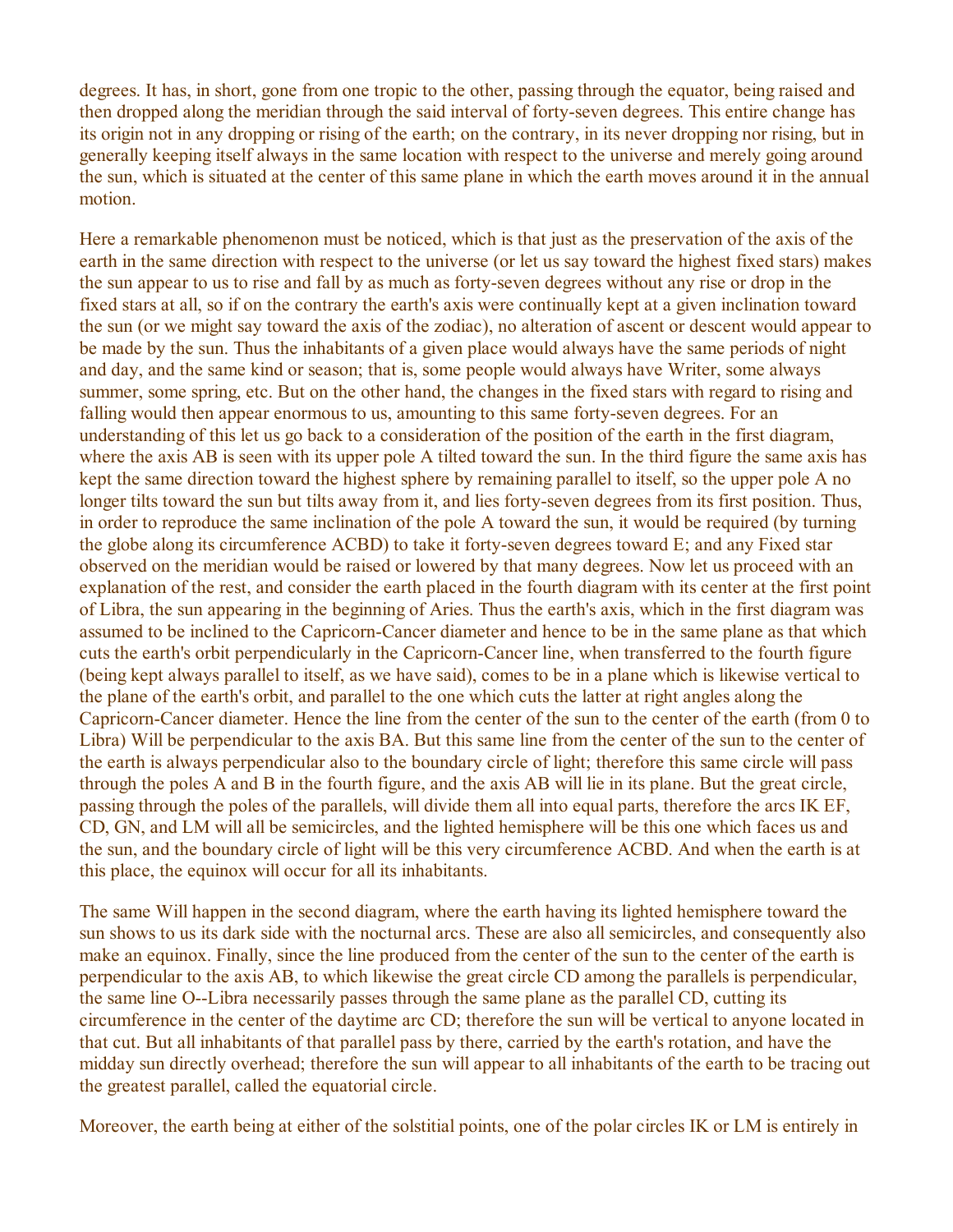the light and the other in the shadow; but when the earth is at the equinoctial points, half of each of these polar circles is in the light and the balance in the dark. It should not be hard to see how the earth in passing, for example, from Cancer (where the parallel IK is entirely dark) to Leo, a part of the parallel IK toward the point I will commence to enter the light, and the boundary of light IM will begin to retreat toward the poles A and B, cutting the circle ACBD no longer at I and M, but in two other points failing between the endpoints I, A, M, and B, of the arcs IA and MB. Thus the inhabitants of the circle IK begin to enjoy the light, and those of the circle LM to experience the darkness.

See, then, how two simple noncontradictory motions assigned to the earth, performed in periods well suited to their sizes, and also conducted from west to east as in the case of all movable world bodies, supply adequate causes for all the visible phenomena. These phenomena can be reconciled with a fixed earth only by renouncing all the symmetry that is seen among the speeds and sizes of moving bodies, and attributing an inconceivable velocity to an enormous sphere beyond all the others, while lesser spheres move very slowly. Besides, one must make the motion of the former contrary to that of the latter, and to increase the improbability, must have the highest sphere transport all the lower ones opposite to their own inclination. I leave it to your judgment which has the more likelihood in it.

SAGR. For my part, so far as my senses are concerned, there is a great difference between the simplicity and ease of effecting results by the means given in this new arrangement and the multiplicity, confusion, and difficulty found in the ancient and generally accepted one. For if the universe were ordered according to such a multiplicity, one would have to remove from philosophy many axioms commonly adopted by all philosophers. Thus it is said that Nature does not multiply things unnecessarily; that she makes use of the easiest and simplest means for producing her effects; that she does nothing in vain, and the like.

I must confess that I have not heard anything more admirable than this, nor can I believe that the human mind has ever penetrated into subtler speculations. I do not know how it looks to Simplicio.

SIMP. If I must tell you frankly how it looks to me, these appear to me to me some of those geometrical subtleties which Aristotle reprehended in Plato when he accused him of departing from sound philosophy by too much study of geometry. I have known some very great Peripatetic philosophers, and heard them advise their pupils against the study of mathematics as something which makes the intellect sophistical and inept for true philosophizing; a doctrine diametrically opposed to that of Plato, who would admit no one into philosophy who had not first mastered geometry.

SALV. I endorse the policy of these Peripatetics of yours in dissuading their disciples from the study of geometry, since there is no art better suited for the disclosure of their fallacies. You see how different they are from the mathematical philosophers, who much prefer dealing with those who are well informed about the general <--The Third Day 81--> Peripatetic philosophy than with those who lack such information and because of that deficiency are unable to make comparisons between one doctrine and the other.

But setting all this aside, please tell me what absurdities or excessive subtleties make this Copernican arrangement the less plausible so far as you are concerned.

SIMP. As a matter of fact, I did not completely understand it, perhaps because I am not very well versed either in the way the same effects are produced by Ptolemy--I mean these planetary stoppings, retrograde movements, approaches and retreats, lengthenings and shortenings of the day, alterations of the seasons, etc. But passing over the consequences which stem from the basic assumptions, I feel no small difficulties to exist in these assumptions themselves, and if the assumptions fall to the ground then they bring the whole structure into ruin. Now since the whole framework of Copernicus seems to me to be built upon a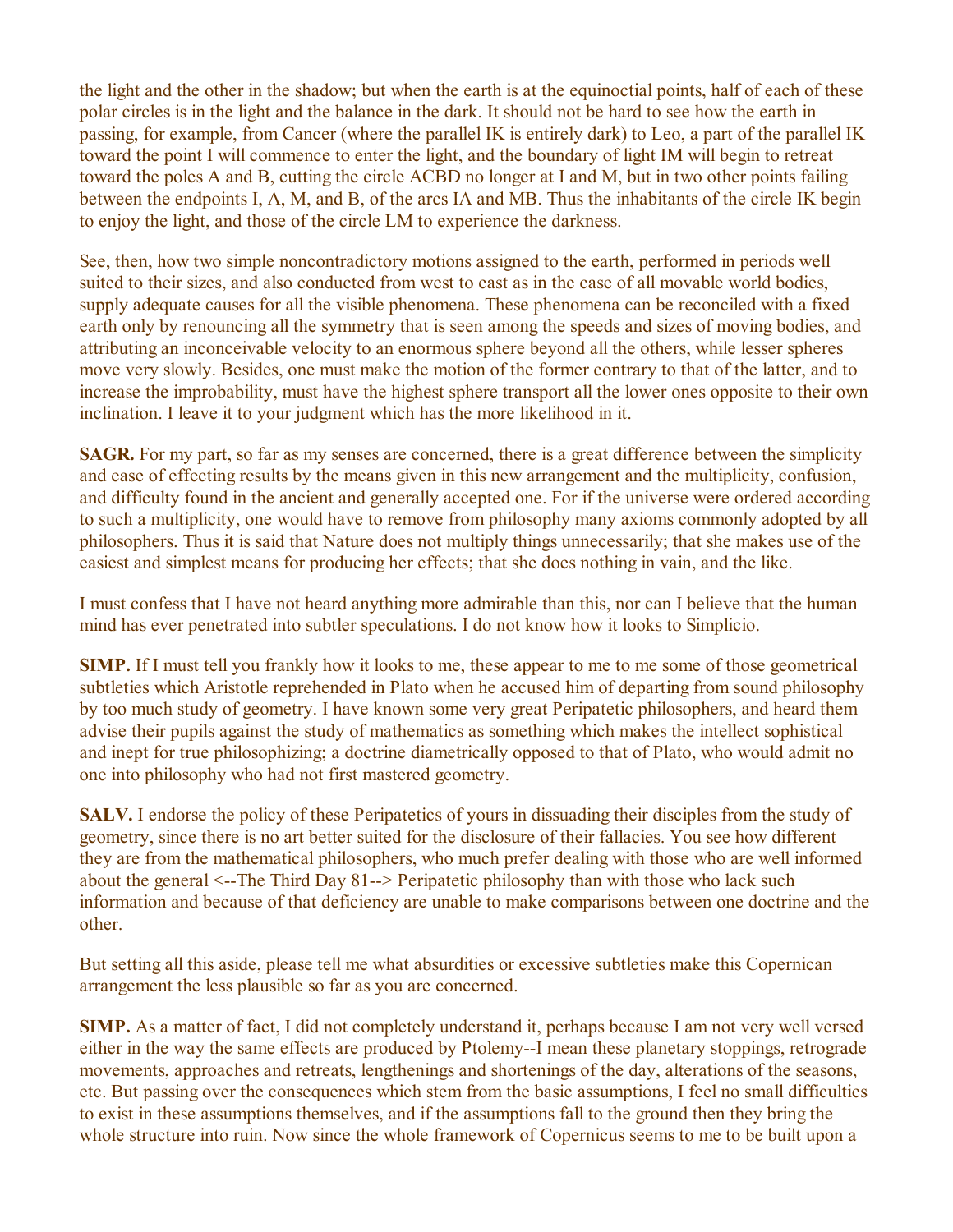weak foundation (being supported upon the mobility of the earth), then if this were removed, there would be no room for further argument. And to remove it, Aristotle's axiom that to a simple body only one simple motion can be natural appears to be sufficient. Here three movements, if not four, are assigned to the earth, a simple body; and all of them are quite different from one another. For besides the straight motion toward the center, which cannot be denied to it as a heavy body, there are ascribed to it a circular motion in a great circle around the sun in one year, and a whirling upon itself every twenty-four hours, and (what is most extreme, and possibly for that reason you have remained silent about this) another whirling about its own center, completed in a year, and opposite to the previously mentioned twentyfour-hour motion. My mind feels a great repugnance to this....

## LINK TO FOURTH DAY

## LINK TO FIRST DAY LINK TO SECOND DAY

Trial of Galileo Homepage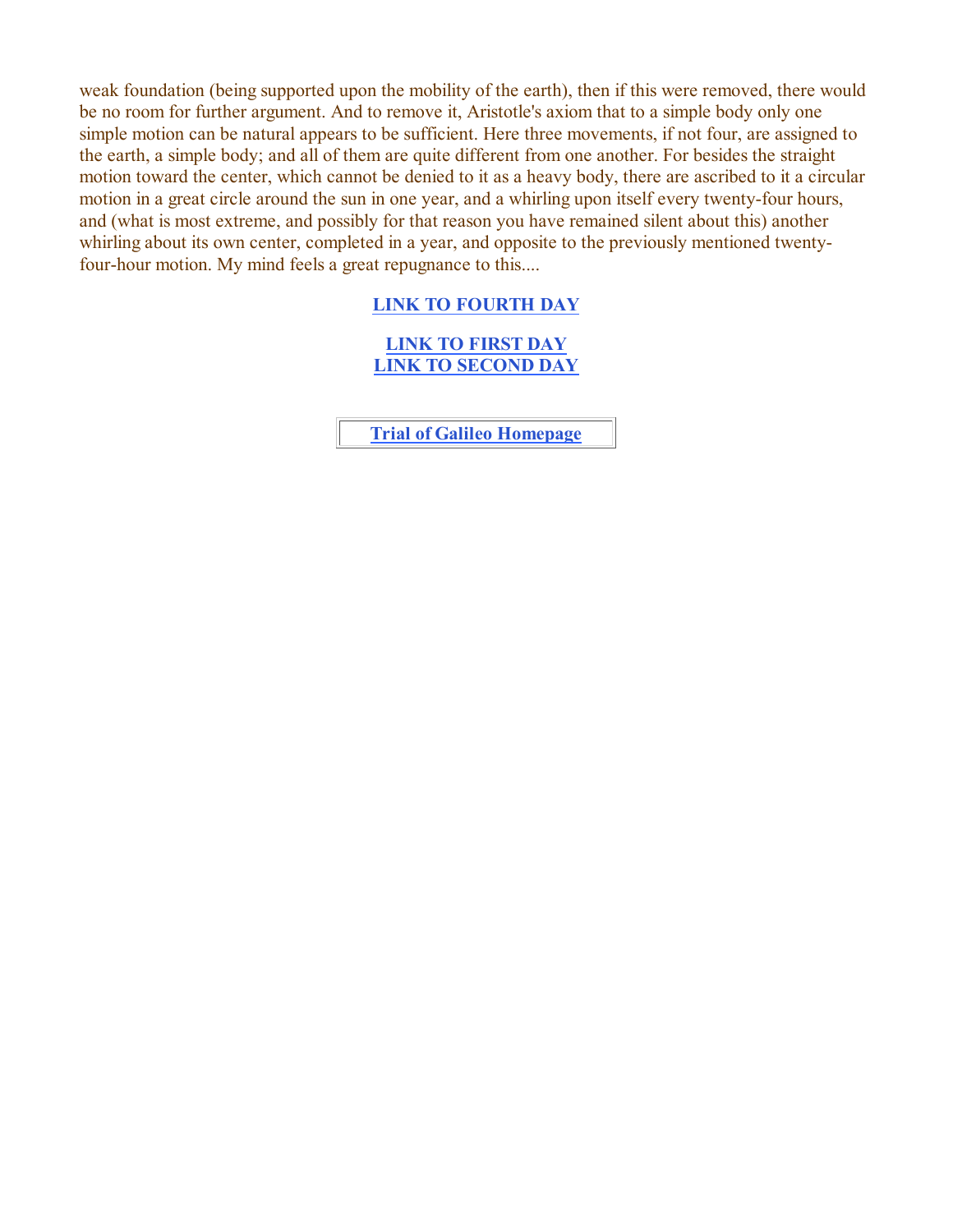## THE FOURTH DAY

SAGREDO. I do not know whether you are really arriving later than usual for our accustomed discussion or whether it just seems so to me because of my desire to hear Salviati's thoughts on such an interesting matter. I have been watching through the window for a long time, hoping from one moment to the next to see the gondola come into view which I sent to fetch you.

SALV. I believe it is only your imagination that has made the time drag, rather than any tardiness on our part. But in order not to stretch it still further it will be good for us to get to the matter in hand without wasting any more words.

Let us see, then, how nature has allowed (whether the facts are actually such, or whether at a whim and as if to play upon our fancies) -- has allowed, I say, the movements that have long been attributed to the earth for every reason except as an explanation of the ocean tides to be found now to serve that purpose too, with equal precision; and how, reciprocally, this ebb and flow itself cooperates in confirming. the earth's mobility. Up to this point the indications of that mobility have been taken from celestial phenomena, seeing that nothing which takes place on the earth has been powerful enough to establish the one position any more than the other. This we have already examined at length by showing that all terrestrial events from which it is ordinarily held that the earth stands still and the sun and the fixed stars are moving would necessarily appear just the same to us if the earth moved and the others stood still. Among all sublunary things it is only in the element of water (as something which is very vast and is not joined and linked with the terrestrial. globe as are all its solid parts, but is rather, because of its fluidity, free and separate and a law unto itself) that we may recognize some trace or indication of the earth's behavior in regard to motion and rest. After having many times examined for myself the effects and events, partly seen and partly heard ; from other people, which are observed in the movements of the water; after, moreover, having read and listened to the great follies which many people have put forth as causes for these events, I have arrived at two conclusions which were not lightly to be drawn and granted. Certain necessary assumptions having been made, these are that if the terrestrial globe were immovable, the ebb and flow of the oceans could not occur naturally; and that when we confer upon the globe the movements just assigned to it, the seas are necessarily subjected to an ebb and flow agreeing in all respects with what is to be observed in them.

SAGR. The proposition is crucial, both in itself and in what follows as a consequence; therefore I shall be so much the more attentive in listening to its explanation and verification.

SALV. In questions of natural science like this one at hand, I a knowledge of the effects is what leads to an investigation and discovery of the causes. Without this, ours would be a blind journey, or one even more uncertain than that; for we should not know where we wanted to come out, whereas the blind at least know where they wish to arrive. Hence before all else it is necessary to have a knowledge of the effects whose causes we are seeking. Of those effects you, Sagredo, must be more fully and surely informed than I am, since besides being born in Venice and having long resided here where the tides are famous for their size, you have also sailed to Syria, and, having a clever and curious mind, you must have made many observations. But I, who have only been able to observe for rather a short time what happens here at this end of the Adriatic Gulf, and in our lower sea on the shores of the Tyrrhenian, must often depend upon what others tell me - which, being for the most part not in good agreement and accordingly rather unreliable, may contribute confusion rather than confirmation to our reflections.

Still, from those accounts which we are sure of, and which happen to cover the principal events, it seems to me possible to arrive at the true and primary causes. I do not presume to be able to adduce all the proper and sufficient causes of those effects which are new to me and which consequently I have had no chance to think about; what I am about to say, I propose merely as a key to open portals to a road never before trodden by anyone, in a firm hope that minds more acute than mine will broaden this road and penetrate further along it than I have done in my first revealing of it. And though in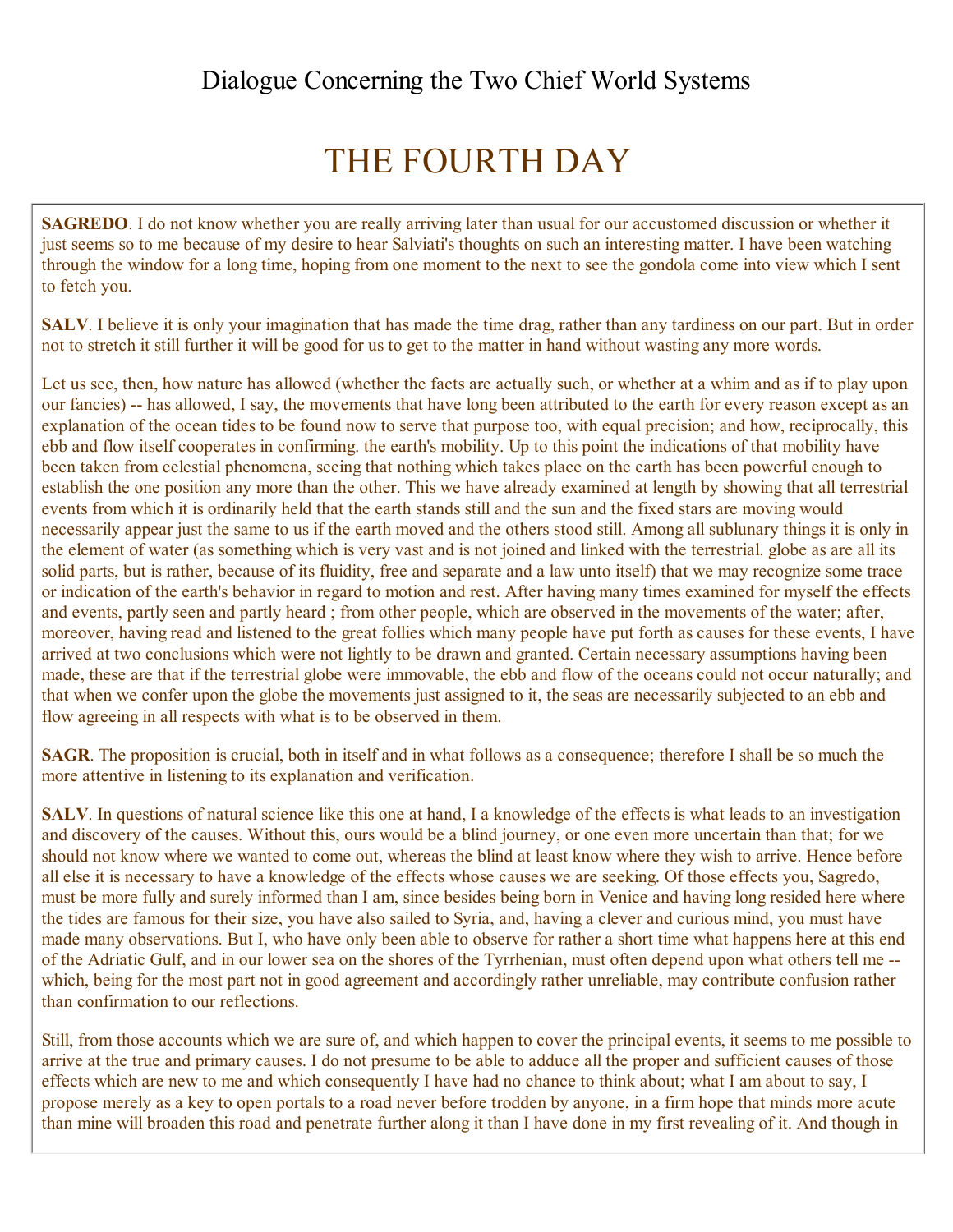other seas remote from us events may take place which do not occur in our Mediterranean, nevertheless the reason and the cause which I shall produce will still be true, provided that it is verified and fully satisfied by the events which do take place in our sea; for ultimately one single true and primary cause must hold good for effects which are similar in kind. I shall, then, tell you the story of the effects which I know to exist, and assign to them the cause that is believed by me to be true; and you, gentlemen, shall produce others noticed by you in addition to these of mine, and then we shall see whether the cause I am about to adduce can account for them also.

I say, then, that three periods are observed in the flow and ebb of the ocean waters. The first and principal one is the great and conspicuous daily tide, in accordance with which the waters rise and fall at intervals of some hours; these intervals in the Mediterranean are for the most part about six hours each -- that is, six hours of rising and six more of falling. The second period is monthly, and seems to originate from the motion of the moon; it does not introduce other movements, but merely alters the magnitude of those already mentioned, with a striking difference according as the moon is full, new, or at quadrature with the sun. The third period is annual, and appears to depend upon the sun; it also merely alters the daily movements by rendering them of different sizes at the solstices from those occurring at the equinoxes.

We shall speak first about the diurnal period, as it is the principal one, and the one upon which the actions of the moon and the sun are exercised secondarily in their monthly and annual alterations. Three varieties of these hourly changes are observed; in some places the waters rise and fall without making any forward motion; in others, without rising or falling they move now toward the east and again run back toward the west; and in still others, the height and the course both vary. This occurs here in Venice, where the waters rise in entering and fall in departing. They do this at the end of a gulf extending east I and west and terminating on open shores where the water '. has room to spread out upon rising; if their course were interrupted by mountains or by very high dikes, they would rise and sink against these without any forward motion. Elsewhere the water runs to and fro in its central parts without changing height, as happens notably in the Straits of Messina between Scylla and Charybdis, where the currents are very swift because of the narrowness of the channel. But in the open Mediterranean and around its islands, such as the Balearics, Corsica, Sardinia, Elba, Sicily (on the African side), Malta, Crete, etc., the alterations of height are very small but the currents are quite noticeable, especially where the sea is restrained between islands, or between these and the continent.

Now it seems to me that these actual and known effects alone, even if no others were to be seen, would very probably persuade anyone of the mobility of the earth who is willing to stay within the bounds of nature; for to hold fast the basin of the Mediterranean and to make the water contained within it behave as it does surpasses my imagination, and perhaps that of anyone else who enters more than superficially into these reflections.

SIMP. These events, Salviati, did not just commence; they are very ancient, and have been observed by innumerable men, many of whom have contrived to give one reason or another to account for them. Not far from here there is a great Peripatetic who gives for them a cause recently dredged out of one of Aristotle's texts which had not been well understood by his interpreters. From this text, he deduces that the true cause of these movements stems from nothing else but the various depths of the seas. The deepest waters, being more abundant and therefore heavier, . expel the waters of lesser depth; these, being raised up, then try to descend, and from this continual strife the tides are derived.

Then there are many who refer the tides to the moon, saying that this has a particular dominion over the water. Lately a certain prelate has published a little tract wherein he says that the moon, wandering through the sky, attracts and draws up toward itself a heap of water which goes along following it, so that the high sea is always in that part which lies under the moon. And since when the moon is below the horizon, this rising nevertheless returns, he tells us that he can say nothing to account for this effect except that the moon not only retains this faculty naturally in itself, but in this case has also the power to confer it upon the opposite sign of the zodiac. Others, as I think you know, say that the moon also has power to rarefy the water by its temperate heat, and that thus rarefied, it is lifted up. Nor are those lacking who . . .

SAGR. Please, Simplicio, spare us the rest; I do not think there is any profit in spending the time to recount them, let alone the words to refute them. If you should give assent to any of these or to similar triflings, you would be wronging your own judgment -- just when, as we know, it has been, much unburdened of error.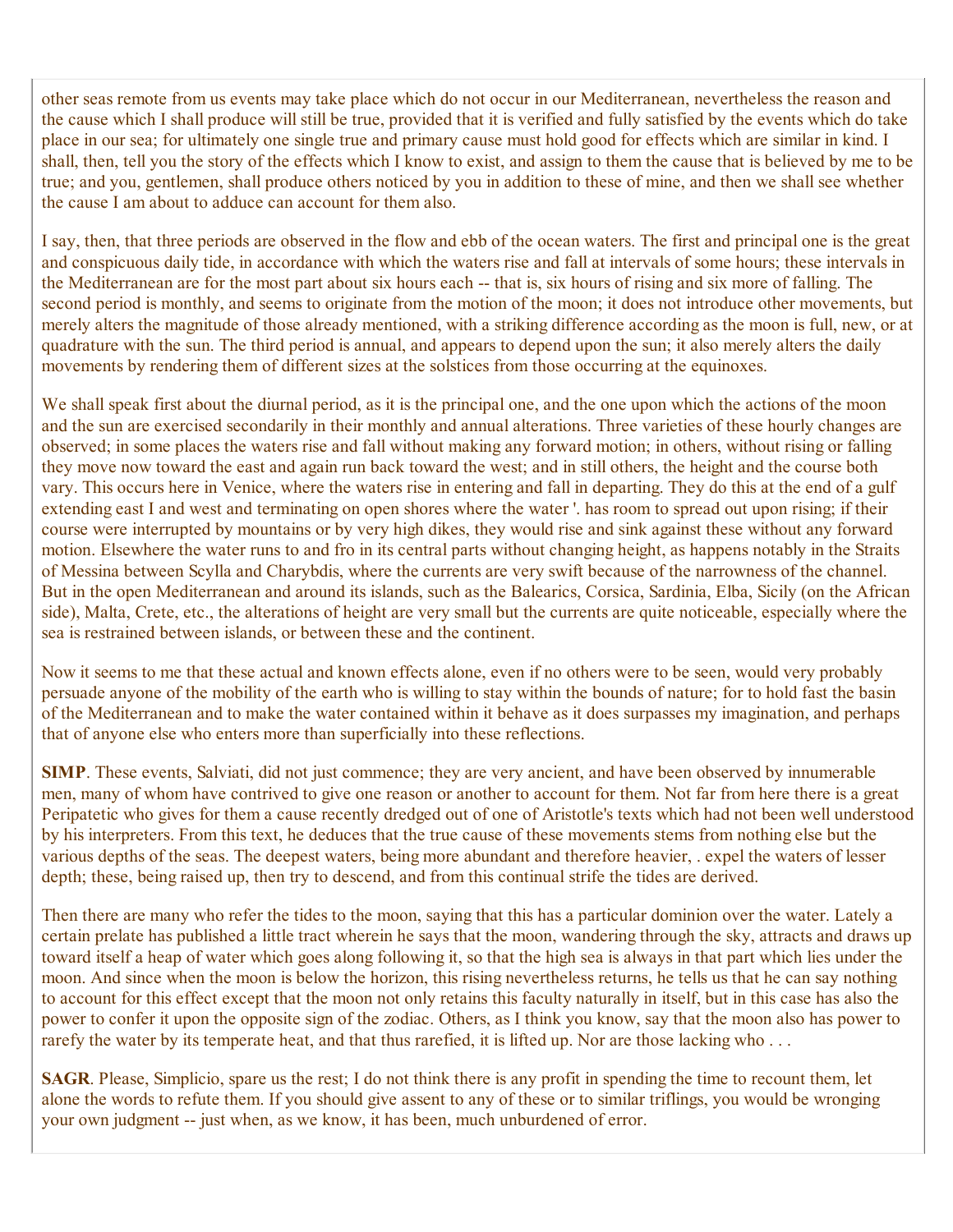SALV. I am a little more easygoing than you, Sagredo, and I shall put in a few words for Simplicio's benefit if he thinks that some probability attaches to the things he has been telling us.

Simplicio, I say that waters which have their external surfaces higher expel those that are lower, but not that those which are deeper do so; and the higher waters, having driven away the lower, quickly come to rest and equilibrium. Your Peripatetic must believe that all the lakes in the world (which remain placid) and all the seas where the tide is imperceptible must have perfectly level beds; I was so naIve as to persuade myself that even if there were no other soundings, the Islands whIch rise above the water would be a very obvious indication of the unevenness of the bottoms. You might tell your prelate that the moon travels over the whole Mediterranean every day, but the waters are raised only at its eastern extremity and for us here at Venice.

As for those who make the temperate heat of the moon able to swell the water, you may tell them to put afire under a kettle of water, hold their right hands in this until I the heat raises the water a single inch, and then take them out to write about the swelling of the seas. Or ask them at least to show you how the moon rarefies a certain part. of the water and not the remainder, such as this here at Venice, but not that at Ancona, Naples, or Genoa.

Let us just say that there are two sorts of poetical minds -- one kind apt at inventing fables, and the other disposed to believe them.

SIMP. I do not think that anyone believes fables when he knows them to be such; and as to the opinions about the cause of the tides (which are numerous), since I know that there is only one true and primary cause for one effect, I understand perfectly that at most one can be true, and all the rest must be false and fabulous. Perhaps the true one is not even among those which have been produced up to date. I rather believe this to be so, since it would be remarkable if the true cause should shed so little light as not to show through the darkness of so many false ones. But I must say, with that frankness which is permitted here among ourselves, that to introduce the motion of the earth and make it the cause of the tides seems to me thus far to be a concept no less fictitious than all the rest I have heard. If no reasons more agreeable to natural phenomena were presented to me, I should pass on unhesitatingly to the belief that the tide is a supernatural effect, and accordingly miraculous and inscrutable to the human mind -- as are so many others which depend directly upon the omnipotent hand of God.

SALV. You argue very prudently, and also in agreement with Aristotle's doctrine; at the beginning of his Mechanics; as you know, he ascribes to miracles all things whose causes are hidden. But I believe you do not have any stronger indication that the true cause of the tides is one of : those incomprehensibles than the mere fact that among all I things so far adduced as verae causae there is not one which we can duplicate for ourselves by means of appropriate artificial devices. For neither by the light of the moon or sun, nor by temperate heat, nor by differences of depth can we ever make the water contained in a motionless vessel run to and fro, or rise and fall in but a single place. But if, by simply setting the vessel in motion, I can represent for you without any artifice at all precisely those changes which are perceived in the waters of the sea, why should you reject this cause and take refuge in miracles?

SIMP. I shall have recourse to miracles unless you dissuade me from it by other natural causes than the motion of the containers of the waters of the sea. For I know that the latter containers do not move, the entire terrestrial globe being naturally immovable.

SALV. But do you not believe that the terrestrial globe could be made movable supernaturally, by God's absolute power?

SIMP. Who can doubt this?

SALV. Then, Simplicio, since we must introduce a miracle to achieve the ebbing and flowing of the oceans, let us make the earth miraculously move with that motion by which the oceans are naturally moved. This operation will indeed be as much simpler and more natural among things miraculous, as it is easier to make a globe turn around (which we see so many of them do) than to make an immense bulk of water go back and forth more rapidly in some places than in others;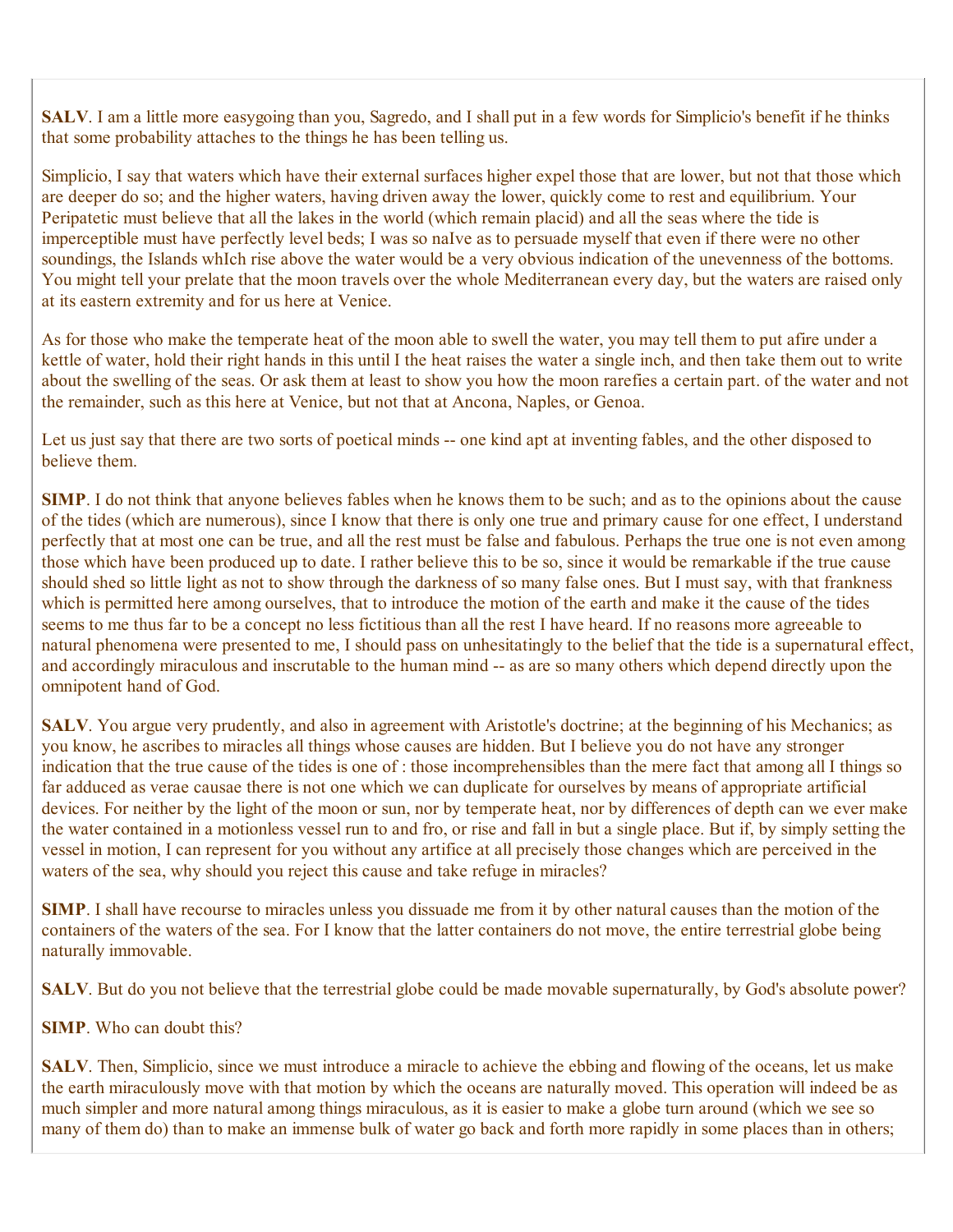rise and fall, here more, there less, and in other places not at all, and to make all these variations within the same containing vessel. Besides, these are many miracles, while the other is only one. Add to this that the miracle of making the water move brings another miracle in its train, which , is that of holding the earth steady against the impulses of the water. For these would be capable of making it vacillate first in one direction and then in the other, if it were not miraculously retained.

SAGR. Let us suspend judgment for a while as to the folly of the new opinion which Salviati wants to explain to us, Simplicio, and not be so quick to class it with those ridiculous older ones. As to the miracle, let us likewise have recourse to that only after we have heard arguments which are restricted within the bounds of nature. Though, indeed, to my mind all works of nature and of God appear miraculous.

SALV. That is the way I feel about it, and saying that the natural cause of the tides is the motion of the earth does not exclude this operation from being miraculous.

Now, returning to our discussion, I reply and reaffirm that it has never previously been known how the waters contained in our Mediterranean basin can make those movements which they are seen to make, so long as this basin and containing vessel rests motionless. What renders the matter puzzling is daily observed, as I am about to describe; therefore, listen carefully.

We are here in Venice, where the waters are now low; the sea is quiet, the air tranquil; the water is commencing to rise, and at the end of five or six hours it will have gone up ten spans or more. This rise is not made by the original water being rarefied, but by water newly arriving here -- water of the same kind as the original water, with the same salinity, the same density, the same weight. Ships float in it, Simplicio, without submerging a hair's-breadth further; a barrel of it weighs not a grain more or less than the same quantity of the other; it keeps the same coldness entirely unchanged; in short, it is water which has recently and visibly entered through the channels and mouths of the Lido.

Now you tell me how and whence it came here. Are there perchance hereabouts some abysses or openings in the bottom of the sea through which the earth draws in and expels the water, breathing like some immense and monstrous whale? If so, why does the water not rise likewise over a space of six hours at Ancona, Dubrovnik (Ragugia), and Corfu, where the increase is small or even imperceptible? Who will find a way to pour new water into an immovable vessel and have it rise only in one definite place and not in others?

Do you perhaps say that this new water is borrowed from the ocean, carried in through the Straits of Gibraltar? This will not remove the difficulties mentioned; it will only make them greater. In the first place, tell me what must be the course of that water which, entering by the strait, is conducted in six hours clear to the extreme coast of the Mediterranean, a distance of tWo or three thousand miles, and retraces the same space on its retUrn? What would become of the ships scattered about on the sea? And what of those in the strait, on a continual watery precipice of immense bulk, entering through a channel no more than eight miles wide -- a channel which must in six hours give passage to enough water to inundate a space hundreds of miles wide and thousands long? Where is the tiger or falcon that ever ran or flew with such speed? A speed, I mean, of 400 miles an hour or better.

It cannot be denied that there are currents running the length of the gulf, but they are so slow that a rowboat can outrun them, though not without losing headway. Besides, if this water comes in through the strait, there is another difficulty: How does it cause so much of a rise here, at so remote a place, without first raising the closer parts by a similar or greater amount? To sum up, I do not believe that either obstinacy or subtleness of wit could ever discover a reply to these difficulties and thereby be able to maintain the fixity of the earth against them, while remaining within natural limitations.

SAGR. So far I follow you very well, and I am anxiously waiting to hear how these marvels can take place unimpeded if we assume the motions already assigned to the earth.

SALV. As these effects must be consequences of the motions which belong naturally to the earth it is not only necessary that they encounter no obstacle or impediment, but that they follow easily. Nor must they merely follow easily; they must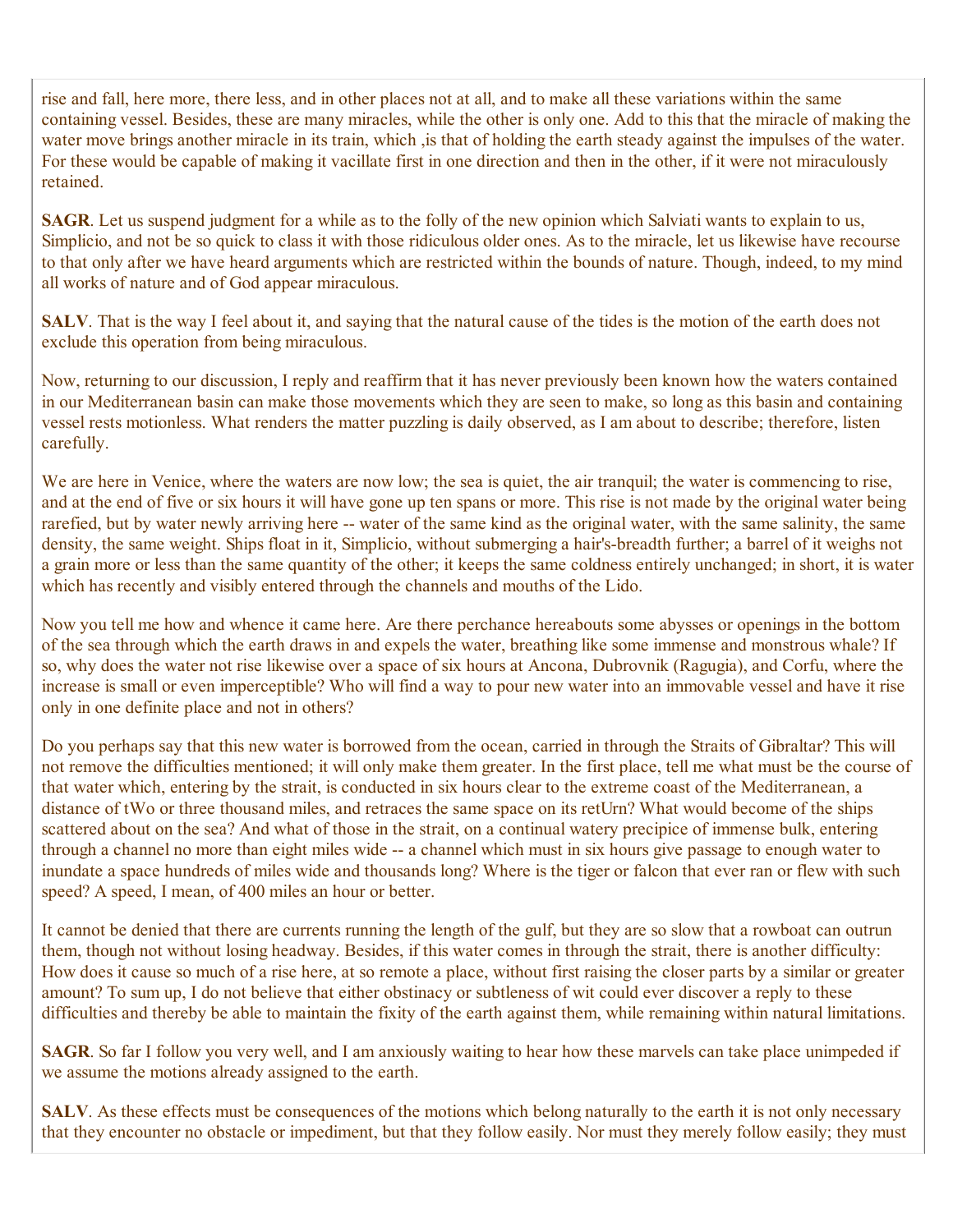follow necessarily, in such a way that it would be impossible for them to take place in any other manner For such is the property and condition of things which are natural and true.

Having established, then, that it is impossible to explain the movements perceived in the waters and at the same time maintain the immovability of the vessel which contains them, let us pass on to considering whether the mobility of the container could produce the required effect in I the way in which it is observed to take place. Two sorts of .movement may be conferred upon a vessel so that the : water contained in it acquires the property of running first I toward one end and then toward the other, and rise and , sink there. The first would occur when one end is lowered I and then the other, for under those conditions the water,  $\sim$  running toward the depressed part, rises and sinks alternately at either end. But since this rising and sinking is I nothing but a retreat from and an approach toward the center of the earth, this sort of movement cannot be attributed to concavities in the earth itself as containing vessels of the waters, For such containers could not have parts I able to approach toward or retreat from the center of the  $\sim$  terrestrial globe by any motion whatever that might be assigned to the latter.

The other sort of motion would occur when the vessel was moved without being tilted, advancing not uniformly but with a changing velocity, being sometimes accelerated and sometimes retarded. From this variation it would follow that the water (being contained within the vessel but not firmly adhering to it as do its solid parts) would because of its fluidity be almost separate and free, and not compelled to follow all the changes of its container. Thus the vessel being retarded, the water would retain apart of the impetus already received, so that it would run toward the forward end, where it would necessarily rise. On the other hand, when the vessel was speeded up, the water would retain apart of its slowness and would fall somewhat behind while becoming accustomed to the new impetus, remaining toward the back end, where it would rise somewhat.

These effects can be very clearly explained and made evident to the senses by means of the example of those barges which are continually arriving from Fusina filled with water for the use of this city. Let us imagine to ourselves such a barge coming along the lagoon with moderate speed, placidly carrying the water with which it is filled, when either by running aground or by striking some obstacle it becomes greatly retarded. Now the water will not thereby lose its previously received impetus equally with the barge; keeping its impetus, it will run forward toward the prow, where it will rise perceptibly, sinking at the stern. But if on the other hand the same barge noticeably increases its speed in the midst of its placid course, then the water which it contains (before getting used to this and while retaining its slowness) will stay back toward the stern, where it will consequently rise, sinking at the prow. This effect is indubitable and clear; it may be tested experimentally at any time, and there are three things about it which I want you to note particularly.

The first is that in order to make the water rise at one extremity of the vessel, there is no need of new water, nor need the water run there from the other end.

The second is that the water near the middle does not rise or sink noticeably unless the course of the barge happens to be very fast to begin with, and the object struck or other hindrance which checks it is very strong and unyielding. In such an event this might not only make all the water run forward, but cause most of it to jump right out of the barge; the same would also happen if a very violent impulse were suddenly given to it when it was traveling very slowly. But if to a gentle motion of its own there were added a moderate retardation or acceleration, the parts in the middle (as I said) would rise and sink imperceptibly, and the other parts would rise the less according as they were closer to the middle, and the more according as they were farther from it.

The third thing is that whereas the parts around the center make little change as to rising or sinking with respect to the water at the ends, yet they run to and fro a great deal in comparison with the water at the extremities.

Now, gentlemen, what the barge does with regard to the water it contains, and what the water does with respect to the barge containing it, is precisely the same as what the Mediterranean basin does with regard to the water contained within it, and what the water contained does with respect to the Mediterranean basin, its container. The next thing is for us to prove that it is true, and in what manner it is true, that the Mediterranean and all other sea basins (in a word, that all parts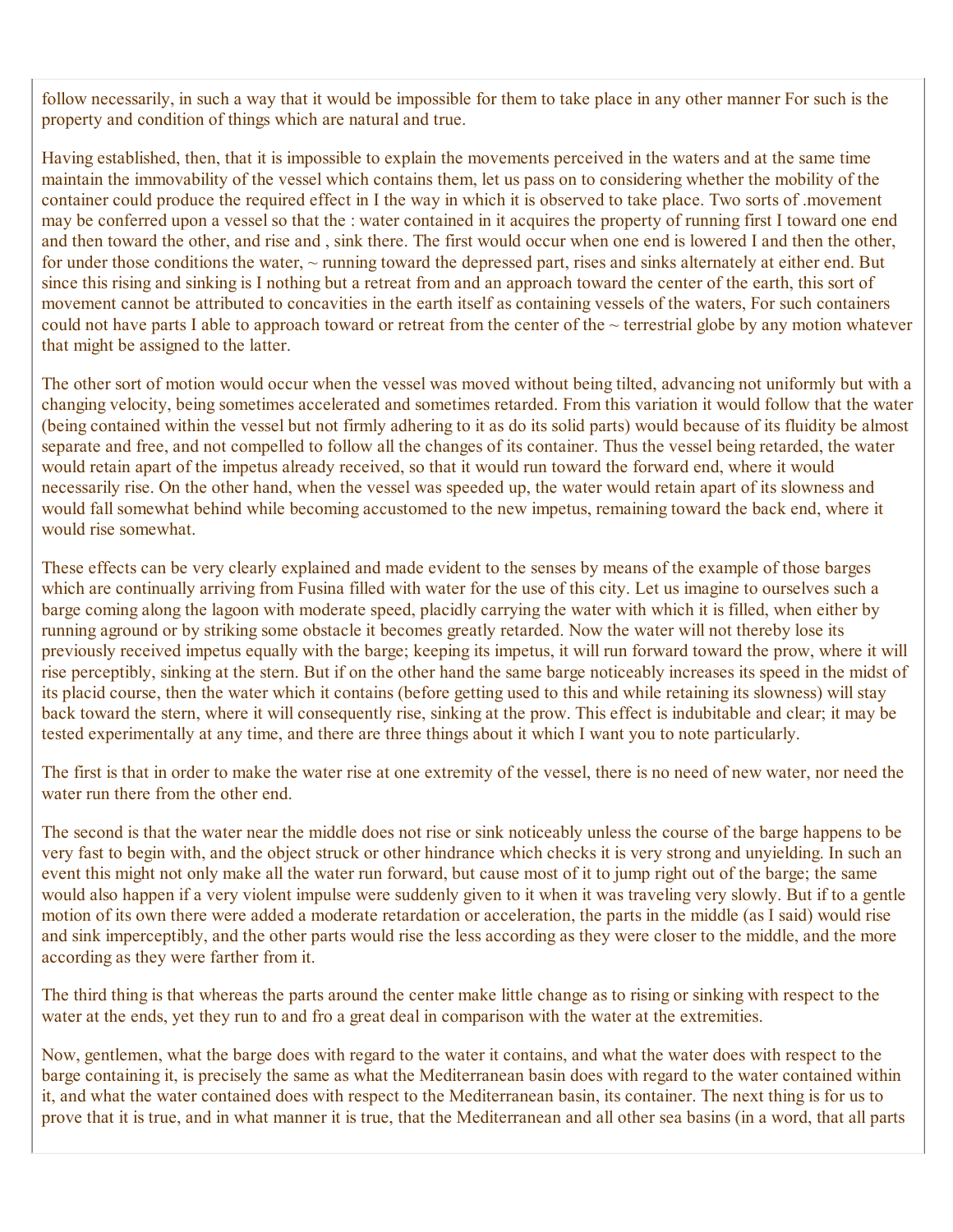of the earth) move with a conspicuously uneven motion, even though nothing but regular and uniform motions may happen to be assigned to the globe itself.

SIMP. At first sight this looks like a great paradox to me, though I am no mathematician or astronomer. If it is true that the motion of the whole maybe regular, and that of the parts which always remain attached to it may be irregular, then this is a paradox destroying the axiom which affirms tandem esse rationem totius et partium.

SALV. I shall prove my paradox, Simplicio, and then leave to you the burden of either defending the axiom against it or of bringing the two into accord. My demonstration will be brief and easy; it will depend upon things already dealt with at length in our past conversations, without introducing the slightest word to make it favor the ebb and flow.

We have already said that there are two motions attributed to the terrestrial globe; the first is annual, made by its center

• Figure 28

along the circumference of its orbit about the ecliptic in the order of D the signs of the zodiac (that is, from west to east), and the other is made by the globe itself revolving around its own center in twenty-four hours (likewise from west to east) around an axis which is somewhat tilted, and not parallel to that of its annual revolution. From the composition of these two motions, each of them in itself uniform, I say that there results an uneven motion in the parts of the earth. In order for this to be understood more easily, I shall explain it by drawing a diagram.

First I shall describe around the center A the circumference of the earth's orbit BC, on which the point B is taken; and around this as center, let us describe this smaller circle DEFG, representing the terrestrial globe. We shall suppose that its center B runs along the whole circumference of the orbit from west to east; that is, from B toward C. We shall further suppose the terrestrial globe to turn around its own center B from west to east, in the order of the points D, E, F, G, during a period of twenty-four hours. Now here we must carefully note that when a circle revolves around

its own center, every part of it must move at different times with contrary motions. This is obvious, considering that when the part of the circumference around the point D is moving toward the left (toward E), the opposite parts, around F, go toward the right (toward G); so that when the point D gets to F, its motion will be contrary to what it was originally when it was at D. Moreover, in the same time that the point E descends, so to speak, toward F, G ascends toward D. Since this contrariety exists in the motion of the parts of the terrestrial surface when it is turning around its own center, it must happen that in coupling the diurnal motion with the annual, there results an absolute motion of the parts of the surface which is at one time very much accelerated and at another retarded by the same amount. This is evident from considering first the parts around D, whose absolute motion will be very swift, resulting from two motions made in the same direction; that is, toward the left. The first of these is part of the annual motion, common to all parts of the globe; the other is that of this same point D, carried also to the left by the diurnal whirling, so that in this case the diurnal motion increases and accelerates the annual motion.

It is quite the opposite with the part across from D, at F. This, while the common annual motion is carrying it toward the left together with the whole globe, is carried to the right by the diurnal rotation, so that the diurnal motion detracts from the annual. In this way the absolute motion -- the resultant of the composition of these tw0 is much retarded.

Around the points E and G, the absolute motion remains equal to the simple annual motion, since the diurnal motion acts upon it little or not at all, tending neither to left nor to right, but downward and upward. From this we conclude that just as it is true that the motion of the whole globe and of each of its parts would be equable and uniform if it were moved with a single motion, whether this happened to be the annual or the diurnal, so is it necessary that upon these two motions being mixed together there results in the parts of the globe this uneven motion, now accelerated and now retarded by the additions and subtractions of the diurnal rotation upon the annual revolution.

Now if it is true (as is indeed proved by experience) that the acceleration and retardation of motion of a vessel makes the contained water run back and forth along its length, and rise and fall at its extremities, then who will make any trouble about granting that such an effect may -- or rather, must -- take place in the ocean waters? For their basins are subjected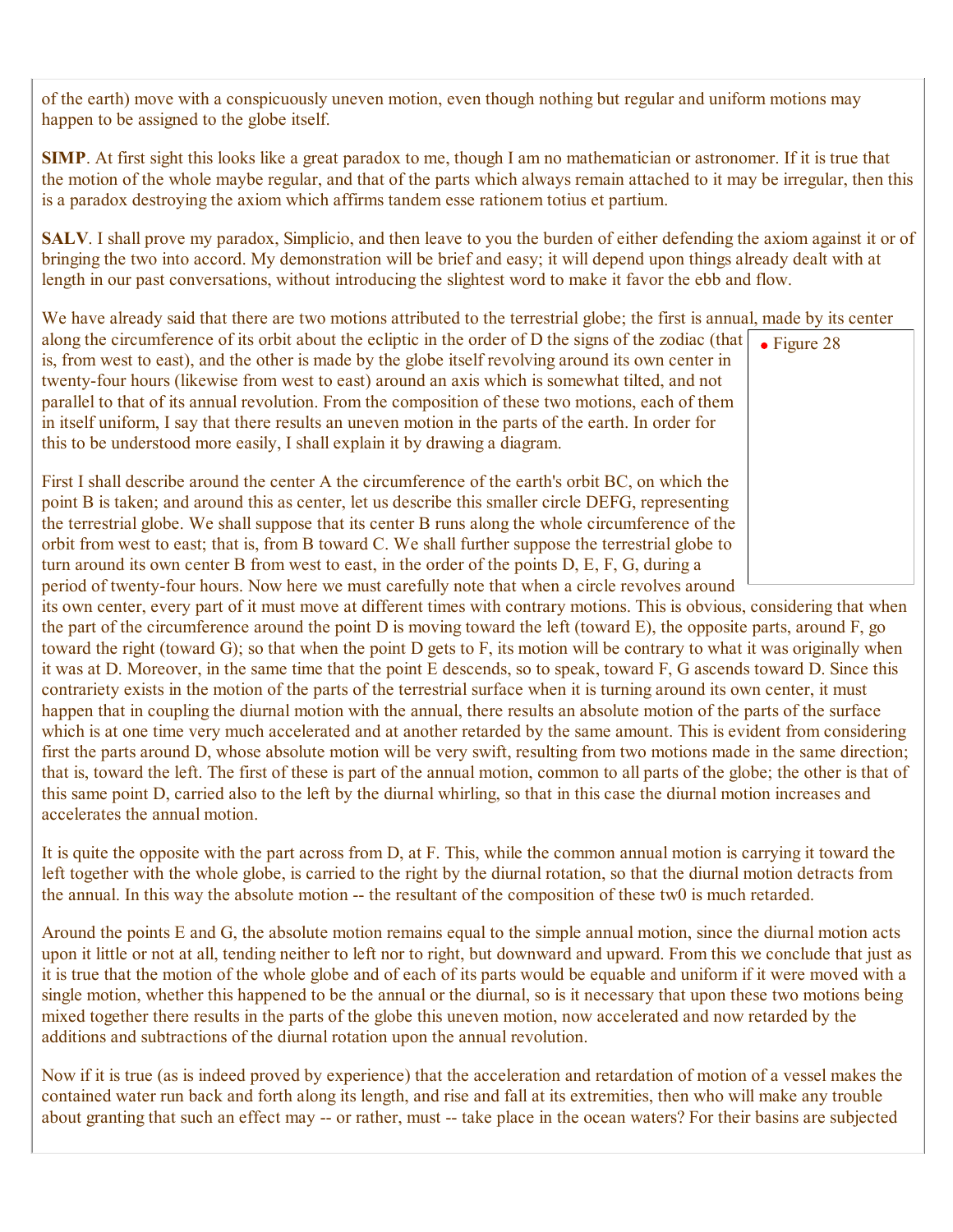to just such alterations; especially those which extend from west to east, in which direction the movement of these basins is made.

Now this is the most fundamental and effective cause of the tides, without which they would not take place. But the particular events observed at different times and places are many and varied; these must depend upon diverse concomitant causes, though all must have some connection with the fundamental cause. So our next business is to bring up and examine the different phenomena which may be the causes of such diverse effects.

The first of these is that whenever the water, thanks to some considerable retardation or acceleration of motion of its containing vessel, has acquired a cause for running toward one end or the other, it will not remain in that state when the primary cause has ceased. For by virtue of its own weight and its natural inclination to level and balance itself, it will speedily return of its own accord; and being heavy and fluid, it will not only return to equilibrium but will pass beyond it, pushed by its own impetus, and will rise at the end where first it sank. But it will not stay there; , by repeated oscillations of travel it will make known to us that it does not want the speed of motion it has received to be suddenly removed and reduced to a state of rest. It wishes this to be slowly reduced, abating little by little. In exactly this way we see that a weight suspended by a cord, once removed from the state of rest (that is, the perpendicular), returns to this and comes to rest by itself, but only after having gone to and fro many times, passing beyond this perpendicular position in its coming and going.

The second event to be noticed is that the reciprocations of movement just mentioned are made and repeated with greater or less frequency (that is, in shorter or longer times) according to the various lengths of the vessels containing the water. In the shorter space, the reciprocations are more frequent, and they are rarer in the longer, just as in the above example of the plumb bobs the reciprocations of those which are hung on long cords are seen to be less frequent than those hanging from shorter threads.

For the third remark, you must know that it is not only a greater or lesser length of vessel which causes the water to perform its reciprocations in different times, but a greater or less depth does the same thing. It happens that for water contained in vessels of equal length but of unequal depth, the deeper water will make its vibrations in briefer times, and the oscillations will be less frequent in the shallower.

Fourth, such vibrations produce two effects in water which are worthy of being noticed and observed carefully. One is the alternating rising and falling at either extremity; the other is the horizontal moving and running to and fro, so to speak. These two different motions inhere differently in different parts of the water. The extreme ends of the water rise and fall the most; the central parts do not move, up and down at all; and other parts, by degrees as they are nearer to the ends, rise and fall proportionately more than .those farther from the ends. On the other hand, the central parts move a great deal in that other (progressive) movement back and forth, going and returning, while the waters in the extreme ends have none of this motion -- except so far as they may in rising happen to go higher than their banks, and spill out of their original channel and container. But where the hindrance of the banks restrains them, they merely rise and fall; nor does this prevent the waters in the middle from running back and forth, as do the other parts in proportion, traveling the more or the less according as they are located farther from or closer to the middle.

The fifth particular event must be more carefully considered, because it is impossible for us to duplicate its effects by any practical experiment. It is this: In an artificial vessel like the barge mentioned previously, moving now more rapidly and again more slowly, the acceleration or retardation is always shared uniformly by the whole vessel and by each of its parts. Thus, for example, when the barge is checked in its motion, its forward parts are no more retarded than its after parts, but all share equally in the same retardation. The same happens in acceleration; that is, conferring some new cause of greater velocity upon the barge accelerates the bow in the same way as the stern. But in immense vessels, such as long sea bottoms (though these indeed are nothing more than cavities made in the solidity of the terrestrial globe), it nevertheless happens remarkably enough that their extremities do not increase and decrease in speed jointly, equally, and in the same instant of time. For it may happen that when one extremity of such a vessel is greatly retarded in its motion by virtue of a composition of these two motions, annual and diurnal, the other extremity may be affected by and involved in even a very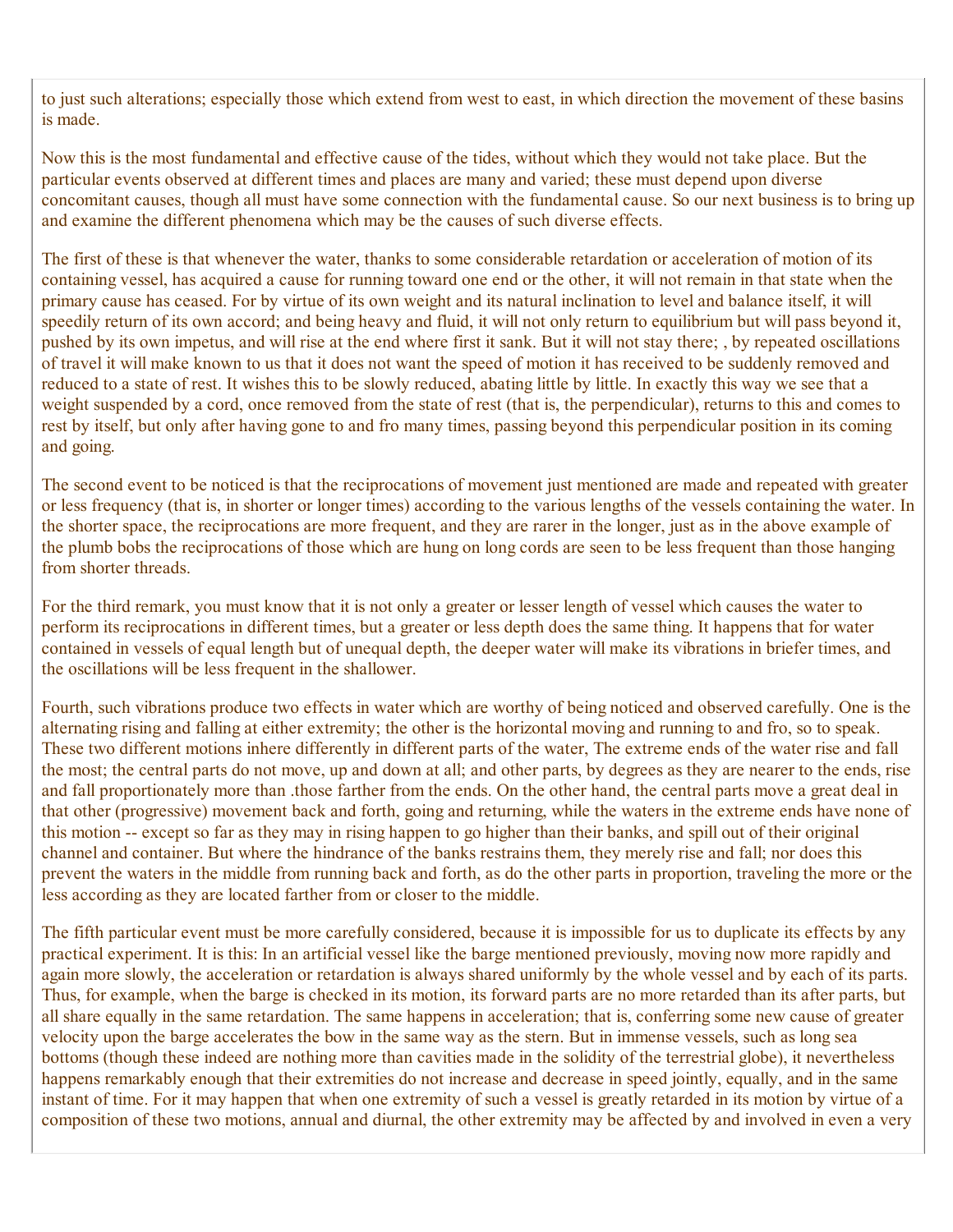swift motion. For your easier comprehension, let us explain this by going back to the diagram previously drawn. Let us suppose a stretch of sea to be as long as one quadrant; the arc BC, for instance. Then the parts near B are, as I said before, in very swift motion because the two movements (annual and diurnal) are united in the same direction, and the parts near C are at that time in retarded motion, since they lack the forward movement depending upon the diurnal motion. If we

suppose, I say, a sea bottom as long as the arc BC, we shall see at once that its extremities are moving very unequally at a given time. A stretch of sea as long as a semicircle and placed in the position of the arc BCD will have exceedingly different speeds, since the extremity B would be in very rapid motion, Din very slow motion, and the parts in the middle around C in moderate motion. In proportion as these stretches of sea were shorter, they would participate less in this strange phenomenon of having their parts diversely affected at certain times of day by speed and by slowness of motion.

Now if in the first place we see experimentally that an acceleration and a retardation shared equally by all parts of the containing vessel may indeed be the cause of the contained water running back and forth, then what must we suppose would happen in a vessel so remarkably situated that a retardation and an acceleration of motion are conferred very unevenly upon its parts? Certainly we cannot help saying that there would necessarily be perceived still greater and

more marvelous causes of commotions in the water, and stranger ones. And though to many people it may seem impossible for us to test the effects of such events in artificial devices and vessels, nevertheless this is not entirely impossible; I have a mechanical model in which the effects of these marvelous compositions of movements may be observed in detail. But so far as our present purpose is concerned, what we have grasped intellectually up to this point is sufficient.

SAGR. For my part, I understand well enough that this remarkable phenomenon must necessarily exist in the ocean beds, especially in those which extend a long distance east and west; that is, along the direction of the movements of the terrestrial globe. And as the phenomenon is in a certain sense undreamed of and without parallel among the movements it is possible for us to make, it is not hard for me to believe that it may produce effects which cannot be imitated in our artificial experiments.

SALV. These things being cleared up, it is now time to examine in all their diversity the particular events which are observed experientially in the ebbing and flowing of the waters. First, it cannot be hard for us to understand why it happens that in lakes, pools, and even in small seas there is no noticeable tide. There are two impelling reasons for this. One is that because of the shortness of their basins they acquire at different hours of the day varying degrees of speed, but with little difference occurring among all their parts; they are uniformly accelerated and retarded as much in front as behind; that is, to the east as to the west. And they acquire such alterations, moreover, little by little, and not through the opposition of a sudden obstacle and hindrance, or a sudden and great acceleration in the movement of the containing vessel. The latter, with all its parts, becomes slowly and equally impressed with the same degree of velocity, and from this uniformity it follows that the contained water also receives the same impressions with little resistance or hesitation. Consequently the signs of rising and falling or of running to one extremity or the other are exhibited only obscurely. This effect is also clearly seen in small artificial vessels, in which the contained water is impressed with the same degrees of speed, whenever the acceleration or retardation is made in slow and uniform increments. But in the basins of oceans which extend a great distance from east to west, the acceleration or retardation is much more noticeable and uneven when one extremity of them is in a very retarded motion and the other is moving quickly.

The second reason is the reciprocal oscillation of the water instituted by the impetus already received from the motion of its container, which oscillation (as we have remarked) makes its vibrations with high frequency in small vessels. There inheres in the terrestrial movements a cause for conferring a movement upon the waters only from one twelve-hour period to another, since only once a day is the movement of the containing vessel exceedingly accelerated or retarded.. Now this second cause depends upon the weight of the water, which seeks to restore it to equilibrium, and it produces oscillations of one, two, or three hours, and so on, according to the shortness of the vessel. Thus the whole movement becomes entirely insensible upon this one being combined with the first, which even by itself remains very small for small vessels. For the

• Figure 29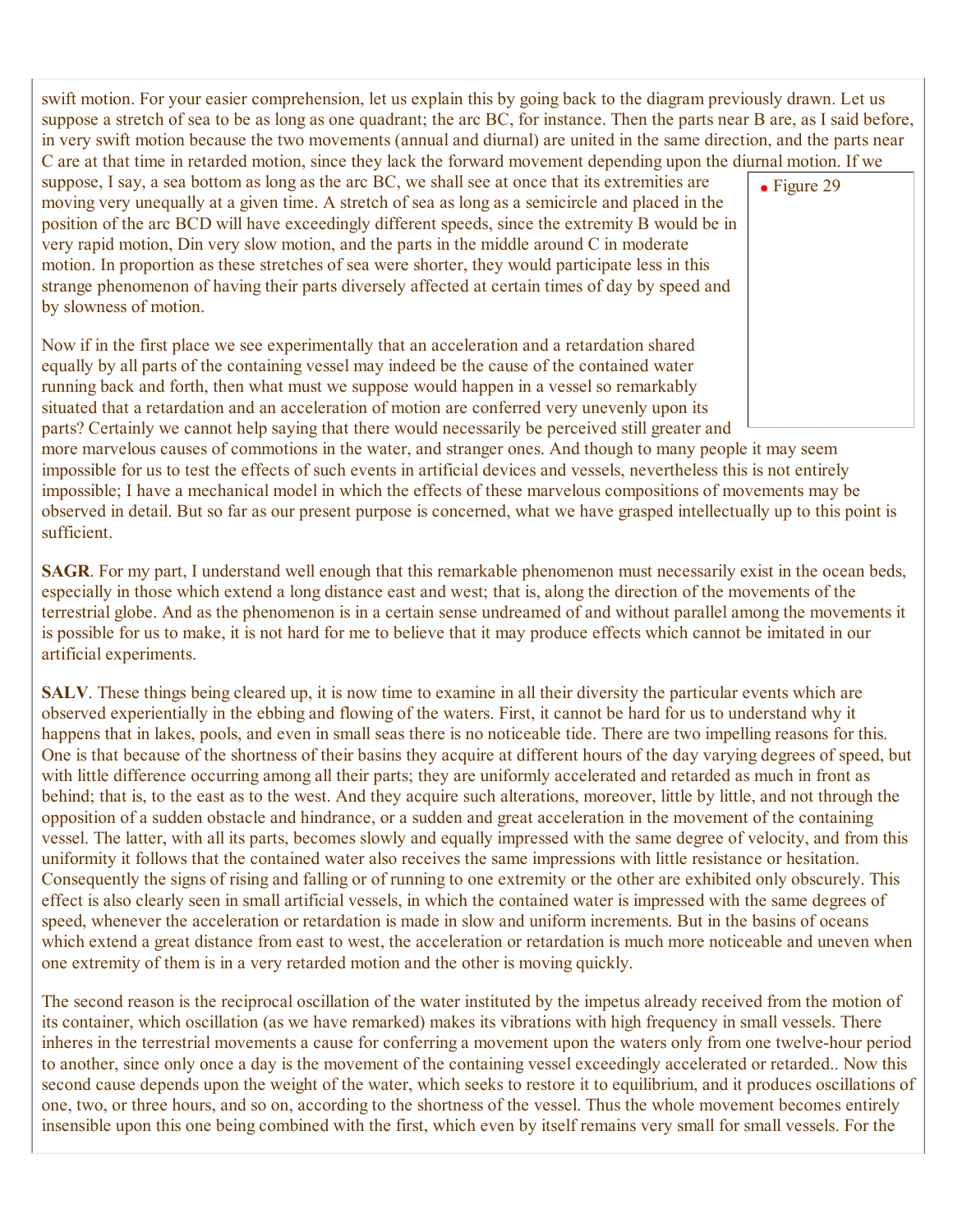primary cause, which has a period of twelve hours, will not have finished impressing its disturbance when overtaken and reversed by this second one depending upon the weight of the water and having a vibration time of one, two, three, or four hours, and so on, according to the shortness and depth of the basin. Acting contrary to the first cause, this perturbs and removes that without ever allowing it to attain the height, or even the average of its motion. Any evidence of ebbing or flowing is entirely annihilated by this conflict, or is very much obscured. I say nothing of the continual changing of the wind, which by disquieting the water would not permit us to be sure of some very small rising or falling, of half an inch or less, which might actually belong to the basins and containers of bodies of water no more than one degree or so in length.

Now, secondly, I shall resolve the question why, since there resides in the primary principle no cause of moving the waters except from one twelve-hour period to another (that is, once by the maximum speed of motion and once by its maximum slowness), the period of ebbing and flowing nevertheless commonly appears to be from one six-hour period to another. Such a determination, I say, can in no way come from the primary cause alone. The secondary causes must be introduced for it; that is, the greater or lesser length of the vessels and the greater or lesser depth of the waters contained in them. These causes, although they do not operate to move the waters (that action being from the primary cause alone, without which there would be no tides), are nevertheless the principal factors in limiting the duration of the reciprocations, and operate so powerfully that the primary cause must bow to them. Six hours, then, is not a more proper or natural period for these reciprocations than any other interval of time, though perhaps it has been the one most generally observed because it is that of our Mediterranean, which has been the only place practicable for making observations over many centuries. Even so, this period is not observed everywhere in it; in some of the narrower places, such as the Hellespont and the Aegean, the periods are much briefer, and they are also quite variable among themselves. Some say it was because of these differences and the incomprehensibility of their causes to Aristotle that he, after observing them for a long time from some cliffs of Euboea (Negroponte), plunged into the sea in a fit of despair and willfully destroyed himself.

In the third place we shall see very readily the reason why a sea like the Red Sea, although very long, is nevertheless quite devoid of any tide. This is so because its length does not extend from east to west, but runs from southeast to northwest. The movements of the earth being from west to east, the impulses of the water are always aimed against the meridians and not from one parallel to another. Hence in seas which extend lengthwise toward the poles and are narrow in the other direction, there is no cause of tides -- unless it is that of sharing those of some other sea with which they may communicate and which is subject to large movements.

We can very easily understand, in the fourth place, the reasons why the ebbing and flowing are greatest at the extremities of gulfs as to rising and falling of the waters, and least in the middle parts. Daily experience shows us this here in Venice, sitUated at the end of the Adriatic, where the difference commonly amounts to as much as five or six feet; but in parts of the Mediterranean distant from the extremities such changes are very small; as at the islands of Corsica and Sardinia, and on the coasts at Rome and Leghorn, where they do not exceed half a foot. We understand also why, on the other hand, where the rising and falling are small, the running to and fro is large. It is a simple thing, I say, to understand the cause of these events, because we have examples of them easily observable in all sorts of artificially manufactured vessels, in which the same effects are seen to follow naturally when we move them unevenly; that is, now accelerating and now retarding them.

Let us consider further, in the fifth place, how a given quantity of water moving slowly in a spacious channel must run very impetuously when it has to pass through a narrow place. From this we shall have no difficulty in understanding the cause of the great current which is created in the narrow channel that separates Calabria from Sicily. For all the water pent up by the extensive island and the Ionian Gulf in the eastern part of the sea, though because of the spaciousness there it descends slowly toward the west, yet upon being restrained in the Straits of Messina between Scylla and Charybdis, it drops rapidly and makes a great agitation. Something similar to this, but greater, is said to occur between Africa and the great island of Madagascar (San Lorenzo), when the waters of the two great Indian and South Atlantic (Etiopico) oceans, in whose midst this lies, must be restricted in their running into the still smaller channel between it and the coast of South Africa. The currents in the Straits of Magellan must be extremely great, communicating between the South Atlantic and the South Pacific oceans.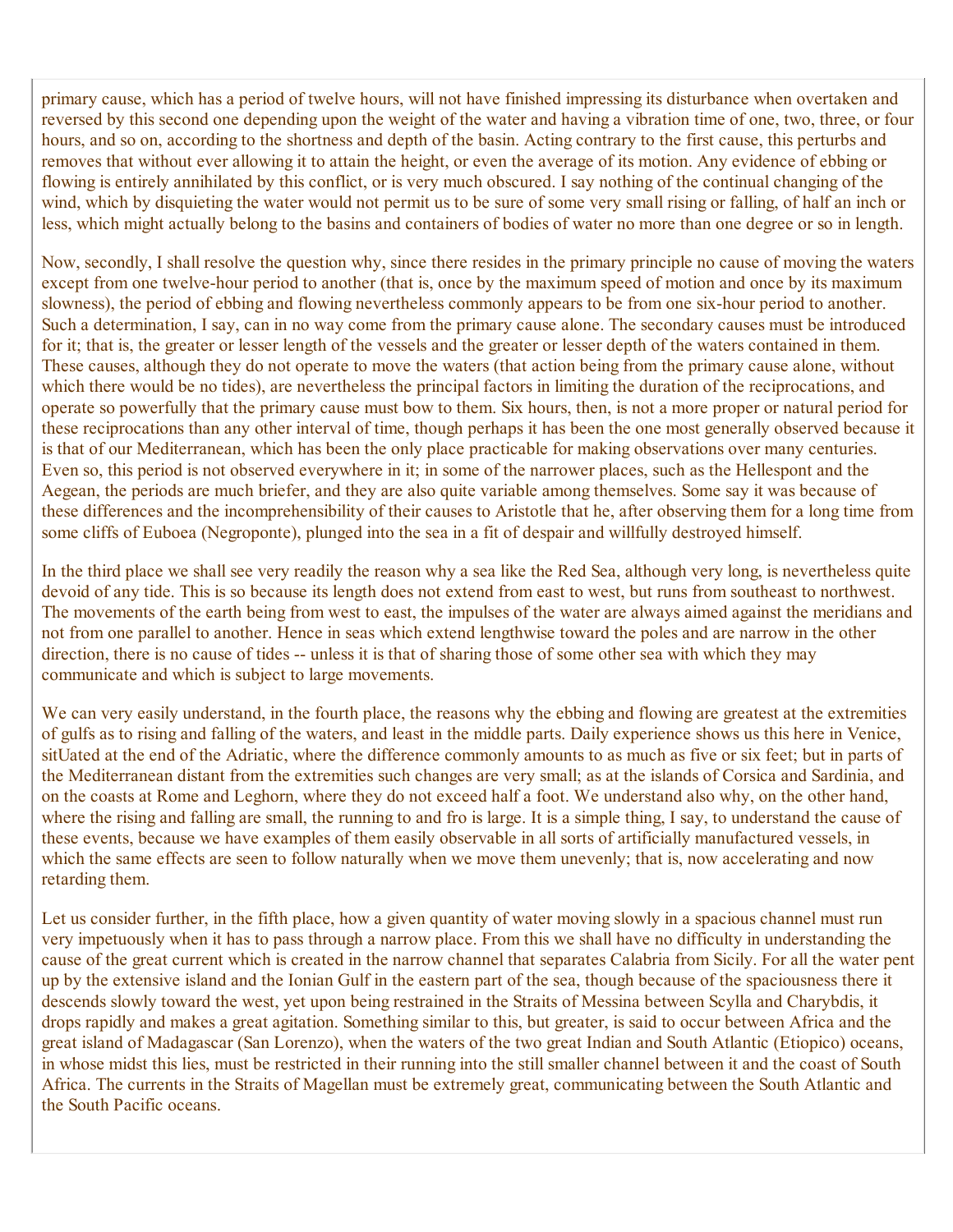In the sixth place, in order to give reasons for some more recondite and curious events that are observed in this field, it remains now for us to make another important reflection upon the two principal causes of the tides, thereafter compounding them and mixing them together. The first and simplest of these, as I .have often said, is the definite acceleration and retardation of the parts of the earth from which the waters receive a determinate period, running toward the east and returning to the west within a space of twenty-four hours. The other depends upon the water's own weight, which, once moved by the primary cause, tries then to restore itself to equilibrium by repeated oscillations which are not determinate as to one preestablished time alone, but which have differences of duration according to the different lengths and depths of the containers and basins of the oceans. In so far as they depend upon this second principle, some would flow and return in one hour, some in two, in four, in six, in eight, in ten, etc.

Now if we commence to add the first cause, which has an established period of twelve hours, to the second when it has for example a period of five, then it will sometimes happen that the primary and secondary causes agree in making their impulses both in the same direction; and in such a conjunction ( or, so to speak, in such a unanimous conspiracy) the tides will be very great. At other times it happens that the primary impulse becomes in a certain sense contrary to that brought by the secondary; and in such encounters one impulse takes away what the other gives, so that the motion of the waters is weakened and the sea is reduced to a very peaceful and practically motionless state. At still other times, when the two principles are not in opposition nor yet entirely unified, they cause other variations in the rise and fall of the tides.

It may also happen that two very large seas which are in communication through some narrow channel are found to have, because of the mixture of the two principles of motion, a cause of flood in one at the very time the other is having the contrary movement. In this case extraordinary agitations are made in the channel through which they communicate, with opposing motions and vortexes and most dangerous churnings, of which in fact we hear continual tales and accounts. From such discordant movements, depending not only upon different situations and lengths, but even more upon the differing depths of the communicating seas, there sometimes arise various disorderly and unobservable aquatic commotions whose causes have perturbed sailors very much, and still do, when encountered in the absence either of gusts of wind or other significant atmospheric changes which might account for them.

Now these disturbances of the air must be carefully taken into consideration with the other phenomena, and regarded as a third occasional cause capable of greatly altering our observations of effects dependent upon the primary and more essential causes. For there is no doubt that strong winds blowing continuously from the east, for instance, may sustain the waters, preventing their ebb. If then a second recurrence of the high tide, and even a third, is added at the established hours, the waters will swell up very high. In such away, sustained for several days by the force of the wind, they may be raised much more than usual, and make extraordinary floods. We must also take notice of another cause of movement, and this will be our seventh problem. This depends upon the great quantity of water from the rivers that empty into seas which are not vast, for which reason the water is seen to run always in the same direction in channels or straits through which such seas communicate, as happens in the Thracian Bosporus below Constantinople, where the water runs always from the Black Sea toward the Sea of Marmara (Propontide). For the Black Sea the principal causes of ebb and flow are not very effective, because of its shortness; while on the other hand very large rivers empty into it, and this great flow of water must be passed and disgorged through the strait, where the current is quite famous and is always toward the south. Moreover, we must take note that this strait or channel, though it is certainly very narrow, is not subjected to any such perturbations as the strait between Scylla and Charybdis; for the former has the Black Sea above it to the north, with the Sea of Marmara, the Aegean Sea, and the Mediterranean adjoining it to the south -- though over a long tract, and, as we have already noted, however long a sea may be from north to south, it is not subject to tides. But since the Sicilian strait is situated between parts of the Mediterranean, extending a great distance from west to east -- that is, with the tidal currents -- the agitations in it are very great. They would be still greater at the Gates of Hercules, if the Straits of Gibraltar were less open; and the currents in the Straits of Magellan are reported to be extremely strong.

This is all that occurs to me at present to tell you about the causes of this basic diurnal period of the tides, and of their various incidental phenomena. If anything is to be brought up in connection with these, it may be done now; then we may proceed to the other two periods, the monthly and the annual.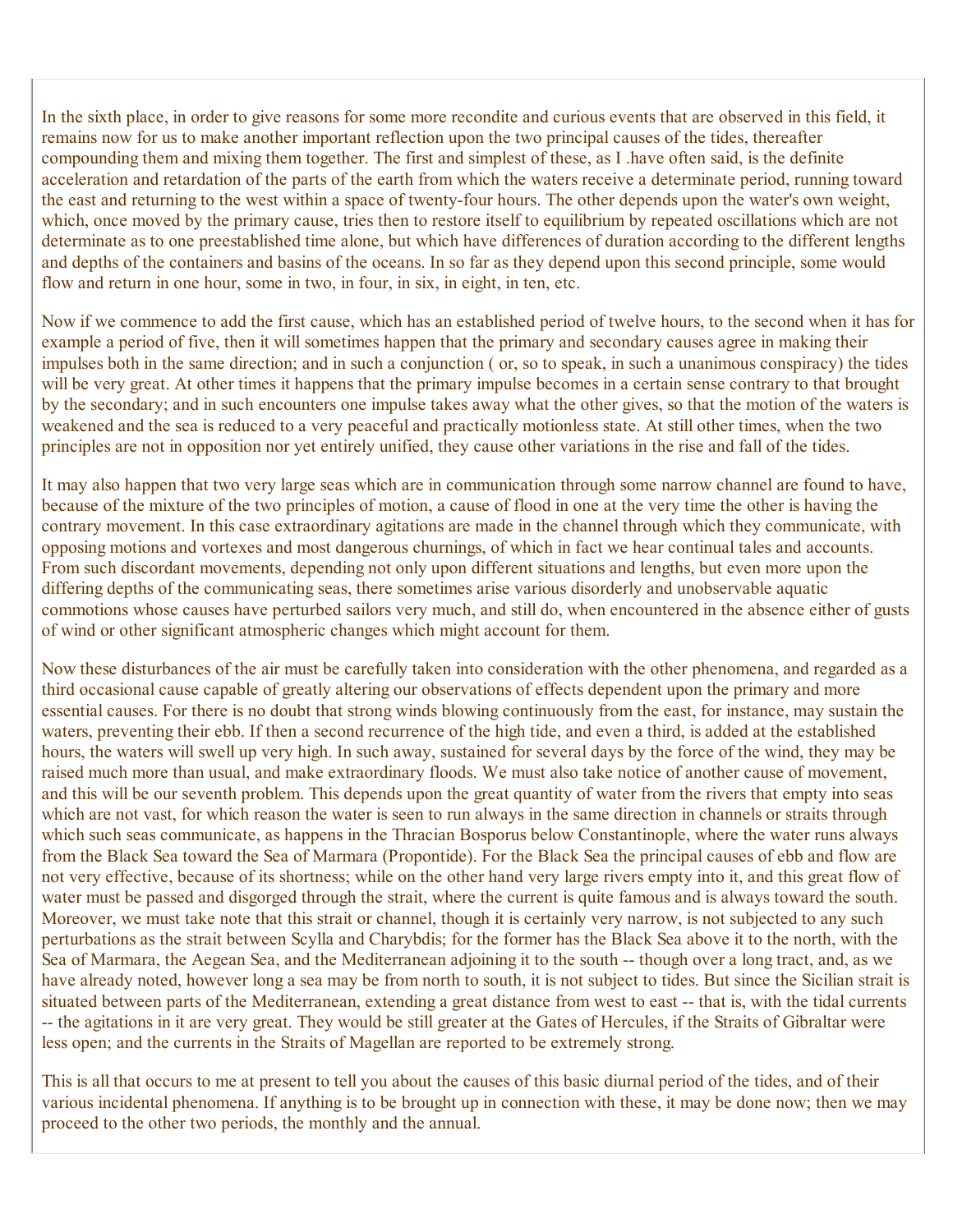SIMP. I do not think it can be denied that your argument goes along very plausibly, the reasoning being ex suppositions, as we say; that is, assuming that the earth does move in the two motions assigned to it by Copernicus. But if we exclude these movements, all the rest is vain and invalid; and the exclusion of this hypothesis is very clearly pointed out to us by your own reasoning. Under the assumption of the two terrestrial movements, you give reasons for the ebbing and flowing; and vice versa, arguing circularly, you draw from the ebbing and flowing the sign and confirmation of those same two movements. Passing to a more specific argument, you say that on account of the water being a fluid body and not firmly attached to the earth, it is not rigorously constrained to obey all the earth's movements. From this you deduce its ebbing and flowing.

In your own footsteps, I argue the contrary and say: The air is even more tenuous and fluid than the water, and less affixed to the earth's surface, to which the water adheres (if for no other reason) because of its own weight, which presses its own much more than the very light air. Then so much the less should the air follow the movements of the earth; hence if the earth did move in those ways, we, its inhabitants, carried along at the same velocity, would have to feel a wind from the east perpetually beating against us with intolerable force. That such would necessarily follow, daily experience informs us; for if, in riding post with no more speed than eight or ten miles an hour in still air, we feel in our faces what resembles a wind blowing against us not lightly, just think what our rapid course of eight hundred or a thousand miles per hour would have to produce against air which was free from such motion! Yet we feel nothing of any such phenomenon.

SALV. To this objection, which seems so persuasive, I reply that it is true that the air is much more tenuous and much lighter than the water, and by its lightness is much less adherent to the earth than heavy and bulky water. But the consequence which you deduce from these conditions is false; that is, that because of its lightness, tenuity, and lesser adherence to the earth it must be freer than water from following the movements of the earth, so that to us who participate completely in those movements its disobedience would be made sensible and evident. In fact, quite the opposite happens. For if you will remember carefully, the cause of the ebbing and flowing of the water assigned by us consisted in the water not following the irregularity of motion of its vessel, but retaining the impetus which it had previously received, and not diminishing it or increasing it in the exact amount by which this is increased or diminished in the vessel. Now since disobedience to a new increase or diminution of motion consists in conservation of the original received impetus, that moving body which is best suited for such conservation will also be best fitted for exhibiting the effect that follows as a consequence of this conservation. How strongly water is disposed to preserve a disturbance once received, even after the cause impressing it has ceased to act, is demonstrated I to us by the experience of water highly agitated by strong winds. Though the winds may have ceased and the airs become tranquil, such waves remain in motion for along time, as the sacred poet so charmingly sings: Qual l'alto Egeo, etc. The continuance of the commotion in this way depends upon the weight of the water, for as has been said on other occasions, light bodies are indeed much easier to set in motion than heavier ones, but they are also much less able to keep the motion impressed upon them, once the cause of motion stops. The air, being a thing that is in itself very tenuous and extremely light, is most easily movable by the slightest force; but it is also most inept at conserving the motion when the mover ceases acting.

As to the air that surrounds the terrestrial globe, I shall therefore say that it is carried around by its adherence no less than the water, and especially those parts of it which are contained in vessels, these vessels being plains surrounded by mountains. And we may much more reasonably declare that such parts are carried around, swept along by the roughness of the earth, than that the higher parts are swept along by the celestial motion as the Peripatetics assert.

What I have said so far seems to me to be an adequate reply to Simplicio's objection. But I want to give him more than satisfaction by means of a new objection and another reply, founded upon a remarkable experiment, and at the same time substantiate for Sagredo the mobility of the earth.

I have said that the air, and especially that part of it which is not above the highest mountains, is carried around by the roughness of the earth's surface. From this it seems to follow that if the earth were not uneven, but smooth and polished, there would be no reason for its taking the air along as company, or at least for its conducting it with so much uniformity. Now the surface of this globe of ours is not all mountainous and rough, but there are very large areas that are quite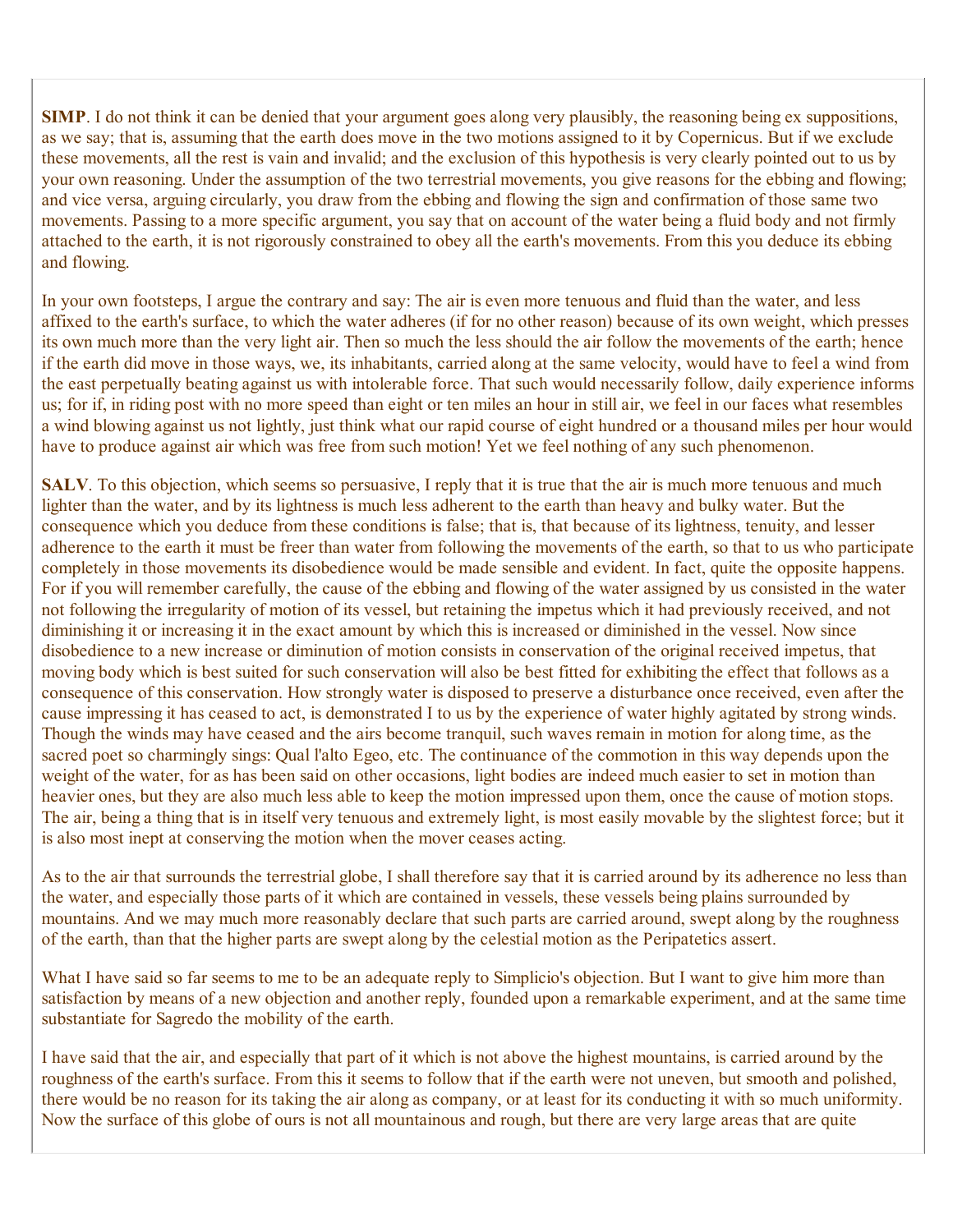smooth; such are the surfaces of the great oceans. These, being also quite distant from the mountain ranges that encirc1e them, appear not to have any aptitude for carrying along the air above them; and whatever may follow as a consequence of not carrying it ought therefore to be felt in such places.

SIMP. I also wanted to raise this same objection, which seems to me very powerful.

SALV. You may well say this, Simplicio, in the sense that from no such thing being felt in the air as would result from this globe of ours going around, you argue its immobility. But what if this thing that you think ought to be felt as a necessary consequence were, as a matter of fact, actually felt? Would you accept this as a sign and a very powerful argument of the mobility of this same globe?

SIMP. In that case it would not be a matter of dealing with me alone; for if this should happen and its cause were hidden from me, perhaps it might be known to others.

SALV. So no one can ever win against you, but must always lose; then it would be better not to play. Nevertheless, in order not to cheat our umpire, I shall go on.

We have just said, and will now repeat with some additions, that the air, as a tenuous and fluid body which is not solidly attached to the earth, seems to have no need of obeying the earth's motion, except in so far as the roughness of the terrestrial surface catches and carries along with it that part of the air which is contiguous to it, or does not exceed by any great distance the greatest altitude of the mountains. This portion of the air ought to be least resistant to the earth's rotation, being filled with vapors, fumes, and exhalations, which are materials that participate in the earthy properties and are consequently naturally adapted to these same movements. But where the cause for motion is lacking -- that is, where the earth's surface has large flat spaces and where there would be less admixture of earthy vapors -- the reason for the surrounding air to obey entirely the seizure of the terrestrial rotation would be partly removed. Hence, while the earth is revolving toward the east, a beating wind blowing from east to west ought to be continually felt in such places, and this blowing should be most perceptible where the earth whirls most rapidly; this would be in the places most distant from the poles and closest to the great circle of the diurnal rotation.

Now the fact is that actual experience strongly confirms this philosophical argument. For within the Torrid Zone (that is, between the tropics), in the open seas, at those w parts of them remote from land, just where earthy vapors are absent, a perpetual breeze is felt moving from the east with so constant a tenor that, thanks to this, ships prosper in their voyages to the West Indies. Similarly, departing from the Mexican coast, they plow the waves of the Pacific Ocean with the same ease toward the East Indies, which are east to us but west to them. On the other hand, voyages from the Indies eastward are difficult and uncertain, nor may they in any case be made along the same routes, but must be piloted more toward the land so as to find other occasional and variable winds caused by other principles, such as we dwellers upon terra firma continually experience. There are many and various reasons for the origin of such winds which we need not bother to bring up at present. These occasional winds blow indifferently toward all f parts of the earth, disturbing seas distant from the equator and bordered by the rough surface of the earth. This amounts to saying that such seas are subjected to those disturbances of the air which interfere with the primary current of air that would be felt continually, especially on the ocean, if such accidental disturbances were lacking.

Now you see how the actions of the water and the air show themselves to be remarkably in accord with celestial observations in confirming the mobility of our terrestrial globe.

SAGR. Yet in order to cap all this, I wish also to tell you one particular which seems to me to be unknown to you, yet which confirms this same conclusion. You, Salviati, have mentioned that phenomenon which sailors encounter in the tropics; I mean that constant wind blowing from the east, of which I have heard accounts from those who have made the voyage quite often. Moreover, it is an interesting fact that sailors do not call this a "wind," but have some other name for it which slips my mind, taken perhaps from its even tenor. When they encounter it, they tie up their shrouds and the other cordage of the sails, and without ever again having any need to touch these, they can continue their voyage in security, or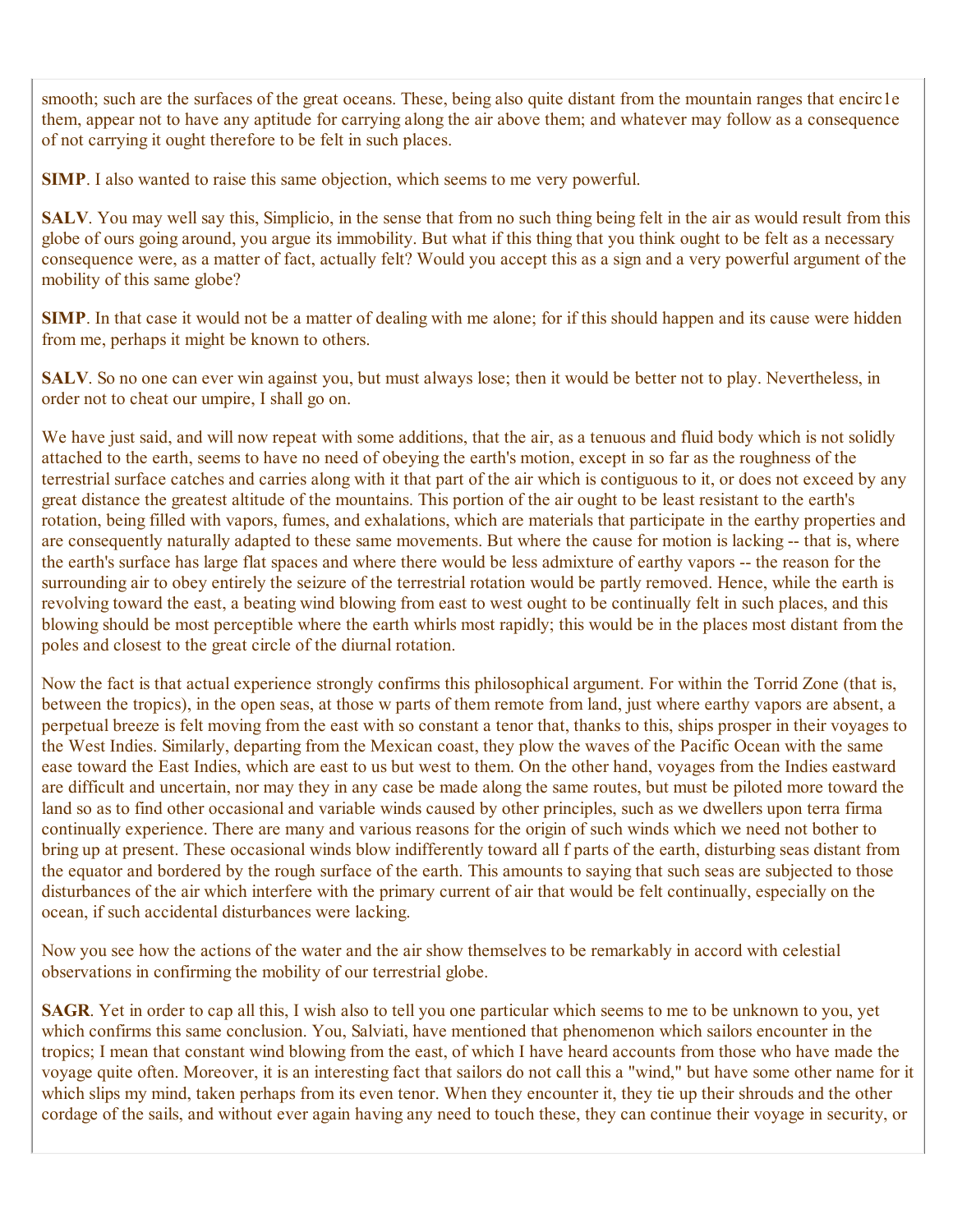even asleep. Now this perpetual breeze has been known and recognized by reason of its blowing continuously without interruption; for if other winds had interrupted it, it would not have been recognized as a singular effect different from all the others. From this I may infer that the Mediterranean Sea might also participate in such a phenomenon, but that this escapes unobserved because it is frequently interrupted by other supervening winds. I say this advisedly, and upon very probable theories which occurred to me from what I had occasion to learn during the voyage I made to Syria when I went to Aleppo as consul of our nation. Keeping a special record and account of the days of departure and arrival of ships at the ports of Alexandria, Alexandretta, and here at Venice, I discovered in these again and again that, to my great interest, the returns here (that is, the voyages from east to west over the Mediterranean) were made in proportionately less time than those in the opposite direction, in a ratio of 25 per cent. Thus we see that on the whole the east winds are stronger than those from the west.

SA LV. I am glad to know of this detail, which contributes not a little confirmation to the mobility of the earth. And though it may be said that all the water of the Mediterranean pours perpetually through the Straits of Gibraltar, having to disgorge into the ocean all the waters of so many rivers that empty into it, I do not believe that the current can be so strong that it alone could make such a remarkable difference. This is also evident from seeing that the water at Pharos runs back toward the east no less than it courses toward the west.

SAGR. I, who unlike Simplicio, have not been worrying about convincing anybody besides myself, am satisfied with what has been said regarding this first part. Therefore, Salviati, if you wish to proceed, I am ready to listen.

SALV. I am yours to command; but I should like to hear also how it looks to Simplicio, for from his judgment I can estimate how much I may expect from these arguments of mine in the Peripatetic schools, should they ever reach those ears.

SIMP. I do not want you to take my opinion asa basis for guessing at the judgments of others. As I have often said, I am among the tyros in this sort of study, and things which would occur to those who have penetrated into the profoundest depths of philosophy might never occur to me; for, as the saying goes, I have hardly greeted its doorkeeper. Yet to show some spark of fire, I shall say that as for the effects recounted by you, and this last one in particular, it seems possible to me to render quite sufficient reasons from the mobility of the heavens alone, without introducing any novelties beyond the mere converse of what you yourself have brought into the field.

It is admitted by the Peripatetic school that the element of fire and a large part of the air are carried around in the diurnal rotation from east to west by contact with the lunar sphere as their containing vessel. Now without deviating from your footprints, I should like us to establish the quantity of air participating in that motion as that part which  $\sim$  comes down about to the summits of the highest mountains, and would extend on down to the earth itself if the obstacle presented by these very mountains did not hinder it. Thus, just as you declared that the air surrounding the mountain ranges is carried around by the roughness of the moving earth, we say the converse-- that all the element of air is carried around by the motion of the heavens except that part which is lower than the mountain peaks, this being impeded by the roughness of the immovable earth. And where you would say that if such roughness were removed, this would also free the air from being caught, we may say that if this roughness were removed, all the air I would proceed in this movement. And since the surfaces of the open seas are smooth and level, the motion of the breeze which blows perpetually from the east continues there, and is more noticeable at places near the equator, within the tropics, where the motion of the heavens is most rapid.

And as this celestial movement is powerful enough to carry the free air with it, we may say quite reasonably that it contributes this same motion to the movable water. For this is fluid, and unattached to the earth's immobility. We may affirm this with the more confidence in view of your own admission that such a movement need be only very small with respect to its effective cause, which, going around the entire terrestrial globe in one natural day; passes over many thousands of miles per hour (especially near the equator), while currents in the open sea move but a very few miles per hour. In this way our voyages toward the west would be much more convenient and rapid, being assisted not only by the perpetual eastern breeze, but also by the course of the waters.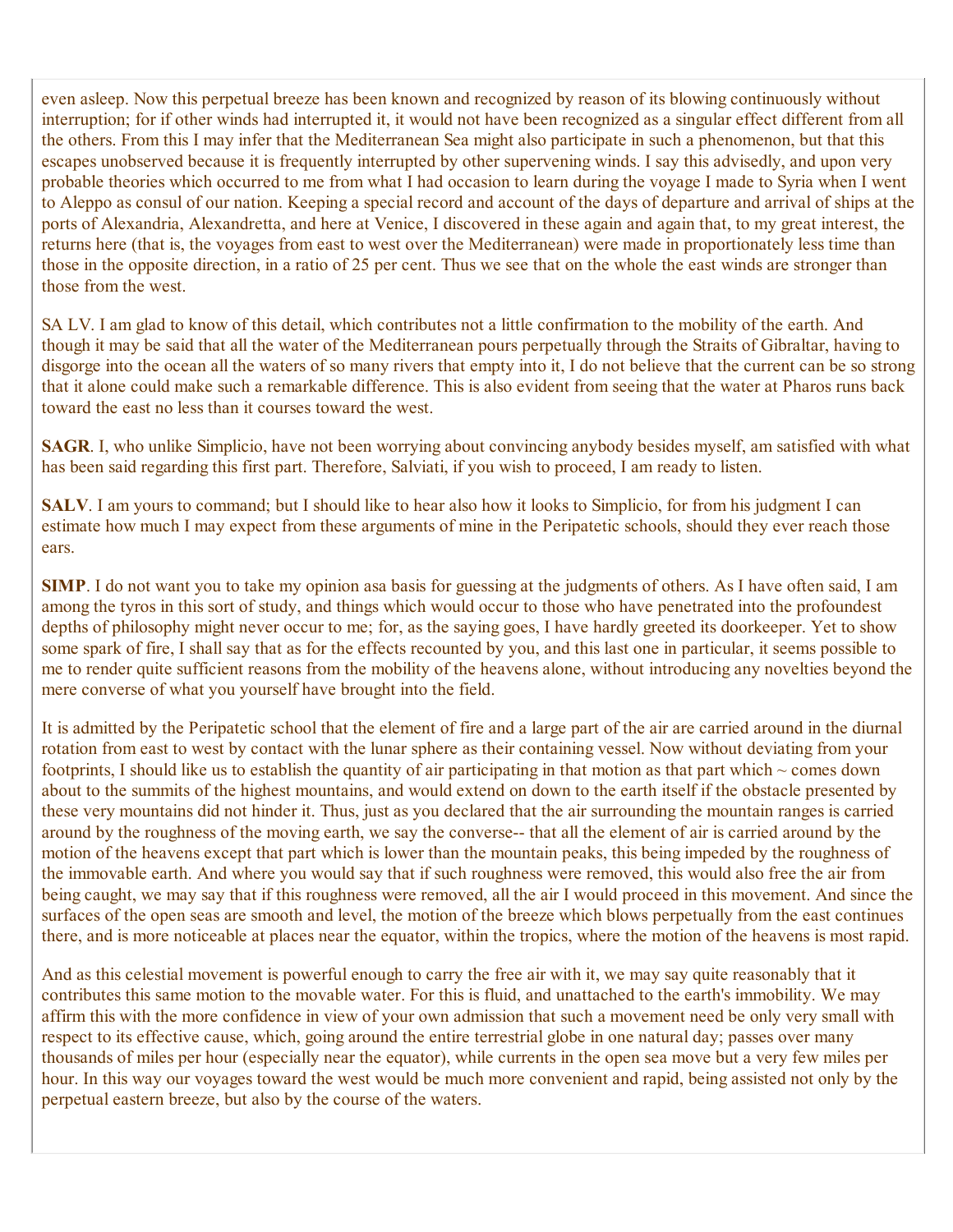Perhaps from that same coursing of the water, tides also may arise; the water, striking against the variously situated shores, might even return straight back in the opposite direction, as experience shows us in the courses of rivers. For there the water, because of the irregularity of the banks, often meets some part which juts out or which makes a hollow from beneath, and it whirls around and is seen to return perceptibly. Hence it seems to me that the same effects from which you argue the mobility of the earth (and which mobility you offer as a cause for them) may be sufficiently explained if we hold the earth fixed and restore the mobility to the heavens.

SALV. It cannot be denied that your argument is ingenious and carries something of probability, but I say that this is a probability in appearance only and not in reality. There are two parts to your argument; in the first, you render a reason for the continual motion of the eastern breeze, and also for the motion of the water; in the second, you wish also to obtain a cause for the tides from the same source. The first part, as I have said, has some semblance of probability, though much less than we achieve from terrestrial motion. The second part is not only entirely improbable, but is absolutely impossible and false.

As to the first, in which you say that the hollow of the lunar sphere sweeps along with it the element of fire and all the air down to the summits of the highest mountains, I say first that there is doubt whether any element of fire exists. Even assuming that it does, it is extremely doubtful whether the lunar sphere exists; or indeed, whether any of the other "spheres" do. That is to say, it is questionable whether there actually are such bodies, solid and extremely vast, or whether beyond the air there does not rather extend a continuous expanse of a substance very much more tenuous and pure than our air, and whether the planets do not wander through this, as is now commencing to be held even by most of these same philosophers.

But however that may be, there is no reason for us to believe that fire, by simple contact with a surface which you yourself consider to be remarkably smooth and even, should in its entire extent be carried around in a motion foreign to its own inclination. This has been proved throughout II Saggiatore, and demonstrated by sensible experiments. Beyond this, there is the further improbability of such motions being transferred from most subtle fire to the air, which is much denser, and then from this to water.

But that a body of very rough and mountainous surface, by revolving, should conduct along with it the contiguous air which strikes against its prominences is not merely probable, but necessary; it may be seen from experience, although I believe that even without seeing it no one would cast doubt upon it.

As for the rest, assuming that the air and even the water were conducted by the motion of the heavens, such a motion would have nothing whatever to do with the tides. For since from one uniform cause only one single uniform effect can follow, there would have to be discovered in the waters a continual and uniform current from east to west, existing only in those oceans which, returning upon themselves, encircle the globe. In inland seas such as the Mediterranean, hemmed in as it is on the east, there could be no such motion. For if its waters were driven by the course of the heavens toward the west, it would have been dried up many centuries ago; besides which, our waters do not run only toward the west, but return back toward the east in regular periods. If indeed you should say, from the example of the rivers, that the course of the seas was originally from east to west only, but that the different situations of their shores might force some of the water to flow in reverse, then I shall grant you this, Simplicio; but you must take note that wherever the water is moved back for this reason, it perpetually returns again, while where it runs forward, it always keeps going in the same direction, as you may see from your example of the rivers. As to the tides, you must discover and bring forth reasons for making them run now one way and now the other at the same place--effects which, being contrary and irregular, you can never deduce from one uniform and constant cause. This, as well as overthrowing the idea of a motion being contributed to the sea by the diurnal movement of the heavens, also defeats those who would like to grant to the earth only the diurnal motion and who believe that with this alone they can give a reason for the tides. For since the effect is irregular, it is necessarily required that its causes shall be irregular and variable.

SIMP. I have nothing further to say; neither on my own account, because of my lack of inventiveness, nor on that of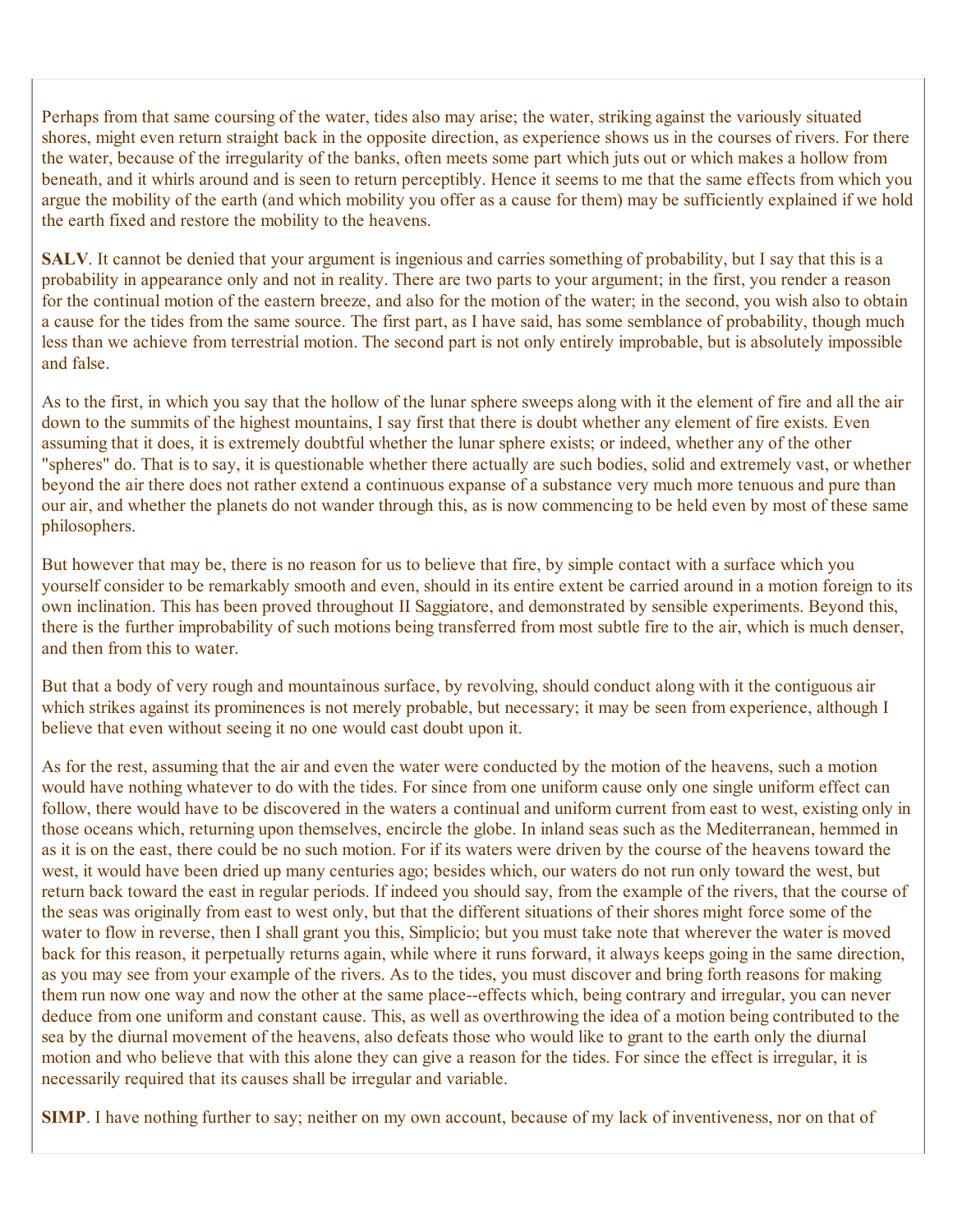others, because of the novelty of the opinion. But I do indeed believe that if this were broadcast among the schools, there would be no lack of philosophers who would be able to cast doubt upon it.

SAGR. Then let us wait until that happens. In the meantime, if it is satisfactory with you, Salviati, let us proceed.

SALV. Everything that has been said up to this point pertains to the diurnal period of the tides, of which the primary and universal cause has first been proved, without which no effect whatever would take place. Next, passing on to the particular events to be observed in this diurnal period (which vary and are in a certain sense irregular), the secondary and concomitant causes upon which these depend remain to be dealt with.

Now two other periods occur, the monthly and the annual. These do not introduce new and different events beyond those already considered under the diurnal period, but they act upon the latter by making them greater or less at different parts of the lunar month and at different seasons of the solar year -- almost as though the moon and sun were taking part in the production of such effects. But that concept is completely repugnant to my mind; for seeing how this movement of the oceans is a local and sensible one, made in an immense bulk of water, I cannot bring myself to give credence to such causes as lights, warm temperatures, predominances of occult qualities, and similar idle imaginings. These are so far from being actual or possible causes of the tides that the very contrary is true. The tides are the cause of them; that is, make them occur to mentalities better equipped for loquacity and ostentation than for reflections upon and investigations into the most hidden works of nature. Rather than be reduced to offering those wise, clever, and modest words, "I do not know," they hasten to wag their tongues and even their pens in the wildest absurdities.

We see that the moon and the sun do not act upon small receptacles of water by means of light, motion, and great or moderate heat; rather, we see that to make water rise by heat, one must bring it almost to boiling. In short, we cannot artificially imitate the movement of the tides in any way except by movement of the vessel. Now should not these observations assure anyone that all the other things produced as a cause of this effect are vain fantasies, entirely foreign to the truth of the matter?

Thus I say that if it is true that one effect can have only one basic cause, and if between the cause and the effect there is a fixed and constant connection, then whenever a fixed and constant alteration is seen in the effect, there must be a fixed and constant variation in the cause. Now since the alterations which take place in the tides at different times of the year and of the month have their fixed and constant periods, it must be that regular changes occur simultaneously in the primary cause of the tides. Next, the alterations in the tides at the said times consist of nothing more than changes in their sizes; that is, in the rising and lowering of the water a greater or less amount, and its running with greater or less impetus. Hence it is necessary that whatever the primary cause of the tides is, it should increase or diminish its force at the specific times mentioned. But it has already been concluded that an irregularity and unevenness in the motion of the vessel containing the water is the primary cause of the tides; therefore this unevenness must become correspondingly still more irregular from time to time (that is, must increase or diminish).

Now we must remember that the unevenness (that is, the varying velocity of the vessels which are parts of the earth's surface) depends upon these vessels moving with a composite motion, the resultant of compounding the annual and the diurnal motions which belong to the entire terrestrial globe. Of these the diurnal whirling, with its alternate addition to and subtraction from the annual movement, is the thing that produces the unevenness of the compound motion. Thus the primary cause of the uneven motion of the vessels, and hence of that of the tides, consists in the additions and subtractions which the diurnal whirling makes with respect to the annual motion. And if these additions and subtractions were always made in the same proportion with respect to the annual motion, the cause of tides would indeed continue to exist, but only a cause for their being perpetually made in the same manner. Now we must find a reason for these same tides being made greater and less at different times; hence, if we wish to preserve the identity of the cause, there is a necessity of finding changes in these additions and subtractions, making them more and less potent at producing those effects which depend upon them. But I do not see how this can be done accept by making these additions and subtractions, now greater and now less, so that the acceleration and retardation of the composite motion shall be made now in a greater and now in a lesser ratio.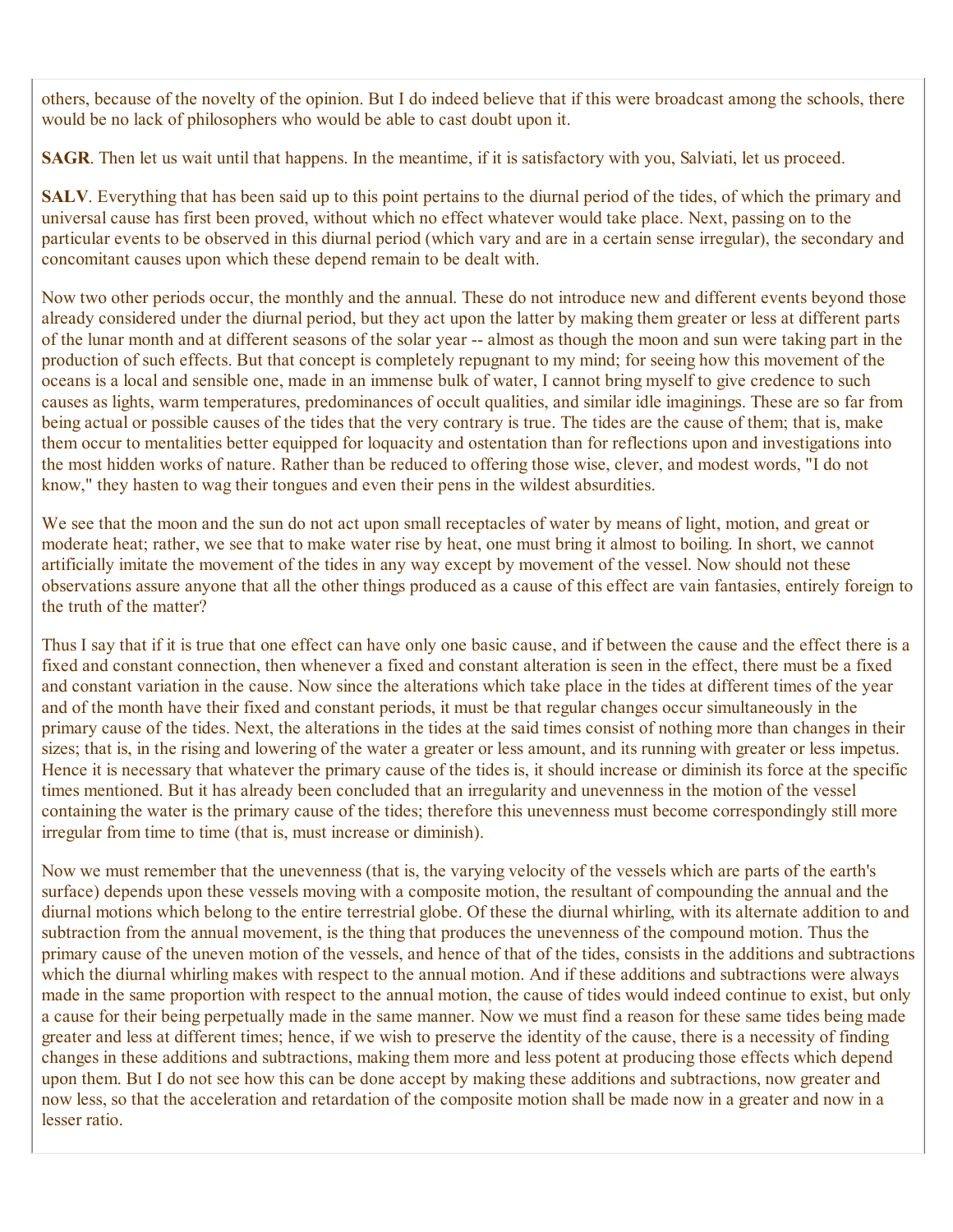SAGR. I feel myself being gently led by the hand; and although I find no obstacles in the road, yet like the blind I do not see where my guide is leading me, nor have I any means of guessing where such a journey must end.

SALV. There is a vast difference between my slow philosophizing and your rapid insights; yet in this particular with which we are now dealing, I do not wonder that even the perspicacity of your mind is beclouded by the thick dark mists which hide the goal toward which we are traveling. All astonishment ceases when I remember how many hours, how many days, and how many more nights I spent on these reflections; and how often, despairing of ever understanding it, I tried to console myself by being convinced, like the unhappy Orlando, that could not be true which had been nevertheless brought before my very eyes by the testimony of so many trustworthy men. So you need not be surprised if for once, contrary to custom, you do not foresee the goal. And if you are nevertheless dismayed, then I believe that the outcome (which so far as I know is entirely unprecedented) will put an end to this puzzlement of yours.

SAGR. Well, thank God for not letting your despair lead you to the end that befell the miserable Orlando, or to that which is perhaps no less fictitiously related of Aristotle; for then everyone, myself included, would be deprived of the revelation of something as thoroughly hidden as it is sought after. Therefore I beg you to satiate my greed for it as quickly as you can.

SALV. I am at your service. We have arrived at an inquiry as to how the additions and subtractions of the terrestrial whirling and the annual motion might be made now in greater and now in lesser ratios; for it is such a diversity, and nothing else, that may be assigned as a cause for the monthly and annual changes in the size of the tides. I shall next consider three ways in which this ratio of the additions and subtractions of the earth's rotation and the annual motion may be made greater and less.

First, this could be done by the velocity of the annual motion increasing and decreasing while the additions and subtractions made by the diurnal whirling remained constant in magnitude. For since the annual motion is about three times as fast as the diurnal motion, even taking the latter at the equator, then if we were to increase it further, the addition or subtraction of the diurnal motion would make less of an alteration. On the other hand if it were made slower, this same diurnal motion would alter it proportionately more. Thus to add or subtract four degrees of speed when dealing with something which moves with twenty degrees will alter its course less than if the same four degrees were added to or subtracted from something which moved with only ten degrees of speed.

The second way would be by making the additions and subtractions greater or smaller, retaining the annual motion at the same velocity. This is very easy to see, since it is obvious that a velocity of twenty degrees (for instance) will be altered more by the addition or subtraction of ten degrees than by the addition or subtraction of four.

The third manner would be a combination of these two, the annual motion diminishing and the diurnal additions and subtractions increasing.

As you see, it was easy to get this far; yet it was indeed a laborious task for me to discover how such effects could be accomplished in nature. Yet I finally found something that served me admirably. In a way it is almost unbelievable. I mean that it is astonishing and incredible to us, but not to Nature; for she performs with the utmost ease and simplicity things which are even infinitely puzzling to our minds, and what is very difficult for us to comprehend is quite easy for her to perform.

To continue, then: having demonstrated that the proportions between the additions and subtractions of the whirling on the one hand and the annual motion on the other may be made greater and less in two manners (I say two, because the third is a composite of the others), I add now that Nature does make use of both; and I add further that if she made use of but one of them, then one of the two periodic alterations of the tide would necessarily be removed. The monthly periodic changes would cease if there were no variation due to the annual motion, and if the additions and subtractions of the diurnal rotation were kept always equal, then the annual periodic alterations would be missing.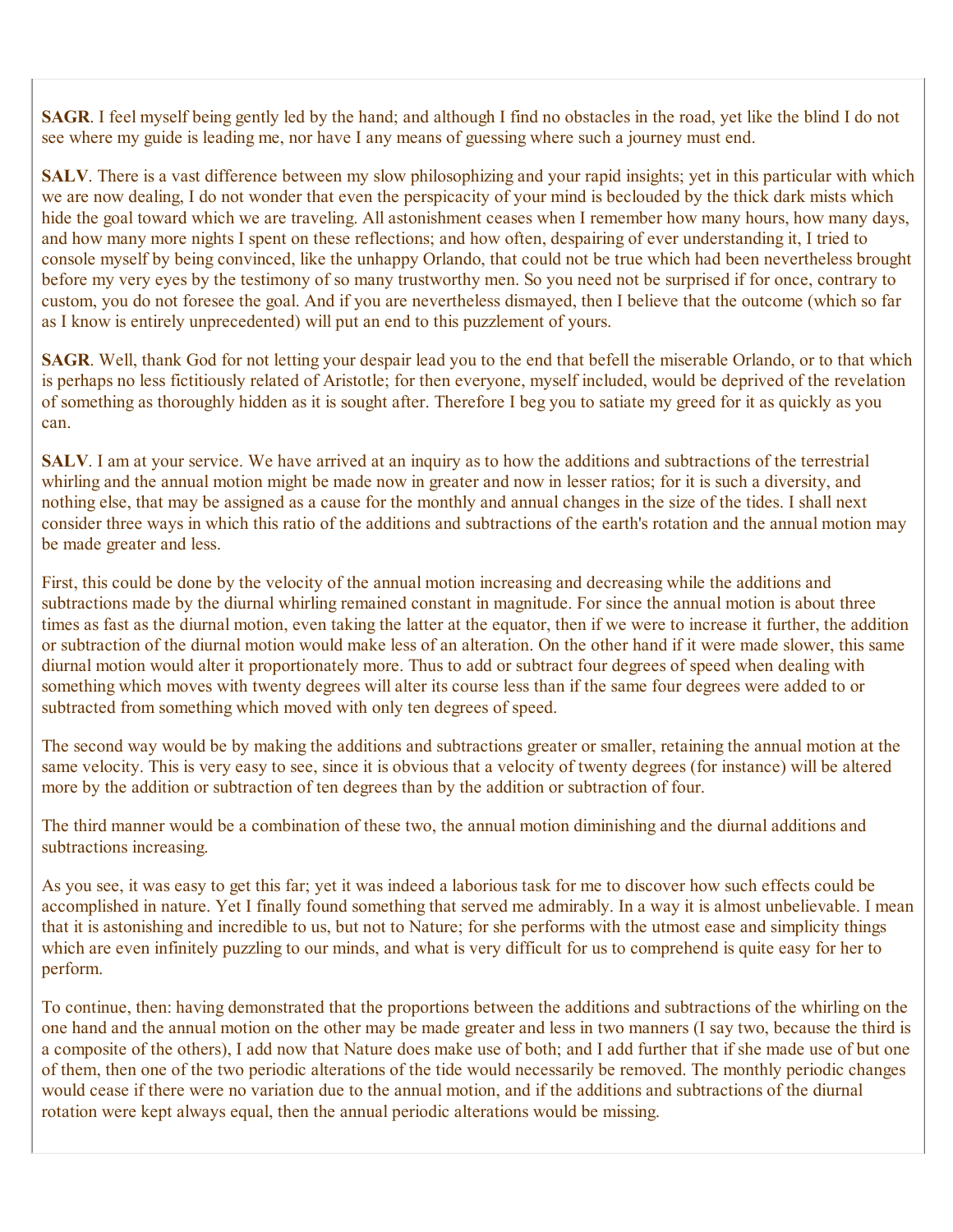SAGR. Then do the monthly alterations of the tides depend upon changes in the annual motion of the earth? And the annual alterations in the ebb and flow are derived from the additions and subtractions of the diurnal rotation? Now I am more confused than ever, and farther from any hope of being able to comprehend how this complication comes about, more intricate to my mind than the Gordian knot. I envy Simplicio, from whose silence I deduce that he understands everything and is free from the confusion that beclouds my imagination. **SIMP**. I really believe that you are confused, Sagredo, and I also think I know the cause of your confusion. In my opinion this originates from your understanding a part of what Salviati has set forth, and not understanding another part. And you are also correct about my not being confused at all, though not for the reason you suppose; that is, that I understand the whole thing. Quite the contrary; I understand nothing whatever of it, and confusion lies in the multiplicity of things -- not in nothing.

SAGR. You see, Salviati, how the checkrein that has been applied to Simplicio in the past sessions has gentled him, and changed him from a skittish colt into an ambling nag.

But please, without more delay, put an end to this suspense for both of us.

SALV. I shall do my best to overcome my obscure way of expressing myself, and the sharpness of your wits will fill up the dark places.

There are two events whose causes we must investigate; the first concerns the variation which occurs in the tides over a monthly period, and the other belongs to the annual period. We shall speak first of the monthly, and then deal with the annual; and we must first resolve the whole according to the axioms and hypotheses already established, without introducing any innovations either from astronomy or from the universe to help out the tides. We shall demonstrate that the causes for all the various events perceived in the tides reside in things previously recognized and accepted as unquestionably true. Thus I say that one true, natural, and even necessary thing is that a single movable body made to rotate by a single motive force will take a longer time to complete its circuit along a greater circle than along a lesser circle. This is a truth accepted by all, and in agreement with experiments, of which we may adduce a few.

In order to regulate the time in wheel clocks, especially large ones, the builders fit them with a certain stick which is free to swing horizontally. At its ends they hang leaden weights, and when the clock goes too slowly, they can render its vibrations more frequent merely by moving these weights somewhat toward the center of the stick. On the other hand, in order to retard the vibrations, it suffices to draw these same weights out toward the ends, since the oscillations are thus made more slowly and in consequence the hour intervals are prolonged. Here the motive force is constant --the counterpoise-- and the moving bodies are the same weights; but their vibrations are more frequent when they are closer to the center; that is, when they are moving along smaller circles.

Let equal weights be suspended from unequal cords, removed from the perpendicular, and set free. We shall see the weights on the shorter cords make their vibrations in shorter times, being things that move in lesser circles. Again, attach such a weight to a cord passed through a staple fastened to the ceiling, and hold the other end of the cord in your hand. Having started the hanging weight moving, pull the end of the cord which you have in your hand so that the weight rises while it is making its oscillations. You will see the frequency of its vibrations increase as it rises, since it is going continually along smaller circles.

And here I want you to notice two details which deserve  $\sim$  attention. One is that the vibrations of such a pendulum are made so rigorously according to definite times, that it is quite impossible to make them adopt other periods except by lengthening or shortening the cord. Of this you may readily make sure by experiment, tying a rock to a string and holding the end in your hand. No matter how you try, you can never succeed in making it go back and forth except in one definite time, unless you lengthen or shorten the string; you will see that it is absolutely impossible.

The other particular is truly remarkable; it is that the same pendulum makes its oscillations with the same frequency, or very little different -- almost imperceptibly-- whether these are made through large arcs or very small ones along a given circumference. I mean that if we remove the pendulum from the perpendicular just one, two, or three degrees, or on the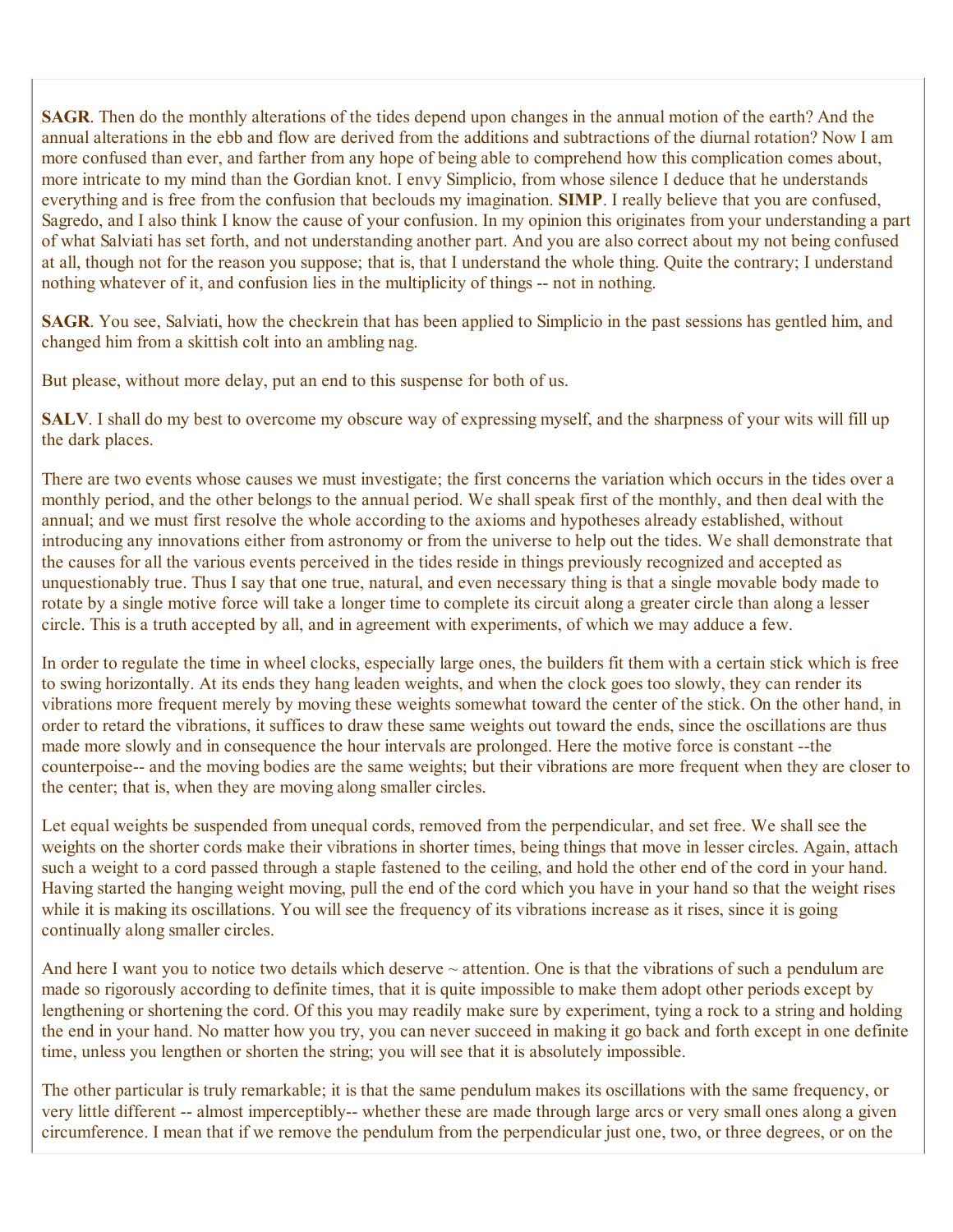other hand seventy degrees or eighty degrees, or even up to a whole quadrant, it will make its vibrations when it is set free with the same frequency in either case; in the first, where it must move only through an arc of four or six degrees, and in the second where it must pass through an arc of one hundred sixty degrees or more. This is seen more plainly by suspending two equal weights from two threads of equal length, and then removing one just a small distance from the perpendicular and the other one a very long way. Both, when set at liberty, will go back and forth in the same times, one by small arcs and the other by very large ones.

From this follows the solution of a very beautiful problem, which is this: Given a quarter of a circle shall draw it here in a little diagram on the ground -- which shall be AB here, vertical to the horizon so that it extends in the plane touching at the point B; take an arc made of a very smooth and polished concave hoop bending along the curvature of the circumference ADB, so that a well-rounded and smooth ball can run freely in it (the rim of a sieve is well suited for this experiment).

• Figure 30

Now, say that wherever you place the ball, whether near to or far from the ultimate limit B - placing it at the point C, or at D, or at E-- and let it go, it will arrive at the point B in equal times (or insensibly different), whether it leaves from C or D or E or from any other point you like; a truly remarkable phenomenon. Now add another, no less beautiful than the last. This is that along all chords drawn from the point B to points C, D, E, or any other point (taken not only in the quadrant BA, but in the whole circumference of the entire circle), the same movable body will descend in absolutely equal times. Thus, in the same time which it takes to descend along the whole diameter erected perpendicular to the point B, it will also descend along the chord BC, even when that subtends but a single degree or yet a smaller arc.

And one more marvel: The motions of bodies falling along the arcs of the quadrant AB are made in shorter times than those made along the chords of the same arcs, so that the fastest motion, made in the shortest time, by a movable body going from the point A to the point B

will be along the circumference AOB and will not be that which is made along the straight line AB, although that is the shortest of all the lines which can be drawn between the points A and B. Also, take any point in that same arc (let it be, for instance, the point O), and draw two chords AO and OB; then the moving body leaving from the point A will get to Bin less time going along the two chords AO and OB than going along the single chord AB. The shortest time of all will be that of its fall along the arc AOB, and similar properties are to be understood as holding for all lesser arcs taken upward from the lowest limit B.

SAGR. Enough; no more; you are confusing me so with marvels, and are distracting my mind in so many directions, that I fear only a small part of it will remain free and clear for me to apply to the main subject we are dealing with -- which, I regret to say, is too obscure and difficult as it is. I beg you, as a favor to me, that when we have finished with the theory of the tides there shall be other days when you will again honor this house of mine and of yours, to discuss the many other problems that have been left dangling. Perhaps they will be no less interesting and elegant than these which we have been treating in the days just past, and which ought to be finished today.

SALV. I shall be at your disposal, though we shall have to have more than one or two sessions if, in addition to the questions reserved to be separately dealt with, we wish to add the many that pertain both to local motion and to the motions natural to projectiles -- subjects dealt with at length by our Lincean Academician.

Getting back to our original purpose, we were explaining that for things moved circularly by some motive force which is kept continually the same, the times of circulation are preestablished and determined, and impossible to lengthen or shorten. Having given examples of this and brought forth sensible experiments which we can perform, we may affirm the same to be true of our experience of the planetary movements in the heavens, for which the same rule is seen to hold: Those which move in the larger circles consume the longer times in passing through them. We have the most ready observations of this from the satellites of Jupiter, which make their revolutions in short times. So there is no question that if, for example, the moon, continuing to be moved by the same motive force, were drawn little by little into smaller circles, it would acquire a tendency to shorten the times of its periods, in agreement with that pendulum which in the course of its vibrations had its cord shortened by us, reducing the radius of the circumference traversed. Now this example which I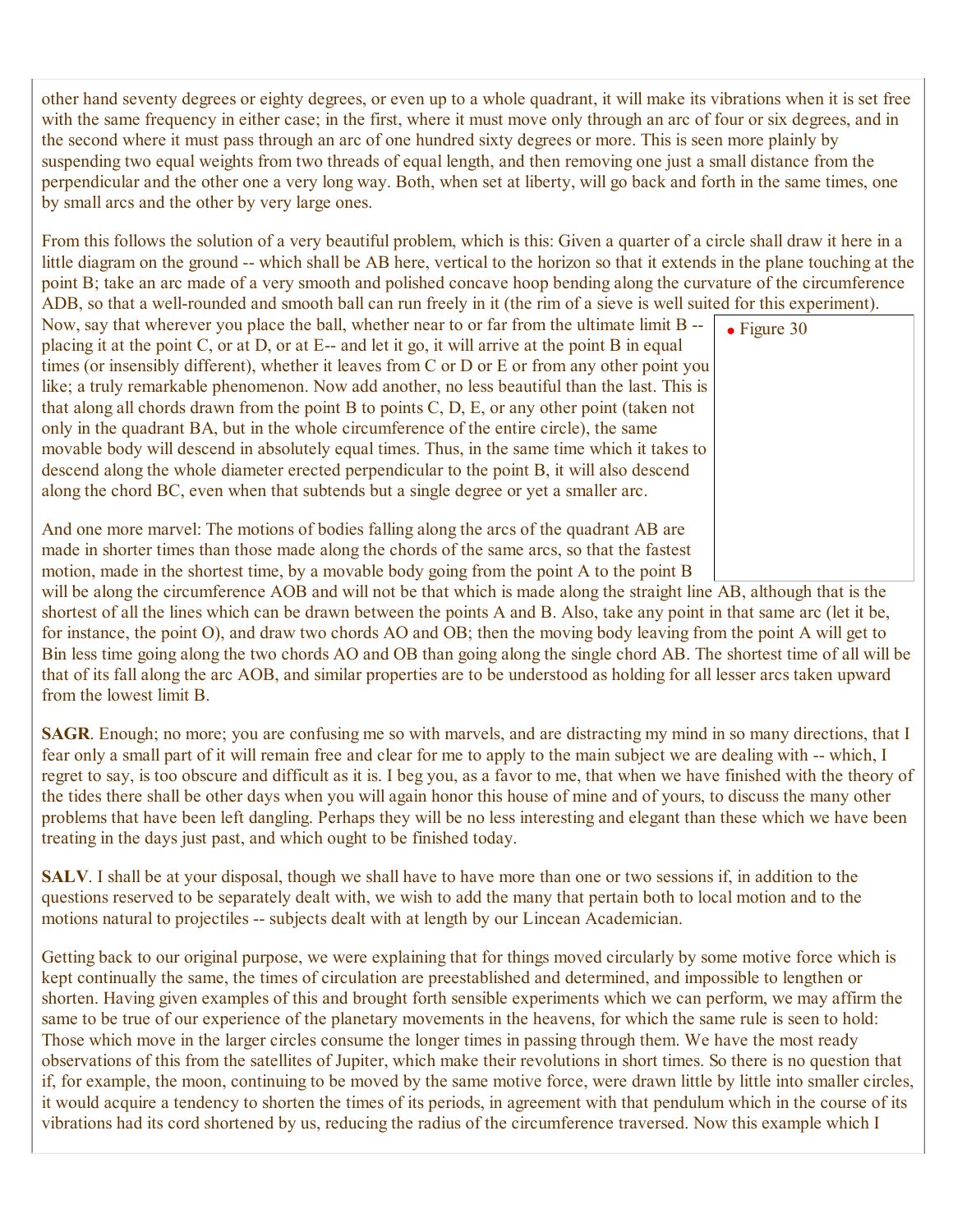gave you concerning the moon actually takes place and is verified in fact. Let us remember that we had already concluded with Copernicus that it is not possible to separate the moon from the earth, about which it unquestionably moves in a month. Let us likewise remember that the terrestrial globe, always accompanied by the moon, goes along the circumference of its orbit about the sun in one year, in which time the moon revolves around the earth almost thirteen times. From this revolution it follows that the moon is sometimes close to the sun (that is, when it is between the sun and the earth), and sometimes more distant (when the earth lies between the moon and the sun). It is close, in a word, at the time of conjunction and new moon, it is distant at full moon and opposition, and its greatest distance differs from its closest approach by as much as the diameter of the lunar orbit.

Now if it is true that the force which moves the earth and the moon around the sun always retains the same strength, and if it is true that the same moving body moved by the same force but in unequal circles passes over similar arcs of smaller circles in shorter times, then it must necessarily be said that the moon when at its least distance from the sun (that is, at conjunction) passes through greater arcs of the earth's orbit than when it is at its greatest distance (that is, at opposition and full moon). And it is necessary also that the earth should share in this irregularity of the moon. For if we imagine a straight line from the center of the sun to the center of the terrestrial globe, including also the moon's orbit, this will be the radius of the orbit in which the earth would move uniformly if it were alone. But if we locate there also another body carried by the earth, putting this at one time between the earth and the sun and at another time beyond the earth at its greatest distance from the sun, then in this second case the common motion of both along the circumference of the earth's orbit would, because of the greater distance of the moon, have to be somewhat slower than in the other case when the moon is between the earth and the sun, at its lesser distance. So that what happens in this matter is just what happened to the rate of the clock, the moon representing to us that weight which is attached now farther from the center, in order to make the vibrations of the stick less frequent, and now closer, in order to speed them up.

From this it may be clear that the annual movement of the earth in its orbit along the ecliptic is not uniform, and that its irregularity derives from the moon and has its periods and restorations monthly. Now it has already been decided that the monthly and annual periodic alterations of the tides could derive from no other cause than from varying ratios between the annual motion and the additions to it and subtractions from it of the diurnal rotation; and that such alterations might be made in two ways; that is, by altering the annual motion and keeping fixed the magnitudes of the additions, or by changing the size of these and keeping the annual motion uniform. We have now detected the first of these two ways, based upon the unevenness of the annual motion; it depends upon the moon, and has its period monthly. Thus it is necessary that for this reason the tides should have a monthly period within which they become greater and smaller.

Now you see how the cause of the monthly period resides in the annual motion, and at the same time you see what the moon has to do with this affair, and how it plays a role without having anything to do with oceans or with waters.

SAGR. If a very high tower were shown to someone who had no knowledge of any kind of staircase, and he were asked whether he dared to scale such a supreme height, I believe he would surely say no, failing to understand that it could be done in any way except by flying. But being shown a stone no more than half a yard high and asked whether he thought he could climb up on it, he would answer yes, I am sure; nor would he deny that he could easily climb up not once, but ten, twenty, or a hundred times. Hence if he were shown the stairs by which one might just as easily arrive at the place he had adjudged impossible to reach, I believe he would laugh at himself and confess his lack of imagination.

You, Salviati, have guided me step by step so gently that r I am astonished to find I have arrived with so little effort at a height which I believed impossible to attain. It is certainly true that the staircase was so dark that I was not aware of my approach to or arrival at the summit, until I had come out into the bright open air and discovered a great sea and a broad plain. And just as climbing step by r step is no trouble, so one by one your propositions appeared so clear to me, little or nothing new being added, that I thought little or nothing was being gained. So much the more is my wonder at the unexpected outcome of this argument, which has led me to a comprehension of things I believed inexplicable.

Just one difficulty remains from which I desire to be freed. If the movement of the earth around the zodiac in company with the moon is irregular, such an irregularity ought to have been observed and noticed by astronomers, but I do not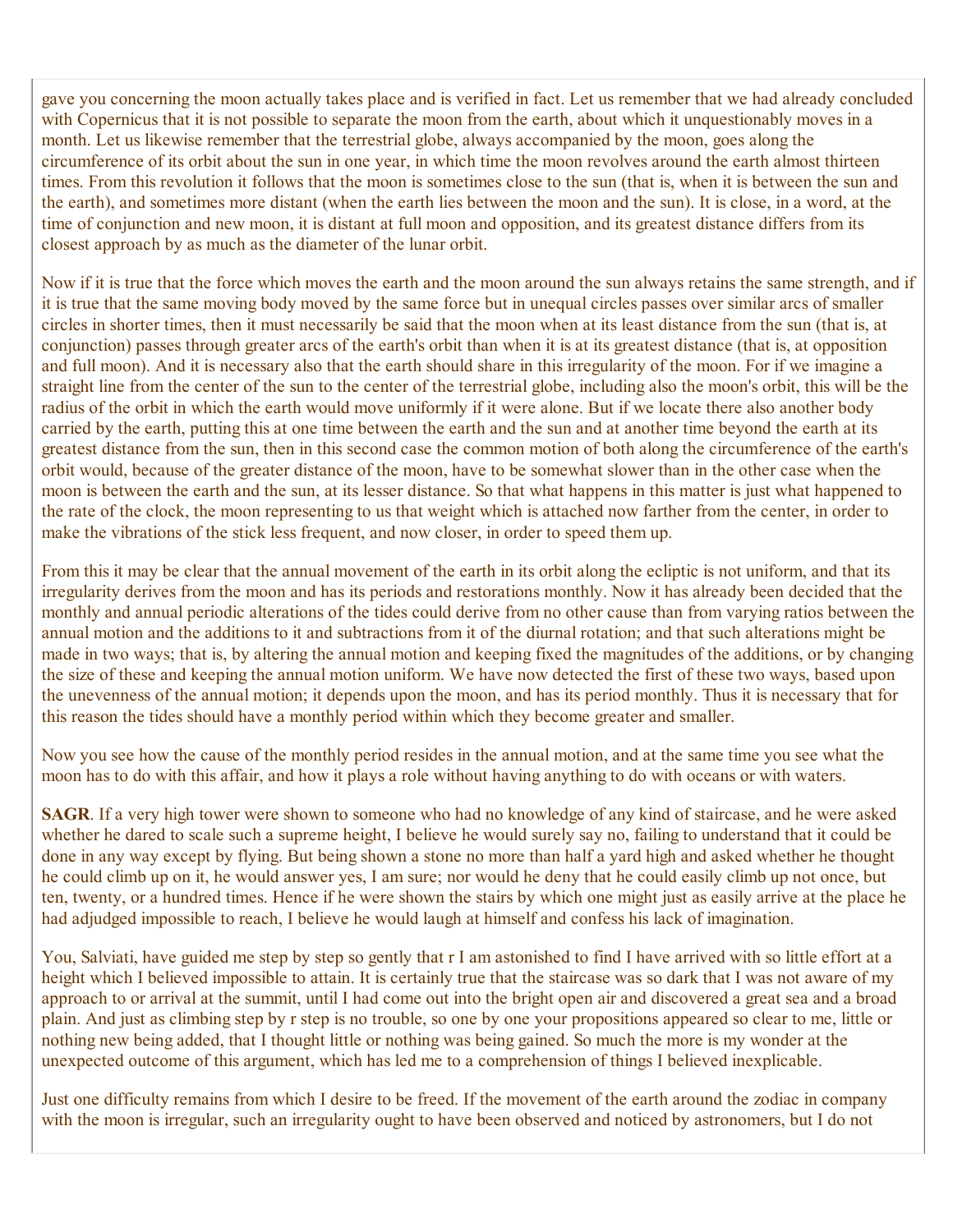know that this has occurred. Since you are better informed on these matters than I am, resolve this question for me and tell me what the facts are.

SALV. Your doubt is very reasonable, and in response to the objection I say that although astronomy has made great progress over the course of the centuries in investigating the arrangement and movements of the heavenly bodies, it has not thereby arrived at such a state that there are not I many things still remaining undecided, and perhaps still more which remain unknown. It is likely that the first observers of the sky recognized nothing but a general motion of all the stars - the diurnal motion-- but I think it was not long before they discovered that the moon is inconstant about keeping company with the other stars. Years would have passed before they had distinguished all the planets, however. In particular, I believe that Saturn, on account of Its slowness, and Mercury, because of being rarely seen, were the last objects to be recognized as vagrant and wandering. Many more years probably passed before the stoppings and retrograde motions of the three outer planets were observed, and their approaches and retreats from the earth, which occasioned the need to introduce eccentrics and epicycles-- things unknown even to Aristotle, who makes no mention of them. How long did Mercury and Venus, with their remarkable phenomena, keep astronomers in suspended judgment about their true locations, to mention nothing else? Thus even the ordering of the world bodies and the integral structure of that part of the universe recognized by us was in doubt up to the time of Copernicus, who finally supplied the true arrangement and the true system according to which these parts are ordered, so that we are certain that Mercury, Venus, and the other planets revolve about the sun and that the moon revolves around the earth. But we cannot yet determine surely the law of revolution and the structure of the orbit of each planet (the study ordinarily called planetary theory); witness to this fact is Mars, which has caused modern astronomers so much distress. Numerous theories have also been applied to the moon itself since the time when Copernicus first greatly altered Ptolemy's theory.

Now to get down to our particular point; that is, to the apparent motions of the sun and moon. In the former there has been observed a certain great irregularity, as a result of which it passes the two semicircles of the ecliptic (divided by the equinoctial points) in very different times, consuming about nine days more in passing over one half than the other; a difference which is, as you see, very conspicuous. It has not yet been observed whether the sun preserves a regular motion in passing through very small arcs, as for example those of each sign of the zodiac, or whether it goes at a pace now somewhat faster and now slower, as would necessarily follow if the annual motion belongs only apparently to the sun and really to the earth in company of the moon. Perhaps this has not even been looked into.

As to the moon, its cycles have been investigated principally in the interest of eclipses, for which it suffices to have an exact knowledge of its motion around the earth. The progress of the moon through particular arcs of the zodiac has accordingly not been investigated in thoroughgoing detail. Therefore the fact that there is no obvious irregularity is insufficient to cast doubt upon the possibility that the earth and the moon are somewhat accelerated at new moon and retarded at full moon in traveling through the zodiac; that is, in going along the circumference of the earth's orbit. This comes about for two reasons; first, that the effect has not been looked for, and second, that it cannot be very large.

Nor is there any need for the irregularity to be very large in order to produce the effect that is seen in the alterations of the size of the tides. For not only the changes, but the tides themselves, are small with respect to the magnitude of the bodies in which they occur, though with respect to us and to our smallness they seem to be great things. Adding or deducting one degree of speed where there are naturally seven hundred or a thousand cannot be called a large change, either in what confers it or in what receives it; and the water of our sea, carried by the diurnal whirling, travels about seven hundred miles per hour. This is the motion common to it and to the earth, and therefore imperceptible to us. The motion which is made sensible to us in currents is not even one mile per hour (I am speaking of the open sea, and not of straits), and it is this that alters the great, natural primary motion.

Still, such a change is considerable with respect to us and to our ships. A vessel that can make, say, three miles per hour in quiet water under the power of its oars, will have its travel doubled by such a current favoring it instead of opposing it. This is a very notable difference in the motion of the boat, though it is quite small in the movement of the sea, which is changed by only one seven-hundredth. I say the same of its rising and falling one, two, or three feet-- scarcely four or five feet even at the extremity of a basin two thousand or more miles long, where its depth is hundreds of feet. Such a change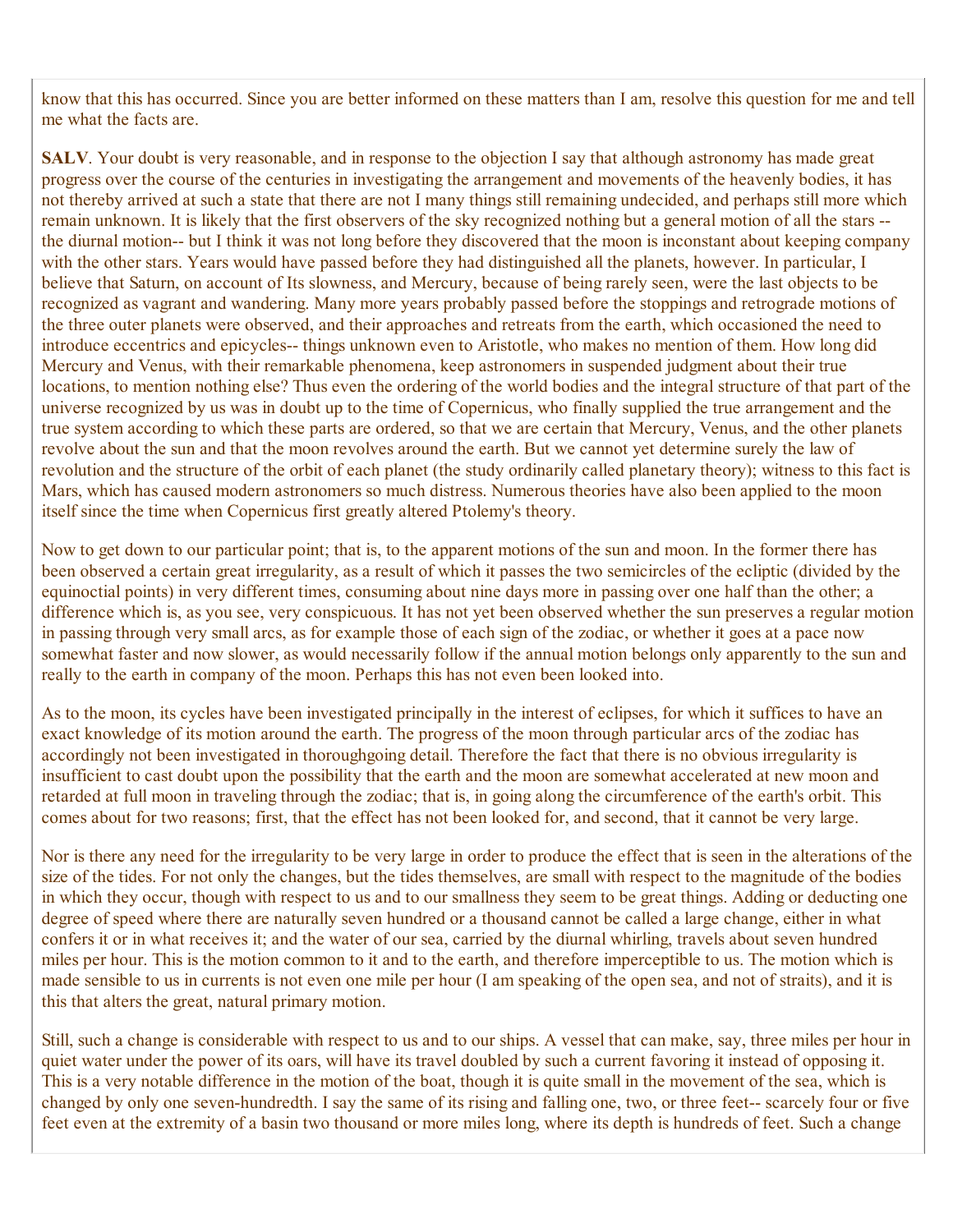is much less than if, in one of the barges bringing sweet water to us, this water should rise in the prow by the thickness of a leaf at an arrest of the barge. From this I conclude that very small alterations with respect to the immense size and extreme speed of the oceans would be sufficient to make great changes in them in relation to the minuteness of ourselves and our phenomena.

SAGR. I am fully satisfied as to this part. It remains for you to explain to us how these additions and subtractions deriving from the diurnal whirling are increased or diminished, upon which alterations you hinted would depend the annual period of growth and diminution in the tides.

SALV. I shall use all my resources to make myself understood, but the difficulty of the phenomena themselves and the great abstractness of mind needed to understand them intimidate me.

The irregularity of the additions and subtractions which the diurnal rotation makes upon the annual motion depends upon the tilting of its axis to the plane of the earth's orbit, or ecliptic. By this tilting, the equator crosses the ecliptic and is inclined and oblique to it with the same slope as that of the axis. The magnitude of the additions amounts to as much as the entire diameter of the equator when the center of the earth is at the solstitial points, but outside of those it amounts to less and less according as the center approaches the equinoctial points, where such additions are least of all. This is the whole story, but it is wrapped in the obscurity which you perceive.

SAGR. Rather in that which I do not perceive, since so far I do not understand a thing.

SALV. That is just what I expected; nevertheless, we shall see whether the drawing of a little diagram will not shed some light on it. It would be better to represent this effect by means of solid bodies than by a mere picture; however, we may get some assistance from perspective and foreshortening. So let us show, as before, the circumference of the earth's orbit, the point A being supposed to be at one of the solstices and the diameter AP being the common section of the solstitial colure and the plane of the earth's orbit, or ecliptic. Suppose the center of the terrestrial globe to be located at this point A; its axis, CAB, tilted to the plane of the earth's orbit, falls in the plane of the said colure, which passes through the axes of both equator and ecliptic. To avoid confusion, we shall show only the equatorial circle, indicating this with the letters DGEF, whose common section with the plane of the earth's orbit will be the line DE, so that one half of the equator, marked DFE, will be below the plane of the earth's orbit, and the other half, DGE, will be above it.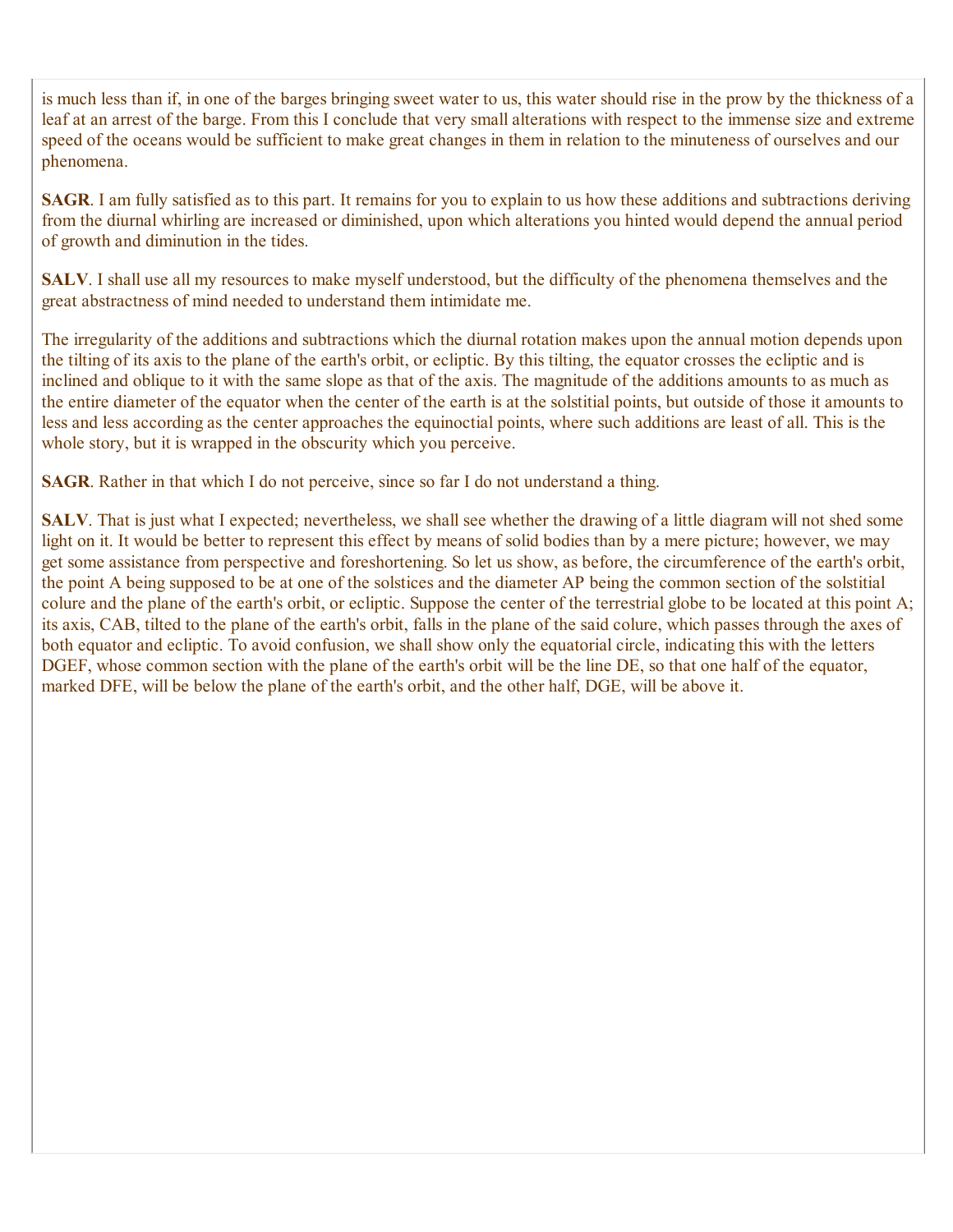• Figure 31

It is now supposed that the revolution of the equator is in the order of the points D, G, E, F, and that the motion of the center is toward E. The center of the earth being at A, its axis CB (which is perpendicular to the equatorial diameter DE) falls as we said in the solstitial colure, the common section of this with the earth's orbit being the diameter PA; hence this line PA will be perpendicular to DE, because the colure is perpendicular to the earth's orbit. Therefore DE will be tangent to the earth's orbit at the point A, so that in this position the motion of the center along the arc AE, which amounts to one degree per day, would vary but little; it would even be as if it were along the tangent DAE. And since the diurnal rotation, carrying the point D through G to E, is increased over the motion of the center (which moves practically along this same line DE) by as much as the whole diameter DE, while on the other hand the other semicircle EFD is diminished by the same amount in its motion, the additions and subtractions at this point (that is, at the time of the solstice) will be measured by the entire diameter DE.

Next we shall see whether they are of the same magnitude at the times of the equinoxes. Transporting the center of the earth to the point I, one quadrant away from the point A, let us take the same equator GEFD, its common section DE with the ecliptic, and its axis CB at the same tilt. Now the tangent to the ecliptic at the point I will no longer be DE, but a different one, cutting this at right angles. This will be marked HIL, in the direction of which will be the motion of the center I, proceeding along the circumference of the earth's orbit. Now in this situation the additions and subtractions are not measured anymore by the diameter DE, as they were at first, f9rsince this diameter does not extend along the line of the annual motion HL, but rather cuts it at right angles, D and E add and subtract nothing.

The additions and subtractions must now be taken along that diameter which falls in the plane perpendicular to that of the earth's orbit and cutting it in the line HL let this be the diameter GF. The additive motion will then be made by the point G along the semicircle GEF, and the subtractive motion will be the balance, along the other semicircle FDG. Now this diameter being not in the same line as the annual motion, HL, but cutting it as is seen in the point I (with the point G being elevated above and F depressed below the plane of the earth's orbit), the additions and subtractions are not determined by its entire length. Rather, they must be that fraction of it taken between the parts of the line HL which are cut off between the perpendiculars drawn upon it from the points G and F, which would be two lines GS and FV: Hence the measure of the additions is the line SV, and this is less than GF or DE, which was the measure of the additions at the solstice A.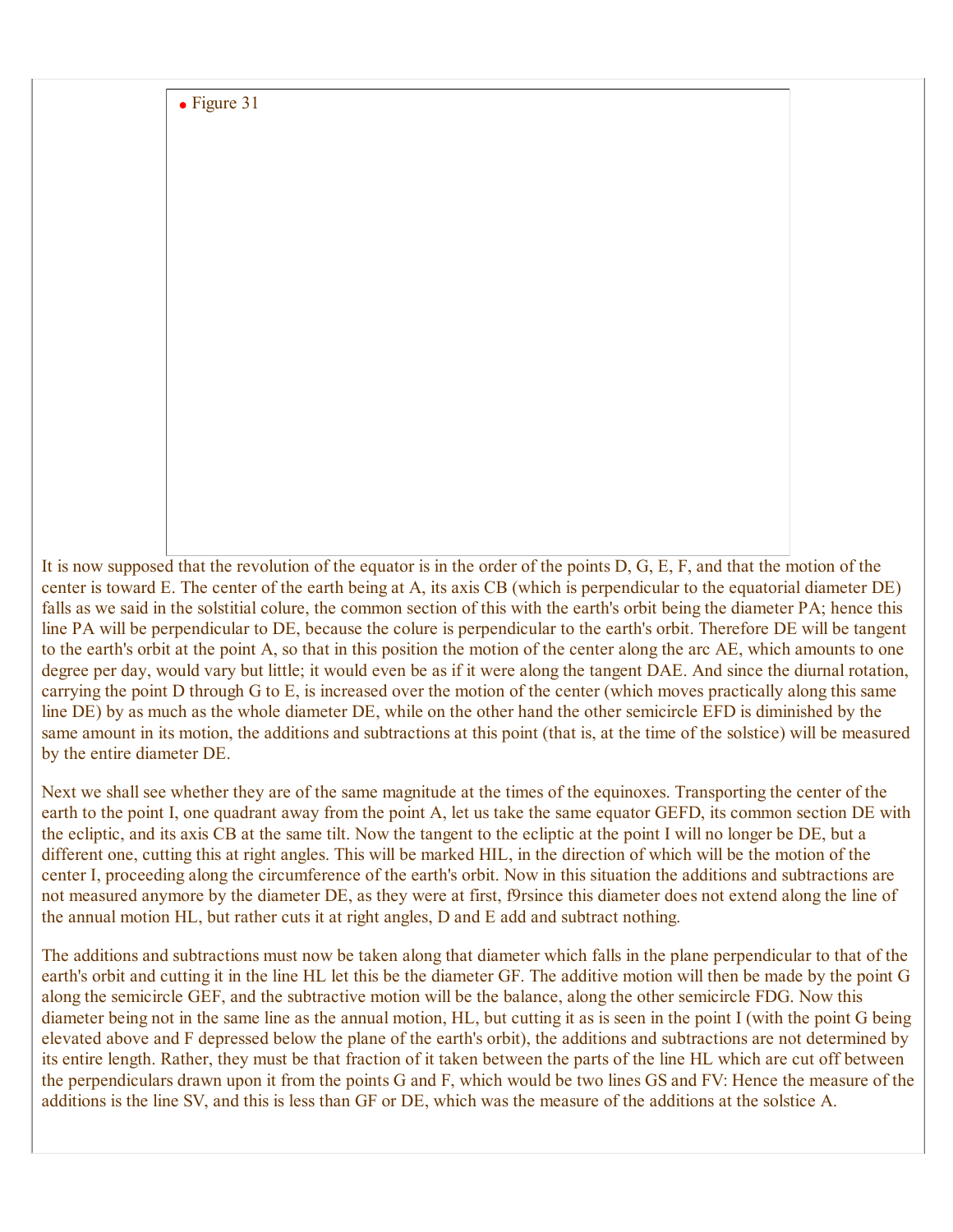According, then, to the placement of the center of the earth at any other point of the quadrant AI, we draw the tangent at such a point and drop perpendiculars upon it from the ends of the equatorial diameter determined by the plane through this tangent vertical to the plane of the ecliptic; and such apart of this tangent, which will be always less toward the equinoxes and greater toward the solstices, will give us the magnitudes of the additions and subtractions. Then as to how much the least additions differ from the greatest, this is easy to determine; between these there is the same variation as between the whole axis (or diameter) of the globe and that part of it which lies between the polar circles. This is less than the whole diameter by one-twelfth, approximately, assuming that the additions and subtractions are made at the equator; in other latitudes they are less in proportion as their diameters are diminished.

That is all I can tell you about the matter, and perhaps it is as much as can be comprehended within our knowledge- which, as is well known, can be only of such conclusions as are fixed and constant. Such are the three general periods of the tides, since these depend upon invariable causes which are unified and eternal. But with these primary and universal causes there are mixed others which, though secondary and particular, are capable of making great alterations; and these secondary causes are partly variable and not subject to observations (the changes due to winds, for example), and partly, though determinate and fixed, are not observed because of their complication. Such are the lengths of the sea basins, their various orientations in one direction or another, and the many and various depths of the waters. Who could possibly formulate a complete account of these except perhaps after very lengthy observations and reliable reports? Without this, what could serve as a sound basis for hypotheses and assumptions on the part of anyone who, from such a combination, wished to furnish adequate reasons for all the phenomena? And, I might add, for the anomalies and particular irregularities that can be perceived in the movements of the waters?

I am content to have noticed that incidental causes do exist in nature, and that they are capable of producing many alterations; I shall leave their minute observation to those who frequent the various oceans. I merely call to your attention, in bringing this conversation of ours to a close, that the precise durations of the ebbing and flowing are changed not only by the lengths and depths of the basins, but I believe that noteworthy variations are also introduced by the juncture of various stretches of ocean which differ in size and in situation or, let us say, in orientation. Such a contrast occurs right here in the Adriatic Gulf, which is much smaller than the rest of the Mediterranean and is placed at such a different orientation that whereas the latter has its closed end in the eastern part at the shores of Syria, the former is closed at its western part. And since it is at the extremities that by far the greatest tides occur-- indeed, nowhere else are there very great risings and fallings-- it may very well be that the times of flood at Venice occur during the ebbings of the other sea. The Mediterranean, being much larger and extending more directly from west to east, in a certain sense dominates the Adriatic. Hence it would not be surprising if the effects that depend upon the primary causes were not verified in the Adriatic at the appointed times and corresponding to the proper periods, as well at least as they would be in the rest of the Mediterranean. But this matter would require long observations which I have not made in the past, nor shall I be able to make them in the future.

SAGR. It seems to me that you have done a great deal by opening the first portal to such lofty speculations. In your first general proposition, which seems to me to admit of no refutation, you have explained very persuasively why it would be impossible for the observed movements to take place in the ordinary course of nature if the basins containing the waters of the seas were standing still, and that on the other hand such alterations of the seas would necessarily follow if one assumed the movements attributed by Copernicus to the terrestrial globe for quite other reasons. If you had given us no more, this alone seems to me to excel by such a large margin the trivialities which others have put forth that just to think of those once more makes me ill. And I am much astonished that among men of sublime intellect, of whom there have been plenty, none have been struck by the incompatibility between the reciprocating motion of the contained waters and the immobility of the containing vessels, a contradiction which now seems so obvious to me.

SALV. What is more to be wondered at, once it had occurred to the minds of some to refer the cause of the tides to the motion of the earth (which showed unusual perspicacity on the part of these men), is that in seizing at this matter they should have caught onto nothing. But this was because they did not notice that a simple and uniform motion, such as the simple diurnal motion of the terrestrial globe for instance, does not suffice, and that an uneven motion is required, now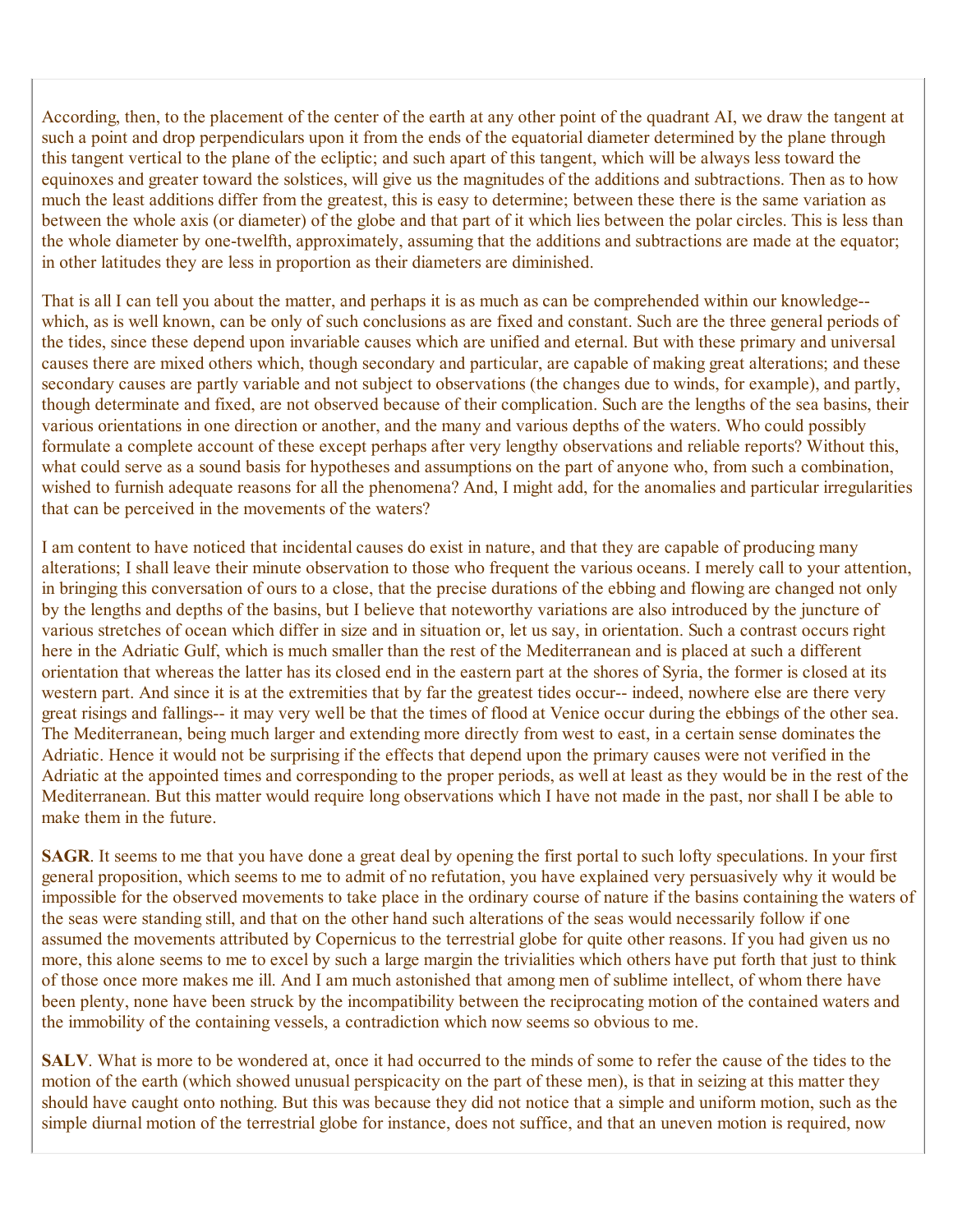accelerated and now retarded. For if the motion of the vessels were uniform, the contained waters would become habituated to it and would never make any mutations.

Likewise it is completely idle to say (as is attributed to one of the ancient mathematicians) that the tides are caused by the conflict arising between the motion of the earth and the motion of the lunar sphere, not only because it is neither obvious nor has it been explained how this must follow, but because its glaring falsity is revealed by the rotation of the earth being not contrary to the motion of the moon, but in the same direction. Thus everything that has been previously conjectured by others seems to me completely invalid. But among all the great men who have philosophized about this remarkable effect, I am more astonished at Kepler than at any other. Despite his open and acute mind, and though he has at his fingertips the motions attributed to the earth, he has nevertheless lent his ear and his assent to the moon's dominion over the waters, to occult properties, and to such puerilities.

SAGR. It is my guess that what has happened to these more reflective men is what is happening at present to me; namely, inability to understand the interrelation of the three periods, annual, monthly, and diurnal, and how their causes may seem to depend upon the sun and the moon without either of these having anything to do with the water itself. This matter, for a full understanding of which I need a longer and more concentrated application of my mind, is still obscure to me because of its novelty and its difficulty. But I do not despair of mastering it by going back over it by myself, in solitude and silence, and ruminating on what remains undigested in my mind.

In the conversations of these four days we have, then, strong evidences in favor of the Copernican system, among which three have been shown to be very convincing-- those taken from the stoppings and retrograde motions of the planets, and their approaches toward and recessions from the earth; second, from the revolution of the sun upon itself, and from what is to be observed in the sunspots; and third, from the ebbing and flowing of the ocean tides.

SALV. To these there may perhaps be added a fourth, and maybe even a fifth. The fourth, I mean, may come from the fixed stars, since by extremely accurate observations of these there may be discovered those minimal changes that Copernicus took to be imperceptible. And at present there is transpiring a fifth novelty from which the mobility of the earth might be argued. This is being revealed most perspicuously by the illustrious Caesar Marsili, of a most noble family at Bologna, and a Lincean Academician. He explains in a very learned manuscript that he has observed a continual change, though a very slow one, in the meridian line. I have recently seen this treatise, and it has much astonished me. I hope that he will make it available to all students of the marvels of nature.

SAGR. This is not the first time that I have heard mention of the subtle learning of this gentleman, who has shown himself to be the zealous protector of all men of science and letters. If this or any other of his works is made public, we may be sure in advance that it will become famous.

SALV. Now, since it is time to put an end to our discourses, it remains for me to beg you that if later, in going over the things that I have brought out, you should meet with any difficulty or any question not completely resolved, you will excuse my deficiency because of the novelty of the concept and the limitations of my abilities; then because of the magnitude of the subject; and finally because I do not claim and have not claimed from others that assent which I myself do not give to this invention, which may very easily turn out to be a most foolish hallucination and a majestic paradox.

To you, Sagredo, though during my arguments you have shown yourself satisfied with some of my ideas and have approved them highly, I say that I take this to have arisen partly from their novelty rather than from their certainty, and even more from your courteous wish to afford me by your assent that pleasure which one naturally feels at the approbation and praise of what is one's own. And as f you have obligated me to you by your urbanity, so Simplicio has pleased me by his ingenuity. Indeed, I have become very fond of him for his constancy in sustaining so forcibly and so undauntedly the doctrines of his master. And I thank you, Sagredo, for your most courteous motivation, just as I ask pardon of Simplicio if I have offended him sometimes with my too heated and opinionated speech. Be sure that in this I have not been moved by any ulterior purpose, but only by that of giving you every opportunity to introduce lofty thoughts, that I might be the better informed.